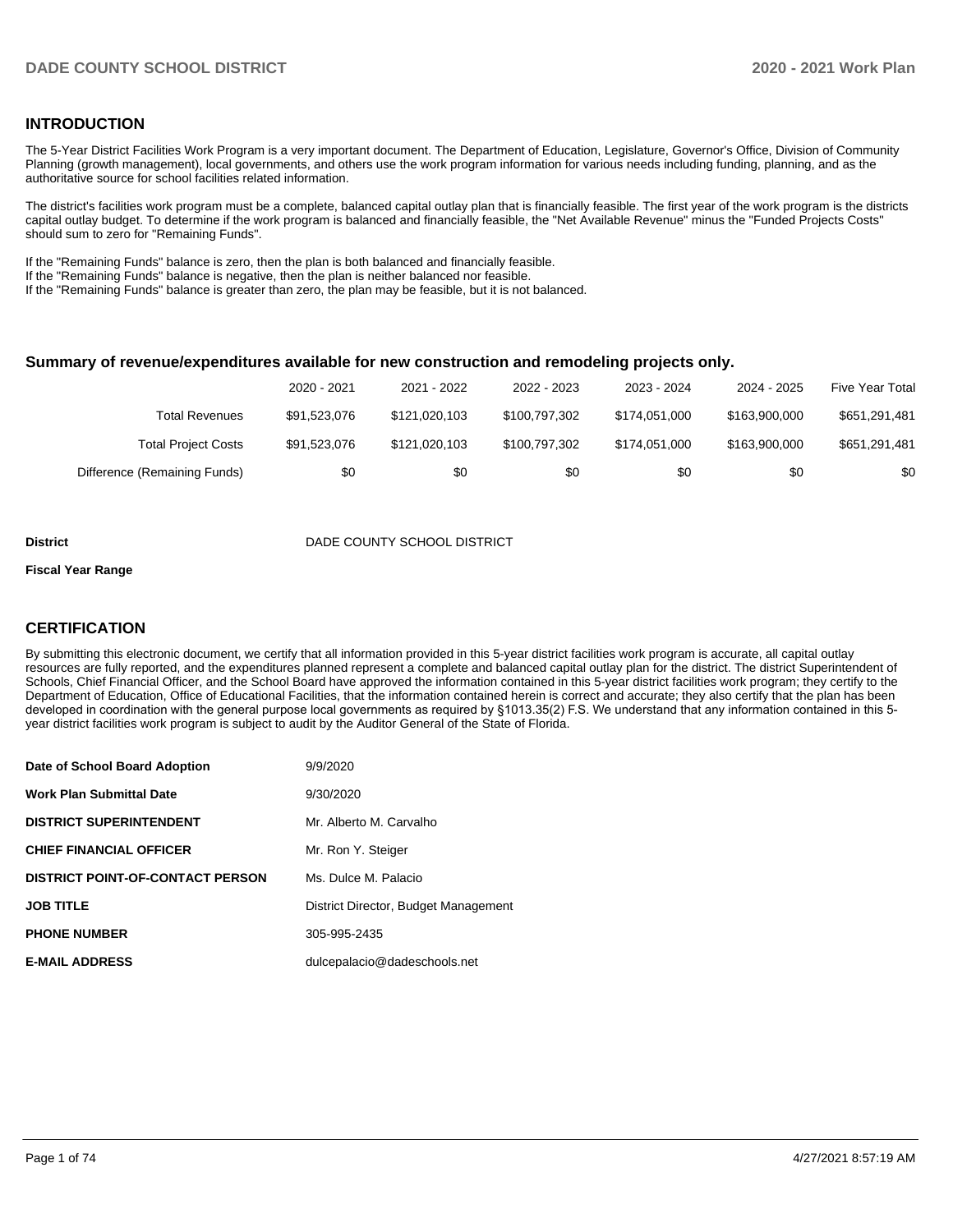# **Expenditures**

#### **Expenditure for Maintenance, Repair and Renovation from 1.50-Mills and PECO**

Annually, prior to the adoption of the district school budget, each school board must prepare a tentative district facilities work program that includes a schedule of major repair and renovation projects necessary to maintain the educational and ancillary facilities of the district.

|                                  | Item                                          |     | 2021 - 2022<br>Projected | 2022 - 2023<br>Projected | 2023 - 2024<br>Projected | 2024 - 2025<br>Projected | <b>Total</b> |  |  |  |  |
|----------------------------------|-----------------------------------------------|-----|--------------------------|--------------------------|--------------------------|--------------------------|--------------|--|--|--|--|
| <b>HVAC</b>                      |                                               | \$0 | \$0                      | \$0                      | \$0                      | \$0                      | \$0          |  |  |  |  |
|                                  | Locations: No Locations for this expenditure. |     |                          |                          |                          |                          |              |  |  |  |  |
| Flooring                         |                                               | \$0 | \$0                      | \$0                      | \$0                      | \$0                      | \$0          |  |  |  |  |
|                                  | Locations: No Locations for this expenditure. |     |                          |                          |                          |                          |              |  |  |  |  |
| Roofing                          |                                               | \$0 | \$0                      | \$0                      | \$0                      | \$0                      | \$0          |  |  |  |  |
|                                  | Locations: No Locations for this expenditure. |     |                          |                          |                          |                          |              |  |  |  |  |
| Safety to Life                   |                                               | \$0 | \$0                      | \$0                      | \$0                      | \$0                      | \$0          |  |  |  |  |
| Locations:                       | No Locations for this expenditure.            |     |                          |                          |                          |                          |              |  |  |  |  |
| Fencing                          |                                               | \$0 | \$0                      | \$0                      | \$0                      | \$0                      | \$0          |  |  |  |  |
|                                  | Locations: No Locations for this expenditure. |     |                          |                          |                          |                          |              |  |  |  |  |
| Parking                          |                                               | \$0 | \$0                      | \$0                      | \$0                      | \$0                      | \$0          |  |  |  |  |
|                                  | Locations: No Locations for this expenditure. |     |                          |                          |                          |                          |              |  |  |  |  |
| Electrical                       |                                               | \$0 | \$0                      | \$0                      | \$0                      | \$0                      | \$0          |  |  |  |  |
|                                  | Locations: No Locations for this expenditure. |     |                          |                          |                          |                          |              |  |  |  |  |
| Fire Alarm                       |                                               | \$0 | \$0                      | \$0                      | \$0                      | \$0                      | \$0          |  |  |  |  |
|                                  | Locations: No Locations for this expenditure. |     |                          |                          |                          |                          |              |  |  |  |  |
| Telephone/Intercom System        |                                               | \$0 | \$0                      | \$0                      | \$0                      | \$0                      | \$0          |  |  |  |  |
|                                  | Locations: No Locations for this expenditure. |     |                          |                          |                          |                          |              |  |  |  |  |
| <b>Closed Circuit Television</b> |                                               | \$0 | \$0                      | \$0                      | \$0                      | \$0                      | \$0          |  |  |  |  |
|                                  | Locations: No Locations for this expenditure. |     |                          |                          |                          |                          |              |  |  |  |  |
| Paint                            |                                               | \$0 | \$0                      | \$0                      | \$0                      | \$0                      | \$0          |  |  |  |  |
|                                  | Locations: No Locations for this expenditure. |     |                          |                          |                          |                          |              |  |  |  |  |
| Maintenance/Repair               |                                               | \$0 | \$0                      | \$0                      | \$0                      | \$0                      | \$0          |  |  |  |  |
|                                  | Locations: No Locations for this expenditure. |     |                          |                          |                          |                          |              |  |  |  |  |
|                                  | <b>Sub Total:</b>                             | \$0 | \$0                      | \$0                      | \$0                      | \$0                      | \$0          |  |  |  |  |
|                                  |                                               |     |                          |                          |                          |                          |              |  |  |  |  |
| PECO Maintenance Expenditures    |                                               | \$0 | \$0                      | \$0                      | \$0                      | \$0                      | \$0          |  |  |  |  |

| <b>DECC</b>              | ሶሳ     | $\sim$       | $\sim$    | $\sim$      | $\sim$ | \$0      |
|--------------------------|--------|--------------|-----------|-------------|--------|----------|
| Maintenance Expenditures | ພບ     | υU           | w         | w           | .      |          |
| l.50 Mill Sub Total:     | ሖ<br>Ψ | $\sim$<br>υU | n o<br>υu | $\sim$<br>w | $\sim$ | ឹឹ<br>ა∪ |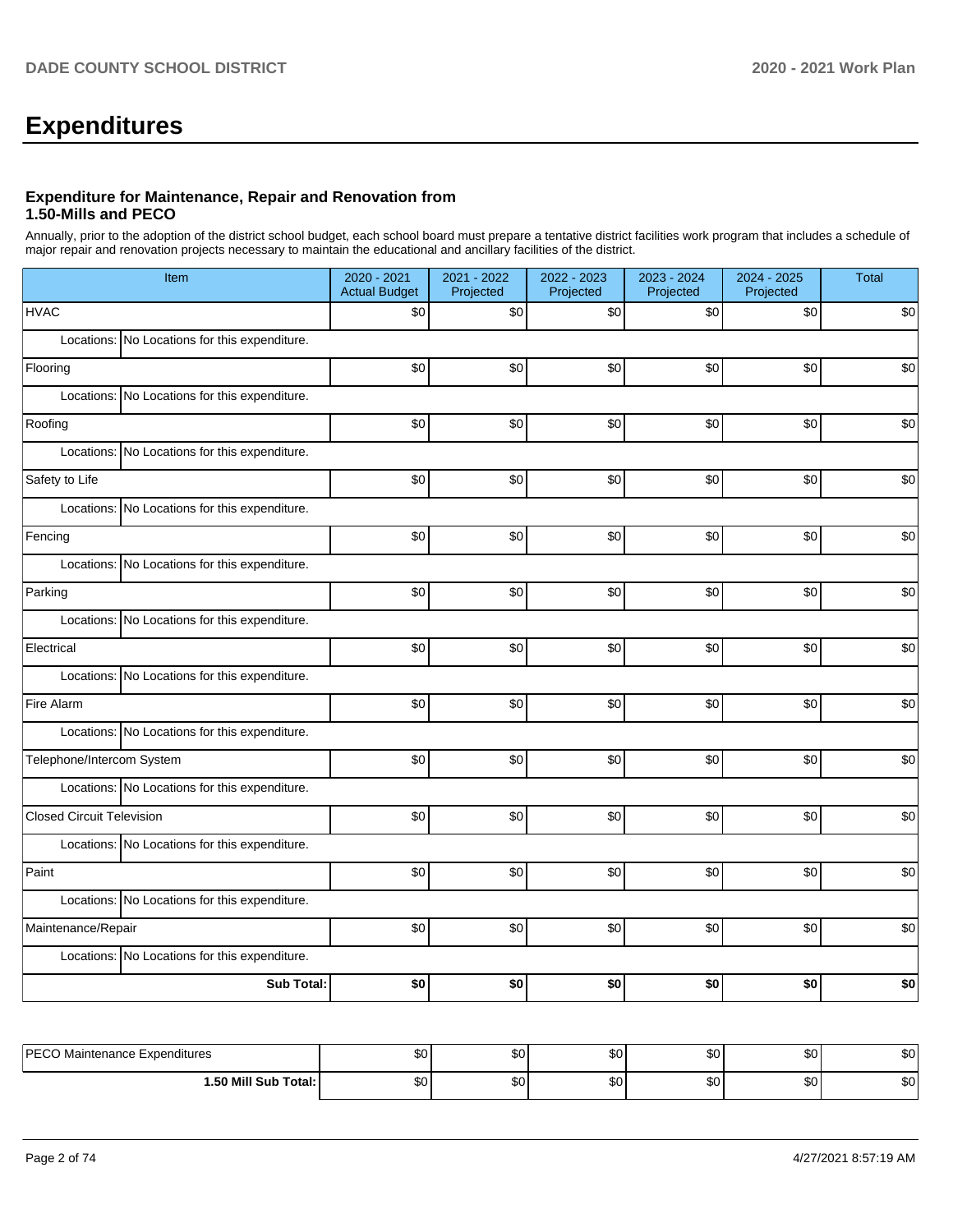No items have been specified.

| Total: | ы | . .<br>лU | æи | æи | SO. | DU. |
|--------|---|-----------|----|----|-----|-----|
|        |   |           |    |    |     |     |

#### **Local 1.50 Mill Expenditure For Maintenance, Repair and Renovation**

Anticipated expenditures expected from local funding sources over the years covered by the current work plan.

| Item                                                         | 2020 - 2021<br><b>Actual Budget</b> | 2021 - 2022<br>Projected | 2022 - 2023<br>Projected | 2023 - 2024<br>Projected | 2024 - 2025<br>Projected | <b>Total</b>    |
|--------------------------------------------------------------|-------------------------------------|--------------------------|--------------------------|--------------------------|--------------------------|-----------------|
| Remaining Maint and Repair from 1.5 Mills                    | \$0                                 | \$0                      | \$0                      | \$0                      | \$0                      | \$0             |
| Maintenance/Repair Salaries                                  | \$135,283,131                       | \$135,283,131            | \$135,283,131            | \$135,283,131            | \$135,283,131            | \$676,415,655   |
| <b>School Bus Purchases</b>                                  | \$0                                 | \$0                      | \$0                      | \$0                      | \$0                      | \$0             |
| <b>Other Vehicle Purchases</b>                               | \$0                                 | \$0                      | \$0                      | \$0                      | \$0                      | \$0             |
| Capital Outlay Equipment                                     | \$500,000                           | \$500,000                | \$500,000                | \$500,000                | \$500,000                | \$2,500,000     |
| Rent/Lease Payments                                          | \$2,647,385                         | \$2,647,385              | \$2,647,385              | \$2,647,385              | \$2,647,385              | \$13,236,925    |
| <b>COP Debt Service</b>                                      | \$248,783,469                       | \$236,965,955            | \$232,881,043            | \$230,705,845            | \$226,874,729            | \$1,176,211,041 |
| Rent/Lease Relocatables                                      | \$0                                 | \$0                      | \$0                      | \$0                      | \$0                      | \$0             |
| <b>Environmental Problems</b>                                | \$0                                 | \$0                      | \$0                      | \$0                      | \$0                      | \$0             |
| s.1011.14 Debt Service                                       | \$0                                 | \$0                      | \$0                      | \$0                      | \$0                      | \$0             |
| <b>Special Facilities Construction Account</b>               | \$0                                 | \$0                      | \$0                      | \$0                      | \$0                      | \$0             |
| Premiums for Property Casualty Insurance - 1011.71<br>(4a,b) | \$19,605,631                        | \$19,605,631             | \$19,605,631             | \$19,605,631             | \$19,605,631             | \$98,028,155    |
| Qualified School Construction Bonds (QSCB)                   | \$0                                 | \$0                      | \$0                      | \$0                      | \$0                      | \$0             |
| Qualified Zone Academy Bonds (QZAB)                          | \$0                                 | \$0                      | \$0                      | \$0                      | \$0                      | \$0             |
| Safety to Life                                               | \$6,767,611                         | \$6,937,243              | \$6,937,243              | \$6,937,243              | \$6,937,243              | \$34,516,583    |
| Off Site Road Improvements                                   | \$0                                 | \$0                      | \$220,000                | \$220,000                | \$220,000                | \$660,000       |
| Cayyforward GO Bonds Reserves                                | \$6,793,981                         | \$0                      | \$0                      | \$0                      | \$0                      | \$6,793,981     |
| <b>Critical Systems Lifecycle Needs</b>                      | \$12,137,825                        | \$21,590,170             | \$21,590,170             | \$21,590,170             | \$21,590,170             | \$98,498,505    |
| <b>Maintenance Service Contracts</b>                         | \$8,000,000                         | \$8,000,000              | \$8,000,000              | \$8,000,000              | \$8,000,000              | \$40,000,000    |
| <b>Construction Management</b>                               | \$10,000,000                        | \$10,000,000             | \$10,000,000             | \$10,000,000             | \$10,000,000             | \$50,000,000    |
| Millage Reserve                                              | \$12,966,781                        | \$5,507,896              | \$5,857,980              | \$6,219,570              | \$6,579,779              | \$37,132,006    |
| Technology                                                   | \$2,616,451                         | \$2,000,000              | \$2,000,000              | \$2,000,000              | \$2,000,000              | \$10,616,451    |
| Roofing projects                                             | \$2,265,026                         | \$2,265,026              | \$2,265,026              | \$5,483,948              | \$5,483,948              | \$17,762,974    |
| <b>ADA Lawsuit Projects</b>                                  | \$8,000,000                         | \$8,000,000              | \$8,000,000              | \$8,000,000              | \$8,000,000              | \$40,000,000    |
| <b>Comprehensive Needs</b>                                   | \$8,566,528                         | \$6,605,875              | \$58,526,843             | \$12,000,000             | \$12,000,000             | \$97,699,246    |
| Technology                                                   | \$500,000                           | \$500,000                | \$500,000                | \$500,000                | \$500,000                | \$2,500,000     |
| Impact Fee Audit                                             | \$8,900                             | \$8,900                  | \$8,900                  | \$8,900                  | \$8,900                  | \$44,500        |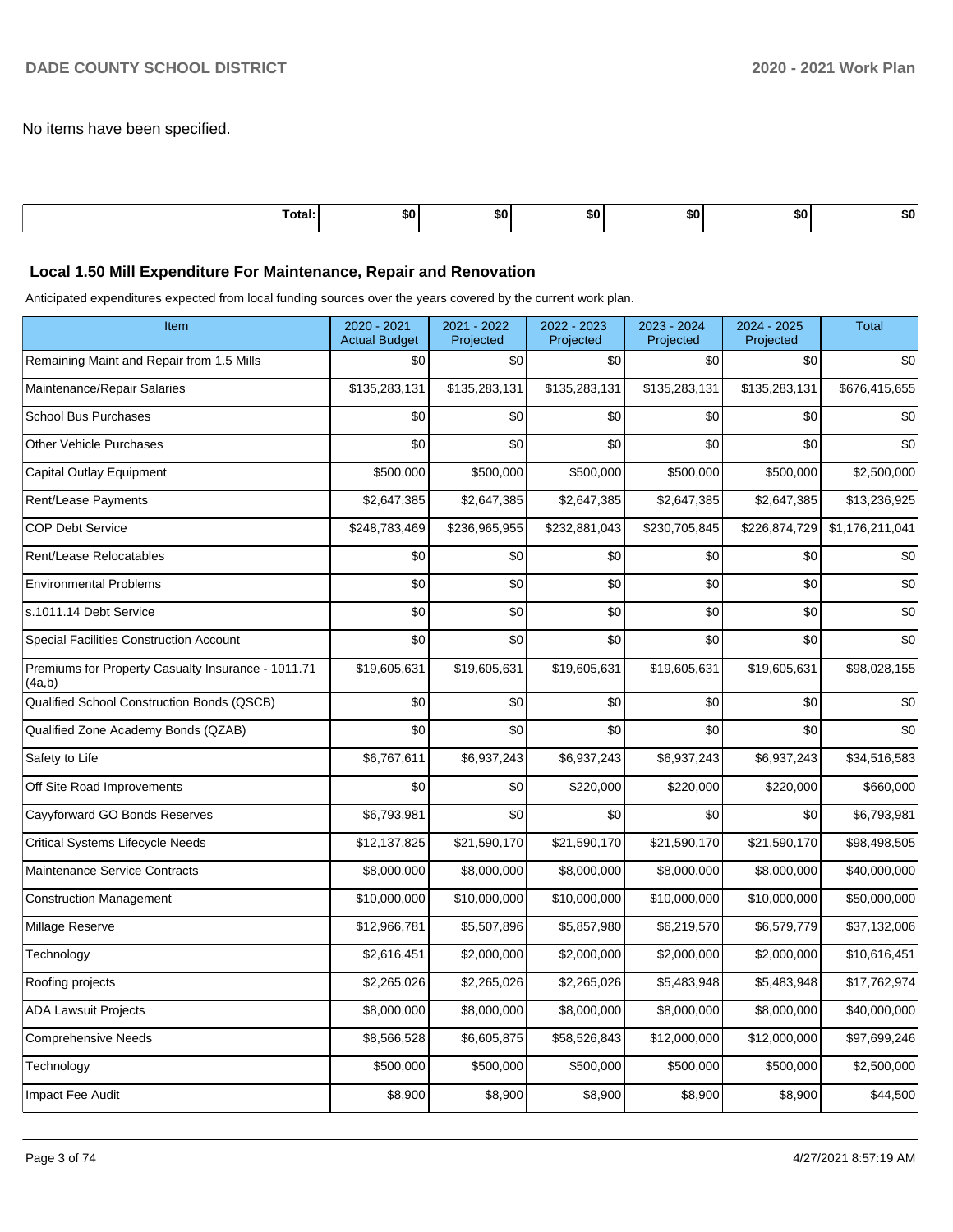| <b>MAST @ FIU</b>                              | \$0              | \$0           | \$7,563,790   | \$0           | \$0           | \$7,563,790     |
|------------------------------------------------|------------------|---------------|---------------|---------------|---------------|-----------------|
| Capital Project allocations                    | \$0 <sub>1</sub> | \$0           | \$1,424,727   | \$18,217,468  | \$50,289,175  | \$69,931,370    |
| Carryforward Balance                           | \$730,633,131    | \$0           | \$0           | \$0           | \$0           | \$730,633,131   |
| Transfer to Charter Schools for Capital Outlay | \$42,889,708     | \$40,704,000  | \$40,704,000  | \$40,704,000  | \$40,704,000  | \$205,705,708   |
| Purchase of Young Womens Preparatory Academy   | \$14,765,000     | \$0           | \$0           | \$0           | \$0           | \$14,765,000    |
| Safety & Security Grant Projects               | \$5,003,000      | \$0           | \$0           | \$0           | \$0           | \$5,003,000     |
| AIE Charter School                             | \$18,316         | \$0           | \$0           | \$0           | \$0           | \$18,316        |
| DOE Plant Survey                               | \$0              | \$1,000,000   | \$0           | \$0           | \$0           | \$1,000,000     |
| <b>GOB Project Reserves</b>                    | \$0              | \$500,000     | \$900,000     | \$900,000     | \$650,000     | \$2,950,000     |
| Impact Fee Project allocations                 | \$0 <sub>1</sub> | \$0           | \$0           | \$0           | \$19,701,000  | \$19,701,000    |
| <b>Local Expenditure Totals:</b>               | \$1,278,751,874  | \$508,621,212 | \$565,415,869 | \$529,523,291 | \$577,575,091 | \$3,459,887,337 |

# **Revenue**

#### **1.50 Mill Revenue Source**

Schedule of Estimated Capital Outlay Revenue from each currently approved source which is estimated to be available for expenditures on the projects included in the tentative district facilities work program. All amounts are NET after considering carryover balances, interest earned, new COP's, 1011.14 and 1011.15 loans, etc. Districts cannot use 1.5-Mill funds for salaries except for those explicitly associated with maintenance/repair projects. (1011.71 (5), F.S.)

| Item                                                                              | Fund | $2020 - 2021$<br><b>Actual Value</b> | $2021 - 2022$<br>Projected | $2022 - 2023$<br>Projected | $2023 - 2024$<br>Projected | $2024 - 2025$<br>Projected | Total               |
|-----------------------------------------------------------------------------------|------|--------------------------------------|----------------------------|----------------------------|----------------------------|----------------------------|---------------------|
| $(1)$ Non-exempt property<br>lassessed valuation                                  |      | \$353,183,445,068                    | \$379,961,200,000          | \$405,011,100,000          | \$430,609,100,000          | \$456,929,100,000          | \$2,025,693,945,068 |
| $(2)$ The Millage projected for<br>discretionary capital outlay per<br>ls.1011.71 |      | 1.50                                 | 1.50                       | 1.50                       | 1.50                       | 1.50                       |                     |
| (3) Full value of the 1.50-Mill<br>discretionary capital outlay per<br>ls.1011.71 |      | \$593,348,188                        | \$638,334,816              | \$680,418,648              | \$723,423,288              | \$767,640,888              | \$3,403,165,828     |
| (4) Value of the portion of the 1.50<br>-Mill ACTUALLY levied                     | 370  | \$508,584,161                        | \$547.144.128              | \$583,215,984              | \$620,077,104              | \$657,977,904              | \$2,916,999,281     |
| $(5)$ Difference of lines $(3)$ and $(4)$                                         |      | \$84,764,027                         | \$91,190,688               | \$97,202,664               | \$103,346,184              | \$109,662,984              | \$486.166.547       |

#### **PECO Revenue Source**

The figure in the row designated "PECO Maintenance" will be subtracted from funds available for new construction because PECO maintenance dollars cannot be used for new construction.

| <b>Item</b>                          | Fund             | $2020 - 2021$<br><b>Actual Budget</b> | 2021 - 2022<br>Projected | 2022 - 2023<br>Projected | 2023 - 2024<br>Projected | 2024 - 2025<br>Projected | Total |
|--------------------------------------|------------------|---------------------------------------|--------------------------|--------------------------|--------------------------|--------------------------|-------|
| <b>PECO New Construction</b>         | 340 <sup>1</sup> | \$0 <sub>1</sub>                      | \$0                      | \$0                      | \$0                      | \$0 <sub>1</sub>         | \$0   |
| <b>PECO Maintenance Expenditures</b> |                  | \$0 <sub>1</sub>                      | \$0                      | \$0                      | \$0                      | \$0                      | \$0   |
|                                      |                  | \$0                                   | \$0                      | \$0                      | \$0                      | \$0                      | \$0   |

#### **CO & DS Revenue Source**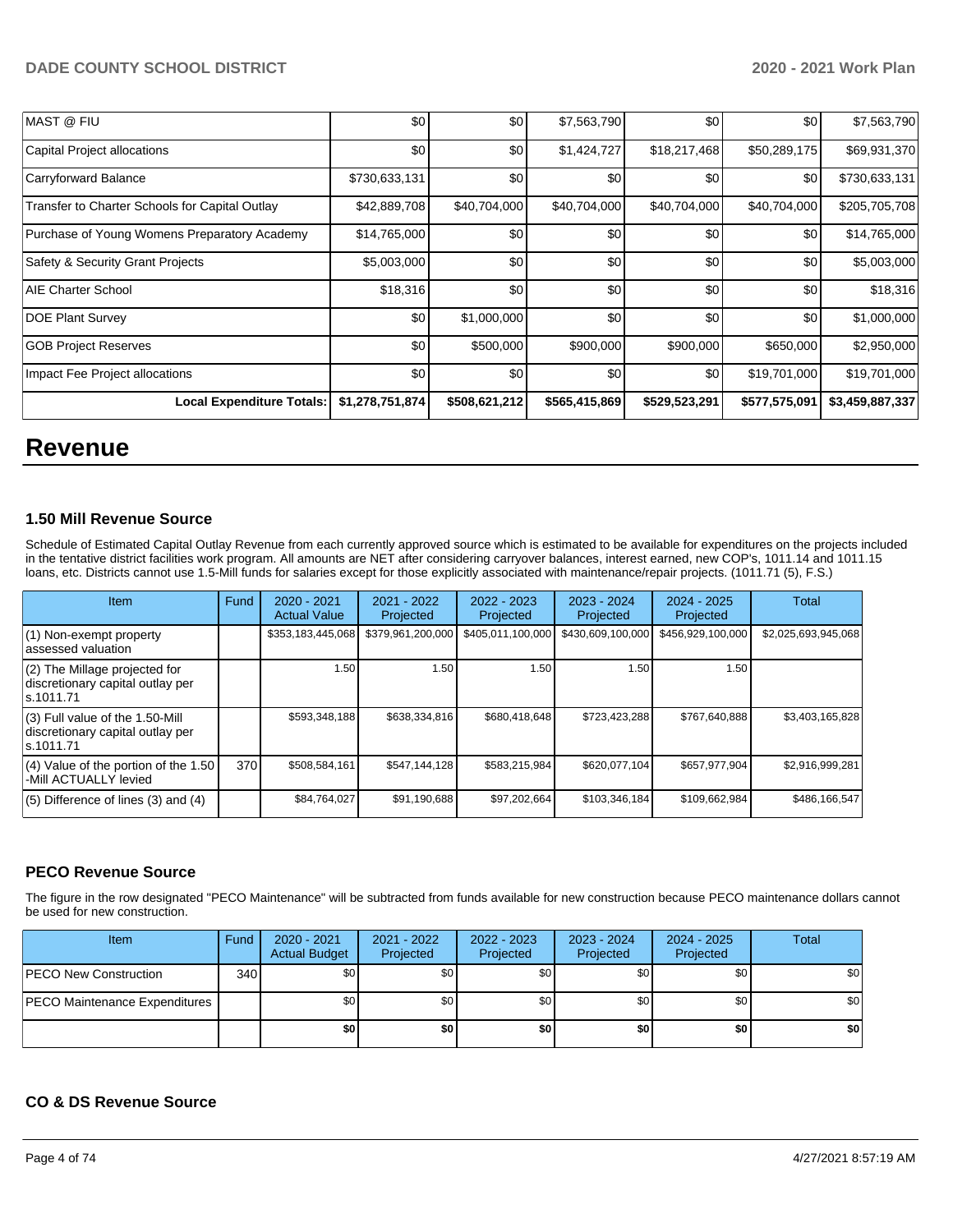Revenue from Capital Outlay and Debt Service funds.

| Item                                     | Fund | $2020 - 2021$<br><b>Actual Budget</b> | 2021 - 2022<br>Projected | 2022 - 2023<br>Projected | $2023 - 2024$<br>Projected | $2024 - 2025$<br>Projected | Total        |
|------------------------------------------|------|---------------------------------------|--------------------------|--------------------------|----------------------------|----------------------------|--------------|
| CO & DS Cash Flow-through<br>Distributed | 360  | \$13.328.223                          | \$13,328,223             | \$13,328,223             | \$13,328,223               | \$13,328,223               | \$66,641,115 |
| ICO & DS Interest on<br>Undistributed CO | 360  | \$424.119                             | \$424.119                | \$424.119                | \$424.119                  | \$424.119                  | \$2,120,595  |
|                                          |      | \$13,752,342                          | \$13,752,342             | \$13,752,342             | \$13,752,342               | \$13.752.342               | \$68,761,710 |

#### **Fair Share Revenue Source**

Nothing reported for this section. All legally binding commitments for proportionate fair-share mitigation for impacts on public school facilities must be included in the 5-year district work program.

No

#### **Sales Surtax Referendum**

Specific information about any referendum for a 1-cent or ½-cent surtax referendum during the previous year.

**Did the school district hold a surtax referendum during the past fiscal year 2019 - 2020?**

#### **Additional Revenue Source**

Any additional revenue sources

| Item                                                                                                   | $2020 - 2021$<br><b>Actual Value</b> | $2021 - 2022$<br>Projected | 2022 - 2023<br>Projected | $2023 - 2024$<br>Projected | $2024 - 2025$<br>Projected | Total       |
|--------------------------------------------------------------------------------------------------------|--------------------------------------|----------------------------|--------------------------|----------------------------|----------------------------|-------------|
| Proceeds from a s.1011.14/15 F.S. Loans                                                                | \$0                                  | \$0                        | \$0                      | \$0                        | \$0                        | \$0         |
| District Bonds - Voted local bond<br>referendum proceeds per s.9, Art VII<br><b>State Constitution</b> | \$9,000,000                          | \$0                        | \$0                      | \$0                        | \$0                        | \$9,000,000 |
| Proceeds from Special Act Bonds                                                                        | \$0                                  | \$0                        | \$0                      | \$0                        | \$0                        | \$0         |
| Estimated Revenue from CO & DS Bond<br>Sale                                                            | \$0                                  | \$0                        | \$0                      | \$0                        | \$0                        | \$0         |
| Proceeds from Voted Capital<br>Improvements millage                                                    | \$0                                  | \$0                        | \$0                      | \$0                        | \$0                        | \$0         |
| Other Revenue for Other Capital Projects                                                               | \$0                                  | \$0                        | \$0                      | \$0                        | \$0                        | \$0         |
| Proceeds from 1/2 cent sales surtax<br>authorized by school board                                      | \$0                                  | \$0                        | \$0                      | \$0                        | \$0                        | \$0         |
| Proceeds from local governmental<br>infrastructure sales surtax                                        | \$0                                  | \$0                        | \$0                      | \$0                        | \$0                        | \$0         |
| Proceeds from Certificates of<br>Participation (COP's) Sale                                            | \$0                                  | \$0                        | \$0                      | \$0                        | \$0                        | \$0         |
| Classrooms First Bond proceeds amount<br>authorized in FY 1997-98                                      | \$0                                  | \$0                        | \$0                      | \$0                        | \$0                        | \$0         |
| Classrooms for Kids                                                                                    | \$0                                  | \$0                        | \$0                      | \$0                        | \$0                        | \$0         |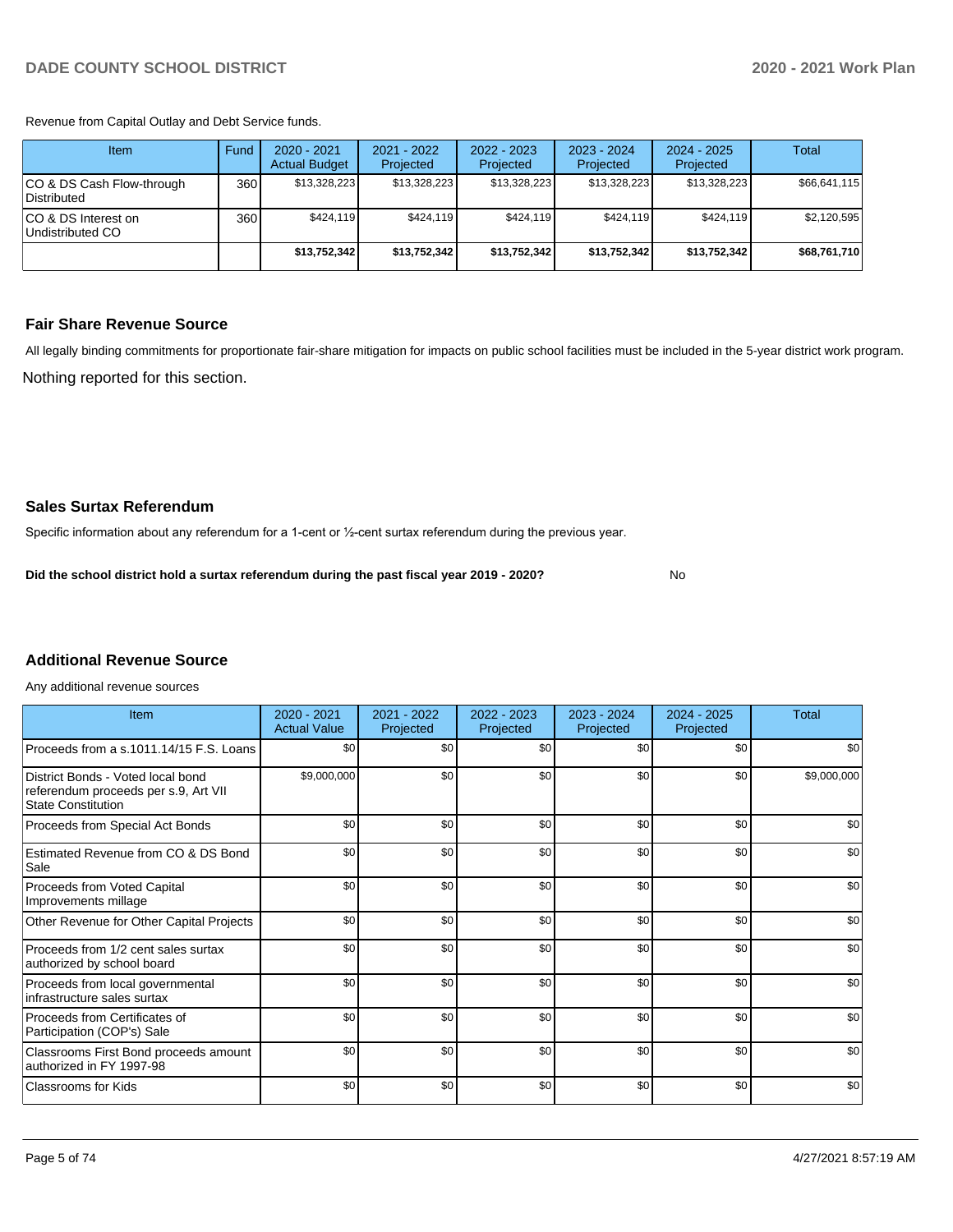| <b>District Equity Recognition</b>                                                                                        | \$0           | \$0          | \$0          | \$0          | \$0          | \$0             |
|---------------------------------------------------------------------------------------------------------------------------|---------------|--------------|--------------|--------------|--------------|-----------------|
| <b>Federal Grants</b>                                                                                                     | \$0           | \$0          | \$0          | \$0          | \$0          | \$0             |
| Proportionate share mitigation (actual<br>cash revenue only, not in kind donations)                                       | \$0           | \$0          | \$0          | \$0          | \$0          | \$0             |
| Impact fees received                                                                                                      | \$19,900,000  | \$19,900,000 | \$19,900,000 | \$19,900,000 | \$19,900,000 | \$99,500,000    |
| Private donations                                                                                                         | \$0           | \$0          | \$0          | \$0          | \$0          | \$0             |
| Grants from local governments or not-for-<br>profit organizations                                                         | \$0           | \$0          | \$0          | \$0          | \$0          | \$0             |
| Interest, Including Profit On Investment                                                                                  | \$1,924,000   | \$1,500,000  | \$2,000,000  | \$2,500,000  | \$2,500,000  | \$10,424,000    |
| Revenue from Bonds pledging proceeds<br>from 1 cent or 1/2 cent Sales Surtax                                              | \$0           | \$0          | \$0          | \$0          | \$0          | \$0             |
| <b>Total Fund Balance Carried Forward</b>                                                                                 | \$0           | \$0          | \$0          | \$0          | \$0          | \$0             |
| General Capital Outlay Obligated Fund<br><b>Balance Carried Forward From Total</b><br><b>Fund Balance Carried Forward</b> | \$0           | \$0          | \$0          | \$0          | \$0          | \$0             |
| <b>Special Facilities Construction Account</b>                                                                            | \$0           | \$0          | \$0          | \$0          | \$0          | \$0             |
| One Cent - 1/2 Cent Sales Surtax Debt<br>Service From Total Fund Balance Carried<br>Forward                               | \$0           | \$0          | \$0          | \$0          | \$0          | \$0             |
| Capital Outlay Projects Funds Balance<br>Carried Forward From Total Fund<br><b>Balance Carried Forward</b>                | (\$336,076)   | (\$336,076)  | (\$336,076)  | (\$336,076)  | (\$336,076)  | (\$1,680,380)   |
| Charter School Capital Outlay                                                                                             | \$40,704,000  | \$40,704,000 | \$40,704,000 | \$40,704,000 | \$40,704,000 | \$203,520,000   |
| <b>Educational Facilities Security Grant</b>                                                                              | \$5,000,000   | \$0          | \$0          | \$0          | \$0          | \$5,000,000     |
| <b>Land Sale Proceeds</b>                                                                                                 | \$14,765,000  | \$0          | \$0          | \$0          | \$0          | \$14,765,000    |
| <b>Fuel Tax Rebates</b>                                                                                                   | \$220,000     | \$220,000    | \$220,000    | \$220,000    | \$220,000    | \$1,100,000     |
| <b>IRS ARRA Rebate</b>                                                                                                    | \$6.756.921   | \$6,756,921  | \$6,756,921  | \$6,756,921  | \$6,756,921  | \$33,784,605    |
| Mitigation, donations, local deposits                                                                                     | \$1,062,780   | \$0          | \$0          | \$0          | \$0          | \$1,062,780     |
| Deferred GO Bonds                                                                                                         | \$261,800,000 | \$0          | \$0          | \$0          | \$0          | \$261,800,000   |
| Deferred College Football Foundation                                                                                      | \$521,150     | \$0          | \$0          | \$0          | \$0          | \$521,150       |
| Deferred Doral Ground Lease                                                                                               | \$3,656,250   | \$0          | \$0          | \$0          | \$0          | \$3,656,250     |
| <b>Beginning Fund Balance</b>                                                                                             | \$482,964,422 | \$0          | \$0          | \$0          | \$0          | \$482,964,422   |
| <b>Subtotal</b>                                                                                                           | \$847,938,447 | \$68,744,845 | \$69,244,845 | \$69,744,845 | \$69,744,845 | \$1,125,417,827 |

# **Total Revenue Summary**

| <b>Item Name</b>                                              | 2020 - 2021<br><b>Budget</b> | 2021 - 2022<br>Projected | 2022 - 2023<br>Projected | 2023 - 2024<br>Projected | $2024 - 2025$<br>Projected | <b>Five Year Total</b> |
|---------------------------------------------------------------|------------------------------|--------------------------|--------------------------|--------------------------|----------------------------|------------------------|
| Local 1.5 Mill Discretionary Capital Outlay<br><b>Revenue</b> | \$508,584,161                | \$547.144.128            | \$583.215.984            | \$620,077,104            | \$657.977.904              | \$2,916,999,281        |
| IPECO and 1.5 Mill Maint and Other 1.5<br>Mill Expenditures   | (\$1,278,751,874)            | (\$508,621,212)          | (\$565,415,869)          | $(\$529,523,291)$        | $(\$577,575,091)$          | $(\$3,459,887,337)$    |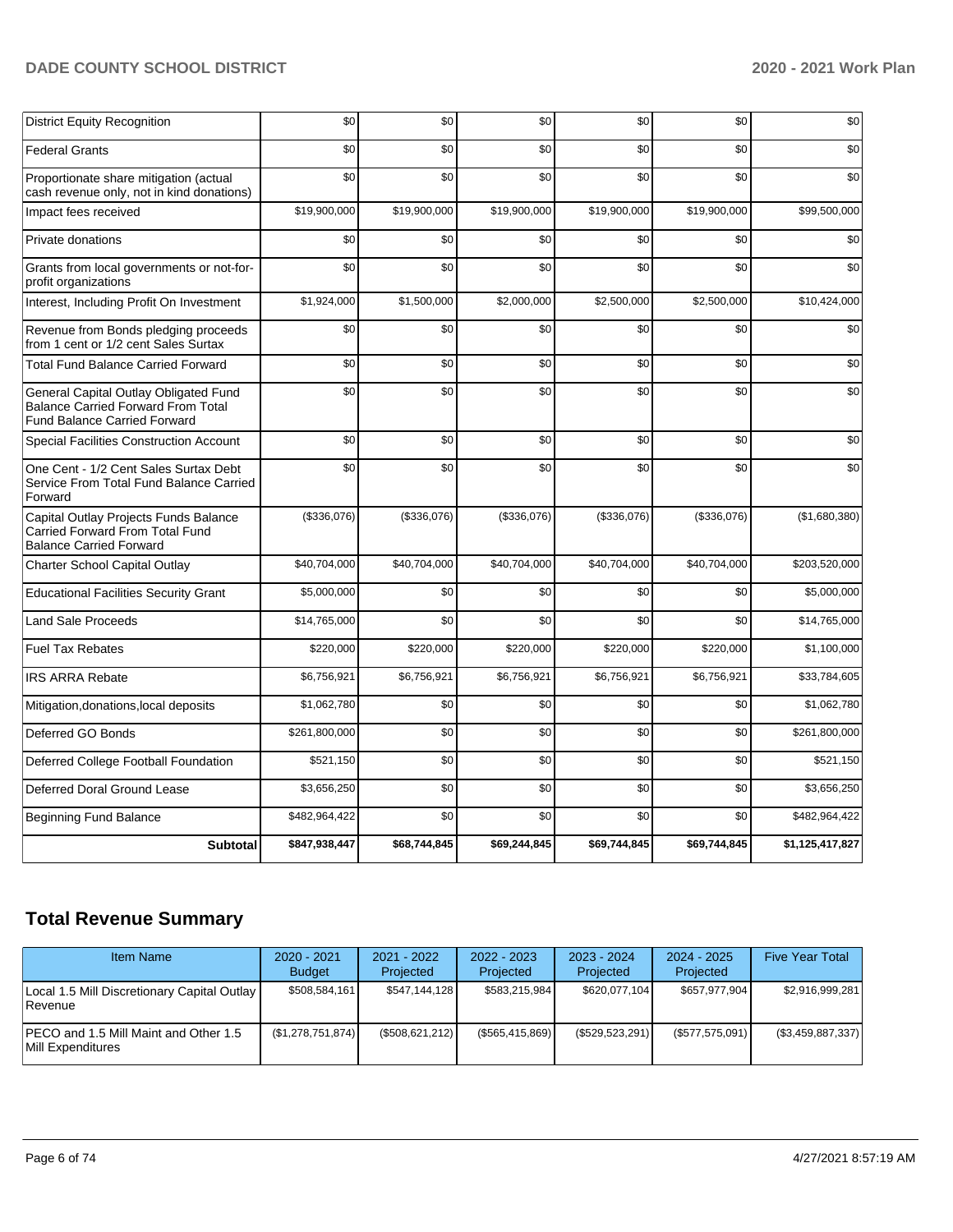| <b>IPECO Maintenance Revenue</b>                          | \$0                          | \$0 <sub>1</sub>         | \$0                      | \$0                        | \$0                        | \$0                    |
|-----------------------------------------------------------|------------------------------|--------------------------|--------------------------|----------------------------|----------------------------|------------------------|
| <b>Available 1.50 Mill for New</b><br><b>Construction</b> | (\$770, 167, 713)            | \$38,522,916             | \$17,800,115             | \$90,553,813               | \$80,402,813               | ( \$542, 888, 056)     |
| <b>Item Name</b>                                          | 2020 - 2021<br><b>Budget</b> | 2021 - 2022<br>Projected | 2022 - 2023<br>Projected | $2023 - 2024$<br>Projected | $2024 - 2025$<br>Projected | <b>Five Year Total</b> |
| ICO & DS Revenue                                          | \$13,752,342                 | \$13,752,342             | \$13,752,342             | \$13,752,342               | \$13,752,342               | \$68,761,710           |
| <b>PECO New Construction Revenue</b>                      | \$0                          | \$0                      | \$0                      | \$0                        | \$0                        | \$0                    |
| <b>Other/Additional Revenue</b>                           | \$847,938,447                | \$68,744,845             | \$69,244,845             | \$69,744,845               | \$69,744,845               | \$1,125,417,827        |
| <b>Total Additional Revenue</b>                           | \$861,690,789                | \$82,497,187             | \$82,997,187             | \$83,497,187               | \$83,497,187               | \$1,194,179,537        |
| Total Available Revenue                                   | \$91,523,076                 | \$121,020,103            | \$100,797,302            | \$174,051,000              | \$163,900,000              | \$651,291,481          |

# **Project Schedules**

#### **Capacity Project Schedules**

A schedule of capital outlay projects necessary to ensure the availability of satisfactory classrooms for the projected student enrollment in K-12 programs.

| <b>Project Description</b>                          | Location                                              |                          | 2020 - 2021    | 2021 - 2022    | 2022 - 2023    | 2023 - 2024    | $2024 - 2025$ | <b>Total</b>     | Funded |
|-----------------------------------------------------|-------------------------------------------------------|--------------------------|----------------|----------------|----------------|----------------|---------------|------------------|--------|
| Capacity Project @<br>NE 215 Street and 6<br>Avenue | Location not<br>specified                             | Planned<br>Cost:         | \$0            | \$0            | \$1,600,000    | \$15,563,790   | \$0           | \$17,163,790 Yes |        |
|                                                     |                                                       | <b>Student Stations:</b> | 0              | 0              | $\mathbf 0$    | 750            | $\mathbf 0$   | 750              |        |
|                                                     |                                                       | <b>Total Classrooms:</b> | $\pmb{0}$      | 0              | $\mathbf 0$    | 39             | $\mathbf 0$   | 39               |        |
|                                                     |                                                       | Gross Sq Ft:             | $\mathbf 0$    | $\mathbf 0$    | $\mathbf 0$    | 57,000         | $\mathbf 0$   | 57,000           |        |
| Replacement                                         | <b>ENGLISH CENTER</b>                                 | Planned<br>Cost:         | \$0            | \$10,000,000   | \$0            | \$0            | \$0           | \$10,000,000 Yes |        |
|                                                     |                                                       | <b>Student Stations:</b> | 0              | 373            | $\mathbf 0$    | $\mathbf 0$    | $\mathbf 0$   | 373              |        |
|                                                     |                                                       | <b>Total Classrooms:</b> | $\mathbf 0$    | 22             | $\mathbf 0$    | $\overline{0}$ | 0             | 22               |        |
|                                                     |                                                       | Gross Sq Ft:             | $\mathbf 0$    | 50,000         | 0              | 0              | $\mathbf 0$   | 50,000           |        |
| Replacement                                         | <b>JRE LEE</b><br><b>EDUCATIONAL</b><br><b>CENTER</b> | Planned<br>Cost:         | \$60,000       | \$0            | \$0            | \$0            | \$10,000,000  | \$10,060,000 Yes |        |
|                                                     |                                                       | <b>Student Stations:</b> | 0              | 0              | 0              | $\overline{0}$ | 300           | 300              |        |
|                                                     |                                                       | <b>Total Classrooms:</b> | $\overline{0}$ | $\overline{0}$ | $\overline{0}$ | $\overline{0}$ | 20            | 20               |        |
|                                                     |                                                       | Gross Sq Ft:             | $\mathbf 0$    | 0              | $\mathbf 0$    | 0              | 40,435        | 40,435           |        |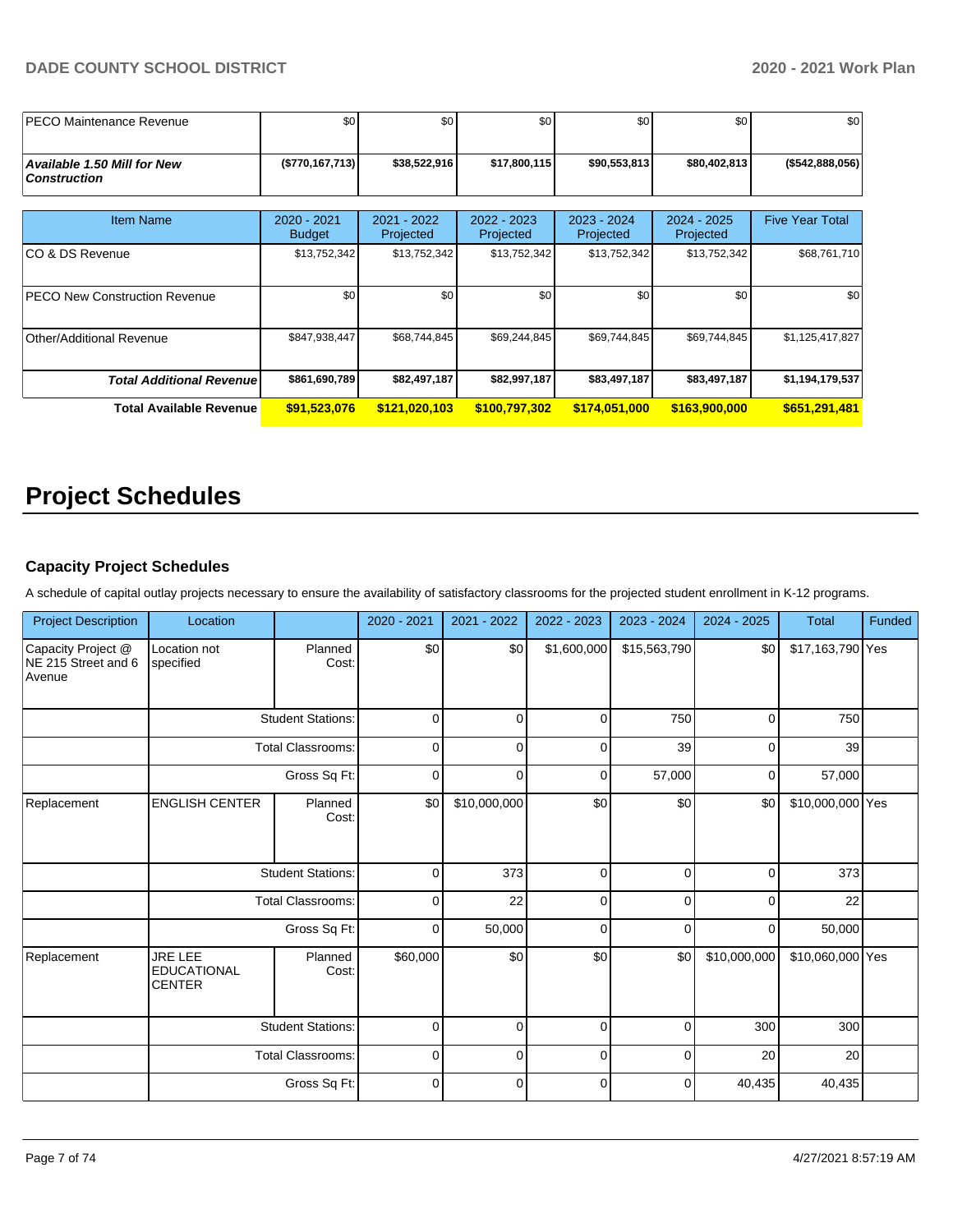| Addition                                               | ALONZO AND<br><b>TRACY MOURNING</b><br>SENIOR HIGH<br><b>BISCAYNE BAY</b><br><b>CAMPUS</b> | Planned<br>Cost:         | \$3,500,000  | \$8,923,600  | \$0          | \$0            | \$0            | \$12,423,600 Yes |  |
|--------------------------------------------------------|--------------------------------------------------------------------------------------------|--------------------------|--------------|--------------|--------------|----------------|----------------|------------------|--|
|                                                        |                                                                                            | <b>Student Stations:</b> | $\mathbf 0$  | 450          | 0            | $\overline{0}$ | $\overline{0}$ | 450              |  |
|                                                        |                                                                                            | Total Classrooms:        | 0            | 18           | 0            | $\overline{0}$ | 0              | 18               |  |
|                                                        |                                                                                            | Gross Sq Ft:             | 0            | 23,387       | 0            | $\mathbf 0$    | $\mathbf 0$    | 23,387           |  |
| Partial Replacement                                    | <b>CORAL GABLES</b><br><b>SENIOR HIGH</b>                                                  | Planned<br>Cost:         | \$0          | \$0          | \$0          | \$1,000,000    | \$10,000,000   | \$11,000,000 Yes |  |
|                                                        |                                                                                            | <b>Student Stations:</b> | 0            | $\mathbf 0$  | $\mathbf 0$  | $\overline{0}$ | 70             | 70               |  |
|                                                        |                                                                                            | Total Classrooms:        | $\mathbf 0$  | 0            | $\mathbf 0$  | $\mathbf 0$    | $\mathbf 0$    | $\mathbf 0$      |  |
|                                                        |                                                                                            | Gross Sq Ft:             | $\mathbf 0$  | $\mathbf 0$  | $\mathbf 0$  | $\overline{0}$ | 25,000         | 25,000           |  |
| (6-8 Grade Addition)                                   | ANDREA CASTILLO<br>PREPARATORY<br><b>ACADEMY</b>                                           | Planned<br>Cost:         | \$0          | \$500,000    | \$9,000,000  | \$5,955,150    | \$0            | \$15,455,150 Yes |  |
|                                                        |                                                                                            | <b>Student Stations:</b> | 0            | 0            | 338          | 212            | $\mathbf 0$    | 550              |  |
|                                                        |                                                                                            | Total Classrooms:        | 0            | 0            | 15           | $\overline{7}$ | $\mathbf 0$    | 22               |  |
|                                                        |                                                                                            | Gross Sq Ft:             | 0            | 0            | 15,075       | 7,035          | $\mathbf 0$    | 22,110           |  |
| Replacement                                            | <b>HERBERT A</b><br>AMMONS MIDDLE                                                          | Planned<br>Cost:         | \$0          | \$19,361,628 | \$11,000,000 | \$0            | \$0            | \$30,361,628 Yes |  |
|                                                        |                                                                                            | <b>Student Stations:</b> | $\mathbf 0$  | 650          | 413          | $\overline{0}$ | $\mathbf 0$    | 1,063            |  |
|                                                        |                                                                                            | Total Classrooms:        | $\mathbf 0$  | 30           | 18           | $\mathbf 0$    | 0              | 48               |  |
|                                                        |                                                                                            | Gross Sq Ft:             | $\mathbf 0$  | 60,000       | 30,000       | $\overline{0}$ | $\mathbf 0$    | 90,000           |  |
| Capacity (Brickell<br>Growth south of river) specified | Location not                                                                               | Planned<br>Cost:         | \$5,111,207  | \$8,100,000  | \$4,000,000  | \$0            | \$0            | \$17,211,207 Yes |  |
|                                                        |                                                                                            | <b>Student Stations:</b> | $\mathbf{0}$ | 660          | $\cup$       | $\cup$         | $\cup$         | 660              |  |
|                                                        |                                                                                            | Total Classrooms:        | 0            | 30           | 0            | $\overline{0}$ | $\overline{0}$ | 30               |  |
|                                                        |                                                                                            | Gross Sq Ft:             | 0            | 65,000       | 0            | $\mathbf 0$    | $\mathbf 0$    | 65,000           |  |
| Addition                                               | <b>WEST LAKES</b><br>PREPARATORY<br><b>ACADEMY</b>                                         | Planned<br>Cost:         | \$509,000    | \$1,000,000  | \$0          | \$0            | \$0            | \$1,509,000 Yes  |  |
|                                                        |                                                                                            | <b>Student Stations:</b> | 0            | 80           | $\mathbf 0$  | $\mathbf 0$    | $\mathbf 0$    | 80               |  |
|                                                        |                                                                                            | Total Classrooms:        | $\mathbf 0$  | 4            | $\pmb{0}$    | $\pmb{0}$      | $\pmb{0}$      | 4                |  |
|                                                        |                                                                                            | Gross Sq Ft:             | 0            | 4,200        | 0            | $\mathbf 0$    | $\mathbf 0$    | 4,200            |  |
| Addition                                               | DR. TONI BILBAO<br>PREPARATORY<br><b>ACADEMY</b>                                           | Planned<br>Cost:         | \$1,589,536  | \$1,380,464  | \$0          | \$0            | \$0            | \$2,970,000 Yes  |  |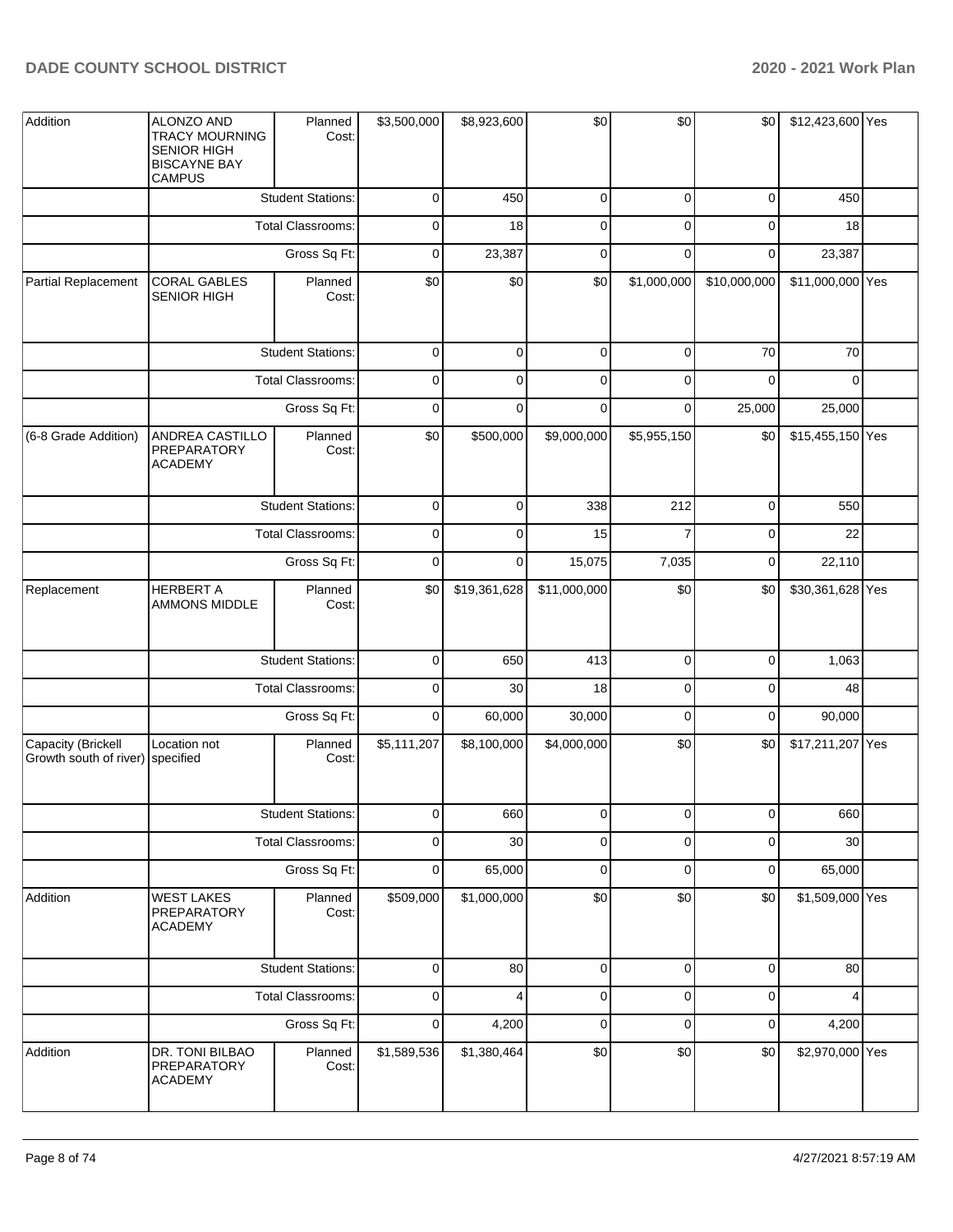|                                                                |                                                                  | <b>Student Stations:</b> | 0            | 460            | $\overline{0}$ | $\mathbf 0$  | $\mathbf 0$  | 460              |  |
|----------------------------------------------------------------|------------------------------------------------------------------|--------------------------|--------------|----------------|----------------|--------------|--------------|------------------|--|
|                                                                |                                                                  | <b>Total Classrooms:</b> | 0            | 23             | $\mathbf 0$    | $\mathbf 0$  | $\mathbf 0$  | 23               |  |
|                                                                |                                                                  | Gross Sq Ft:             | 10,000       | 15,000         | $\Omega$       | $\mathbf 0$  | $\mathbf 0$  | 25,000           |  |
| New K-5 @ SW 157<br>Ave. and SW 174 St.                        | Location not<br>specified                                        | Planned<br>Cost:         | \$8,456,390  | \$11,159,155   | \$2,400,982    | \$0          | \$0          | \$22,016,527 Yes |  |
|                                                                |                                                                  | <b>Student Stations:</b> | 332          | 460            | $\mathbf 0$    | $\mathbf 0$  | $\mathbf 0$  | 792              |  |
|                                                                |                                                                  | Total Classrooms:        | 15           | 23             | $\mathbf 0$    | 0            | $\mathbf 0$  | 38               |  |
|                                                                |                                                                  | Gross Sq Ft:             | 30,000       | 42,000         | $\mathbf 0$    | $\mathbf 0$  | $\mathbf 0$  | 72,000           |  |
| Addition                                                       | <b>GATEWAY</b><br>ENVIRONMENTAL<br>K-8 LEARNING<br><b>CENTER</b> | Planned<br>Cost:         | \$0          | \$5,076,400    | \$0            | \$0          | \$0          | \$5,076,400 Yes  |  |
|                                                                |                                                                  | <b>Student Stations:</b> | 0            | 220            | 0              | 0            | $\mathbf 0$  | 220              |  |
|                                                                |                                                                  | <b>Total Classrooms:</b> | 0            | 10             | $\mathbf 0$    | 0            | $\mathbf 0$  | 10               |  |
|                                                                |                                                                  | Gross Sq Ft:             | $\mathbf 0$  | 20,000         | $\mathbf 0$    | $\mathbf 0$  | 0            | 20,000           |  |
| Capacity Project<br>(North of the river)                       | Location not<br>specified                                        | Planned<br>Cost:         | \$12,000,000 | \$31,000       | \$0            | \$0          | \$0          | \$12,031,000 Yes |  |
|                                                                |                                                                  | <b>Student Stations:</b> | 616          | $\mathbf 0$    | $\mathbf 0$    | $\mathbf 0$  | $\mathbf 0$  | 616              |  |
|                                                                |                                                                  | Total Classrooms:        | 28           | 0              | $\mathbf 0$    | $\mathbf 0$  | $\mathbf 0$  | 28               |  |
|                                                                |                                                                  | Gross Sq Ft:             | 55,000       | $\Omega$       | $\Omega$       | $\Omega$     | $\mathbf 0$  | 55,000           |  |
| Addition                                                       | <b>KENDALL SQUARE</b><br>K-8 CENTER                              | Planned<br>Cost:         | \$7,600,000  | \$1,400,000    | \$5,000,000    | \$0          | \$0          | \$14,000,000 Yes |  |
|                                                                |                                                                  | <b>Student Stations:</b> | 380          | $\Omega$       | 75             | $\mathbf 0$  | $\mathbf 0$  | 455              |  |
|                                                                |                                                                  | Total Classrooms:        | 19           | 0              | 3              | $\mathbf 0$  | $\mathbf 0$  | 22               |  |
|                                                                |                                                                  | Gross Sq Ft:             | 40,000       | $\Omega$       | 4,000          | 0            | $\mathbf 0$  | 44,000           |  |
| New K-12 @ SW 149 Location not<br>Ave and 160 St.<br>(Phase I) | specified                                                        | Planned<br>Cost:         | \$0          | \$0            | \$0            | \$1,182,060  | \$0          | \$1,182,060 Yes  |  |
|                                                                |                                                                  | <b>Student Stations:</b> | $\mathbf 0$  | $\overline{0}$ | $\mathbf 0$    | $\mathbf 0$  | 0            | $\mathbf 0$      |  |
|                                                                |                                                                  | <b>Total Classrooms:</b> | $\pmb{0}$    | 0              | $\mathbf 0$    | $\Omega$     | $\mathbf 0$  | $\Omega$         |  |
|                                                                |                                                                  | Gross Sq Ft:             | $\pmb{0}$    | $\mathbf 0$    | $\mathbf 0$    | 30,000       | $\mathbf 0$  | 30,000           |  |
| Addition                                                       | J C BERMUDEZ<br>DORAL SENIOR<br>HIGH SCHOOL                      | Planned<br>Cost:         | \$0          | \$0            | \$10,000,000   | \$14,000,000 | \$10,000,000 | \$34,000,000 Yes |  |
|                                                                |                                                                  | <b>Student Stations:</b> | 0            | $\mathbf 0$    | $\mathbf 0$    | 550          | $\mathbf 0$  | 550              |  |
|                                                                |                                                                  | Total Classrooms:        | $\pmb{0}$    | 0              | 0              | 22           | $\pmb{0}$    | 22               |  |
|                                                                |                                                                  | Gross Sq Ft:             | $\pmb{0}$    | $\mathbf 0$    | $\pmb{0}$      | 40,000       | 0            | 40,000           |  |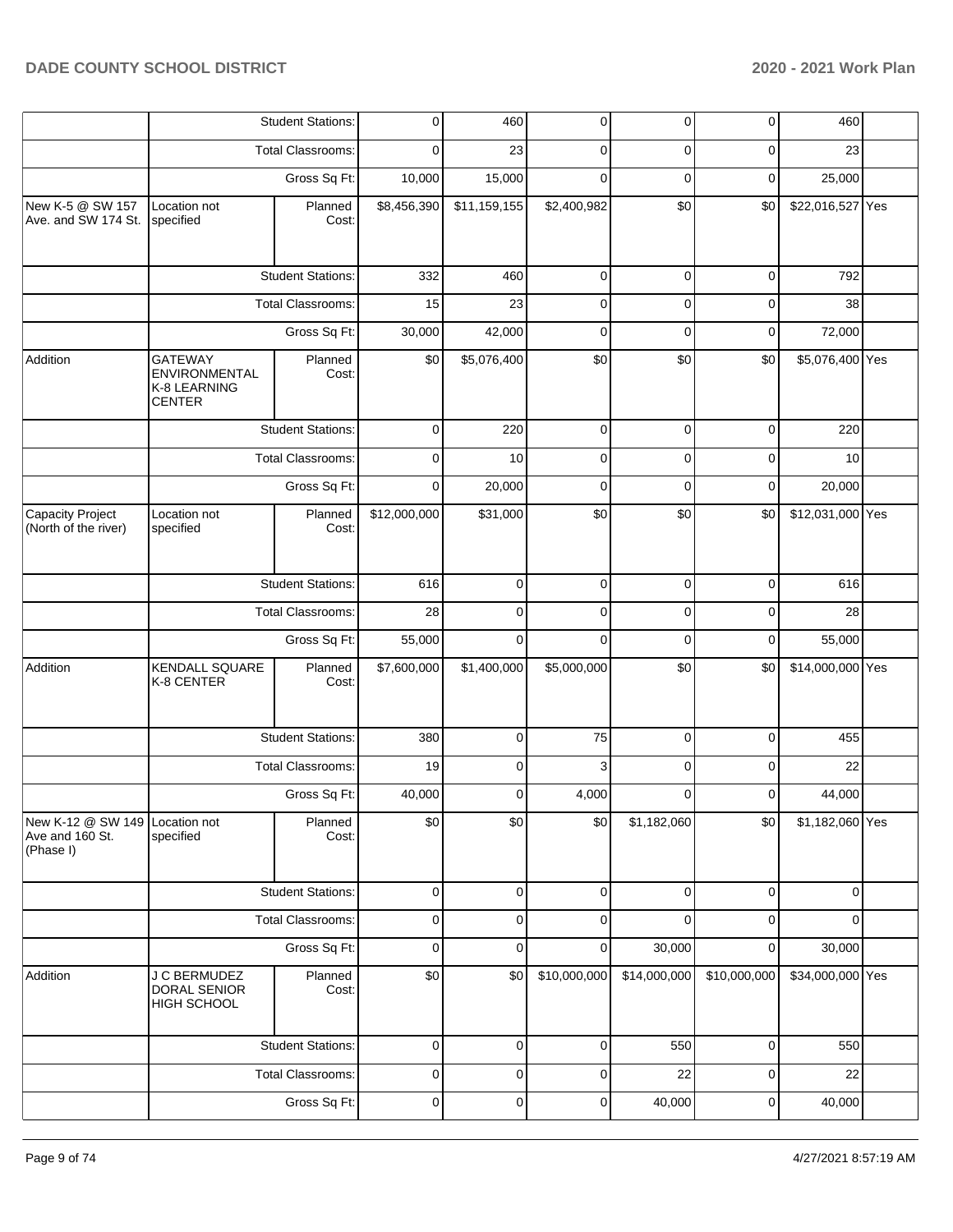| Addition | <b>WEST HOMESTEAD</b><br>K-8 CENTER | Planned<br>Cost:         | \$150,000 | \$4,500,000 | \$0 | \$0 | \$0 | \$4,650,000 Yes |  |
|----------|-------------------------------------|--------------------------|-----------|-------------|-----|-----|-----|-----------------|--|
|          |                                     | <b>Student Stations:</b> |           | 216         |     |     | Ü   | 216             |  |
|          |                                     | Total Classrooms:        |           | 12          |     |     |     | 12 I            |  |
|          |                                     | Gross Sq Ft:             |           | 13,000      |     |     | 0   | 13,000          |  |

| <b>Planned Cost:</b>     | \$38.976.133 | \$71,432,247 | \$43,000,982 | \$37,701,000 |        | \$30,000,000   \$221,110,362 |
|--------------------------|--------------|--------------|--------------|--------------|--------|------------------------------|
| <b>Student Stations:</b> | 1.328        | 3,569        | 826          | 1,512        | 370    | 7,605                        |
| <b>Total Classrooms:</b> | 62           | 172 l        | 36           | 68           | 20     | 358                          |
| Gross Sq Ft:             | 135,000      | 292,587      | 49,075       | 134.035      | 65,435 | 676,132                      |

# **Other Project Schedules**

Major renovations, remodeling, and additions of capital outlay projects that do not add capacity to schools.

| <b>Project Description</b> | Location                                                         | 2020 - 2021<br><b>Actual Budget</b> | 2021 - 2022<br>Projected | 2022 - 2023<br>Projected | 2023 - 2024<br>Projected | $2024 - 2025$<br>Projected | Total           | Funded |
|----------------------------|------------------------------------------------------------------|-------------------------------------|--------------------------|--------------------------|--------------------------|----------------------------|-----------------|--------|
| Remodeling/Renovations     | <b>SOUTHSIDE</b><br><b>ELEMENTARY</b>                            | \$0                                 | \$0                      | \$0                      | \$6,000,000              | \$0                        | \$6,000,000 Yes |        |
| Improvements/Renovations   | <b>EMERSON</b><br><b>ELEMENTARY</b>                              | \$0                                 | \$409,131                | \$400,721                | \$530,785                | \$196.760                  | \$1,537,397 No  |        |
| Improvements/Renovations   | <b>ENEIDA MASSAS</b><br><b>HARTNER</b><br><b>ELEMENTARY</b>      | \$477,202                           | \$100,038                | \$515,557                | \$187,223                | \$68,740                   | \$1,348,760 No  |        |
| Improvements/Renovations   | <b>ERNEST R GRAHAM K-8</b><br><b>ACADEMY</b>                     | \$103,020                           | \$355,221                | \$332,549                | \$652,835                | \$1,751,993                | \$3.195.618 No  |        |
| Improvements/Renovations   | <b>ETHEL F BECKFORD-</b><br><b>RICHMOND</b><br><b>ELEMENTARY</b> | \$227,907                           | \$565,626                | \$395,460                | \$1,122,070              | \$296,190                  | \$2,607,253 No  |        |
| Improvements/Renovations   | <b>ETHEL KOGER</b><br><b>BECKHAM</b><br><b>ELEMENTARY</b>        | \$9,723                             | \$629,972                | \$1,193,189              | \$2,371,350              | \$336,516                  | \$4,540,750 No  |        |
| Improvements/Renovations   | EUGENIA B THOMAS K-8<br><b>CENTER</b>                            | \$137,446                           | \$919,400                | \$444,449                | \$1,106,823              | \$985,133                  | \$3,593,251 No  |        |
| Improvements/Renovations   | <b>EVERGLADES K-8</b><br><b>CENTER</b>                           | \$0                                 | \$558,093                | \$424,703                | \$340,578                | \$33,970                   | \$1,357,344 No  |        |
| Improvements/Renovations   | <b>FAIRLAWN</b><br><b>ELEMENTARY</b>                             | \$1,519                             | \$223,705                | \$461,648                | \$254,586                | \$255,272                  | \$1,196,730 No  |        |
| Improvements/Renovations   | FELIX VARELA SENIOR<br><b>HIGH</b>                               | \$1,801,531                         | \$169,798                | \$280,577                | \$1,241,664              | \$1,033,019                | \$4,526,589 No  |        |
| Improvements/Renovations   | <b>MIAMI BEACH</b><br>FIENBERG-FISHER K-8                        | \$599,745                           | \$1,233,228              | \$542,491                | \$1,281,645              | \$8,118                    | \$3,665,227 No  |        |
| Improvements/Renovations   | <b>FLAMINGO</b><br><b>ELEMENTARY</b>                             | \$0                                 | \$699,177                | \$11,925,685             | \$89,325                 | \$16,483                   | \$12,730,670 No |        |
| Improvements/Renovations   | <b>HAMMOCKS MIDDLE</b>                                           | \$15,282                            | \$227,557                | \$1,729,815              | \$1,501,911              | \$258,312                  | \$3,732,877 No  |        |
| Improvements/Renovations   | <b>HENRY E S REEVES K-8</b><br><b>CENTER</b>                     | \$41,720                            | \$3,011,640              | \$1,257,264              | \$866,654                | \$437,616                  | \$5,614,894 No  |        |
| Improvements/Renovations   | HENRY H FILER MIDDLE                                             | \$0                                 | \$2,987,880              | \$862,198                | \$1,045,931              | \$827,146                  | \$5,723,155 No  |        |
| Improvements/Renovations   | <b>HENRY M FLAGLER</b><br><b>ELEMENTARY</b>                      | \$0                                 | \$337,639                | \$648,178                | \$398,361                | \$2,179                    | \$1,386,357 No  |        |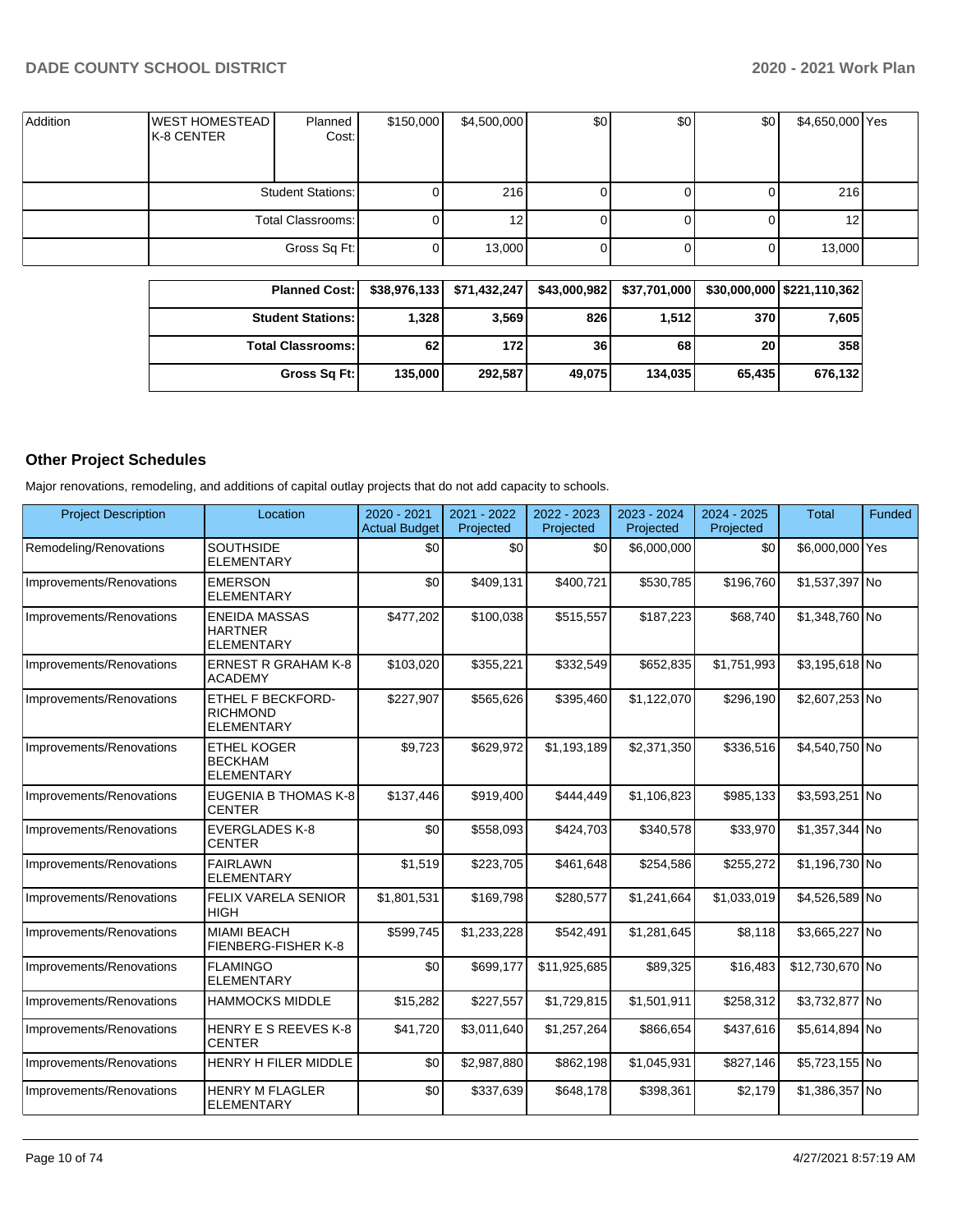| Improvements/Renovations | <b>HERBERT A AMMONS</b><br>MIDDLE                 | \$8,271   | \$150,506   | \$695,085   | \$2,006,657 | \$63,327    | \$2,923,846 No |  |
|--------------------------|---------------------------------------------------|-----------|-------------|-------------|-------------|-------------|----------------|--|
| Improvements/Renovations | HIALEAH ELEMENTARY                                | \$0       | \$943,840   | \$677,487   | \$143,458   | \$323,466   | \$2,088,251 No |  |
| Improvements/Renovations | <b>HIALEAH GARDENS</b><br>ELEMENTARY              | \$99,154  | \$690,914   | \$909,961   | \$1,248,333 | \$61,554    | \$3,009,916 No |  |
| Improvements/Renovations | <b>HIALEAH GARDENS</b><br>MIDDLE SCHOOL           | \$0       | \$12,531    | \$0         | \$38,385    | \$0         | \$50,916 No    |  |
| Improvements/Renovations | <b>HIALEAH GARDENS</b><br>SENIOR HIGH SCHOOL      | \$0       | \$8,519     | \$451,849   | \$752,075   | \$13,952    | \$1,226,395 No |  |
| Improvements/Renovations | HIALEAH MIDDLE                                    | \$0       | \$472,796   | \$171,805   | \$16,950    | \$2,578     | \$664,129 No   |  |
| Improvements/Renovations | <b>HIALEAH SENIOR HIGH</b>                        | \$31,685  | \$565,822   | \$112,546   | \$795,091   | \$890,317   | \$2,395,461 No |  |
| Improvements/Renovations | HIALEAH-MIAMI LAKES<br><b>SENIOR HIGH</b>         | \$0       | \$1,652,505 | \$2,996,514 | \$1,984,615 | \$943,390   | \$7,577,024 No |  |
| Improvements/Renovations | <b>HIBISCUS ELEMENTARY</b>                        | \$41,482  | \$646,256   | \$460,902   | \$386,713   | \$138,023   | \$1,673,376 No |  |
| Improvements/Renovations | <b>HIGHLAND OAKS</b><br><b>MIDDLE</b>             | \$0       | \$466,150   | \$521,662   | \$373,248   | \$62,529    | \$1,423,589 No |  |
| Improvements/Renovations | <b>HOMELESS</b><br><b>ASSISTANCE CENTER</b><br>#1 | \$0       | \$0         | \$36,677    | \$0         | \$0         | \$36,677 No    |  |
| Improvements/Renovations | HOMESTEAD MIDDLE                                  | \$731,165 | \$3,041,019 | \$2,876,085 | \$1,181,113 | \$367,040   | \$8,196,422 No |  |
| Improvements/Renovations | <b>HOMESTEAD SENIOR</b><br>HIGH                   | \$0       | \$265,688   | \$1,543,640 | \$3,836,562 | \$2,219,493 | \$7,865,383 No |  |
| Improvements/Renovations | JOSE DE DIEGO MIDDLE                              | \$0       | \$6,368     | \$146,552   | \$189,145   | \$424,382   | \$766,447 No   |  |
| Improvements/Renovations | JOSE MARTI MAST 6-12<br>ACADEMY                   | \$809,970 | \$637,330   | \$643,609   | \$1,084,977 | \$453,737   | \$3,629,623 No |  |
| Improvements/Renovations | <b>JUVENILE JUSTICE</b><br>CENTER                 | \$17,313  | \$298,005   | \$905,408   | \$585,088   | \$82,843    | \$1,888,657 No |  |
| Improvements/Renovations | KENDALE ELEMENTARY                                | \$4,172   | \$531,229   | \$306,876   | \$820,681   | \$243,777   | \$1,906,735 No |  |
| Improvements/Renovations | <b>KENDALE LAKES</b><br><b>ELEMENTARY</b>         | \$197,815 | \$879,313   | \$1,066,091 | \$129,203   | \$355,032   | \$2,627,454 No |  |
| Improvements/Renovations | <b>KENSINGTON PARK</b><br><b>ELEMENTARY</b>       | \$624,591 | \$372,966   | \$1,691,514 | \$2,502,351 | \$399,498   | \$5,590,920 No |  |
| Improvements/Renovations | KENWOOD K-8 CENTER                                | \$298,491 | \$933,510   | \$602,329   | \$1,697,797 | \$440,831   | \$3,972,958 No |  |
| Improvements/Renovations | <b>LAKE STEVENS</b><br><b>ELEMENTARY</b>          | \$370,517 | \$1,024,523 | \$368,089   | \$1,309,381 | \$746,987   | \$3.819.497 No |  |
| Improvements/Renovations | LAKE STEVENS MIDDLE                               | $$0$$     | \$106,333   | \$1,274,425 | \$1,218,904 | \$410,778   | \$3,010,440 No |  |
| Improvements/Renovations | LAKEVIEW<br><b>ELEMENTARY</b>                     | \$0       | \$133,849   | \$139,846   | \$412,110   | \$260,505   | \$946,310 No   |  |
| Improvements/Renovations | <b>LAMAR LOUIS CURRY</b><br><b>MIDDLE</b>         | \$543,567 | \$95,773    | \$40,212    | \$244,278   | \$512,188   | \$1,436,018 No |  |
| Improvements/Renovations | <b>LAWTON CHILES</b><br>MIDDLE                    | \$0       | \$3,821     | \$59,002    | \$764,576   | \$768,326   | \$1,595,725 No |  |
| Improvements/Renovations | LEEWOOD K-8 CENTER                                | \$169,389 | \$787,115   | \$142,832   | \$1,331,265 | \$1,165,977 | \$3,596,578 No |  |
| Improvements/Renovations | LEISURE CITY K-8<br><b>CENTER</b>                 | \$328,703 | \$2,026,704 | \$516,465   | \$1,399,129 | \$273,623   | \$4,544,624 No |  |
| Improvements/Renovations | LILLIE C EVANS K-8<br><b>CENTER</b>               | \$328,904 | \$698,261   | \$918,187   | \$450,680   | \$52,252    | \$2,448,284 No |  |
| Improvements/Renovations | LINDA LENTIN K-8<br>CENTER                        | \$0       | \$81,704    | \$336,718   | \$618,682   | \$432,112   | \$1,469,216 No |  |
| Improvements/Renovations | <b>LINDSEY HOPKINS</b><br>TECHNICAL COLLEGE       | \$0       | \$3,184     | \$7,344,187 | \$287,623   | \$79,702    | \$7,714,696 No |  |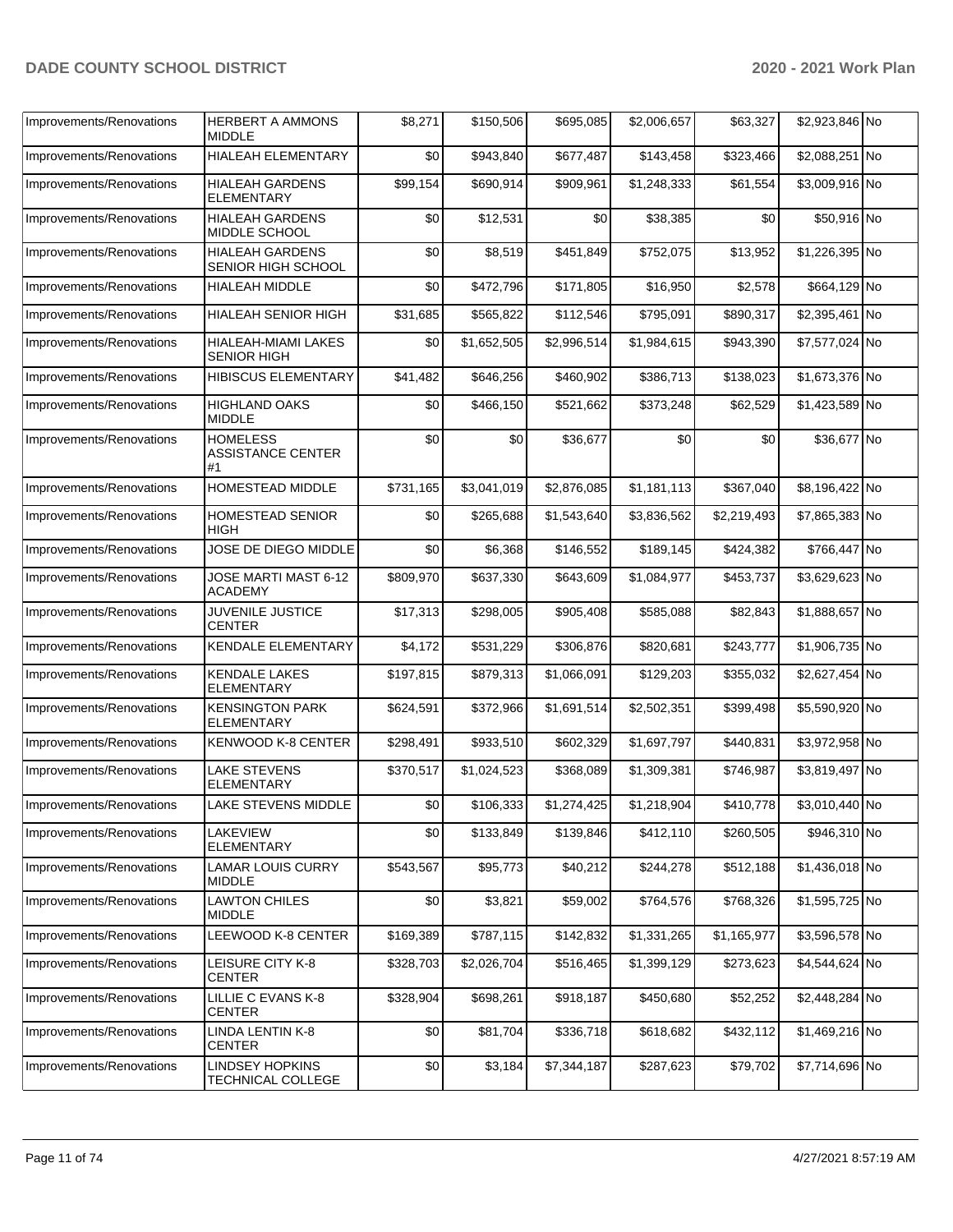| Improvements/Renovations | <b>MIAMI KILLIAN SENIOR</b><br><b>HIGH</b>                                         | \$0         | \$11,737    | \$1,410,280 | \$2,053,272 | \$1,064,762 | \$4,540,051 No  |  |
|--------------------------|------------------------------------------------------------------------------------|-------------|-------------|-------------|-------------|-------------|-----------------|--|
| Improvements/Renovations | <b>MIAMI LAKES</b><br><b>EDUCATIONAL CENTER</b><br>AND TECHNICAL<br><b>COLLEGE</b> | \$0         | \$5,430,352 | \$2,388,710 | \$2,226,581 | \$1,813,263 | \$11,858,906 No |  |
| Improvements/Renovations | MIAMI LAKES K-8<br><b>CENTER</b>                                                   | \$698,914   | \$107,177   | \$105,789   | \$654,919   | \$284,047   | \$1,850,846 No  |  |
| Improvements/Renovations | MIAMI LAKES MIDDLE                                                                 | \$107,504   | \$281,431   | \$1,517,775 | \$2,433,425 | \$812,170   | \$5,152,305 No  |  |
| Improvements/Renovations | <b>MIAMI MACARTHUR</b><br><b>EDUCATIONAL CENTER</b>                                | \$64,952    | \$700,018   | \$878,960   | \$911,234   | \$217,823   | \$2,772,987 No  |  |
| Improvements/Renovations | <b>MIAMI PALMETTO</b><br><b>SENIOR HIGH</b>                                        | \$3,285     | \$409,128   | \$830,007   | \$90,540    | \$512,748   | \$1,845,708 No  |  |
| Improvements/Renovations | <b>MIAMI SENIOR HIGH</b>                                                           | \$1,714,300 | \$622,373   | \$14,247    | \$0         | \$1,416     | \$2,352,336 No  |  |
| Improvements/Renovations | <b>MIAMI SHORES</b><br><b>ELEMENTARY</b>                                           | \$0         | \$498,191   | \$973,399   | \$699,645   | \$23,297    | \$2,194,532 No  |  |
| Improvements/Renovations | <b>MIAMI SOUTHRIDGE</b><br><b>SENIOR HIGH</b>                                      | \$325,935   | \$301,155   | \$286,752   | \$119,300   | \$900,160   | \$1,933,302 No  |  |
| Improvements/Renovations | <b>MIAMI SPRINGS</b><br><b>ELEMENTARY</b>                                          | \$17,766    | \$192,669   | \$560,329   | \$1,541,409 | \$305,624   | \$2,617,797 No  |  |
| Improvements/Renovations | MIAMI SPRINGS MIDDLE                                                               | \$6,905     | \$3,082,683 | \$1,455,443 | \$1,267,848 | \$339,561   | \$6,152,440 No  |  |
| Improvements/Renovations | MIAMI SPRINGS SENIOR<br><b>HIGH</b>                                                | \$28,608    | \$97,979    | \$3,207,064 | \$11,050    | \$895,793   | \$4,240,494 No  |  |
| Improvements/Renovations | <b>MIAMI SUNSET SENIOR</b><br><b>HIGH</b>                                          | \$9,395     | \$2,930,934 | \$3,987,606 | \$2,258,431 | \$1,856,209 | \$11,042,575 No |  |
| Improvements/Renovations | <b>MORNINGSIDE K-8</b><br><b>CENTER</b>                                            | \$402,607   | \$751,386   | \$1,022,819 | \$527,253   | \$350,003   | \$3,054,068 No  |  |
| Improvements/Renovations | NATHAN B YOUNG<br>ELEMENTARY                                                       | \$0         | \$758,819   | \$520,808   | \$615,730   | \$72,104    | \$1,967,461 No  |  |
| Improvements/Renovations | <b>OAK GROVE</b><br>ELEMENTARY                                                     | \$336,088   | \$235,163   | \$305,199   | \$80,202    | \$15,834    | \$972,486 No    |  |
| Improvements/Renovations | OJUS ELEMENTARY                                                                    | \$138,556   | \$252,449   | \$304,395   | \$694,993   | \$242,909   | \$1,633,302 No  |  |
| Improvements/Renovations | <b>OLIVER HOOVER</b><br><b>ELEMENTARY</b>                                          | \$102,539   | \$512,787   | \$238,487   | \$655,391   | \$257,352   | \$1,766,556 No  |  |
| Improvements/Renovations | <b>OLYMPIA HEIGHTS</b><br>ELEMENTARY                                               | \$7,702     | \$490,922   | \$431,980   | \$545,630   | \$27,030    | \$1,503,264 No  |  |
| Improvements/Renovations | ORCHARD VILLA<br>ELEMENTARY                                                        | \$3,821     | \$1,853,180 | \$755,990   | \$662,180   | \$895,471   | \$4,170,642 No  |  |
| Improvements/Renovations | <b>RAINBOW PARK</b><br><b>ELEMENTARY</b>                                           | \$0         | \$196,398   | \$755,286   | \$24,009    | \$5,668     | \$981,361 No    |  |
| Improvements/Renovations | <b>REDLAND MIDDLE</b>                                                              | \$936,804   | \$1,780,307 | \$1,294,767 | \$1,802,582 | \$562,023   | \$6,376,483 No  |  |
| Improvements/Renovations | <b>REDONDO</b><br><b>ELEMENTARY</b>                                                | \$0         | \$0         | \$3,821     | \$68,770    | \$0         | \$72,591 No     |  |
| Improvements/Renovations | <b>MAINTENANCE</b><br>SERVICE CENTER 1                                             | \$143,359   | \$1,949,289 | \$233,426   | \$361,717   | \$817,684   | \$3,505,475 No  |  |
| Improvements/Renovations | <b>MAINTENANCE</b><br><b>SERVICE CENTER 2</b>                                      | \$10,464    | \$1,655,612 | \$36,552    | \$1,726,712 | \$197,676   | \$3,627,016 No  |  |
| Improvements/Renovations | <b>MAINTENANCE</b><br><b>SERVICE CENTER 3</b>                                      | \$5,999     | \$11,027    | \$19,806    | \$2,893     | \$0         | \$39,725 No     |  |
| Improvements/Renovations | <b>MAINTENANCE</b><br><b>SERVICE CENTER 4</b>                                      | \$242,780   | \$397,168   | \$79,065    | \$157,774   | \$28,218    | \$905,005 No    |  |
| Improvements/Renovations | RICHMOND HEIGHTS<br><b>MIDDLE</b>                                                  | \$44,341    | \$3,732,701 | \$1,368,331 | \$3,775,958 | \$766,085   | \$9,687,416 No  |  |
| Improvements/Renovations | <b>RIVERSIDE</b><br>ELEMENTARY                                                     | \$11,443    | \$438,424   | \$605,976   | \$1,292,353 | \$395,579   | \$2,743,775 No  |  |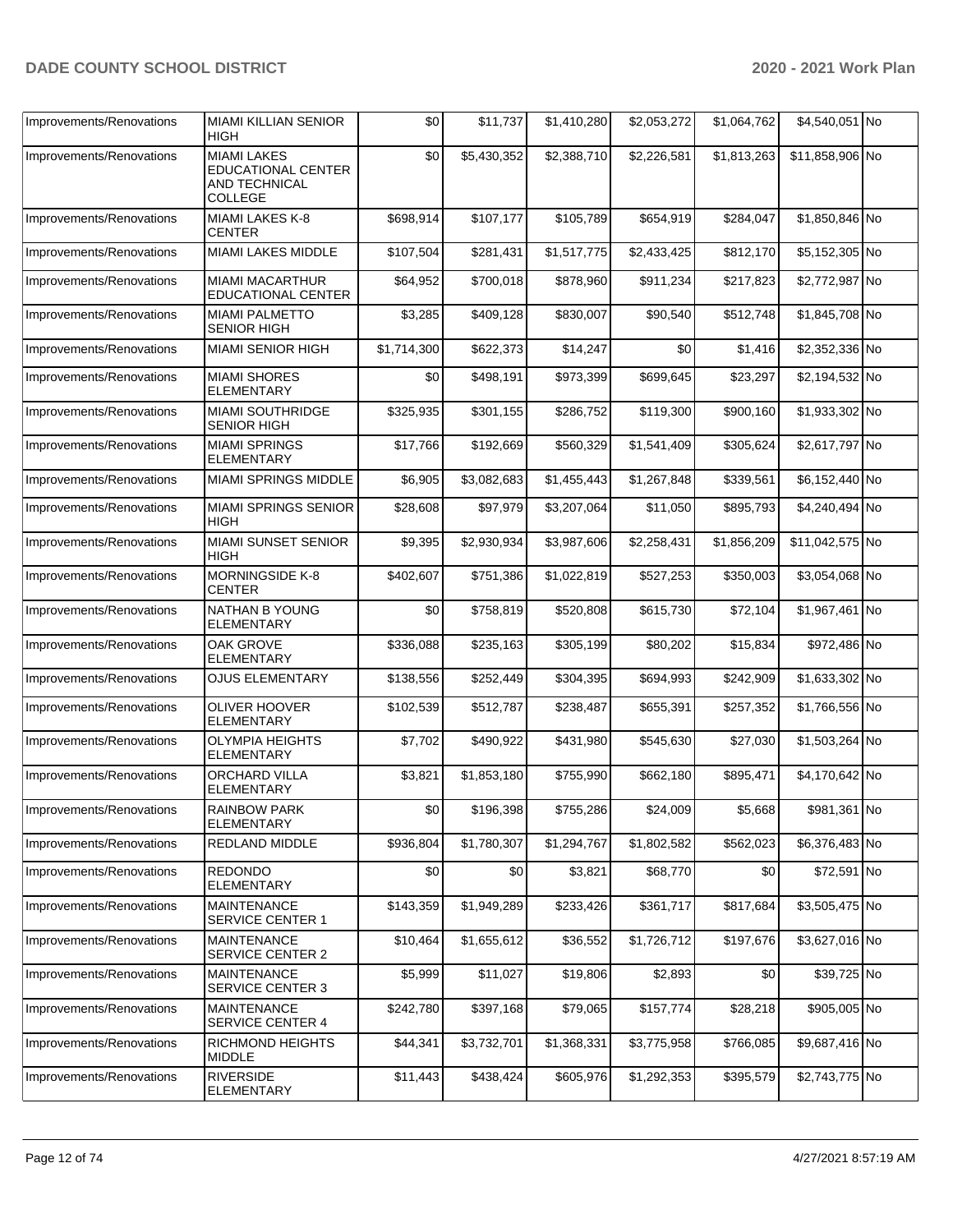| Improvements/Renovations | <b>RIVIERA MIDDLE</b>                                                         | \$528,403 | \$1,723,483 | \$2,062,995 | \$2,375,836 | \$971,919   | \$7,662,636 No   |  |
|--------------------------|-------------------------------------------------------------------------------|-----------|-------------|-------------|-------------|-------------|------------------|--|
| Improvements/Renovations | <b>ROBERT MORGAN</b><br><b>EDUCATIONAL CENTER</b><br>AND TECHNICAL<br>COLLEGE | \$0       | \$11,462    | \$3,758,598 | \$2,595,520 | \$1,101,408 | \$7,466,988 No   |  |
| Improvements/Renovations | SOUTH DADE SENIOR<br><b>HIGH</b>                                              | \$2,802   | \$640,218   | \$134,664   | \$20,376    | \$0         | \$798,060 No     |  |
| Improvements/Renovations | SOUTH HIALEAH<br><b>ELEMENTARY</b>                                            | \$0       | \$97,940    | \$134,061   | \$727,683   | \$430,238   | \$1,389,922 No   |  |
| Improvements/Renovations | SOUTH MIAMI MIDDLE                                                            | \$498,794 | \$3,144,838 | \$1,960,665 | \$1,815,600 | \$724,922   | \$8,144,819 No   |  |
| Improvements/Renovations | SOUTH MIAMI HEIGHTS<br><b>ELEMENTARY</b>                                      | \$106,476 | \$1,854,030 | \$510,970   | \$926,766   | \$684,328   | \$4,082,570 No   |  |
| Improvements/Renovations | SOUTH MIAMI K-8<br><b>CENTER</b>                                              | \$621,276 | \$2,268,301 | \$1,791,886 | \$430,712   | \$445,971   | \$5,558,146 No   |  |
| Improvements/Renovations | ANDOVER MIDDLE<br><b>SCHOOL</b>                                               | \$0       | \$0         | \$0         | \$700,000   | \$0         | \$700,000 Yes    |  |
| Improvements/Renovations | <b>BARBARA HAWKINS</b><br>ELEMENTARY                                          | \$0       | \$0         | \$0         | \$1,000,000 | \$0         | \$1,000,000 Yes  |  |
| Improvements/Renovations | DR. ROBERT B. INGRAM<br><b>ELEMENTARY</b>                                     | \$0       | \$0         | \$0         | \$1,000,000 | \$0         | \$1,000,000 Yes  |  |
| Improvements/Renovations | <b>LINDA LENTIN K-8</b><br><b>CENTER</b>                                      | \$0       | \$0         | \$0         | \$500,000   | \$0         | \$500,000 Yes    |  |
| Improvements/Renovations | MIAMI CAROL CITY<br><b>SENIOR HIGH</b>                                        | \$0       | \$0         | \$0         | \$3,500,000 | \$0         | \$3,500,000 Yes  |  |
| Improvements/Renovations | <b>NORTH COUNTY K-8</b><br><b>CENTER</b>                                      | \$0       | \$0         | \$0         | \$0         | \$3,000,000 | \$3,000,000 Yes  |  |
| Improvements/Renovations | NORTH DADE CENTER<br>FOR MODERN<br>LANGUAGES                                  | \$0       | \$0         | \$0         | \$0         | \$300,000   | \$300,000 Yes    |  |
| Improvements/Renovations | NORTH DADE MIDDLE                                                             | \$0       | \$0         | \$0         | \$0         | \$400,000   | \$400,000 Yes    |  |
| Improvements/Renovations | NORTH GLADE<br><b>ELEMENTARY</b>                                              | \$0       | \$0         | \$0         | \$0         | \$3,000,000 | \$3,000,000 Yes  |  |
| Improvements/Renovations | <b>NORTH MIAMI MIDDLE</b>                                                     | \$0       | \$0         | \$0         | \$0         | \$500,000   | \$500,000 Yes    |  |
| Improvements/Renovations | NORTH MIAMI SENIOR<br>HIGH                                                    | \$0       | \$0         | \$0         | \$1,000,000 | \$0         | \$1,000,000 Yes  |  |
| Improvements/Renovations | <b>NORWOOD</b><br><b>ELEMENTARY</b>                                           | \$0       | \$0         | \$0         | \$0         | \$500,000   | \$500,000 Yes    |  |
| Improvements/Renovations | <b>BOOKER T</b><br><b>WASHINGTON SENIOR</b><br><b>HIGH</b>                    | \$0       | \$0         | \$0         | \$5,000,000 | \$0         | \$5,000,000 Yes  |  |
| Improvements/Renovations | <b>BROWNSVILLE MIDDLE</b>                                                     | \$0       | \$0         | \$0         | \$0         | \$3,000,000 | \$3,000,000 Yes  |  |
| Improvements/Renovations | <b>CHARLES R DREW K-8</b><br><b>CENTER</b>                                    | \$0       | \$3,594,715 | \$1,000,000 | \$6,000,000 | \$0         | \$10,594,715 Yes |  |
| Improvements/Renovations | DR HENRY W<br><b>MACK/WEST LITTLE</b><br>RIVER K-8 CENTER                     | \$0       | \$0         | \$0         | \$0         | \$3,000,000 | \$3,000,000 Yes  |  |
| Improvements/Renovations | <b>EDISON PARK K-8</b><br><b>CENTER</b>                                       | \$0       | \$0         | \$0         | \$0         | \$500,000   | \$500,000 Yes    |  |
| Improvements/Renovations | <b>GEORGIA JONES-</b><br><b>AYERS MIDDLE</b><br><b>SCHOOL</b>                 | \$0       | \$0         | \$0         | \$0         | \$2,000,000 | \$2,000,000 Yes  |  |
| Improvements/Renovations | <b>HOLMES ELEMENTARY</b>                                                      | \$300,000 | \$0         | \$0         | \$0         | \$0         | \$300,000 Yes    |  |
| Improvements/Renovations | <b>LINDSEY HOPKINS</b><br>TECHNICAL COLLEGE                                   | \$0       | \$0         | \$0         | \$0         | \$5,000,000 | \$5,000,000 Yes  |  |
| Improvements/Renovations | <b>MIAMI CENTRAL</b><br><b>SENIOR HIGH</b>                                    | \$0       | \$0         | \$0         | \$0         | \$1,000,000 | \$1,000,000 Yes  |  |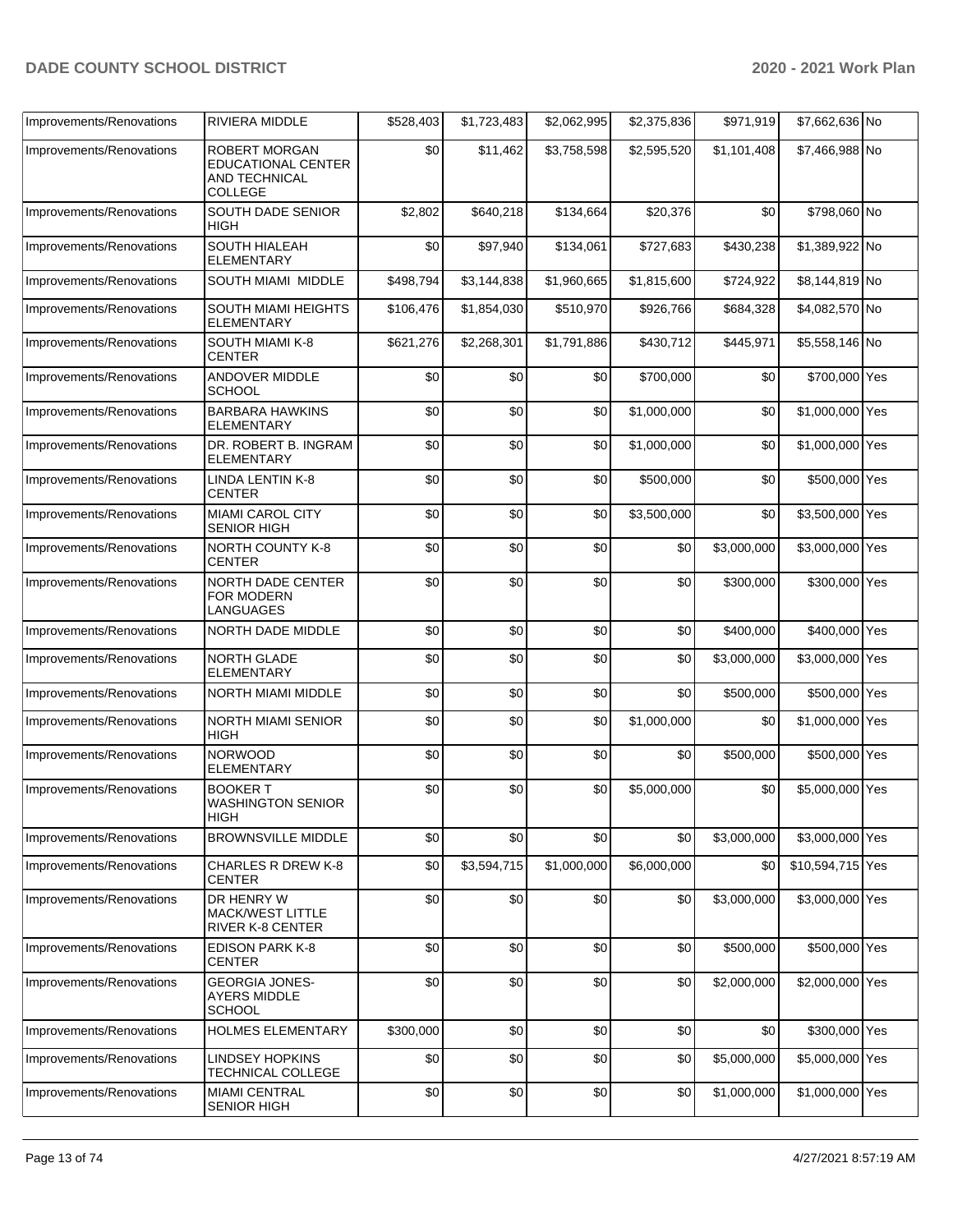| Improvements/Renovations | <b>MIAMI JACKSON</b><br><b>SENIOR HIGH</b>                             | \$0         | \$0         | \$0         | \$0         | \$5,000,000 | \$5,000,000 Yes  |  |
|--------------------------|------------------------------------------------------------------------|-------------|-------------|-------------|-------------|-------------|------------------|--|
| Improvements/Renovations | <b>MORNINGSIDE K-8</b><br><b>CENTER</b>                                | \$0         | \$0         | \$0         | \$500,000   | \$0         | \$500,000 Yes    |  |
| Improvements/Renovations | <b>VAN E BLANTON</b><br><b>ELEMENTARY</b>                              | \$0         | \$0         | \$0         | \$500,000   | \$0         | \$500,000 Yes    |  |
| Improvements/Renovations | ORCHARD VILLA<br>ELEMENTARY                                            | \$400,000   | \$0         | \$0         | \$0         | \$0         | \$400,000 Yes    |  |
| Improvements/Renovations | <b>SHADOWLAWN</b><br><b>ELEMENTARY</b>                                 | \$2,200,000 | \$0         | \$0         | \$0         | \$0         | \$2,200,000 Yes  |  |
| Improvements/Renovations | <b>WILLIAM H TURNER</b><br><b>TECHNICAL ARTS</b><br><b>SENIOR HIGH</b> | \$500,000   | \$0         | \$2,000,000 | \$0         | \$0         | \$2,500,000 Yes  |  |
| Improvements/Renovations | YOUNG MEN'S<br>PREPARATORY<br><b>ACADEMY</b>                           | \$0         | \$0         | \$0         | \$2,000,000 | \$0         | \$2,000,000 Yes  |  |
| Improvements/Renovations | <b>AVENTURA</b><br><b>WATERWAYS K-8</b><br><b>CENTER</b>               | \$475,000   | \$0         | \$0         | \$0         | \$0         | \$475,000 Yes    |  |
| Improvements/Renovations | DR MICHAEL M KROP<br><b>SENIOR HIGH</b>                                | \$0         | \$0         | \$0         | \$5,000,000 | \$5,000,000 | \$10,000,000 Yes |  |
| Improvements/Renovations | <b>HIGHLAND OAKS</b><br><b>MIDDLE</b>                                  | \$0         | \$0         | \$0         | \$0         | \$3,500,000 | \$3,500,000 Yes  |  |
| Improvements/Renovations | <b>NORTH BEACH</b><br><b>ELEMENTARY</b>                                | \$650,000   | \$0         | \$0         | \$0         | \$0         | \$650,000 Yes    |  |
| Improvements/Renovations | <b>RUTH K BROAD-BAY</b><br><b>HARBOR K-8 CENTER</b>                    | \$475,000   | \$0         | \$0         | \$0         | \$0         | \$475,000 Yes    |  |
| Improvements/Renovations | <b>BARBARA GOLEMAN</b><br><b>SENIOR HIGH</b>                           | \$0         | \$0         | \$0         | \$6,000,000 | \$0         | \$6,000,000 Yes  |  |
| Improvements/Renovations | <b>BOB GRAHAM</b><br><b>EDUCATION CENTER</b>                           | \$0         | \$0         | \$0         | \$0         | \$3,000,000 | \$3,000,000 Yes  |  |
| Improvements/Renovations | <b>COUNTRY CLUB</b><br>MIDDLE SCHOOL                                   | \$0         | \$0         | \$0         | \$0         | \$600,000   | \$600,000 Yes    |  |
| Improvements/Renovations | <b>HENRY H FILER MIDDLE</b>                                            | \$500,000   | \$0         | \$0         | \$0         | \$0         | \$500,000 Yes    |  |
| Improvements/Renovations | <b>HIALEAH GARDENS</b><br>MIDDLE SCHOOL                                | \$0         | \$0         | \$0         | \$700,000   | \$0         | \$700,000 Yes    |  |
| Improvements/Renovations | <b>HIALEAH GARDENS</b><br>SENIOR HIGH SCHOOL                           | \$0         | \$0         | \$0         | \$800,000   | \$0         | \$800,000 Yes    |  |
| Improvements/Renovations | JOSE MARTI MAST 6-12<br><b>ACADEMY</b>                                 | \$0         | \$0         | \$0         | \$1,000,000 | \$0         | \$1,000,000 Yes  |  |
| Improvements/Renovations | MIAMI LAKES K-8<br><b>CENTER</b>                                       | \$0         | \$0         | \$0         | \$0         | \$3,000,000 | \$3,000,000 Yes  |  |
| Improvements/Renovations | <b>SPANISH LAKE</b><br><b>ELEMENTARY SCHOOL</b>                        | \$500,000   | \$0         | \$0         | \$0         | \$0         | \$500,000 Yes    |  |
| Improvements/Renovations | <b>WEST HIALEAH</b><br><b>GARDENS</b><br><b>ELEMENTARY SCHOOL</b>      | \$0         | \$0         | \$0         | \$500,000   | \$0         | \$500,000 Yes    |  |
| Improvements/Renovations | <b>WESTLAND HIALEAH</b><br><b>SENIOR HIGH SCHOOL</b>                   | \$0         | \$0         | \$0         | \$0         | \$2,000,000 | \$2,000,000 Yes  |  |
| Improvements/Renovations | JOHN I SMITH K-8<br><b>CENTER</b>                                      | \$0         | \$2,800,000 | \$0         | \$0         | \$3,000,000 | \$5,800,000 Yes  |  |
| Improvements/Renovations | NORTH GLADE<br><b>ELEMENTARY</b>                                       | \$0         | \$89,152    | \$786,237   | \$1,080,897 | \$8,448     | \$1,964,734 No   |  |
| Improvements/Renovations | <b>NORTH HIALEAH</b><br><b>ELEMENTARY</b>                              | \$1,300     | \$94,971    | \$624,291   | \$232,322   | \$2,845     | \$955,729 No     |  |
| Improvements/Renovations | <b>NORTH MIAMI BEACH</b><br><b>SENIOR HIGH</b>                         | \$1,825,952 | \$2,317,318 | \$2,235,061 | \$5,446,603 | \$2,904,573 | \$14,729,507 No  |  |
| Improvements/Renovations | <b>NORTH MIAMI</b><br><b>ELEMENTARY</b>                                | \$0         | \$970,130   | \$125,194   | \$10,515    | \$49,321    | \$1,155,160 No   |  |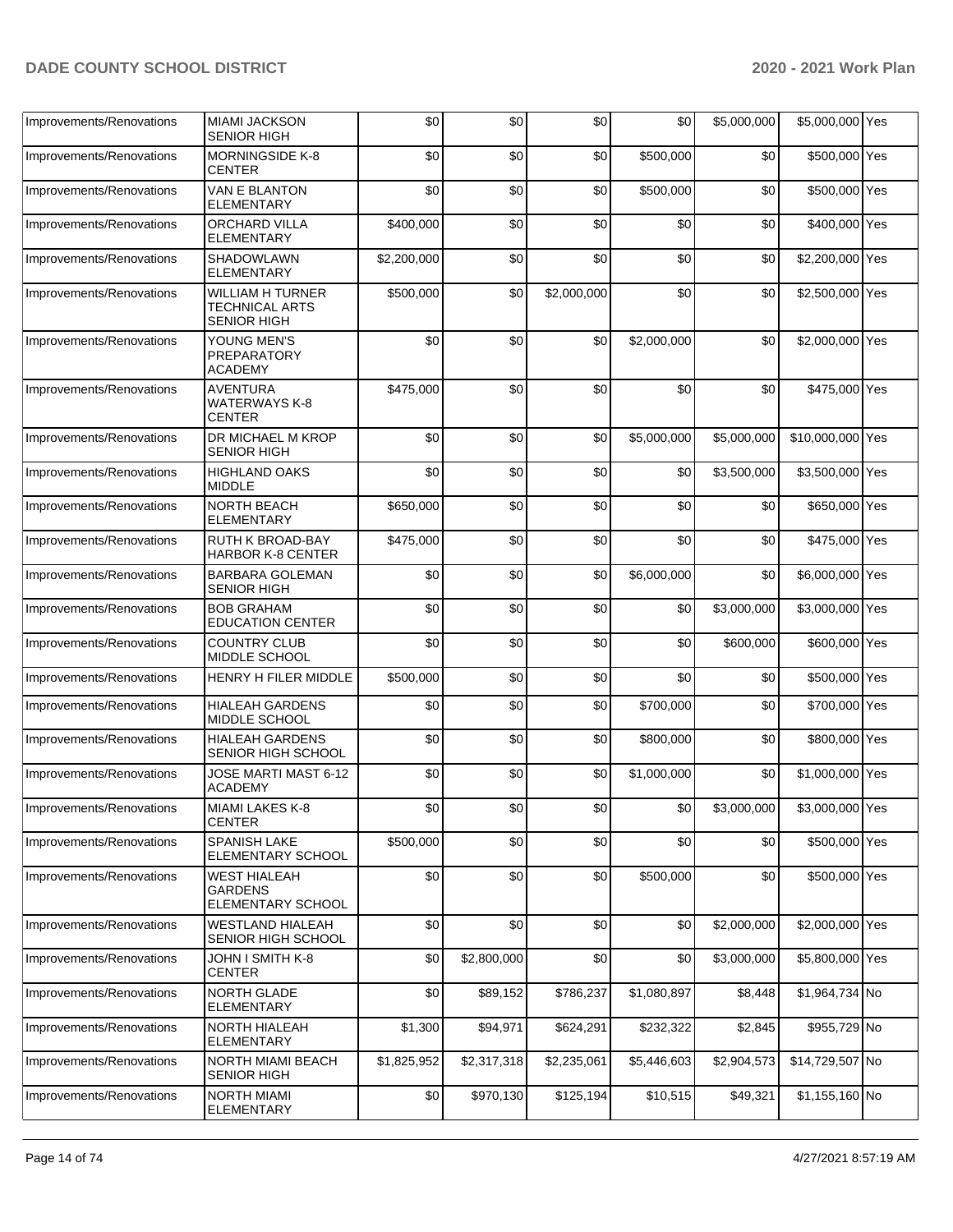| Improvements/Renovations | <b>NORTH MIAMI MIDDLE</b>                          | \$0         | \$30,948    | \$43,007    | \$10,757    | \$8,405     | \$93,117 No    |  |
|--------------------------|----------------------------------------------------|-------------|-------------|-------------|-------------|-------------|----------------|--|
| Improvements/Renovations | <b>NORTH MIAMI SENIOR</b><br>HIGH                  | \$37,613    | \$223,785   | \$131,697   | \$142,841   | \$1,176,173 | \$1,712,109 No |  |
| Improvements/Renovations | NORTH MIAMI STADIUM                                | \$7,323     | \$22,923    | \$20,286    | \$0         | \$0         | \$50,532 No    |  |
| Improvements/Renovations | <b>NORTH REGION OFFICE</b>                         | \$79,969    | \$97,940    | \$62,262    | \$77,971    | \$2,279     | \$320,421 No   |  |
| Improvements/Renovations | <b>NORTH TWIN LAKES</b><br>ELEMENTARY              | \$84,944    | \$120,623   | \$357,836   | \$983,806   | \$47,531    | \$1,594,740 No |  |
| Improvements/Renovations | <b>NORWOOD</b><br><b>ELEMENTARY</b>                | \$0         | \$302,865   | \$29,525    | \$435,846   | \$343,079   | \$1,111,315 No |  |
| Improvements/Renovations | <b>MYRTLE GROVE K-8</b><br><b>CENTER</b>           | \$268,713   | \$786.370   | \$785,626   | \$782,603   | \$27,694    | \$2,651,006 No |  |
| Improvements/Renovations | <b>PALM LAKES</b><br><b>ELEMENTARY</b>             | \$0         | \$601,895   | \$460,554   | \$1,248,250 | \$394,071   | \$2,704,770 No |  |
| Improvements/Renovations | <b>PALM SPRINGS</b><br><b>ELEMENTARY</b>           | \$0         | \$149,721   | \$278,498   | \$304,085   | \$8,121     | \$740,425 No   |  |
| Improvements/Renovations | PALM SPRINGS MIDDLE                                | \$248       | \$1,147,017 | \$657,748   | \$859,515   | \$691,665   | \$3,356,193 No |  |
| Improvements/Renovations | PALM SPRINGS NORTH<br>ELEMENTARY                   | \$49,147    | \$430,596   | \$1,068,305 | \$1,417,392 | \$457,358   | \$3,422,798 No |  |
| Improvements/Renovations | <b>PALMETTO</b><br><b>ELEMENTARY</b>               | \$351,594   | \$1,417,119 | \$956,662   | \$201,403   | \$8,234     | \$2,935,012 No |  |
| Improvements/Renovations | PALMETTO MIDDLE                                    | \$12,837    | \$488,662   | \$201,218   | \$709,586   | \$337,804   | \$1,750,107 No |  |
| Improvements/Renovations | <b>PARKVIEW</b><br>ELEMENTARY                      | \$252,635   | \$395,395   | \$437,150   | \$1,379,586 | \$159,760   | \$2,624,526 No |  |
| Improvements/Renovations | <b>PARKWAY</b><br>ELEMENTARY                       | \$0         | \$1,925,473 | \$424,116   | \$435,189   | \$134,642   | \$2,919,420 No |  |
| Improvements/Renovations | PAUL LAURENCE<br><b>DUNBAR K-8 CENTER</b>          | \$0         | \$186,842   | \$824,407   | \$768,364   | \$9,012     | \$1,788,625 No |  |
| Improvements/Renovations | PAUL W BELL MIDDLE                                 | \$750,907   | \$2,681,079 | \$1,408,629 | \$1,048,622 | \$876,373   | \$6,765,610 No |  |
| Improvements/Renovations | PHILLIS WHEATLEY<br>ELEMENTARY                     | \$332,433   | \$573,757   | \$353,925   | \$606,715   | \$10,212    | \$1,877,042 No |  |
| Improvements/Renovations | PHYLLIS R MILLER<br>ELEMENTARY                     | \$417,913   | \$82,781    | \$355,998   | \$573,425   | \$75,533    | \$1,505,650 No |  |
| Improvements/Renovations | <b>PINE LAKE</b><br><b>ELEMENTARY</b>              | \$30,564    | \$1,305,988 | \$2,213,653 | \$1,096,985 | \$249,716   | \$4,896,906 No |  |
| Improvements/Renovations | <b>PINE VILLA</b><br><b>ELEMENTARY</b>             | \$184,531   | \$939,640   | \$1,300,942 | \$1,458,528 | \$519,440   | \$4,403,081 No |  |
| Improvements/Renovations | POINCIANA PARK<br>ELEMENTARY                       | \$2,809     | \$70,494    | \$1,663,292 | \$1,159,611 | \$2,717     | \$2,898,923 No |  |
| Improvements/Renovation  | MIAMI EDISON SENIOR<br><b>HIGH</b>                 | \$30,827    | \$1,667,363 | \$312,887   | \$30,225    | \$148,056   | \$2,189,358 No |  |
| Improvements/Renovations | MILL ANNEX - CLOSED                                | \$8,970     | \$105,086   | \$111,374   | \$154,845   | \$53,718    | \$433,993 No   |  |
| Improvements/Renovations | <b>NORTH BEACH</b><br>ELEMENTARY                   | \$42,790    | \$291,872   | \$44,985    | \$268,418   | \$0         | \$648,065 No   |  |
| Improvements/Renovations | PONCE DE LEON<br><b>MIDDLE</b>                     | \$0         | \$312,470   | \$477,182   | \$206,605   | \$151,505   | \$1,147,762 No |  |
| Improvements/Renovations | REDLAND ELEMENTARY                                 | \$1,456,535 | \$326,456   | \$2,262,296 | \$815,599   | \$0         | \$4,860,886 No |  |
| Improvements/Renovations | ROBERT RENICK<br><b>EDUCATION CENTER</b>           | \$508,775   | \$385,549   | \$305,875   | \$109,499   | \$496,160   | \$1,805,858 No |  |
| Improvements/Renovations | RUTH K BROAD-BAY<br><b>HARBOR K-8 CENTER</b>       | \$622,812   | \$466,512   | \$161,625   | \$111,964   | \$271,789   | \$1,634,702 No |  |
| Improvements/Renovations | <b>RUTH OWENS KRUSE</b><br><b>EDUCATION CENTER</b> | \$0         | \$225,873   | \$1,012,206 | \$1,637,693 | \$1,181,191 | \$4,056,963 No |  |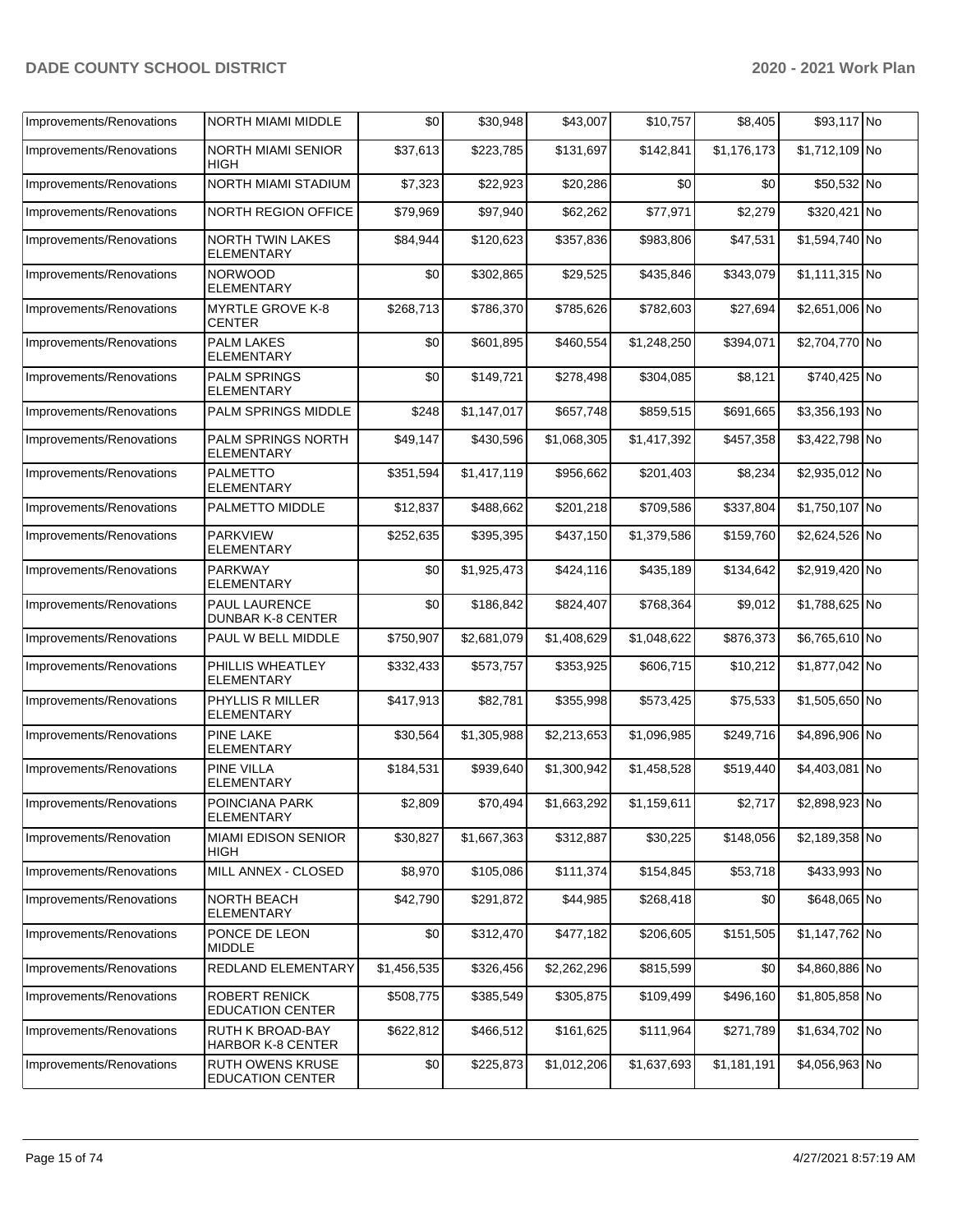| Improvements/Renovations | <b>SNAPPER CREEK</b><br><b>ELEMENTARY</b>                       | \$41,724    | \$864,807   | \$282,223   | \$389,547   | \$903,138   | \$2,481,439 No  |  |
|--------------------------|-----------------------------------------------------------------|-------------|-------------|-------------|-------------|-------------|-----------------|--|
| Improvements/Renovations | <b>SUNSET ELEMENTARY</b>                                        | \$132,302   | \$647,095   | \$737,793   | \$758,965   | \$345,920   | \$2,622,075 No  |  |
| Improvements/Renovations | <b>TOUSSAINT</b><br><b>L'OUVERTURE</b><br><b>ELEMENTARY</b>     | \$0         | \$74,832    | \$163,555   | \$175,830   | \$44,302    | \$458,519 No    |  |
| Improvements/Renovations | VINELAND K-8 CENTER                                             | \$580,808   | \$592,693   | \$172,998   | \$963,342   | \$716,168   | \$3,026,009 No  |  |
| Improvements/Renovations | <b>WESTVIEW MIDDLE</b>                                          | \$0         | \$637,452   | \$1,315,886 | \$1,266,096 | \$33,049    | \$3,252,483 No  |  |
| Improvements/Renovations | <b>WILLIAM H TURNER</b><br>TECHNICAL ARTS<br><b>SENIOR HIGH</b> | \$0         | \$1,975,814 | \$2,580,291 | \$3,172,473 | \$3,101,369 | \$10,829,947 No |  |
| Improvements/Renovations | <b>GOULDS CENTER</b>                                            | \$193,902   | \$619,749   | \$376,674   | \$282,423   | \$21,325    | \$1,494,073 No  |  |
| Improvements/Renovations | <b>MIAMI NORLAND</b><br><b>SENIOR</b>                           | \$0         | \$1,938     | \$746       | \$283       | \$0         | \$2,967 No      |  |
| Improvements/Renovations | <b>ROBERT MORGAN</b><br><b>EDUCATIONAL CENTER</b><br>- SHS      | \$0         | \$0         | \$2,161,896 | \$1,718,318 | \$699,909   | \$4,580,123 No  |  |
| Improvements/Renovations | ROBERT RUSSA MOTON<br>ELEMENTARY                                | \$527,884   | \$859,405   | \$680,315   | \$2,867,891 | \$805,404   | \$5,740,899 No  |  |
| Improvements/Renovations | <b>ROCKWAY</b><br><b>ELEMENTARY</b>                             | \$1.032     | \$283,055   | \$324,961   | \$365,516   | \$10,434    | \$984,998 No    |  |
| Improvements/Renovations | ROCKWAY MIDDLE                                                  | \$627,245   | \$152,174   | \$745,545   | \$928,357   | \$308,245   | \$2,761,566 No  |  |
| Improvements/Renovations | RONALD W.<br>REAGAN/DORAL<br>SENIOR HIGH SCHOOL                 | \$7,641     | \$3,212     | \$27,412    | \$3,221     | \$554,546   | \$596,032 No    |  |
| Improvements/Renovations | <b>ROYAL GREEN</b><br><b>ELEMENTARY</b>                         | \$10,734    | \$2,681,855 | \$1,802,925 | \$2,604,481 | \$735,586   | \$7,835,581 No  |  |
| Improvements/Renovations | <b>ROYAL PALM</b><br>ELEMENTARY                                 | \$38,860    | \$1,211,324 | \$1,244,343 | \$743,803   | \$670,239   | \$3,908,569 No  |  |
| Improvements/Renovations | RUBEN DARIO MIDDLE                                              | \$31,685    | \$75,902    | \$1,609,912 | \$1,977,701 | \$45,206    | \$3,740,406 No  |  |
| Improvements/Renovations | SANTA CLARA<br><b>ELEMENTARY</b>                                | \$479,623   | \$177,393   | \$73,274    | \$260,701   | \$431,323   | \$1,422,314 No  |  |
| Improvements/Renovations | <b>SCHOOL BOARD</b><br><b>ADMINISTRATION</b><br><b>COMPLEX</b>  | \$1,059,257 | \$4,407,277 | \$2,363,357 | \$773,861   | \$273,955   | \$8,877,707 No  |  |
| Improvements/Renovations | <b>SCOTT LAKE</b><br><b>ELEMENTARY</b>                          | \$403,414   | \$573,597   | \$94,960    | \$205,190   | \$24,519    | \$1,301,680 No  |  |
| Improvements/Renovations | <b>SEMINOLE</b><br><b>ELEMENTARY</b>                            | \$68,770    | \$506,003   | \$784,520   | \$1,089,479 | \$108,497   | \$2,557,269 No  |  |
| Improvements/Renovations | SHADOWLAWN<br>ELEMENTARY                                        | \$458       | \$168,764   | \$405,659   | \$774,759   | \$2,368     | \$1,352,008 No  |  |
| Improvements/Renovations | SHENANDOAH<br><b>ELEMENTARY</b>                                 | \$156,666   | \$1,432,627 | \$1,180,015 | \$445,939   | \$28,431    | \$3,243,678 No  |  |
| Improvements/Renovations | SHENANDOAH MIDDLE                                               | \$923,438   | \$360,051   | \$651,189   | \$830,973   | \$74,268    | \$2,839,919 No  |  |
| Improvements/Renovations | SILVER BLUFF<br>ELEMENTARY                                      | \$144,417   | \$242,137   | \$1,470,373 | \$434,631   | \$4,577     | \$2,296,135 No  |  |
| Improvements/Renovations | DR. FREDERICA S<br>WILSON/SKYWAY<br>ELEMENTARY SCHOOL           | \$403,020   | \$170,763   | \$540,948   | \$879,932   | \$232,422   | \$2,227,085 No  |  |
| Improvements/Renovations | SOUTH DADE ADULT<br><b>EDUCATION CENTER</b>                     | \$225,508   | \$198,939   | \$341,118   | \$299,964   | \$12,917    | \$1,078,446 No  |  |
| Improvements/Renovations | SOUTH DADE MIDDLE<br><b>SCHOOL</b>                              | \$2,802     | \$45,014    | \$116,790   | \$283,341   | \$0         | \$447,947 No    |  |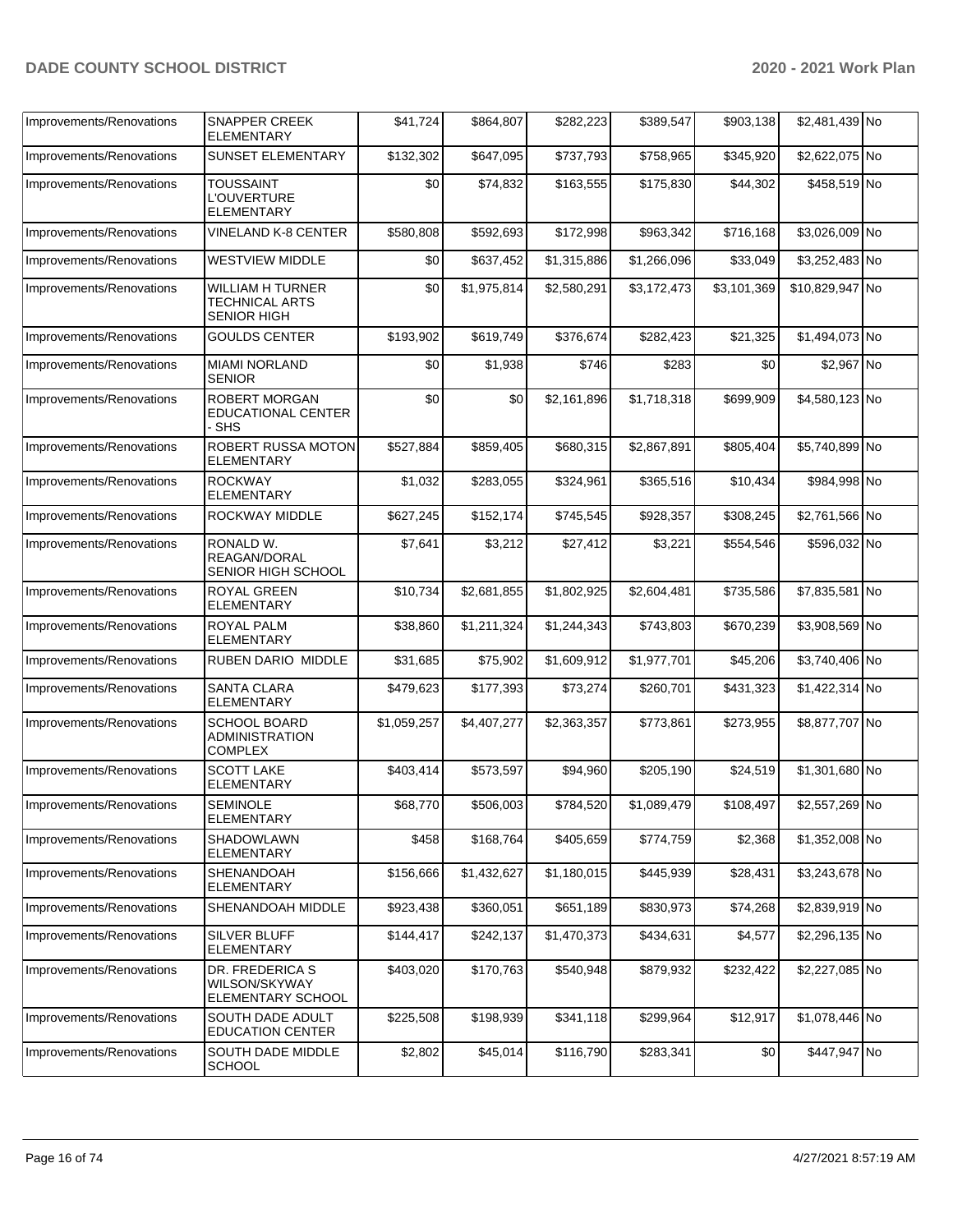| Improvements/Renovations | THE 500 ROLE MODELS<br><b>ACADEMY OF</b><br><b>EXCELLENCE</b>                     | \$0         | \$825,209   | \$157,594   | \$639,164   | \$94,525  | \$1,716,492 No   |  |
|--------------------------|-----------------------------------------------------------------------------------|-------------|-------------|-------------|-------------|-----------|------------------|--|
| Improvements/Renovations | <b>THENA CROWDER</b><br>EARLY CHILDHOOD<br><b>DIAGNOSTIC SPECIAL</b><br>ED CTR    | \$0         | \$62,524    | \$452,230   | \$405,465   | \$119,188 | \$1,039,407 No   |  |
| Improvements/Renovations | THOMAS JEFFERSON<br><b>MIDDLE</b>                                                 | \$5,642     | \$1,372,278 | \$801,076   | \$623,518   | \$301,715 | \$3,104,229 No   |  |
| Improvements/Renovations | <b>TRANSPORTATION</b><br><b>CENTER</b><br><b>ADMINISTRATIVE</b><br><b>OFFICES</b> | \$248,955   | \$30,201    | \$90,604    | \$772,301   | \$376     | \$1,142,437 No   |  |
| Improvements/Renovations | <b>TRANSPORTATION</b><br>CENTER CENTRAL<br><b>EAST</b>                            | \$42,169    | \$51,291    | \$49,260    | \$20,295    | \$72,363  | \$235,378 No     |  |
| Improvements/Renovations | <b>TRANSPORTATION</b><br><b>CENTER NORTH</b>                                      | \$172,259   | \$297,518   | \$297,952   | \$79,634    | \$40,028  | \$887,391 No     |  |
| Improvements/Renovations | TRANSPORTATION<br><b>CENTER NORTHEAST</b>                                         | \$380,654   | \$1,481,803 | \$467,178   | \$823,636   | \$258,374 | \$3,411,645 No   |  |
| Improvements/Renovations | <b>TRANSPORTATION</b><br><b>CENTER NORTHWEST</b>                                  | \$311,706   | \$274,154   | \$103,181   | \$328,927   | \$1,864   | \$1,019,832 No   |  |
| Improvements/Renovations | <b>TRANSPORTATION</b><br><b>CENTER SOUTH</b>                                      | \$504,748   | \$28,218    | \$72,523    | \$187,081   | \$94,695  | \$887,265 No     |  |
| Improvements/Renovations | <b>TRANSPORTATION</b><br><b>CENTER SOUTHWEST</b>                                  | \$137,004   | \$290,510   | \$417,277   | \$42,759    | \$23,818  | \$911,368 No     |  |
| Improvements/Renovations | <b>TRANSPORTATION</b><br>CENTER VEHICLE<br><b>MAINTENANCE</b>                     | \$197,815   | \$150,154   | \$436,407   | \$772,780   | \$88,300  | \$1,645,456 No   |  |
| Improvements/Renovations | TRANSPORTATION<br><b>REDLAND VEHICLE</b><br><b>MAINTENANCE</b>                    | \$0         | \$66,924    | \$63,373    | \$378,692   | \$3,391   | \$512,380 No     |  |
| Improvements/Renovations | <b>TREASURE ISLAND</b><br>ELEMENTARY                                              | \$0         | \$174,591   | \$188,101   | \$73,306    | \$267,277 | \$703,275 No     |  |
| Improvements/Renovations | <b>TROPICAL</b><br><b>ELEMENTARY</b>                                              | \$54,984    | \$174,778   | \$924,671   | \$723,494   | \$3,043   | \$1,880,970 No   |  |
| Improvements/Renovations | <b>TWIN LAKES</b><br><b>ELEMENTARY</b>                                            | \$48,706    | \$526,805   | \$760,175   | \$486,580   | \$758,282 | \$2,580,548 No   |  |
| Improvements/Renovations | VAN E BLANTON<br><b>ELEMENTARY</b>                                                | \$0         | \$767,321   | \$657,113   | \$833,054   | \$326,290 | \$2,583,778 No   |  |
| Improvements/Renovations | VILLAGE GREEN<br><b>ELEMENTARY</b>                                                | \$249,833   | \$833,808   | \$411,822   | \$548,344   | \$338,777 | \$2,382,584 No   |  |
| Improvements/Renovations | VIRGINIA A BOONE<br>HIGHLAND OAKS<br><b>ELEMENTARY</b>                            | \$0         | \$608,462   | \$405,610   | \$412,421   | \$359,759 | \$1,786,252 No   |  |
| Improvements/Renovations | SOUTH REGION OFFICE<br>ANNEX                                                      | \$198,236   | \$146,460   | \$1,318     | \$10,155    | \$36,921  | \$393,090 No     |  |
| Improvements/Renovations | <b>DESIGN AND</b><br>ARCHITECTURE<br><b>SENIOR HIGH</b>                           | \$5,000,000 | \$0         | \$1,000,000 | \$6,000,000 | \$0       | \$12,000,000 Yes |  |
| Improvements/Renovations | <b>TRANSPORTATION</b><br><b>CENTER CENTRAL</b><br>WEST                            | \$8,434     | \$0         | \$0         | \$0         | \$0       | \$8,434 No       |  |
| Improvements/Renovations | <b>FLORIDA DIAGNOSTIC</b><br>LEARNING RESOURCE<br><b>SYSTEM</b>                   | \$61,081    | \$135,120   | \$0         | \$0         | \$0       | \$196,201 No     |  |
| Improvements/Renovations | <b>AVOCADO</b><br><b>ELEMENTARY</b>                                               | \$415,226   | \$1,383,021 | \$702,262   | \$1,102,551 | \$727,818 | \$4,330,878 No   |  |
| Improvements/Renovations | <b>AGENORIA S</b><br>PASCHAL/OLINDA<br><b>ELEMENTARY</b>                          | \$0         | \$1,382,277 | \$874,809   | \$1,065,944 | \$415,128 | \$3,738,158 No   |  |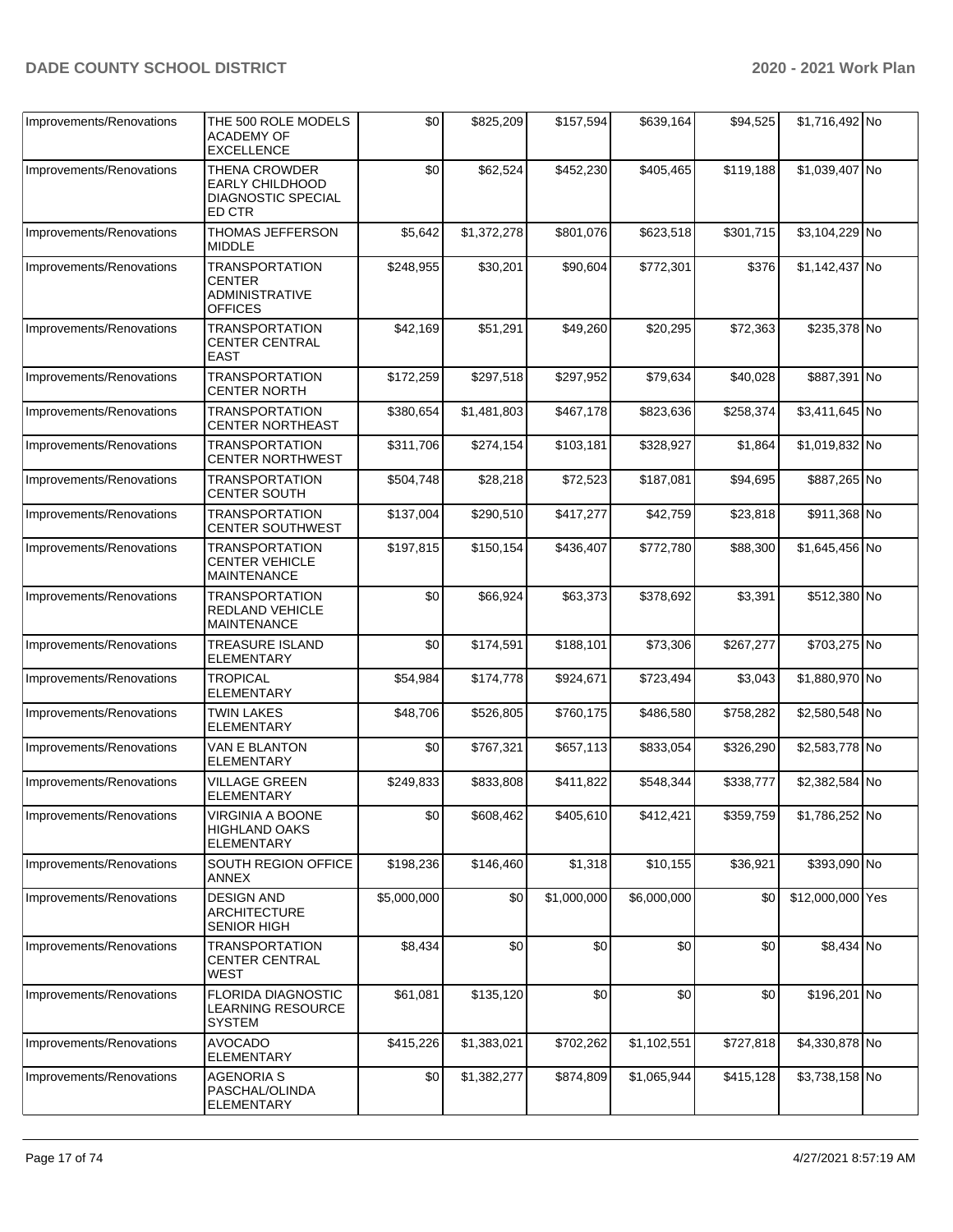| Improvements/Renovations | ARTHUR AND POLLY<br><b>MAYS CONSERVATORY</b><br>OF THE ARTS                        | \$675,227 | \$2,524,087 | \$1,588,727 | \$1,860,361  | \$427,123    | \$7,075,525 No   |  |
|--------------------------|------------------------------------------------------------------------------------|-----------|-------------|-------------|--------------|--------------|------------------|--|
| Improvements/Renovations | J C BERMUDEZ DORAL<br>SENIOR HIGH SCHOOL                                           | \$0       | \$2,955,150 | \$0         | \$0          | \$0          | \$2,955,150 Yes  |  |
| Improvements/Renovations | NORLAND MIDDLE                                                                     | \$0       | \$0         | \$0         | \$4,000,000  | \$0          | \$4,000,000 Yes  |  |
| Improvements/Renovations | <b>CARRIE P</b><br>MEEK/WESTVIEW K-8<br>CENTER                                     | \$254,413 | \$537,057   | \$842,659   | \$2,405,343  | \$298,163    | \$4,337,635 No   |  |
| Improvements/Renovations | JOHN F KENNEDY<br><b>MIDDLE</b>                                                    | \$0       | \$1,000,000 | \$0         | \$0          | \$0          | \$1,000,000 Yes  |  |
| Improvements/Renovations | NORTH MIAMI BEACH<br>SENIOR HIGH                                                   | \$0       | \$4,000,000 | \$0         | \$0          | \$0          | \$4,000,000 Yes  |  |
| Improvements/Renovations | <b>BENT TREE</b><br>ELEMENTARY                                                     | \$7,133   | \$1,541,285 | \$870,258   | \$1,811,898  | \$804,177    | \$5,034,751 No   |  |
| Improvements/Renovations | <b>AUBURNDALE</b><br>ELEMENTARY                                                    | \$528,329 | \$1,239,182 | \$1,505,580 | \$923,695    | \$53,232     | \$4,250,018 No   |  |
| Improvements/Renovations | <b>BISCAYNE GARDENS</b><br><b>ELEMENTARY</b>                                       | \$0       | \$2,000,000 | \$2,000,000 | \$10,000,000 | \$10,000,000 | \$24,000,000 Yes |  |
| Improvements/Renovations | ALONZO AND TRACY<br>MOURNING SENIOR<br><b>HIGH BISCAYNE BAY</b><br>CAMPUS          | \$0       | \$2,518     | \$1,125     | \$56,388     | \$0          | \$60,031 No      |  |
| Improvements/Renovations | <b>ANDOVER MIDDLE</b><br><b>SCHOOL</b>                                             | \$0       | \$210,815   | \$100       | \$0          | \$454,894    | \$665,809 No     |  |
| Improvements/Renovations | <b>ANNA BRENNER</b><br><b>MEYERS</b><br><b>TELECOMMUNICATION</b><br><b>COMPLEX</b> | \$16,868  | \$146,202   | \$175,876   | \$0          | \$38,158     | \$377,104 No     |  |
| Improvements/Renovations | AVENTURA<br><b>WATERWAYS K-8</b><br><b>CENTER</b>                                  | \$0       | \$10,127    | \$200,694   | \$189,662    | \$6,211      | \$406,694 No     |  |
| Improvements/Renovations | AIR BASE K-8 CENTER<br>FOR INTERNATIONAL<br><b>EDUCATION</b>                       | \$0       | \$98,379    | \$1,181,442 | \$593,776    | \$3,175      | \$1,876,772 No   |  |
| Improvements/Renovations | AMELIA EARHART<br><b>ELEMENTARY</b>                                                | \$324     | \$122,130   | \$703,501   | \$259,178    | \$24,018     | \$1,109,151 No   |  |
| Improvements/Renovations | <b>AMERICAN SENIOR</b><br>HIGH                                                     | \$0       | \$133,719   | \$266,125   | \$9,948      | \$829,230    | \$1,239,022 No   |  |
| Improvements/Renovations | <b>ARCOLA LAKE</b><br>ELEMENTARY                                                   | \$0       | \$919,285   | \$692,745   | \$581,211    | \$360,317    | \$2,553,558 No   |  |
| Improvements/Renovations | ARVIDA MIDDLE                                                                      | \$0       | \$1,936,053 | \$407,297   | \$2,101,354  | \$87,257     | \$4,531,961 No   |  |
| Improvements/Renovations | <b>BANYAN ELEMENTARY</b>                                                           | \$0       | \$910,807   | \$1,493,512 | \$660,510    | \$173,293    | \$3,238,122 No   |  |
| Improvements/Renovations | BARBARA GOLEMAN<br>SENIOR HIGH                                                     | \$287     | \$1,778,583 | \$457,122   | \$2,940,972  | \$1,832,959  | \$7,009,923 No   |  |
| Improvements/Renovations | <b>BARBARA HAWKINS</b><br>ELEMENTARY                                               | \$220,495 | \$342,264   | \$284,356   | \$811,545    | \$4,020      | \$1,662,680 No   |  |
| Improvements/Renovations | BEL-AIRE ELEMENTARY                                                                | \$3,184   | \$564,704   | \$2,876,393 | \$1,297,681  | \$315,108    | \$5,057,070 No   |  |
| Improvements/Renovations | <b>BEN SHEPPARD</b><br><b>ELEMENTARY</b>                                           | \$618,992 | \$287,780   | \$615,781   | \$854,667    | \$927,620    | \$3,304,840 No   |  |
| Improvements/Renovations | <b>BENJAMIN FRANKLIN K-</b><br>8 CENTER                                            | \$214,762 | \$102,392   | \$631,995   | \$1,136,452  | \$17,824     | \$2,103,425 No   |  |
| Improvements/Renovations | <b>BISCAYNE GARDENS</b><br><b>ELEMENTARY</b>                                       | \$0       | \$220,138   | \$1,911,753 | \$1,433,274  | \$543,622    | \$4,108,787 No   |  |
| Improvements/Renovations | <b>BISCAYNE NATURE</b><br>CENTER                                                   | \$0       | \$287,467   | \$18,450    | \$31,578     | \$2,706      | \$340,201 No     |  |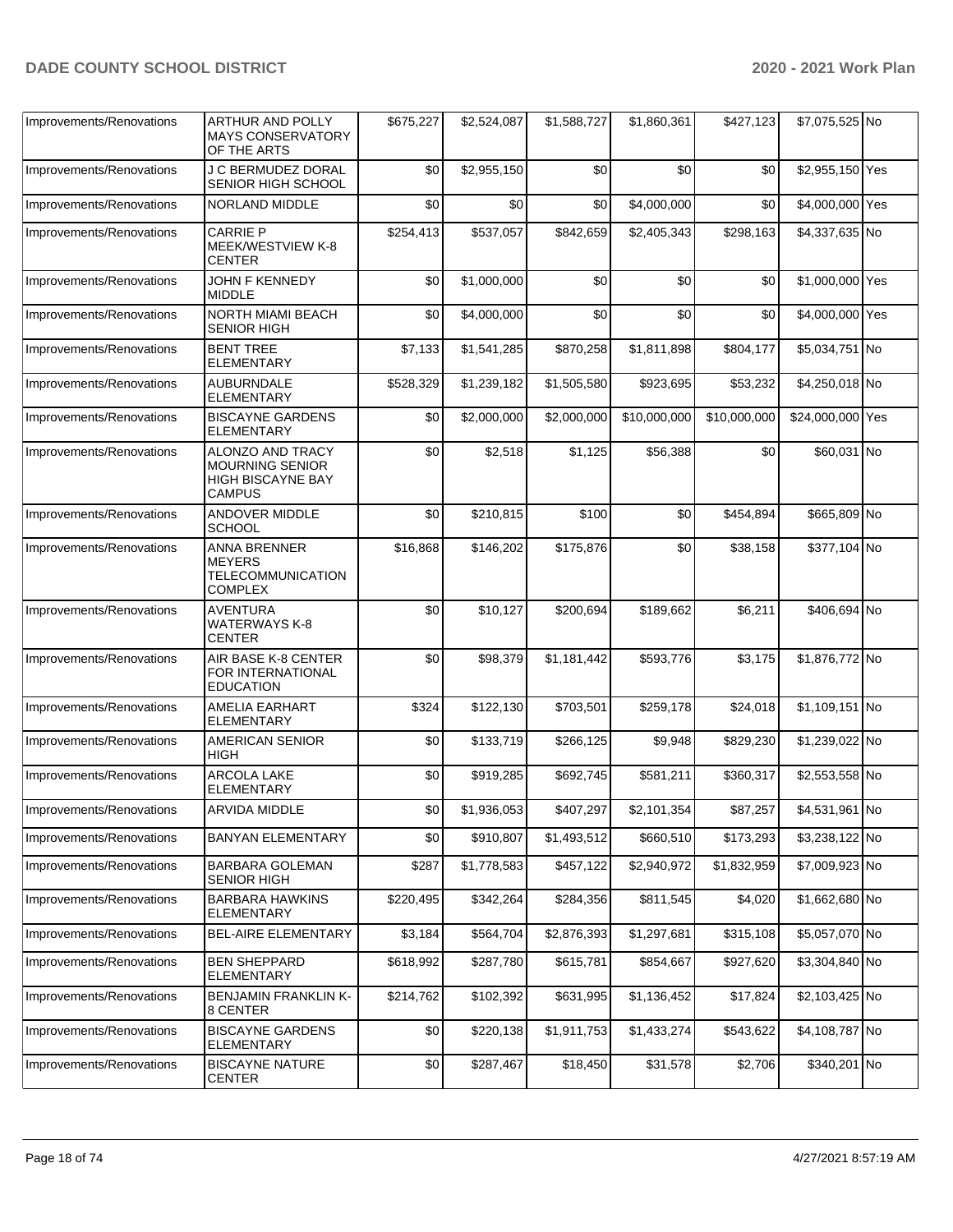| Improvements/Renovations | <b>BLUE LAKES K-8</b><br><b>CENTER</b>                                                                      | \$18,390    | \$1,133,593 | \$373,900   | \$166,956   | \$2,801     | \$1,695,640 No  |  |
|--------------------------|-------------------------------------------------------------------------------------------------------------|-------------|-------------|-------------|-------------|-------------|-----------------|--|
| Improvements/Renovations | <b>BOOKER T</b><br><b>WASHINGTON SENIOR</b><br>HIGH                                                         | \$1,606,987 | \$4,451,955 | \$4,722,562 | \$1,161,032 | \$373,191   | \$12,315,727 No |  |
| Improvements/Renovations | <b>BRENTWOOD</b><br>ELEMENTARY                                                                              | \$511,805   | \$218,527   | \$2,283,580 | \$236,141   | \$34,407    | \$3,284,460 No  |  |
| Improvements/Renovations | <b>BROADMOOR</b><br><b>ELEMENTARY</b>                                                                       | \$0         | \$261,934   | \$209,646   | \$822,425   | \$11,797    | \$1,305,802 No  |  |
| Improvements/Renovations | <b>BROWNSVILLE MIDDLE</b>                                                                                   | \$761,295   | \$1,194,722 | \$2,096,358 | \$1,486,510 | \$380,766   | \$5,919,651 No  |  |
| Improvements/Renovations | <b>BUNCHE PARK</b><br><b>ELEMENTARY</b>                                                                     | \$0         | \$14,057    | \$0         | \$27,139    | \$0         | \$41,196 No     |  |
| Improvements/Renovations | <b>CALUSA ELEMENTARY</b>                                                                                    | \$518,717   | \$941,813   | \$213,246   | \$965,287   | \$8,470     | \$2,647,533 No  |  |
| Improvements/Renovations | <b>CENTER FOR</b><br><b>INTERNATIONAL</b><br><b>EDUCATION: A</b><br><b>CAMBRIDGE ASSOC</b><br><b>SCHOOL</b> | \$348,605   | \$804,887   | \$645,331   | \$2,401,367 | \$1,220,014 | \$5,420,204 No  |  |
| Improvements/Renovations | <b>CAROL CITY</b><br><b>ELEMENTARY</b>                                                                      | \$381,456   | \$47,165    | \$1,432,165 | \$832,348   | \$240,365   | \$2,933,499 No  |  |
| Improvements/Renovations | <b>CAROL CITY MIDDLE</b>                                                                                    | \$0         | \$451,348   | \$932,336   | \$1,823,772 | \$143,575   | \$3,351,031 No  |  |
| Improvements/Renovations | <b>CHAPMAN HOUSE</b>                                                                                        | \$0         | \$2,707     | \$0         | \$0         | \$0         | \$2,707 No      |  |
| Improvements/Renovations | <b>CHARLES DAVID</b><br><b>WYCHE JR</b><br><b>ELEMENTARY</b>                                                | \$0         | \$23,076    | \$93,161    | \$532,238   | \$742,181   | \$1,390,656 No  |  |
| Improvements/Renovations | <b>CHARLES R DREW</b><br><b>MIDDLE</b>                                                                      | \$0         | \$597,528   | \$635,581   | \$488,317   | \$284,843   | \$2,006,269 No  |  |
| Improvements/Renovations | <b>CHARLES R HADLEY</b><br>ELEMENTARY                                                                       | \$102,973   | \$40,003    | \$117,835   | \$274,956   | \$13,821    | \$549,588 No    |  |
| Improvements/Renovations | <b>CLAUDE PEPPER</b><br><b>ELEMENTARY</b>                                                                   | \$0         | \$448,053   | \$80,162    | \$465,895   | \$259,390   | \$1,253,500 No  |  |
| Improvements/Renovations | <b>COCONUT GROVE</b><br><b>ELEMENTARY</b>                                                                   | \$182,737   | \$478,850   | \$356,386   | \$280,112   | \$4,042     | \$1,302,127 No  |  |
| Improvements/Renovations | <b>COCONUT PALM K-8</b><br><b>ACADEMY</b>                                                                   | \$193,447   | \$809,742   | \$773,100   | \$1,577,036 | \$505,736   | \$3,859,061 No  |  |
| Improvements/Renovations | <b>COMSTOCK</b><br><b>ELEMENTARY</b>                                                                        | \$649,320   | \$3,737,392 | \$1,510,217 | \$472,356   | \$1,192,776 | \$7,562,061 No  |  |
| Improvements/Renovations | COPE CENTER NORTH                                                                                           | \$336,378   | \$1,233,530 | \$303,003   | \$770,898   | \$4,176     | \$2,647,985 No  |  |
| Improvements/Renovations | <b>CORAL GABLES</b><br>PREPARATORY<br><b>ACADEMY</b>                                                        | \$266,321   | \$454,744   | \$1,363,414 | \$1,017,839 | \$298,892   | \$3,401,210 No  |  |
| Improvements/Renovations | CORAL GABLES SENIOR<br>HIGH                                                                                 | \$0         | \$3,625,511 | \$3,041,942 | \$2,147,934 | \$795,349   | \$9,610,736 No  |  |
| Improvements/Renovations | <b>CORAL PARK</b><br><b>ELEMENTARY</b>                                                                      | \$0         | \$779,895   | \$773,122   | \$330,110   | \$550,784   | \$2,433,911 No  |  |
| Improvements/Renovations | <b>CORAL REEF</b><br>ELEMENTARY                                                                             | \$0         | \$356,687   | \$334,901   | \$577,857   | \$506,951   | \$1,776,396 No  |  |
| Improvements/Renovations | CORAL REEF SENIOR<br>HIGH                                                                                   | \$1,788,792 | \$473,555   | \$635,743   | \$4,799,389 | \$4,310,461 | \$12,007,940 No |  |
| Improvements/Renovations | <b>CORAL TERRACE</b><br>ELEMENTARY                                                                          | \$0         | \$368,809   | \$234,102   | \$470,721   | \$132,234   | \$1,205,866 No  |  |
| Improvements/Renovations | DR. HENRY E. PERRINE<br>ACADEMY OF THE ARTS                                                                 | \$0         | \$624,806   | \$397,888   | \$1,745,774 | \$743,348   | \$3,511,816 No  |  |
| Improvements/Renovations | DR. MANUEL C.<br><b>BARREIRO</b><br>ELEMENTARY                                                              | \$9,359     | \$44,235    | \$0         | \$0         | \$0         | \$53,594 No     |  |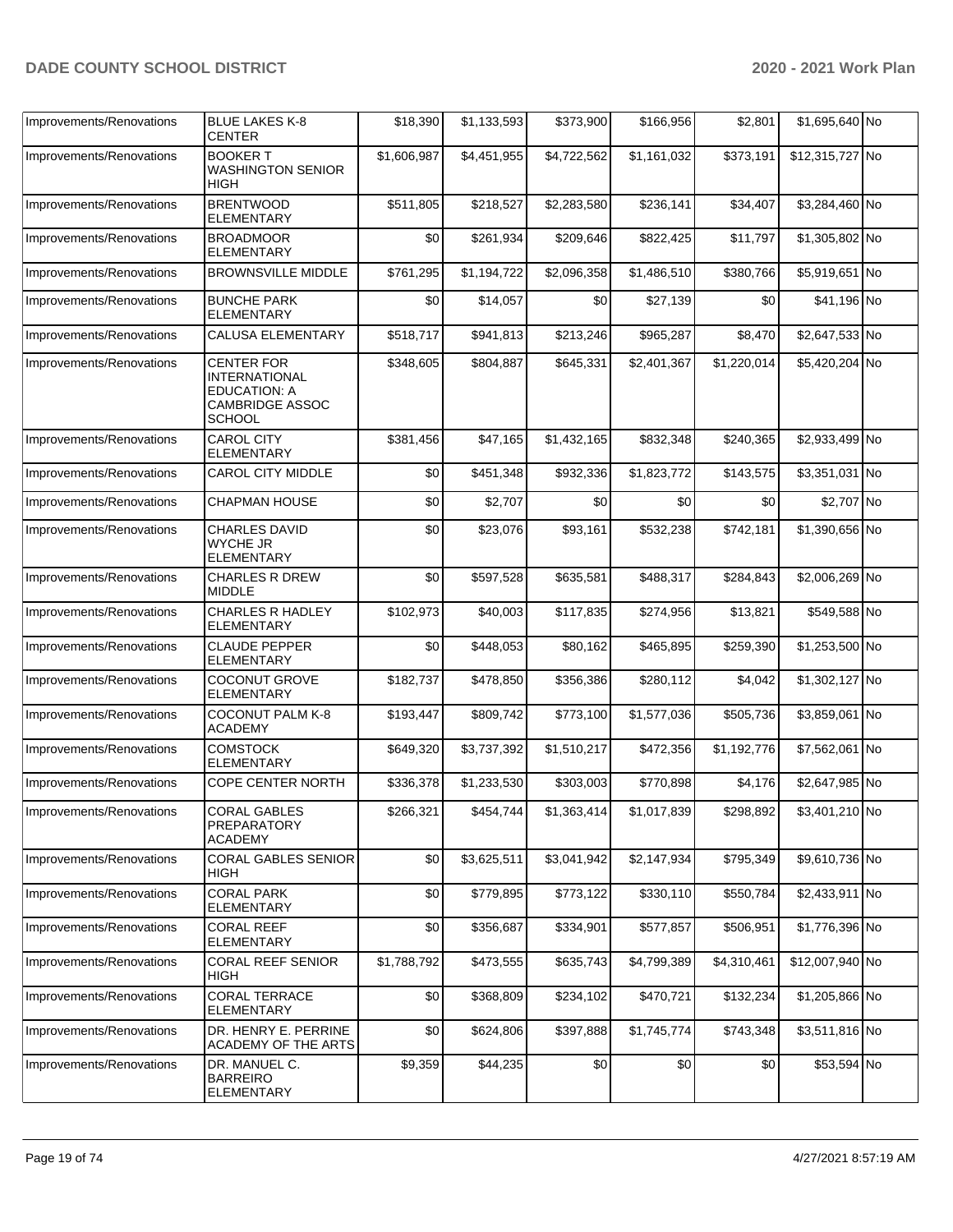| Improvements/Renovations | DR. ROLANDO<br><b>ESPINOSA K-8 CENTER</b>                  | \$0         | \$8,534     | \$10,315    | \$122,824   | \$0         | \$141,673 No    |  |
|--------------------------|------------------------------------------------------------|-------------|-------------|-------------|-------------|-------------|-----------------|--|
| Improvements/Renovations | <b>EW F STIRRUP</b><br>ELEMENTARY                          | \$3,821     | \$837,032   | \$1,420,698 | \$1,240,873 | \$103,700   | \$3,606,124 No  |  |
| Improvements/Renovations | <b>EARLINGTON HEIGHTS</b><br><b>ELEMENTARY</b>             | \$273,749   | \$1,293,343 | \$828,021   | \$773,275   | \$42,540    | \$3,210,928 No  |  |
| Improvements/Renovations | <b>EDISON PARK K-8</b><br><b>CENTER</b>                    | \$0         | \$270,562   | \$1,176,108 | \$764,758   | \$438       | \$2,211,866 No  |  |
| Improvements/Renovations | SOUTH MIAMI SENIOR<br>HIGH                                 | \$0         | \$155,246   | \$5,782,486 | \$1,819,476 | \$101,849   | \$7,859,057 No  |  |
| Improvements/Renovations | MIAMI BEACH SOUTH<br>POINTE ELEMENTARY<br><b>SCHOOL</b>    | \$0         | \$1,352,486 | \$395,856   | \$513,685   | \$259,640   | \$2,521,667 No  |  |
| Improvements/Renovations | <b>SOUTHSIDE</b><br><b>ELEMENTARY</b>                      | \$0         | \$0         | \$91,490    | \$0         | \$0         | \$91,490 No     |  |
| Improvements/Renovations | SOUTHWEST MIAMI<br><b>SENIOR HIGH</b>                      | \$1,681,087 | \$343,005   | \$407,715   | \$80,814    | \$103,085   | \$2,615,706 No  |  |
| Improvements/Renovations | SOUTHWOOD MIDDLE                                           | \$4,585     | \$128,371   | \$359,896   | \$64,705    | \$0         | \$557,557 No    |  |
| Improvements/Renovations | <b>SPANISH LAKE</b><br>ELEMENTARY SCHOOL                   | \$0         | \$254,421   | \$199,358   | \$361,848   | \$140,742   | \$956,369 No    |  |
| Improvements/Renovations | <b>SPRINGVIEW</b><br><b>ELEMENTARY</b>                     | \$5,583     | \$567,625   | \$162,380   | \$476,474   | \$8,719     | \$1,220,781 No  |  |
| Improvements/Renovations | <b>STORES AND</b><br><b>DISTRIBUTION</b><br><b>COMPLEX</b> | \$382,687   | \$253,736   | \$689,283   | \$1,337,280 | \$282,796   | \$2,945,782 No  |  |
| Improvements/Renovations | <b>FEDERAL &amp; STATE</b><br><b>COMPLIANCE OFFICE</b>     | \$0         | \$70,034    | \$62,931    | \$127,995   | \$14,566    | \$275,526 No    |  |
| Improvements/Renovations | <b>SUNSET PARK</b><br><b>ELEMENTARY</b>                    | \$11,942    | \$992,746   | \$1,291,673 | \$2,843,836 | \$962,246   | \$6,102,443 No  |  |
| Improvements/Renovations | <b>SWEETWATER</b><br>ELEMENTARY                            | \$0         | \$428,667   | \$526,347   | \$855,863   | \$182,639   | \$1,993,516 No  |  |
| Improvements/Renovations | <b>SYLVANIA HEIGHTS</b><br><b>ELEMENTARY</b>               | \$8,558     | \$531,939   | \$470,735   | \$1,098,781 | \$395,240   | \$2,505,253 No  |  |
| Improvements/Renovations | W J BRYAN<br><b>ELEMENTARY</b>                             | \$0         | \$548,895   | \$885,825   | \$167,720   | \$15,093    | \$1,617,533 No  |  |
| Improvements/Renovations | W R THOMAS MIDDLE                                          | \$87,102    | \$1,056,772 | \$953,648   | \$3,195,647 | \$2,086,562 | \$7,379,731 No  |  |
| Improvements/Renovations | <b>WESLEY MATTHEWS</b><br><b>ELEMENTARY</b>                | \$408,438   | \$259,645   | \$258,581   | \$1,270,319 | \$994,475   | \$3,191,458 No  |  |
| Improvements/Renovations | <b>WEST HIALEAH</b><br><b>GARDENS</b><br>ELEMENTARY SCHOOL | \$38,596    | \$242,667   | \$1,514     | \$344,961   | \$0         | \$627,738 No    |  |
| Improvements/Renovations | <b>WEST HOMESTEAD K-8</b><br><b>CENTER</b>                 | \$512,132   | \$498,991   | \$649,045   | \$812,376   | \$424,597   | \$2,897,141 No  |  |
| Improvements/Renovations | <b>HENRY S WEST</b><br><b>LABORATORY SCHOOL</b>            | \$1,000,000 | \$1,750,000 | \$0         | \$0         | \$2,500,000 | \$5,250,000 Yes |  |
| Improvements/Renovations | <b>WEST MIAMI MIDDLE</b>                                   | \$0         | \$935,409   | \$874,861   | \$1,173,008 | \$368,114   | \$3,351,392 No  |  |
| Improvements/Renovations | <b>WESTLAND HIALEAH</b><br>SENIOR HIGH SCHOOL              | \$0         | \$146       | \$83,197    | \$140,610   | \$0         | \$223,953 No    |  |
| Improvements/Renovations | <b>WHISPERING PINES</b><br><b>ELEMENTARY</b>               | \$543,854   | \$1,253,210 | \$712,594   | \$2,661,083 | \$590,476   | \$5,761,217 No  |  |
| Improvements/Renovations | DR. WILLIAM A<br><b>CHAPMAN</b><br>ELEMENTARY              | \$150,209   | \$781,937   | \$535,862   | \$1,130,832 | \$210,825   | \$2,809,665 No  |  |
| Improvements/Renovations | WILLIAM H. LEHMAN<br><b>ELEMENTARY</b>                     | \$0         | \$1,376,989 | \$143,635   | \$1,368,963 | \$332,577   | \$3,222,164 No  |  |
| Improvements/Renovations | <b>WINSTON PARK K-8</b><br><b>CENTER</b>                   | \$598,242   | \$393,354   | \$949,578   | \$1,349,904 | \$242,659   | \$3,533,737 No  |  |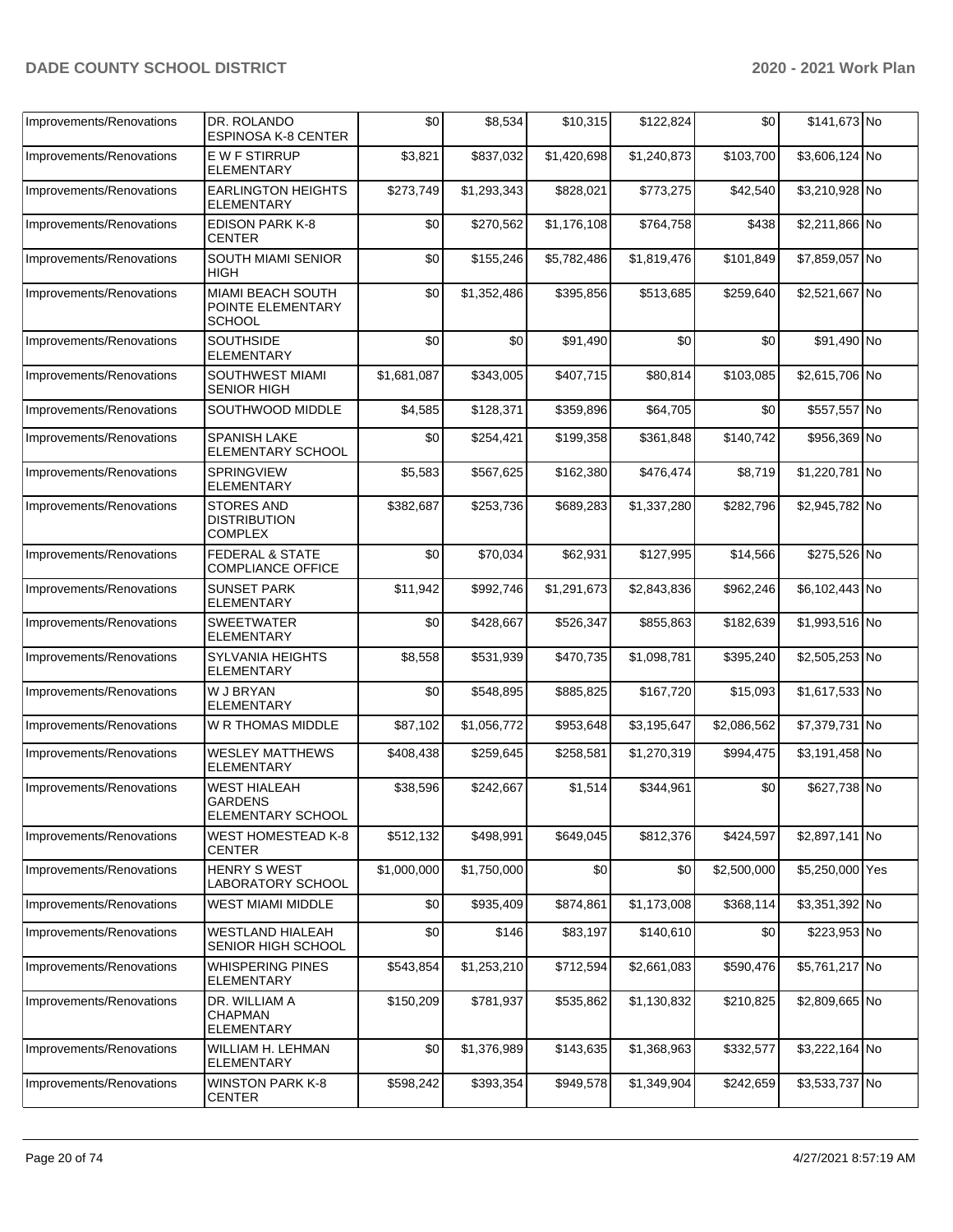| Improvements/Renovations | YOUNG MEN'S                                                        | \$266,288   | \$9,660     | \$471,888   | \$4,192     | \$0         | \$752,028 No    |  |
|--------------------------|--------------------------------------------------------------------|-------------|-------------|-------------|-------------|-------------|-----------------|--|
|                          | PREPARATORY<br><b>ACADEMY</b>                                      |             |             |             |             |             |                 |  |
| Improvements/Renovations | YOUNG WOMEN'S<br><b>ACADEMY</b>                                    | \$0         | \$22,072    | \$17,170    | \$2,178     | \$626       | \$42,046 No     |  |
| Improvements/Renovations | MIAMI ARTS STUDIO 6-<br>12 @ ZELDA GLAZER                          | \$0         | \$82,510    | \$3,783     | \$212,287   | \$0         | \$298,580 No    |  |
| Improvements/Renovations | ZORA NEALE HURSTON<br><b>ELEMENTARY</b>                            | \$672,208   | \$779,482   | \$1,827,160 | \$2,119,867 | \$1,708,673 | \$7,107,390 No  |  |
| Improvements/Renovations | <b>BOB GRAHAM</b><br><b>EDUCATION CENTER</b>                       | \$889,038   | \$491,258   | \$294,890   | \$938,950   | \$837,574   | \$3,451,710 No  |  |
| Improvements/Renovations | <b>PINECREST</b><br>ELEMENTARY                                     | \$63,254    | \$1,077,219 | \$728,956   | \$819,794   | \$688,663   | \$3,377,886 No  |  |
| Improvements/Renovations | <b>CHRISTINA M EVE</b><br><b>ELEMENTARY</b>                        | \$613,318   | \$271,634   | \$160,311   | \$1,462,257 | \$550,324   | \$3,057,844 No  |  |
| Improvements/Renovations | <b>CITRUS GROVE</b><br><b>ELEMENTARY</b>                           | \$0         | \$1,104,174 | \$676,566   | \$1,280,084 | \$110,475   | \$3,171,299 No  |  |
| Improvements/Renovations | <b>CITRUS GROVE MIDDLE</b>                                         | \$1,784,556 | \$981,368   | \$2,235,581 | \$1,265,871 | \$151,668   | \$6,419,044 No  |  |
| Improvements/Renovations | KINLOCH PARK MIDDLE                                                | \$170,846   | \$527,193   | \$1,081,632 | \$329,497   | \$225,155   | \$2,334,323 No  |  |
| Improvements/Renovations | <b>ENGLISH CENTER</b>                                              | \$350,961   | \$154,470   | \$139,497   | \$77,551    | \$1,898     | \$724,377 No    |  |
| Improvements/Renovations | <b>MIAMI NORTHWESTERN</b><br><b>SENIOR HIGH</b>                    | \$0         | \$4,964,061 | \$1,425,540 | \$1,377,771 | \$31,800    | \$7,799,172 No  |  |
| Improvements/Renovations | SHENANDOAH MIDDLE                                                  | \$2,040,233 | \$0         | \$0         | \$0         | \$0         | \$2,040,233 Yes |  |
| Improvements/Renovations | <b>CORAL GABLES</b><br>PREPARATORY<br><b>ACADEMY</b>               | \$1,200,000 | \$5,000,000 | \$0         | \$0         | \$0         | \$6,200,000 Yes |  |
| Improvements/Renovations | <b>BETHUNE CENTER</b>                                              | \$0         | \$3,258,406 | \$539,743   | \$159,078   | \$92,408    | \$4,049,635 No  |  |
| Improvements/Renovations | <b>BOWMAN ASHE/DOOLIN</b><br>K-8 ACADEMY                           | \$787,571   | \$2,035,796 | \$1,318,571 | \$4,953,224 | \$770,006   | \$9,865,168 No  |  |
| Improvements/Renovations | CAMPBELL DRIVE K-8<br><b>CENTER</b>                                | \$441,246   | \$627,136   | \$340,047   | \$1,688,116 | \$290,213   | \$3,386,758 No  |  |
| Improvements/Renovations | CARIBBEAN K-8<br>CENTER                                            | \$4,311     | \$663,331   | \$418,497   | \$1,328,404 | \$329,513   | \$2,744,056 No  |  |
| Improvements/Renovations | <b>DISTRICT OFFICE/</b><br><b>CHARTER SCHOOL</b>                   | \$281,007   | \$865,026   | \$502,544   | \$468,115   | \$32,423    | \$2,149,115 No  |  |
| Improvements/Renovations | <b>CHARLES R DREW K-8</b><br><b>CENTER</b>                         | \$94,242    | \$1,323,330 | \$843,351   | \$746,956   | \$101,942   | \$3,109,821 No  |  |
| Improvements/Renovations | <b>COLONIAL DRIVE</b><br><b>ELEMENTARY</b>                         | \$467,951   | \$707,777   | \$482,363   | \$1,570,333 | \$438,778   | \$3,667,202 No  |  |
| Improvements/Renovations | DOROTHY M WALLACE -<br>COPE CENTER SOUTH                           | \$247,183   | \$296,373   | \$77,921    | \$995,683   | \$146,549   | \$1,763,709 No  |  |
| Improvements/Renovations | DR EDWARD L<br><b>WHIGHAM</b><br><b>ELEMENTARY</b>                 | \$8,187     | \$1,123,860 | \$607,768   | \$1,782,384 | \$410,374   | \$3,932,573 No  |  |
| Improvements/Renovations | DR. ROBERT B. INGRAM<br><b>ELEMENTARY</b>                          | \$273,501   | \$210,483   | \$31,707    | \$372,071   | \$14,052    | \$901,814 No    |  |
| Improvements/Renovations | FLAGAMI ELEMENTARY                                                 | \$12,837    | \$373,066   | \$224,445   | \$728,991   | \$9,562     | \$1,348,901 No  |  |
| Improvements/Renovations | FULFORD ELEMENTARY                                                 | \$8,300     | \$284,422   | \$276,283   | \$384,905   | \$143,811   | \$1,097,721 No  |  |
| Improvements/Renovations | <b>GERTRUDE K</b><br>EDELMAN/SABAL PALM<br><b>ELEMENTARY</b>       | \$221,636   | \$696,282   | \$487,996   | \$728,596   | \$252,292   | \$2,386,802 No  |  |
| Improvements/Renovations | <b>iTECH@ THOMAS A</b><br><b>EDISON EDUCATION</b><br><b>CENTER</b> | \$928,531   | \$0         | \$0         | \$0         | \$0         | \$928,531 No    |  |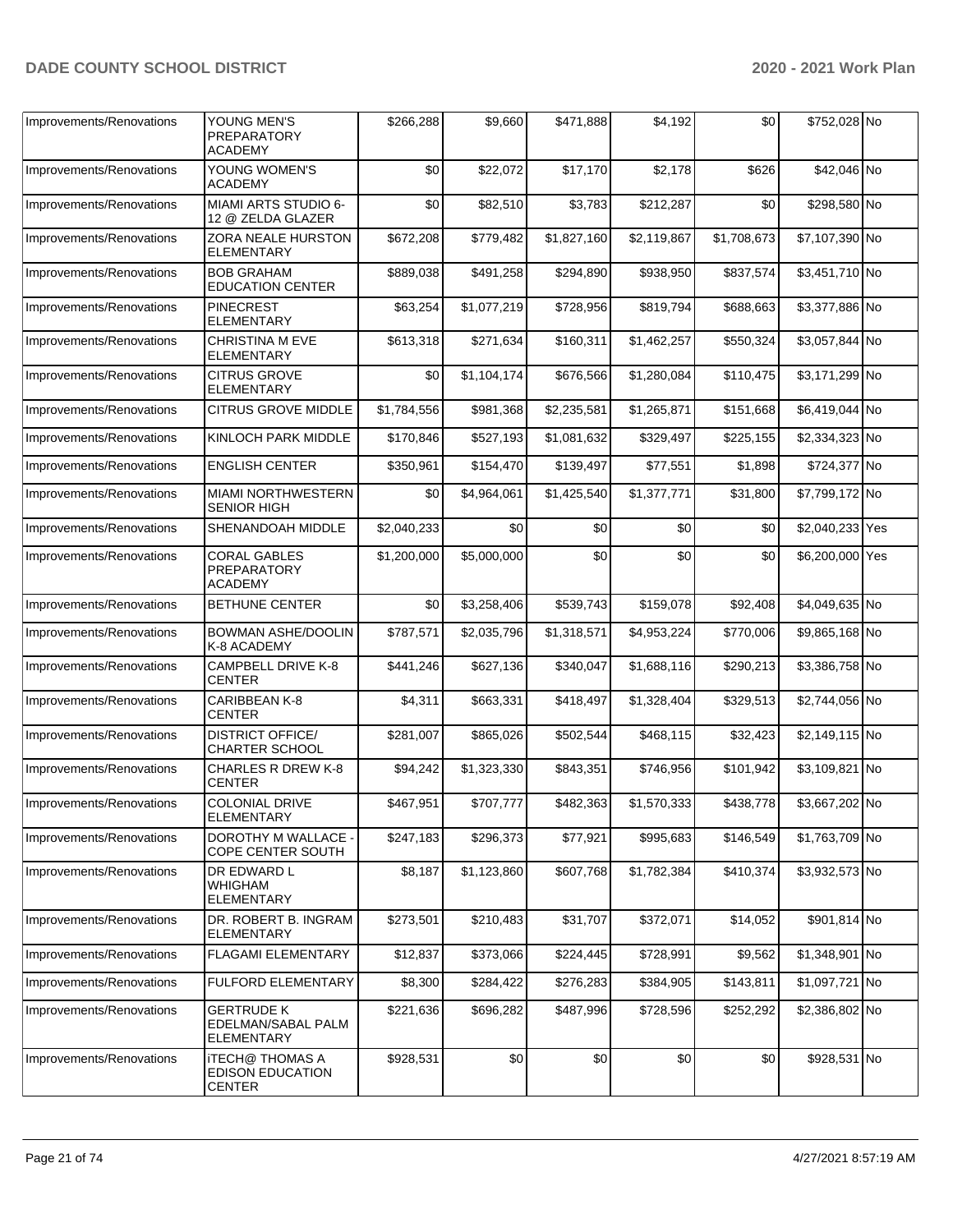| Improvements/Renovations | <b>JAN MANN</b><br><b>EDUCATIONAL CENTER</b>                               | \$0         | \$794,152   | \$176,060   | \$560,323   | \$151,031 | \$1,681,566 No  |  |
|--------------------------|----------------------------------------------------------------------------|-------------|-------------|-------------|-------------|-----------|-----------------|--|
| Improvements/Renovations | <b>KELSEY L PHARR</b><br>ELEMENTARY                                        | \$0         | \$565,588   | \$958,746   | \$274,192   | \$200,064 | \$1,998,590 No  |  |
| Improvements/Renovations | <b>KEY BISCAYNE K-8</b><br><b>CENTER</b>                                   | \$46,082    | \$868,446   | \$326,386   | \$563,313   | \$393,459 | \$2,197,686 No  |  |
| Improvements/Renovations | KINLOCH PARK<br><b>ELEMENTARY</b>                                          | \$120,427   | \$628,111   | \$653,538   | \$347,647   | \$8,485   | \$1,758,208 No  |  |
| Improvements/Renovations | <b>LAURA C SAUNDERS</b><br>ELEMENTARY                                      | \$178,643   | \$724,438   | \$435,832   | \$1,175,577 | \$330,725 | \$2,845,215 No  |  |
| Improvements/Renovations | <b>LENORA BRAYNON</b><br>SMITH ELEMENTARY                                  | \$389,610   | \$530,406   | \$808,200   | \$160,473   | \$137,310 | \$2,025,999 No  |  |
| Improvements/Renovations | <b>LORAH PARK</b><br><b>ELEMENTARY</b>                                     | \$0         | \$949,573   | \$487,938   | \$710,976   | \$466,377 | \$2,614,864 No  |  |
| Improvements/Renovations | M A MILAM K-8 CENTER                                                       | \$0         | \$440,752   | \$100,358   | \$53,346    | \$231,099 | \$825,555 No    |  |
| Improvements/Renovations | <b>MARITIME &amp; SCIENCE</b><br>TECHNOLOGY<br><b>ACADEMY</b>              | \$0         | \$741,941   | \$685,637   | \$548,039   | \$866,672 | \$2,842,289 No  |  |
| Improvements/Renovations | FIENBERG-FISHER<br><b>ADULT &amp; COMMUNITY</b><br><b>EDUCATION CENTER</b> | \$529,045   | \$304,575   | \$555,418   | \$74,995    | \$0       | \$1,464,033 No  |  |
| Improvements/Renovations | <b>MIAMI BEACH SENIOR</b><br>HIGH                                          | \$1,538,368 | \$746,099   | \$64,717    | \$0         | \$58,029  | \$2,407,213 No  |  |
| Improvements/Renovations | <b>MIAMI CORAL PARK</b><br><b>SENIOR HIGH</b>                              | \$1,044,370 | \$473,707   | \$3,070,623 | \$2,004,528 | \$846,350 | \$7,439,578 No  |  |
| Improvements/Renovations | KENWOOD K-8 CENTER                                                         | \$0         | \$0         | \$0         | \$3,000,000 | \$0       | \$3,000,000 Yes |  |
| Improvements/Renovations | CORAL WAY K-8<br><b>CENTER</b>                                             | \$5,043     | \$3,900,212 | \$972,495   | \$965,143   | \$368,974 | \$6,211,867 No  |  |
| Improvements/Renovations | <b>CORPORATE ACADEMY</b><br>NORTH AT FLORAL<br><b>HEIGHTS COMPLEX</b>      | \$573,044   | \$2,056,829 | \$1,132,989 | \$589,743   | \$37,372  | \$4,389,977 No  |  |
| Improvements/Renovations | <b>COUNTRY CLUB</b><br>MIDDLE SCHOOL                                       | \$0         | \$14,557    | \$82,264    | \$1,982     | \$0       | \$98,803 No     |  |
| Improvements/Renovations | <b>CRESTVIEW</b><br>ELEMENTARY                                             | \$0         | \$801,684   | \$2,157,022 | \$662,651   | \$467,274 | \$4,088,631 No  |  |
| Improvements/Renovations | <b>CUTLER BAY SENIOR</b><br><b>HIGH SCHOOL</b>                             | \$225,107   | \$981,636   | \$2,160,514 | \$2,986,466 | \$534,775 | \$6,888,498 No  |  |
| Improvements/Renovations | <b>CUTLER BAY MIDDLE</b><br><b>SCHOOL</b>                                  | \$65,509    | \$265,723   | \$755,977   | \$341,487   | \$227,016 | \$1,655,712 No  |  |
| Improvements/Renovations | <b>CUTLER RIDGE</b><br><b>ELEMENTARY</b>                                   | \$143       | \$1,181,323 | \$1,047,557 | \$873,652   | \$813,393 | \$3,916,068 No  |  |
| Improvements/Renovations | <b>CYPRESS K-8 CENTER</b>                                                  | \$88,560    | \$803,584   | \$1,138,609 | \$882,754   | \$225,831 | \$3,139,338 No  |  |
| Improvements/Renovations | <b>D A DORSEY</b><br>TECHNICAL COLLEGE                                     | \$0         | \$430,636   | \$199,596   | \$159,447   | \$36,438  | \$826,117 No    |  |
| Improvements/Renovations | <b>DANTE B FASCELL</b><br><b>ELEMENTARY</b>                                | \$480,842   | \$263,464   | \$111,357   | \$939,921   | \$490,583 | \$2,286,167 No  |  |
| Improvements/Renovations | <b>DAVID FAIRCHILD</b><br><b>ELEMENTARY</b>                                | \$25,674    | \$201,839   | \$381,310   | \$117,129   | \$176,100 | \$902,052 No    |  |
| Improvements/Renovations | DAVID LAWRENCE JR K-<br>8 CENTER                                           | \$628,085   | \$132,624   | \$57,746    | \$46,599    | \$0       | \$865,054 No    |  |
| Improvements/Renovations | <b>DESIGN AND</b><br><b>ARCHITECTURE</b><br><b>SENIOR HIGH</b>             | \$0         | \$46,053    | \$799,563   | \$374,531   | \$203,762 | \$1,423,909 No  |  |
| Improvements/Renovations | DEVON AIRE K-8<br><b>CENTER</b>                                            | \$813,172   | \$505,339   | \$1,084,888 | \$589,216   | \$38,844  | \$3,031,459 No  |  |
| Improvements/Renovations | DR CARLOS J FINLAY<br>ELEMENTARY                                           | \$168,282   | \$1,976,836 | \$1,409,911 | \$2,034,154 | \$810,455 | \$6,399,638 No  |  |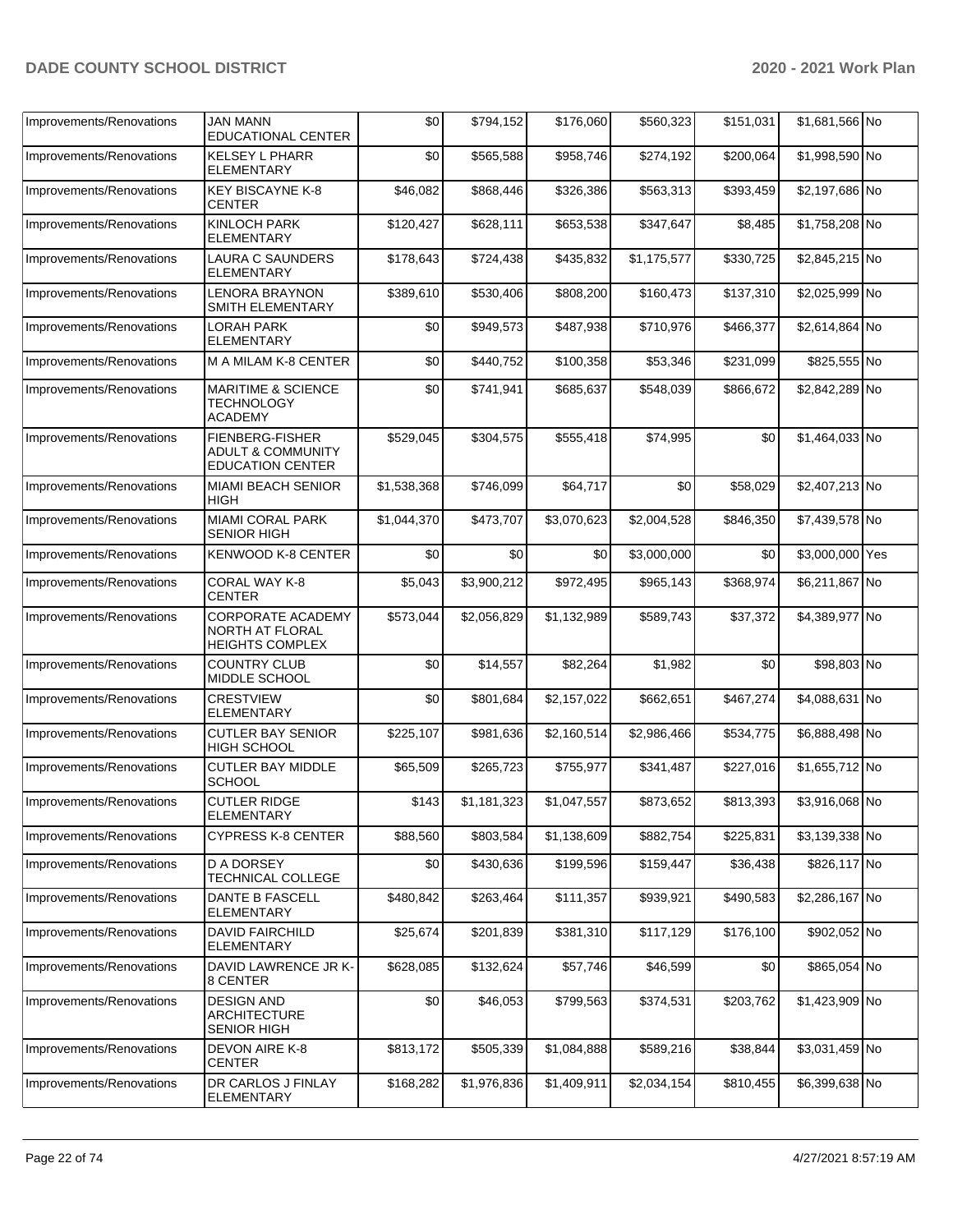| Improvements/Renovations | DR GILBERT L PORTER                                                  | \$96,878    | \$11,382    | \$1,072,664 | \$843,013   | \$363,955   | \$2,387,892 No  |  |
|--------------------------|----------------------------------------------------------------------|-------------|-------------|-------------|-------------|-------------|-----------------|--|
|                          | <b>ELEMENTARY</b>                                                    |             |             |             |             |             |                 |  |
| Improvements/Renovations | DR HENRY W<br><b>MACK/WEST LITTLE</b><br><b>RIVER K-8 CENTER</b>     | \$45,084    | \$3,870,078 | \$1,185,196 | \$1,986,989 | \$6,250     | \$7,093,597 No  |  |
| Improvements/Renovations | DR MICHAEL M KROP<br><b>SENIOR HIGH</b>                              | \$2,048,024 | \$133,983   | \$1,171,029 | \$871,440   | \$155,278   | \$4,379,754 No  |  |
| Improvements/Renovations | MIAMI BEACH NAUTILUS<br>MIDDLE SCHOOL                                | \$0         | \$0         | \$0         | \$0         | \$2,500,000 | \$2,500,000 Yes |  |
| Improvements/Renovations | <b>FLORIDA CITY</b><br><b>ELEMENTARY</b>                             | \$9,551     | \$0         | \$48,955    | \$101,970   | \$13,096    | \$173,572 No    |  |
| Improvements/Renovations | <b>FOOD &amp; NUTRITION</b><br><b>CENTER</b>                         | \$194,033   | \$81,223    | \$18,900    | \$30,870    | \$7,106     | \$332,132 No    |  |
| Improvements/Renovations | <b>FRANCES S TUCKER</b><br><b>ELEMENTARY</b>                         | \$0         | \$206,334   | \$267,385   | \$863,925   | \$145,227   | \$1,482,871 No  |  |
| Improvements/Renovations | <b>FRANK CRAWFORD</b><br><b>MARTIN K-8 CENTER</b>                    | \$907,438   | \$746,473   | \$1,062,651 | \$1,207,001 | \$516,989   | \$4,440,552 No  |  |
| Improvements/Renovations | <b>FREDERICK DOUGLASS</b><br><b>ELEMENTARY</b>                       | \$0         | \$28,626    | \$56,633    | \$0         | \$0         | \$85,259 No     |  |
| Improvements/Renovations | <b>G HOLMES BRADDOCK</b><br><b>SENIOR HIGH</b>                       | \$10,188    | \$1,119,834 | \$5,912,323 | \$5,193,488 | \$945,454   | \$13,181,287 No |  |
| Improvements/Renovations | <b>GATEWAY</b><br><b>ENVIRONMENTAL K-8</b><br><b>LEARNING CENTER</b> | \$0         | \$5,596     | \$501,451   | \$102,484   | \$0         | \$609,531 No    |  |
| Improvements/Renovations | <b>GEORGE T BAKER</b><br><b>AVIATION TECHNICAL</b><br><b>COLLEGE</b> | \$456       | \$41,028    | \$32,120    | \$706,705   | \$183,948   | \$964,257 No    |  |
| Improvements/Renovations | <b>GEORGE WASHINGTON</b><br><b>CARVER ELEMENTARY</b>                 | \$5,682     | \$417,042   | \$629,734   | \$519,233   | \$501       | \$1,572,192 No  |  |
| Improvements/Renovations | <b>GEORGE WASHINGTON</b><br><b>CARVER MIDDLE</b>                     | \$625,414   | \$1,551,786 | \$319,988   | \$217,636   | \$447,226   | \$3,162,050 No  |  |
| Improvements/Renovations | <b>GLADES MIDDLE</b>                                                 | \$0         | \$330,222   | \$5,829,587 | \$1,728,447 | \$692,815   | \$8,581,071 No  |  |
| Improvements/Renovations | <b>GLORIA FLOYD</b><br>ELEMENTARY                                    | \$331,390   | \$95,659    | \$331,989   | \$857,205   | \$57,308    | \$1,673,551 No  |  |
| Improvements/Renovations | <b>GOLDEN GLADES</b><br><b>ELEMENTARY</b>                            | \$0         | \$0         | \$3,000,000 | \$0         | \$0         | \$3,000,000 Yes |  |
| Improvements/Renovations | <b>GOULDS ELEMENTARY</b><br><b>SCHOOL</b>                            | \$0         | \$0         | \$136,753   | \$0         | \$0         | \$136,753 No    |  |
| Improvements/Renovations | <b>GRATIGNY</b><br>ELEMENTARY                                        | \$327       | \$421,288   | \$703,820   | \$230,945   | \$10,853    | \$1,367,233 No  |  |
| Improvements/Renovations | GREENGLADE<br><b>ELEMENTARY</b>                                      | \$276,471   | \$785,904   | \$1,459,288 | \$1,173,407 | \$656,490   | \$4,351,560 No  |  |
| Improvements/Renovations | <b>GREYNOLDS PARK</b><br>ELEMENTARY                                  | \$275,562   | \$263,883   | \$371,009   | \$297,063   | \$247,923   | \$1,455,440 No  |  |
| Improvements/Renovations | <b>GULFSTREAM</b><br>ELEMENTARY                                      | \$289,188   | \$1,247,654 | \$460,851   | \$1,023,517 | \$271,535   | \$3,292,745 No  |  |
| Improvements/Renovations | ARVIDA MIDDLE                                                        | \$550,000   | \$550,000   | \$1,500,000 | \$0         | \$0         | \$2,600,000 Yes |  |
| Improvements/Renovations | HORACE MANN MIDDLE                                                   | \$8,434     | \$88,778    | \$2,079,858 | \$1,694,242 | \$223,910   | \$4,095,222 No  |  |
| Improvements/Renovations | HOWARD D MCMILLAN<br><b>MIDDLE</b>                                   | \$1,070,035 | \$118,647   | \$2,180,009 | \$4,629,374 | \$2,316,184 | \$10,314,249 No |  |
| Improvements/Renovations | <b>HOWARD DRIVE</b><br>ELEMENTARY                                    | \$10,698    | \$829,705   | \$465,881   | \$809,099   | \$260,696   | \$2,376,079 No  |  |
| Improvements/Renovations | HUBERT O SIBLEY K-8<br><b>ACADEMY</b>                                | \$534,885   | \$419,906   | \$756,764   | \$101,498   | \$261,565   | \$2,074,618 No  |  |
| Improvements/Renovations | <b>INFORMATION</b><br>TECHNOLOGY<br><b>COMPUTER CENTER</b>           | \$1,687     | \$124,847   | \$14,690    | \$24,573    | \$1,211     | \$167,008 No    |  |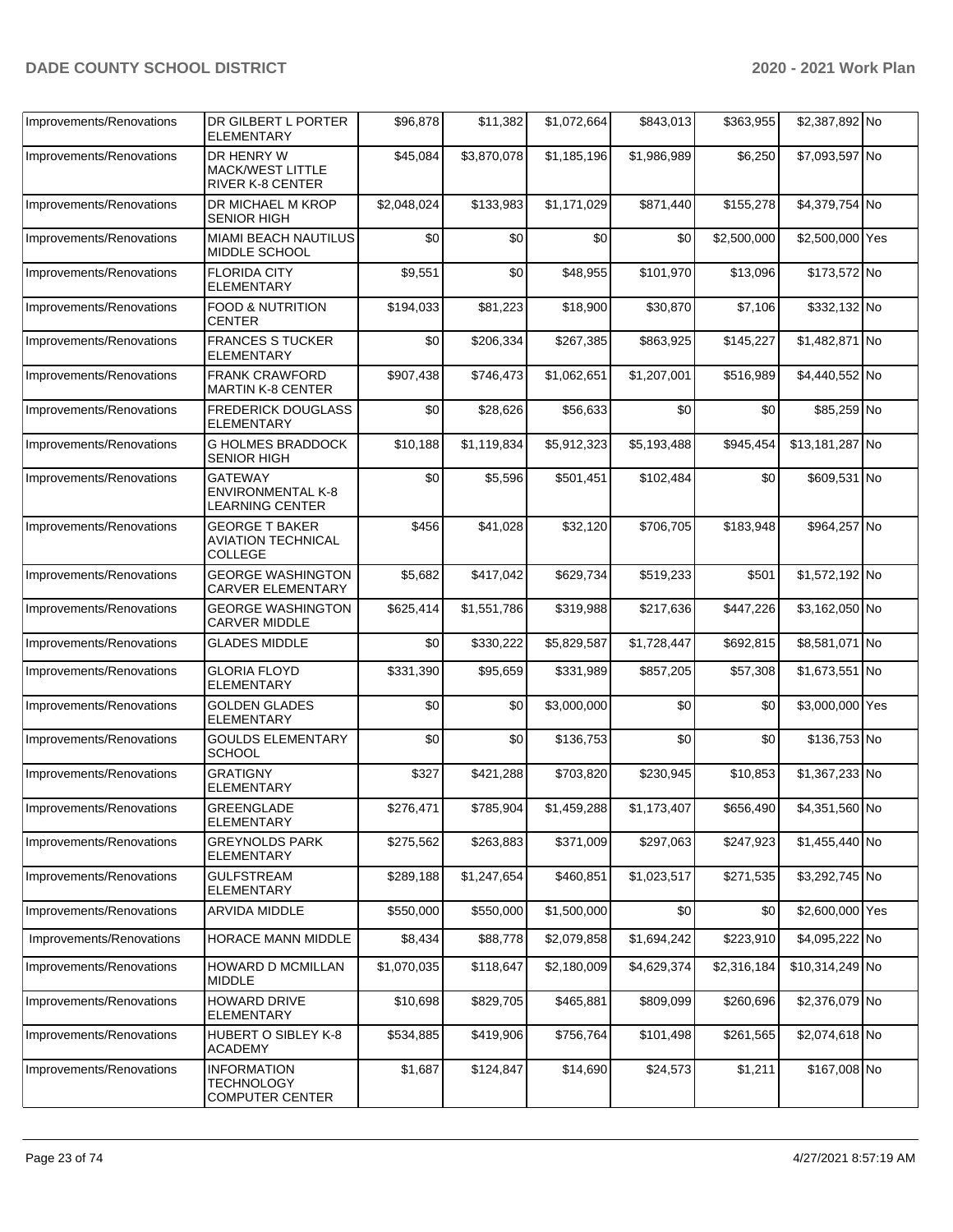| Improvements/Renovations | <b>IRVING &amp; BEATRICE</b><br>PESKOE K-8 CENTER                         | \$132,731   | \$754,969   | \$366,637   | \$1,359,299 | \$265,792   | \$2,879,428 No |  |
|--------------------------|---------------------------------------------------------------------------|-------------|-------------|-------------|-------------|-------------|----------------|--|
| Improvements/Renovations | <b>ITS ANNEX</b><br>WAREHOUSE                                             | \$202,139   | \$480,799   | \$64,614    | \$734,302   | \$82,856    | \$1,564,710 No |  |
| Improvements/Renovations | JACK DAVID GORDON<br><b>ELEMENTARY</b>                                    | \$684,334   | \$1,492,063 | \$709,265   | \$2,050,463 | \$406,548   | \$5,342,673 No |  |
| Improvements/Renovations | <b>JAMES H BRIGHT</b><br>ELEMENTARY                                       | \$456       | \$563,410   | \$1,319,337 | \$321,386   | \$30,990    | \$2,235,579 No |  |
| Improvements/Renovations | JANE S ROBERTS K-8<br><b>CENTER</b>                                       | \$250,119   | \$100,303   | \$1,095,075 | \$226,937   | \$26,644    | \$1,699,078 No |  |
| Improvements/Renovations | JESSE J. McCRARY JR.<br>ELEMENTARY SCHOOL                                 | \$0         | \$175,762   | \$1,072,319 | \$332,068   | \$13,353    | \$1,593,502 No |  |
| Improvements/Renovations | <b>JOE HALL ELEMENTARY</b>                                                | \$378,249   | \$1,131,116 | \$1,155,458 | \$1,423,491 | \$958,588   | \$5,046,902 No |  |
| Improvements/Renovations | JOELLA C GOOD<br><b>ELEMENTARY</b>                                        | \$0         | \$604,522   | \$143,036   | \$357,247   | \$43,163    | \$1,147,968 No |  |
| Improvements/Renovations | <b>JOHN A FERGUSON</b><br><b>SENIOR HIGH</b>                              | \$2,147,244 | \$237,448   | \$385,788   | \$2,459,209 | \$2,564,753 | \$7,794,442 No |  |
| Improvements/Renovations | JOHN F KENNEDY<br><b>MIDDLE</b>                                           | \$0         | \$0         | \$0         | \$436,626   | \$239,067   | \$675,693 No   |  |
| Improvements/Renovations | JOHN G DUPUIS<br><b>ELEMENTARY</b>                                        | \$0         | \$428,325   | \$267,533   | \$115,997   | \$63,462    | \$875,317 No   |  |
| Improvements/Renovations | JOHN H SCHEE<br>TRANSPORTATION<br><b>CENTER</b>                           | \$3,532     | \$3,643     | \$111,644   | \$538,169   | \$89,502    | \$746,490 No   |  |
| Improvements/Renovations | JOHN I SMITH K-8<br><b>CENTER</b>                                         | \$0         | \$1,027,400 | \$169,019   | \$170,880   | \$1,017,301 | \$2,384,600 No |  |
| Improvements/Renovations | JORGE MAS CANOSA<br>MIDDLE SCHOOL                                         | \$0         | \$0         | \$73,490    | \$366,221   | \$0         | \$439,711 No   |  |
| Improvements/Renovations | LUDLAM ELEMENTARY                                                         | \$326,050   | \$799,414   | \$401,874   | \$250,624   | \$166,626   | \$1,944,588 No |  |
| Improvements/Renovations | MADIE IVES K-8<br>PREPARATORY<br><b>ACADEMY</b>                           | \$519,623   | \$847,736   | \$585,503   | \$332,496   | \$2,064,222 | \$4,349,580 No |  |
| Improvements/Renovations | <b>MADISON MIDDLE</b>                                                     | \$230,066   | \$1,580,093 | \$1,619,228 | \$858,854   | \$1,245,500 | \$5,533,741 No |  |
| Improvements/Renovations | <b>MAE M WALTERS</b><br><b>ELEMENTARY</b>                                 | \$340,817   | \$175,112   | \$522,711   | \$501,531   | \$8,664     | \$1,548,835 No |  |
| Improvements/Renovations | <b>MAINTENANCE</b><br><b>OPERATIONS PLANT</b><br><b>OPERATIONS CENTER</b> | \$312,158   | \$278,638   | \$140,157   | \$0         | \$0         | \$730,953 No   |  |
| Improvements/Renovations | <b>MANDARIN LAKES K-8</b><br>ACADEMY                                      | \$0         | \$7,813     | \$248       | \$279,358   | \$610,799   | \$898,218 No   |  |
| Improvements/Renovations | <b>MARJORY STONEMAN</b><br><b>DOUGLAS</b><br><b>ELEMENTARY</b>            | \$0         | \$310,327   | \$531,173   | \$467,264   | \$481,547   | \$1,790,311 No |  |
| Improvements/Renovations | <b>LIBERTY CITY</b><br>ELEMENTARY                                         | \$38,808    | \$271,288   | \$1,063,606 | \$2,365,912 | \$108,986   | \$3,848,600 No |  |
| Improvements/Renovations | MATERIALS CONTROL<br><b>CENTER</b>                                        | \$21,085    | \$38,487    | \$25,118    | \$15,833    | \$21,594    | \$122,117 No   |  |
| Improvements/Renovations | <b>MAYA ANGELOU</b><br><b>ELEMENTARY</b>                                  | \$408,380   | \$27,451    | \$239,120   | \$0         | \$38,700    | \$713,651 No   |  |
| Improvements/Renovations | MDCPS POLICE<br><b>CENTER</b>                                             | \$19,600    | \$294,889   | \$107,903   | \$60,431    | \$10,984    | \$493,807 No   |  |
| Improvements/Renovations | MDCPS POLICE<br>GENERAL<br><b>INVESTIGATIONS UNIT</b>                     | \$0         | \$36,349    | \$0         | \$0         | \$0         | \$36,349 No    |  |
| Improvements/Renovations | <b>MEADOWLANE</b><br>ELEMENTARY                                           | \$75,527    | \$322,099   | \$212,014   | \$298,359   | \$63,806    | \$971,805 No   |  |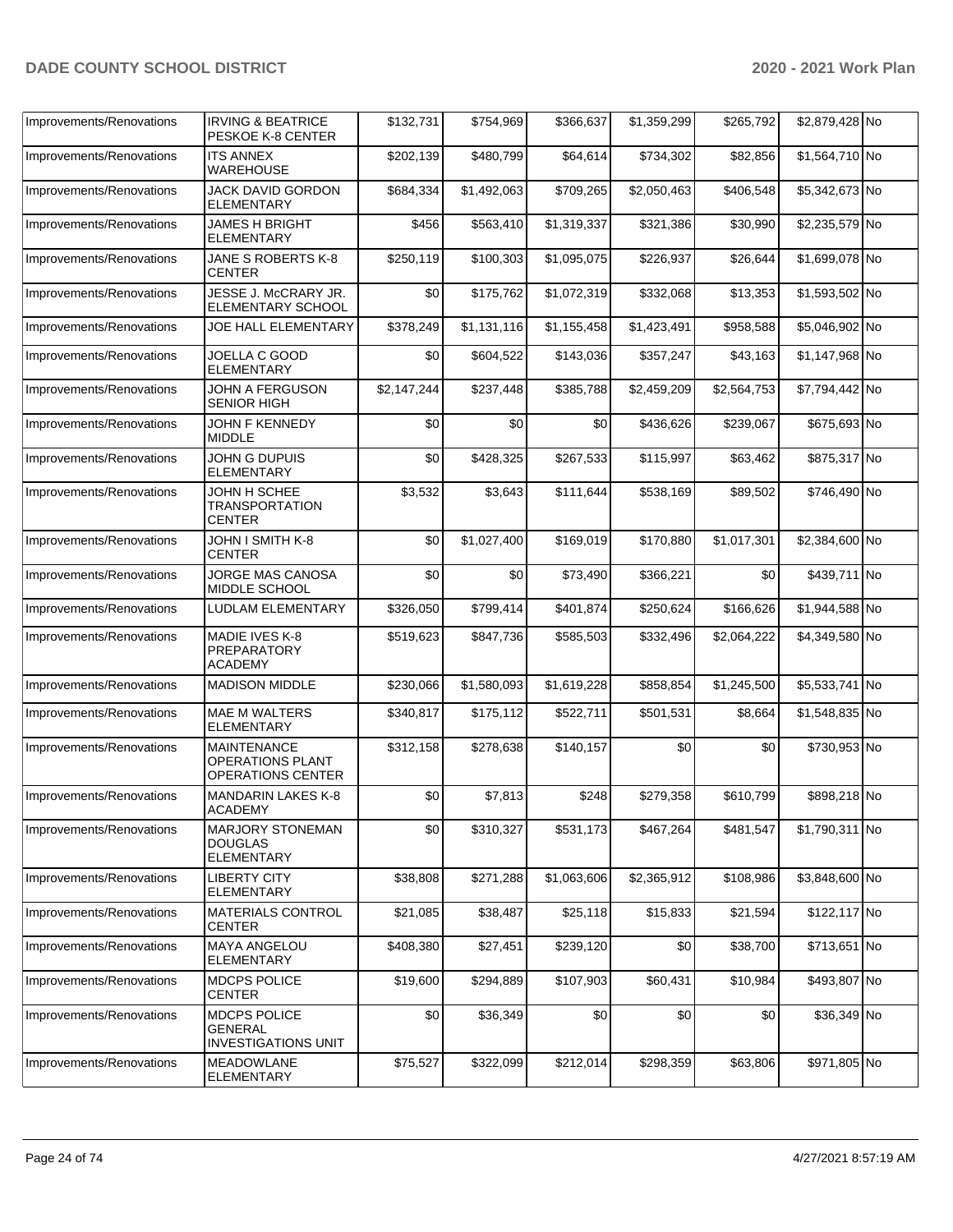| Improvements/Renovations      | <b>MELROSE</b><br><b>ELEMENTARY</b>                                  | \$12,990    | \$529,664   | \$1,014,727 | \$305,335   | \$135,669   | \$1,998,385 No  |  |
|-------------------------------|----------------------------------------------------------------------|-------------|-------------|-------------|-------------|-------------|-----------------|--|
| Improvements/Renovations      | <b>MIAMI CAROL CITY</b><br><b>SENIOR HIGH</b>                        | \$0         | \$273,093   | \$50,762    | \$19,677    | \$0         | \$343,532 No    |  |
| Improvements/Renovations      | <b>WEST LAKES</b><br><b>PREPARATORY</b><br><b>ACADEMY</b>            | \$209,986   | \$868,657   | \$285,472   | \$522,241   | \$12,482    | \$1,898,838 No  |  |
| Improvements/Renovations      | <b>MIAMI GARDENS</b><br><b>ELEMENTARY</b>                            | \$0         | \$30,396    | \$1,101,611 | \$784,156   | \$29,608    | \$1,945,771 No  |  |
| Improvements/Renovations      | <b>MIAMI HEIGHTS</b><br>ELEMENTARY                                   | \$571,401   | \$2,532,846 | \$898,367   | \$1,494,115 | \$525,525   | \$6,022,254 No  |  |
| Improvements/Renovations      | <b>MIAMI JACKSON</b><br>SENIOR HIGH                                  | \$0         | \$155,325   | \$152,921   | \$688,372   | \$19,963    | \$1,016,581 No  |  |
| Improvements/Renovations      | NATHANIEL TRAZ<br>POWELL FOOTBALL<br><b>STADIUM</b>                  | \$0         | \$86,599    | \$15,490    | \$2,244,868 | \$0         | \$2,346,957 No  |  |
| Improvements/Renovations      | NATURAL BRIDGE<br><b>ELEMENTARY</b>                                  | \$320,885   | \$230,619   | \$280,048   | \$276,706   | \$134,570   | \$1,242,828 No  |  |
| Improvements/Renovations      | <b>MIAMI BEACH NAUTILUS</b><br>MIDDLE SCHOOL                         | \$558,048   | \$21.013    | \$548,838   | \$799,516   | \$354,484   | \$2,281,899 No  |  |
| Improvements/Renovations      | <b>NEVA KING COOPER</b><br>EDUCATIONAL CENTER                        | \$241,488   | \$851,355   | \$70,886    | \$110,714   | \$200,979   | \$1,475,422 No  |  |
| Improvements/Renovations      | NORLAND MIDDLE                                                       | \$0         | \$192,237   | \$2,615,867 | \$850,997   | \$906,102   | \$4,565,203 No  |  |
| Improvements/Renovations      | <b>NORLAND</b><br><b>ELEMENTARY</b>                                  | \$277,619   | \$280,932   | \$66,288    | \$0         | \$4,582     | \$629,421 No    |  |
| Improvements/Renovations      | <b>NORMA BUTLER</b><br><b>BOSSARD</b><br>ELEMENTARY                  | \$0         | \$0         | \$34,335    | \$0         | \$1,227     | \$35,562 No     |  |
| Improvements/Renovations      | <b>NORMAN S.</b><br><b>EDELCUP/SUNNY ISLES</b><br><b>BEACH K-8</b>   | \$19,903    | \$3,044     | \$2,438     | \$0         | \$0         | \$25,385 No     |  |
| Improvements/Renovations      | <b>NORTH COUNTY K-8</b><br><b>CENTER</b>                             | \$31,428    | \$1,685,015 | \$524,390   | \$927,288   | \$579,013   | \$3,747,134 No  |  |
| Renovations to convert to SHS | <b>J C BERMUDEZ DORAL</b><br>SENIOR HIGH SCHOOL                      | \$0         | \$289,358   | \$567,097   | \$20,345    | \$421,236   | \$1,298,036 No  |  |
| Improvements/Renovations      | ADA MERRITT K-8<br><b>CENTER</b>                                     | \$509,947   | \$261,562   | \$296,156   | \$43,623    | \$47,124    | \$1,158,412 No  |  |
| Improvements/Renovations      | <b>COMSTOCK</b><br><b>ELEMENTARY</b>                                 | \$0         | \$2,000,000 | \$2,000,000 | \$0         | \$0         | \$4,000,000 Yes |  |
| Improvements/Renovations      | <b>HENRY S WEST</b><br><b>LABORATORY SCHOOL</b>                      | \$0         | \$214,164   | \$245,575   | \$818,098   | \$104,487   | \$1,382,324 No  |  |
| Improvements/Renovations      | <b>NATHAN B YOUNG</b><br><b>ELEMENTARY</b>                           | \$650,000   | \$0         | \$0         | \$0         | \$0         | \$650,000 Yes   |  |
| Improvements/Renovations      | <b>GOLDEN GLADES</b><br><b>ELEMENTARY</b>                            | \$218,869   | \$168,325   | \$843,210   | \$1,314,448 | \$47,422    | \$2,592,274 No  |  |
| Improvements/Renovations      | <b>MYRTLE GROVE K-8</b><br><b>CENTER</b>                             | \$1,000,000 | \$0         | \$0         | \$0         | \$1,000,000 | \$2,000,000 Yes |  |
| Improvements/Renovations      | <b>LENORA BRAYNON</b><br>SMITH ELEMENTARY                            | \$1,200,000 | \$0         | \$1,750,000 | \$0         | \$0         | \$2,950,000 Yes |  |
| Improvements/Renovations      | LILLIE C EVANS K-8<br><b>CENTER</b>                                  | \$0         | \$0         | \$2,000,000 | \$0         | \$0         | \$2,000,000 Yes |  |
| Improvements/Renovations      | <b>MIAMI BEACH</b><br>FIENBERG-FISHER K-8                            | \$0         | \$0         | \$1,000,000 | \$0         | \$0         | \$1,000,000 Yes |  |
| Improvements/Renovations      | <b>VIRGINIA A BOONE</b><br><b>HIGHLAND OAKS</b><br><b>ELEMENTARY</b> | \$0         | \$0         | \$5,300,000 | \$0         | \$0         | \$5,300,000 Yes |  |
| Improvements/Renovations      | <b>AMERICAN SENIOR</b><br><b>HIGH</b>                                | \$0         | \$0         | \$5,000,000 | \$0         | \$0         | \$5,000,000 Yes |  |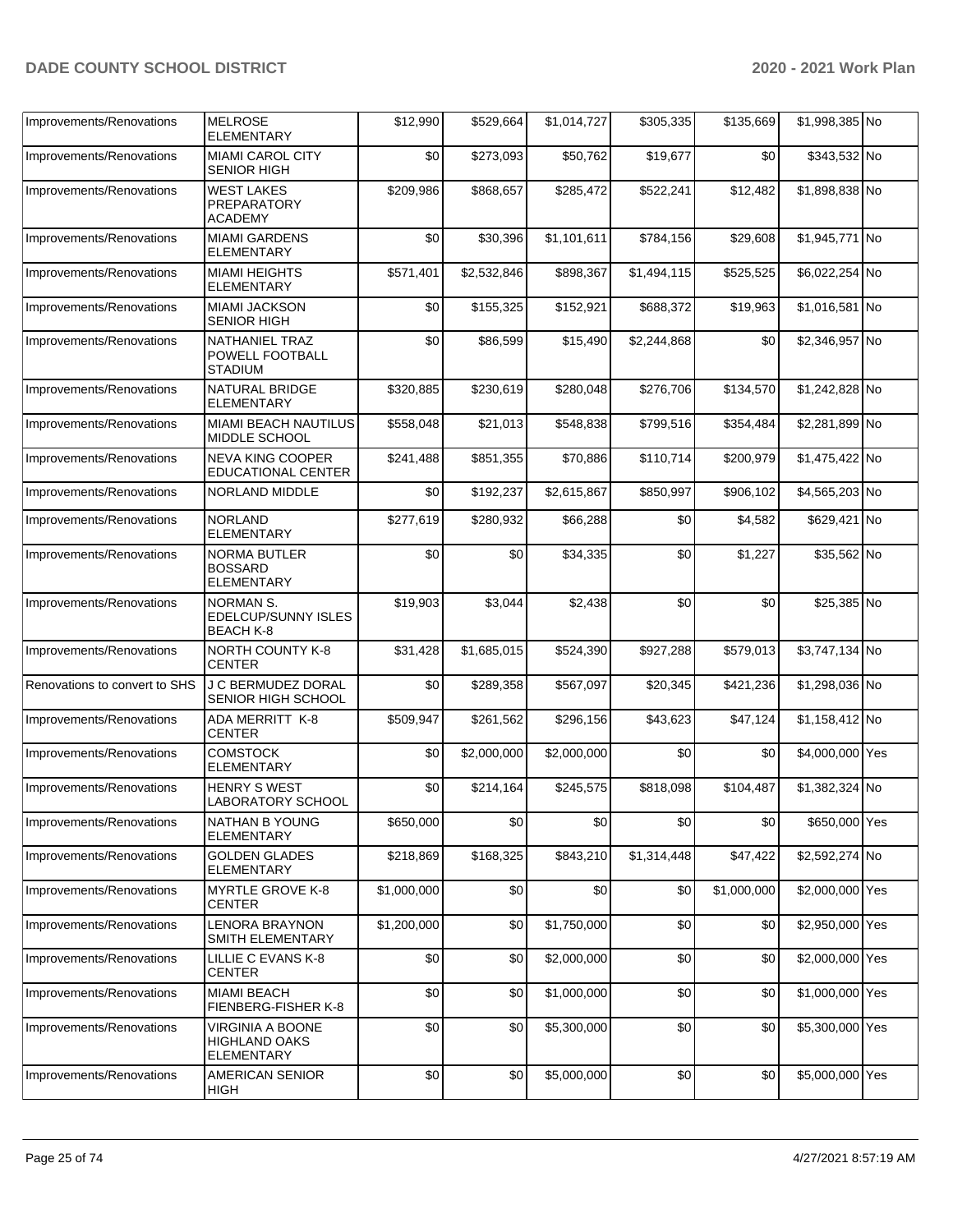|                          | <b>MIAMI SPRINGS MIDDLE</b>                                                              | \$1,410,464 |             | \$0         | \$0         | \$0         | \$4,000,000 Yes  |  |
|--------------------------|------------------------------------------------------------------------------------------|-------------|-------------|-------------|-------------|-------------|------------------|--|
| Improvements/Renovations |                                                                                          |             | \$2,589,536 |             |             |             |                  |  |
| Improvements/Renovations | <b>CITRUS GROVE</b><br><b>ELEMENTARY</b>                                                 | \$0         | \$3,500,000 | \$0         | \$2,000,000 | \$0         | \$5,500,000 Yes  |  |
| Improvements/Renovations | <b>CORAL GABLES SENIOR</b><br><b>HIGH</b>                                                | \$4,500,000 | \$3,000,000 | \$3,218,922 | \$0         | \$0         | \$10,718,922 Yes |  |
| Improvements/Renovations | MIAMI ARTS STUDIO 6-<br>12 @ ZELDA GLAZER                                                | \$750,000   | \$6,000,000 | \$0         | \$0         | \$0         | \$6,750,000 Yes  |  |
| Improvements/Renovations | <b>SYLVANIA HEIGHTS</b><br><b>ELEMENTARY</b>                                             | \$575,000   | \$0         | \$0         | \$0         | \$0         | \$575,000 Yes    |  |
| Improvements/Renovations | <b>CUTLER BAY MIDDLE</b><br><b>SCHOOL</b>                                                | \$850,000   | \$0         | \$0         | \$0         | \$0         | \$850,000 Yes    |  |
| Improvements/Renovations | <b>CUTLER BAY SENIOR</b><br>HIGH SCHOOL                                                  | \$0         | \$0         | \$1,500,000 | \$0         | \$0         | \$1,500,000 Yes  |  |
| Improvements/Renovations | <b>NEVA KING COOPER</b><br><b>EDUCATIONAL CENTER</b>                                     | \$0         | \$0         | \$750,000   | \$0         | \$0         | \$750,000 Yes    |  |
| Improvements/Renovations | <b>HOMESTEAD MIDDLE</b>                                                                  | \$1,000,000 | \$0         | \$0         | \$0         | \$0         | \$1,000,000 Yes  |  |
| Improvements/Renovations | SOUTH MIAMI MIDDLE                                                                       | \$2,750,000 | \$0         | \$0         | \$0         | \$4,000,000 | \$6,750,000 Yes  |  |
| Improvements/Renovations | <b>PINE VILLA</b><br><b>ELEMENTARY</b>                                                   | \$1,000,000 | \$0         | \$877,398   | \$0         | \$0         | \$1,877,398 Yes  |  |
| Improvements/Renovations | <b>ARCH CREEK</b><br><b>ELEMENTARY SCHOOL</b>                                            | \$0         | \$0         | \$0         | \$0         | \$550,000   | \$550,000 No     |  |
| Improvements/Renovations | <b>GEORGIA JONES-</b><br><b>AYERS MIDDLE</b><br><b>SCHOOL</b>                            | \$0         | \$150,380   | \$1,426,106 | \$276,241   | \$234,277   | \$2,087,004 No   |  |
| Improvements/Renovations | <b>HOLMES ELEMENTARY</b>                                                                 | \$318,174   | \$62,524    | \$170,464   | \$205,217   | \$313,151   | \$1,069,530 No   |  |
| Improvements/Renovations | <b>INTERNATIONAL</b><br><b>STUDIES</b><br><b>PREPARATORY</b><br><b>ACADEMY AT GABLES</b> | \$0         | \$0         | \$69,854    | \$0         | \$0         | \$69,854 No      |  |
| Improvements/Renovations | <b>MEDICAL ACADEMY</b><br>FOR SCIENCE AND<br><b>TECHNOLOGY AT</b><br><b>HOMESTEAD</b>    | \$0         | \$487,805   | \$163,602   | \$1,743,262 | \$218,530   | \$2,613,199 No   |  |
| Improvements/Renovations | <b>MIAMI CENTRAL</b><br><b>SENIOR HIGH</b>                                               | \$124,274   | \$1,255,763 | \$833,999   | \$2,079,064 | \$95,466    | \$4,388,566 No   |  |
| Improvements/Renovations | <b>NORTH DADE CENTER</b><br>FOR MODERN<br><b>LANGUAGES</b>                               | \$0         | \$406       | \$102,671   | \$195,443   | \$306,731   | \$605,251 No     |  |
| Improvements/Renovations | NORTH DADE MIDDLE                                                                        | \$0         | \$454,543   | \$495,632   | \$824,080   | \$144.824   | \$1,919,079 No   |  |
| Improvements/Renovations | <b>TERRA</b><br><b>ENVIRONMENTAL</b><br><b>RESEARCH INSTITUTE</b>                        | \$0         | \$509,967   | \$164,550   | \$2,161,799 | \$556,514   | \$3,392,830 No   |  |
| Improvements/Renovations | <b>MIAMI LAKES</b><br><b>TECHNOLOGICAL</b><br><b>SENIOR HIGH</b>                         | \$0         | \$84,519    | \$264,325   | \$619,308   | \$598,835   | \$1,566,987 No   |  |
| Improvements/Renovations | ARCOLA LAKE<br><b>ELEMENTARY</b>                                                         | \$1,600,000 | \$0         | \$0         | \$0         | \$0         | \$1,600,000 Yes  |  |
| Improvements/Renovations | <b>BANYAN ELEMENTARY</b>                                                                 | \$0         | \$2,000,000 | \$0         | \$0         | \$0         | \$2,000,000 Yes  |  |
| Improvements/Renovations | <b>BLUE LAKES K-8</b><br><b>CENTER</b>                                                   | \$1,200,000 | \$0         | \$0         | \$0         | \$0         | \$1,200,000 Yes  |  |
| Improvements/Renovations | COCONUT PALM K-8<br><b>ACADEMY</b>                                                       | \$1,041,964 | \$0         | \$2,400,000 | \$0         | \$0         | \$3,441,964 Yes  |  |
| Improvements/Renovations | <b>CORAL PARK</b><br><b>ELEMENTARY</b>                                                   | \$0         | \$0         | \$0         | \$3,000,000 | \$0         | \$3,000,000 Yes  |  |
| Improvements/Renovations | <b>CORAL WAY K-8</b><br><b>CENTER</b>                                                    | \$2,200,000 | \$0         | \$0         | \$0         | \$3,000,000 | \$5,200,000 Yes  |  |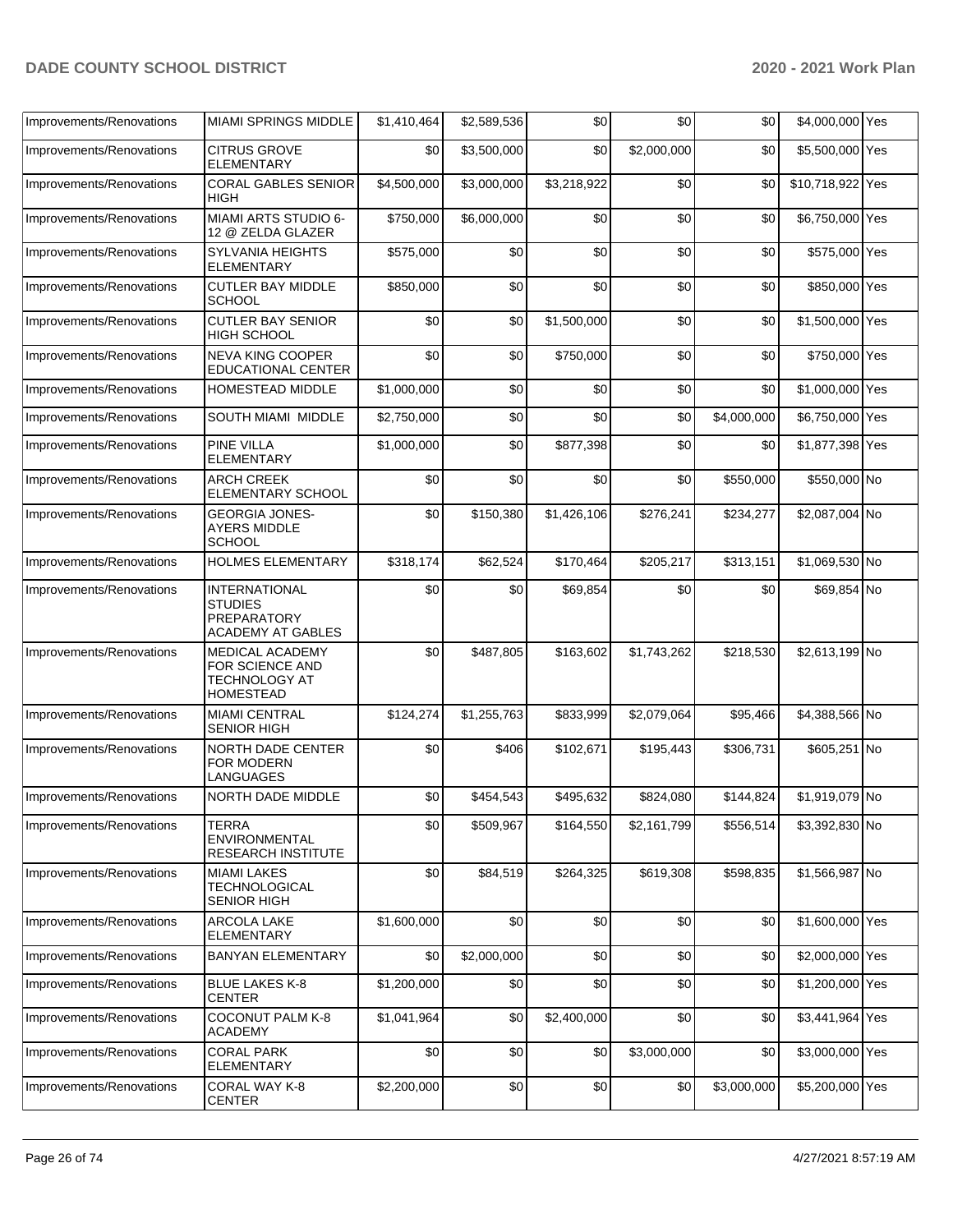| Improvements/Renovations | <b>CUTLER RIDGE</b><br>ELEMENTARY                       | \$0         | \$0         | \$1,500,000 | \$0         | \$0         | \$1,500,000 Yes  |  |
|--------------------------|---------------------------------------------------------|-------------|-------------|-------------|-------------|-------------|------------------|--|
| Improvements/Renovations | DR. WILLIAM A<br><b>CHAPMAN</b><br><b>ELEMENTARY</b>    | \$500,000   | \$0         | \$0         | \$0         | \$0         | \$500,000 Yes    |  |
| Improvements/Renovations | <b>EARLINGTON HEIGHTS</b><br>ELEMENTARY                 | \$0         | \$0         | \$0         | \$6,300,000 | \$0         | \$6,300,000 Yes  |  |
| Improvements/Renovations | <b>EMERSON</b><br><b>ELEMENTARY</b>                     | \$0         | \$0         | \$5,000,000 | \$0         | \$0         | \$5,000,000 Yes  |  |
| Improvements/Renovations | <b>EVERGLADES K-8</b><br><b>CENTER</b>                  | \$1,000,000 | \$0         | \$0         | \$0         | \$3,000,000 | \$4,000,000 Yes  |  |
| Improvements/Renovations | <b>FELIX VARELA SENIOR</b><br>HIGH                      | \$0         | \$0         | \$0         | \$0         | \$8,000,000 | \$8,000,000 Yes  |  |
| Improvements/Renovations | <b>FLORIDA CITY</b><br><b>ELEMENTARY</b>                | \$1,200,000 | \$0         | \$0         | \$0         | \$0         | \$1,200,000 Yes  |  |
| Improvements/Renovations | <b>FRANCES S TUCKER</b><br><b>ELEMENTARY</b>            | \$0         | \$2,200,000 | \$0         | \$0         | \$0         | \$2,200,000 Yes  |  |
| Improvements/Renovations | <b>GEORGE WASHINGTON</b><br><b>CARVER MIDDLE</b>        | \$0         | \$0         | \$3,500,000 | \$0         | \$0         | \$3,500,000 Yes  |  |
| Improvements/Renovations | <b>GLADES MIDDLE</b>                                    | \$2,000,000 | \$1,000,000 | \$0         | \$0         | \$0         | \$3,000,000 Yes  |  |
| Improvements/Renovations | <b>GULFSTREAM</b><br><b>ELEMENTARY</b>                  | \$500,000   | \$0         | \$0         | \$0         | \$0         | \$500,000 Yes    |  |
| Improvements/Renovations | <b>HENRY E S REEVES K-8</b><br><b>CENTER</b>            | \$2,365,500 | \$0         | \$500.000   | \$4,200,000 | \$5,000,000 | \$12,065,500 Yes |  |
| Improvements/Renovations | HIALEAH MIDDLE                                          | \$1,000,282 | \$0         | \$0         | \$0         | \$0         | \$1,000,282 Yes  |  |
| Improvements/Renovations | <b>LAMAR LOUIS CURRY</b><br><b>MIDDLE</b>               | \$450,000   | \$0         | \$0         | \$0         | \$0         | \$450,000 Yes    |  |
| Improvements/Renovations | M A MILAM K-8 CENTER                                    | \$0         | \$0         | \$0         | \$0         | \$4,000,000 | \$4,000,000 Yes  |  |
| Improvements/Renovations | <b>MIAMI BEACH SENIOR</b><br>HIGH                       | \$0         | \$0         | \$0         | \$500,000   | \$0         | \$500,000 Yes    |  |
| Improvements/Renovations | <b>MIAMI EDISON SENIOR</b><br>HIGH                      | \$0         | \$0         | \$5,000,000 | \$0         | \$0         | \$5,000,000 Yes  |  |
| Improvements/Renovations | NORTH HIALEAH<br><b>ELEMENTARY</b>                      | \$1,461,000 | \$0         | \$0         | \$0         | \$0         | \$1,461,000 Yes  |  |
| Improvements/Renovations | <b>OJUS ELEMENTARY</b>                                  | \$0         | \$0         | \$0         | \$3,000,000 | \$0         | \$3,000,000 Yes  |  |
| Improvements/Renovations | RICHMOND HEIGHTS<br><b>MIDDLE</b>                       | \$0         | \$0         | \$0         | \$1,000,000 | \$500,000   | \$1,500,000 Yes  |  |
| Improvements/Renovations | <b>SUNSET ELEMENTARY</b>                                | \$0         | \$1,000,000 | \$5,500,000 | \$0         | \$0         | \$6,500,000 Yes  |  |
| Improvements/Renovations | <b>SWEETWATER</b><br><b>ELEMENTARY</b>                  | \$0         | \$0         | \$0         | \$0         | \$3,000,000 | \$3,000,000 Yes  |  |
| Improvements/Renovations | <b>BISCAYNE BEACH</b><br>ELEMENTARY                     | \$351,010   | \$230,150   | \$1,684,248 | \$486,938   | \$51,985    | \$2,804,331 No   |  |
| Improvements/Renovations | MIAMI BEACH SOUTH<br>POINTE ELEMENTARY<br><b>SCHOOL</b> | \$2,500     | \$0         | \$0         | \$0         | \$2,000,000 | \$2,002,500 Yes  |  |
| Improvements/Renovations | <b>KENSINGTON PARK</b><br>ELEMENTARY                    | \$0         | \$0         | \$0         | \$600,000   | \$0         | \$600,000 Yes    |  |
| Improvements/Renovations | MIAMI SPRINGS SENIOR<br>HIGH                            | \$0         | \$0         | \$0         | \$0         | \$5,000,000 | \$5,000,000 Yes  |  |
| Improvements/Renovations | RONALD W.<br>REAGAN/DORAL<br>SENIOR HIGH SCHOOL         | \$0         | \$0         | \$0         | \$3,000,000 | \$0         | \$3,000,000 Yes  |  |
| Improvements/Renovations | <b>SOUTH HIALEAH</b><br>ELEMENTARY                      | \$0         | \$0         | \$0         | \$600,000   | \$0         | \$600,000 Yes    |  |
| Improvements/Renovations | JORGE MAS CANOSA<br>MIDDLE SCHOOL                       | \$0         | \$0         | \$0         | \$0         | \$1,000,000 | \$1,000,000 Yes  |  |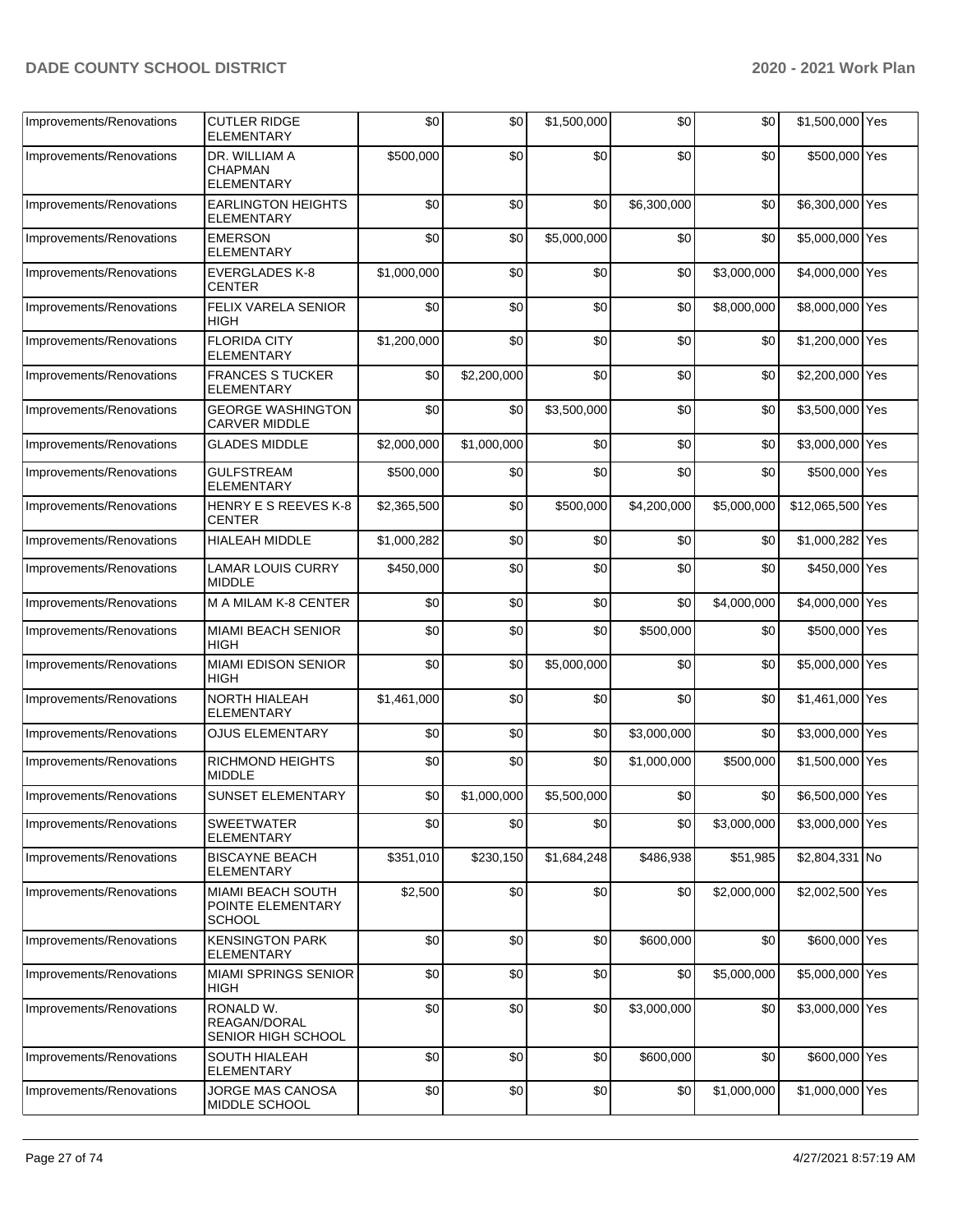| Improvements/Renovations | LEEWOOD K-8 CENTER                                                                                          | \$0         | \$0         | \$0       | \$600,000   | \$0         | \$600,000 Yes   |  |
|--------------------------|-------------------------------------------------------------------------------------------------------------|-------------|-------------|-----------|-------------|-------------|-----------------|--|
| Improvements/Renovations | <b>MIAMI KILLIAN SENIOR</b><br><b>HIGH</b>                                                                  | \$0         | \$0         | \$0       | \$0         | \$5,000,000 | \$5,000,000 Yes |  |
| Improvements/Renovations | <b>MIAMI SOUTHRIDGE</b><br><b>SENIOR HIGH</b>                                                               | \$0         | \$0         | \$0       | \$0         | \$3,000,000 | \$3,000,000 Yes |  |
| Improvements/Renovations | <b>NORMA BUTLER</b><br><b>BOSSARD</b><br><b>ELEMENTARY</b>                                                  | \$0         | \$0         | \$0       | \$750,000   | \$0         | \$750,000 Yes   |  |
| Improvements/Renovations | <b>ROBERT MORGAN</b><br>EDUCATIONAL CENTER<br>· SHS                                                         | \$0         | \$0         | \$0       | \$4,000,000 | \$0         | \$4,000,000 Yes |  |
| Improvements/Renovations | <b>TERRA</b><br>ENVIRONMENTAL<br><b>RESEARCH INSTITUTE</b>                                                  | \$0         | \$0         | \$0       | \$1,000,000 | \$0         | \$1,000,000 Yes |  |
| Improvements/Renovations | <b>WINSTON PARK K-8</b><br><b>CENTER</b>                                                                    | \$500,000   | \$0         | \$0       | \$0         | \$0         | \$500,000 Yes   |  |
| Improvements/Renovations | DR. MANUEL C.<br><b>BARREIRO</b><br><b>ELEMENTARY</b>                                                       | \$0         | \$0         | \$0       | \$500,000   | \$0         | \$500,000 Yes   |  |
| Improvements/Renovations | <b>G HOLMES BRADDOCK</b><br><b>SENIOR HIGH</b>                                                              | \$0         | \$0         | \$0       | \$1,000,000 | \$0         | \$1,000,000 Yes |  |
| Improvements/Renovations | HOWARD D MCMILLAN<br><b>MIDDLE</b>                                                                          | \$0         | \$0         | \$0       | \$0         | \$4,000,000 | \$4,000,000 Yes |  |
| Improvements/Renovations | <b>JOHN A FERGUSON</b><br><b>SENIOR HIGH</b>                                                                | \$900,000   | \$0         | \$0       | \$0         | \$0         | \$900,000 Yes   |  |
| Improvements/Renovations | <b>MIAMI CORAL PARK</b><br><b>SENIOR HIGH</b>                                                               | \$0         | \$0         | \$0       | \$7,000,000 | \$0         | \$7,000,000 Yes |  |
| Improvements/Renovations | <b>MIAMI SUNSET SENIOR</b><br><b>HIGH</b>                                                                   | \$0         | \$0         | \$0       | \$5,000,000 | \$0         | \$5,000,000 Yes |  |
| Improvements/Renovations | AIR BASE K-8 CENTER<br>FOR INTERNATIONAL<br><b>EDUCATION</b>                                                | \$0         | \$0         | \$500,000 | \$6,500,000 | \$0         | \$7,000,000 Yes |  |
| Improvements/Renovations | ARTHUR AND POLLY<br><b>MAYS CONSERVATORY</b><br>OF THE ARTS                                                 | \$0         | \$0         | \$0       | \$2,500,000 | \$0         | \$2,500,000 Yes |  |
| Improvements/Renovations | <b>CENTER FOR</b><br><b>INTERNATIONAL</b><br><b>EDUCATION: A</b><br><b>CAMBRIDGE ASSOC</b><br><b>SCHOOL</b> | \$350,000   | \$0         | \$0       | \$0         | \$0         | \$350,000 Yes   |  |
| Improvements/Renovations | <b>CORAL REEF SENIOR</b><br><b>HIGH</b>                                                                     | \$0         | \$0         | \$0       | \$1,000,000 | \$0         | \$1,000,000 Yes |  |
| Improvements/Renovations | <b>GOULDS ELEMENTARY</b><br><b>SCHOOL</b>                                                                   | \$0         | \$0         | \$0       | \$0         | \$1,000,000 | \$1,000,000 Yes |  |
| Improvements/Renovations | HOMESTEAD SENIOR<br><b>HIGH</b>                                                                             | \$0         | \$1,000,000 | \$0       | \$1,000,000 | \$6,000,000 | \$8,000,000 Yes |  |
| Improvements/Renovations | LEISURE CITY K-8<br><b>CENTER</b>                                                                           | \$0         | \$0         | \$0       | \$0         | \$2,000,000 | \$2,000,000 Yes |  |
| Improvements/Renovations | PALMETTO MIDDLE                                                                                             | \$0         | \$0         | \$0       | \$4,000,000 | \$4,000,000 | \$8,000,000 Yes |  |
| Improvements/Renovations | <b>PINECREST</b><br><b>ELEMENTARY</b>                                                                       | \$0         | \$0         | \$0       | \$0         | \$1,000,000 | \$1,000,000 Yes |  |
| Improvements/Renovations | REDLAND MIDDLE                                                                                              | \$0         | \$0         | \$0       | \$0         | \$3,000,000 | \$3,000,000 Yes |  |
| Improvements/Renovations | SOUTH DADE SENIOR<br><b>HIGH</b>                                                                            | \$0         | \$898,455   | \$0       | \$0         | \$0         | \$898,455 Yes   |  |
| Improvements/Renovations | <b>VINELAND K-8 CENTER</b>                                                                                  | \$0         | \$0         | \$0       | \$600,000   | \$0         | \$600,000 Yes   |  |
| Improvements/Renovations | SILVER BLUFF<br><b>ELEMENTARY</b>                                                                           | \$2,800,000 | \$0         | \$0       | \$0         | \$0         | \$2,800,000 Yes |  |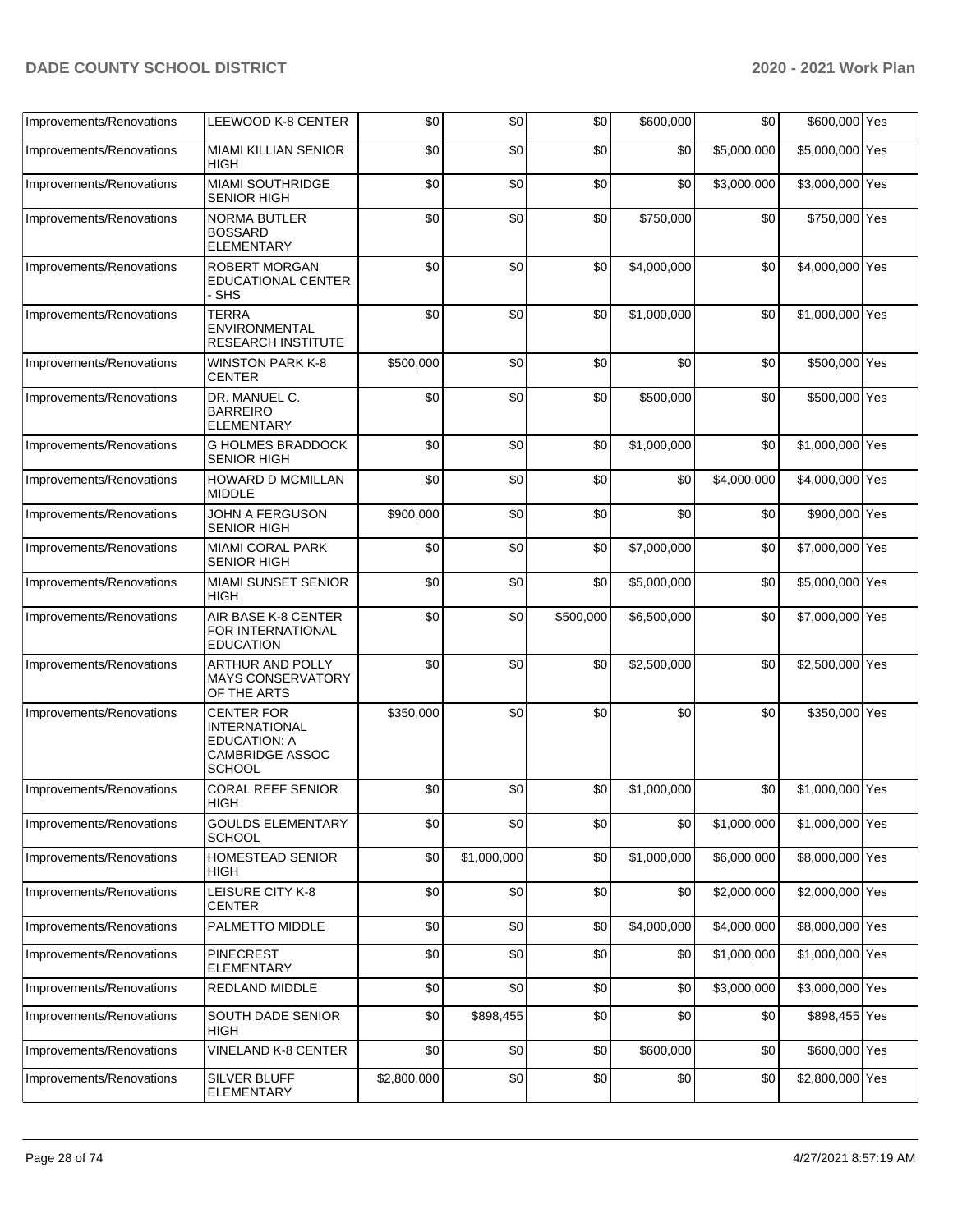| Improvements/Renovations | EUGENIA B THOMAS K-8<br><b>CENTER</b>                                                    | \$0 | \$750,000        | \$0 <sub>1</sub> | \$0         | \$0                                                                   | \$750,000 Yes       |  |
|--------------------------|------------------------------------------------------------------------------------------|-----|------------------|------------------|-------------|-----------------------------------------------------------------------|---------------------|--|
| Improvements/Renovations | <b>ADA MERRITT K-8</b><br><b>CENTER</b>                                                  | \$0 | \$0 <sub>1</sub> | \$0              | \$2,000,000 | \$0                                                                   | \$2,000,000 Yes     |  |
| Improvements/Renovations | <b>CITRUS GROVE MIDDLE</b>                                                               | \$0 | \$0              | \$0              | \$3,000,000 | \$0                                                                   | \$3,000,000 Yes     |  |
| Improvements/Renovations | <b>INTERNATIONAL</b><br><b>STUDIES</b><br><b>PREPARATORY</b><br><b>ACADEMY AT GABLES</b> | \$0 | \$0              | \$0              | \$2,500,000 | \$0                                                                   | \$2,500,000 Yes     |  |
| Improvements/Renovations | <b>MIAMI SENIOR HIGH</b>                                                                 | \$0 | \$0              | \$0              | \$1,000,000 | \$2,000,000                                                           | \$3,000,000 Yes     |  |
| Improvements/Renovations | YOUNG WOMEN'S<br><b>ACADEMY</b>                                                          | \$0 | \$0 <sub>1</sub> | \$0              | \$3,000,000 | \$0                                                                   | \$3,000,000 Yes     |  |
| Improvements/Renovations | DR. ROLANDO<br><b>ESPINOSA K-8 CENTER</b>                                                | \$0 | \$0              | \$0              | \$0         | \$600,000                                                             | \$600,000 Yes       |  |
| Improvements/Renovations | <b>HIALEAH ELEMENTARY</b>                                                                | \$0 | \$0              | \$0              | \$500,000   | \$0                                                                   | \$500,000 Yes       |  |
| Improvements/Renovations | <b>MIAMI SPRINGS</b><br><b>ELEMENTARY</b>                                                | \$0 | \$0 <sub>1</sub> | \$0              | \$0         | \$500,000                                                             | \$500,000 Yes       |  |
|                          |                                                                                          |     |                  |                  |             | \$131,182,352 \$303,706,161 \$347,872,622 \$451,054,671 \$264,232,440 | \$1,498,048,2<br>46 |  |

#### **Additional Project Schedules**

Any projects that are not identified in the last approved educational plant survey.

Nothing reported for this section.

#### **Non Funded Growth Management Project Schedules**

Schedule indicating which projects, due to planned development, that CANNOT be funded from current revenues projected over the next five years.

Nothing reported for this section.

# **Tracking**

**Capacity Tracking**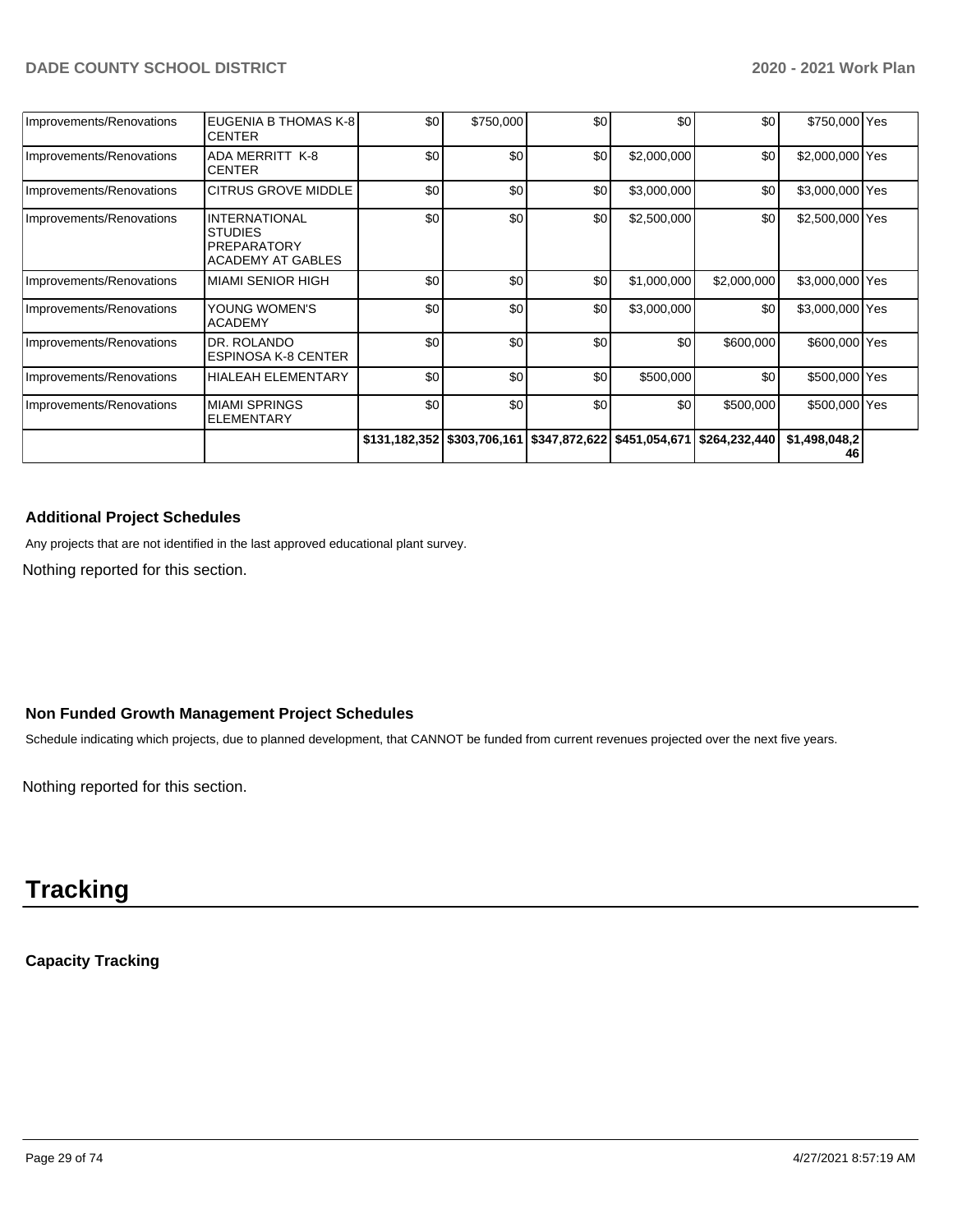| Location                                                 | $2020 -$<br>2021 Satis.<br>Stu. Sta. | Actual<br>$2020 -$<br><b>2021 FISH</b><br>Capacity | Actual<br>$2019 -$<br>2020<br><b>COFTE</b> | # Class<br>Rooms | Actual<br>Average<br>$2020 -$<br>2021 Class<br><b>Size</b> | Actual<br>$2020 -$<br>2021<br><b>Utilization</b> | <b>New</b><br>Stu.<br>Capacity | <b>New</b><br>Rooms to<br>be<br>Added/Re<br>moved | Projected<br>$2024 -$<br>2025<br><b>COFTE</b> | Projected<br>$2024 -$<br>2025<br><b>Utilization</b> | Projected<br>$2024 -$<br><b>2025 Class</b><br><b>Size</b> |
|----------------------------------------------------------|--------------------------------------|----------------------------------------------------|--------------------------------------------|------------------|------------------------------------------------------------|--------------------------------------------------|--------------------------------|---------------------------------------------------|-----------------------------------------------|-----------------------------------------------------|-----------------------------------------------------------|
| DR. HENRY E. PERRINE<br>ACADEMY OF THE ARTS              | 840                                  | 840                                                | 639                                        | 42               | 15                                                         | 76.00 %                                          | $\Omega$                       | $\Omega$                                          | 622                                           | 74.00 %                                             | 15                                                        |
| KELSEY L PHARR<br><b>ELEMENTARY</b>                      | 388                                  | 388                                                | 343                                        | 11               | 31                                                         | 88.00 %                                          | $\Omega$                       | $\Omega$                                          | 172                                           | 44.00 %                                             | 16                                                        |
| <b>PINECREST</b><br><b>ELEMENTARY</b>                    | 1,110                                | 1,110                                              | 905                                        | 57               | 16                                                         | 82.00 %                                          | $\Omega$                       | $\Omega$                                          | 787                                           | 71.00 %                                             | 14                                                        |
| <b>PINE LAKE</b><br><b>ELEMENTARY</b>                    | 648                                  | 648                                                | 298                                        | 36               | 8                                                          | 46.00 %                                          | $\Omega$                       | $\mathbf 0$                                       | 267                                           | 41.00%                                              | $\overline{7}$                                            |
| <b>PINE VILLA</b><br><b>ELEMENTARY</b>                   | 834                                  | 834                                                | 227                                        | 41               | 6                                                          | 27.00 %                                          | $\Omega$                       | $\mathbf 0$                                       | 213                                           | 26.00 %                                             | $5\phantom{.0}$                                           |
| <b>POINCIANA PARK</b><br><b>ELEMENTARY</b>               | 756                                  | 756                                                | 233                                        | 40               | 6                                                          | 31.00 %                                          | $\Omega$                       | $\Omega$                                          | 205                                           | 27.00 %                                             | 5 <sup>1</sup>                                            |
| <b>PARKVIEW</b><br><b>ELEMENTARY</b>                     | 436                                  | 436                                                | 236                                        | 24               | 10                                                         | 54.00 %                                          | $\Omega$                       | $\Omega$                                          | 226                                           | 52.00 %                                             | 9                                                         |
| <b>PARKWAY</b><br><b>ELEMENTARY</b>                      | 478                                  | 478                                                | 242                                        | 25               | 10                                                         | 51.00 %                                          | $\Omega$                       | $\Omega$                                          | 218                                           | 46.00 %                                             | 9 <sup>1</sup>                                            |
| DR. ROBERT B. INGRAM<br><b>ELEMENTARY</b>                | 558                                  | 558                                                | 317                                        | 29               | 11                                                         | 57.00 %                                          | $\Omega$                       | $\Omega$                                          | 334                                           | 60.00%                                              | 12                                                        |
| ORCHARD VILLA<br><b>ELEMENTARY</b>                       | 723                                  | 723                                                | 305                                        | 41               | $\overline{7}$                                             | 42.00 %                                          | $\Omega$                       | $\mathbf 0$                                       | 276                                           | 38.00 %                                             | $\overline{7}$                                            |
| <b>PALMETTO</b><br><b>ELEMENTARY</b>                     | 668                                  | 668                                                | 604                                        | 34               | 18                                                         | 90.00 %                                          | $\Omega$                       | $\Omega$                                          | 514                                           | 77.00 %                                             | 15                                                        |
| <b>PALM LAKES</b><br><b>ELEMENTARY</b>                   | 968                                  | 968                                                | 597                                        | 48               | 12                                                         | 62.00 %                                          | $\Omega$                       | $\Omega$                                          | 557                                           | 58.00 %                                             | 12                                                        |
| <b>PALM SPRINGS</b><br><b>ELEMENTARY</b>                 | 970                                  | 970                                                | 495                                        | 49               | 10                                                         | 51.00 %                                          | $-102$                         | -5                                                | 423                                           | 49.00 %                                             | 10                                                        |
| <b>PALM SPRINGS NORTH</b><br><b>ELEMENTARY</b>           | 1,085                                | 1,085                                              | 1,037                                      | 52               | 20                                                         | 96.00 %                                          | $\Omega$                       | 0                                                 | 896                                           | 83.00 %                                             | 17                                                        |
| <b>NORTH TWIN LAKES</b><br><b>ELEMENTARY</b>             | 551                                  | 551                                                | 443                                        | 29               | 15                                                         | 80.00 %                                          | $\Omega$                       | $\Omega$                                          | 368                                           | 67.00 %                                             | 13                                                        |
| <b>NORWOOD</b><br><b>ELEMENTARY</b>                      | 611                                  | 611                                                | 440                                        | 28               | 16                                                         | 72.00 %                                          | $\Omega$                       | $\Omega$                                          | 368                                           | 60.00%                                              | 13                                                        |
| OAK GROVE<br><b>ELEMENTARY</b>                           | 776                                  | 776                                                | 518                                        | 40               | 13                                                         | 67.00 %                                          | $-124$                         | -6                                                | 462                                           | 71.00 %                                             | 14                                                        |
| <b>OJUS ELEMENTARY</b>                                   | 1,030                                | 1,030                                              | 933                                        | 53               | 18                                                         | 91.00 %                                          | $\Omega$                       | $\Omega$                                          | 804                                           | 78.00 %                                             | 15                                                        |
| <b>AGENORIA S</b><br>PASCHAL/OLINDA<br><b>ELEMENTARY</b> | 560                                  | 560                                                | 321                                        | 19               | 17                                                         | 57.00 %                                          | $\overline{0}$                 | 0                                                 | 302                                           | 54.00 %                                             | $16\,$                                                    |
| <b>OLYMPIA HEIGHTS</b><br>ELEMENTARY                     | 642                                  | 642                                                | 367                                        | 32               | 11                                                         | 57.00 %                                          | $-62$                          | $-2$                                              | 369                                           | 64.00%                                              | 12                                                        |
| <b>NORTH BEACH</b><br><b>ELEMENTARY</b>                  | 891                                  | 891                                                | 1,009                                      | 47               | 21                                                         | 113.00 %                                         | $\Omega$                       | 0                                                 | 816                                           | 92.00 %                                             | 17                                                        |
| <b>BARBARA HAWKINS</b><br><b>ELEMENTARY</b>              | 492                                  | 492                                                | 278                                        | 26               | 11                                                         | 56.00 %                                          | $\Omega$                       | $\Omega$                                          | 220                                           | 45.00 %                                             | 8                                                         |
| NORTH COUNTY K-8<br><b>CENTER</b>                        | 724                                  | 651                                                | 360                                        | 32               | 11                                                         | 55.00 %                                          | $\Omega$                       | 0                                                 | 324                                           | 50.00 %                                             | 10                                                        |
| NORTH GLADE<br><b>ELEMENTARY</b>                         | 508                                  | 508                                                | 177                                        | 24               | $\overline{7}$                                             | 35.00 %                                          | $\Omega$                       | $\Omega$                                          | 155                                           | 31.00 %                                             | $6 \,$                                                    |
| NORTH HIALEAH<br>ELEMENTARY                              | 688                                  | 688                                                | 469                                        | 31               | 15                                                         | 68.00 %                                          | $\Omega$                       | $\mathbf 0$                                       | 447                                           | 65.00 %                                             | 14                                                        |
| NORTH MIAMI<br><b>ELEMENTARY</b>                         | 764                                  | 764                                                | 412                                        | 40               | 10                                                         | 54.00 %                                          | $\overline{0}$                 | 0                                                 | 391                                           | 51.00 %                                             | 10                                                        |
| MORNINGSIDE K-8<br><b>CENTER</b>                         | 740                                  | 666                                                | 500                                        | 38               | 13                                                         | 75.00 %                                          | $\overline{0}$                 | 0                                                 | 425                                           | 64.00%                                              | 11                                                        |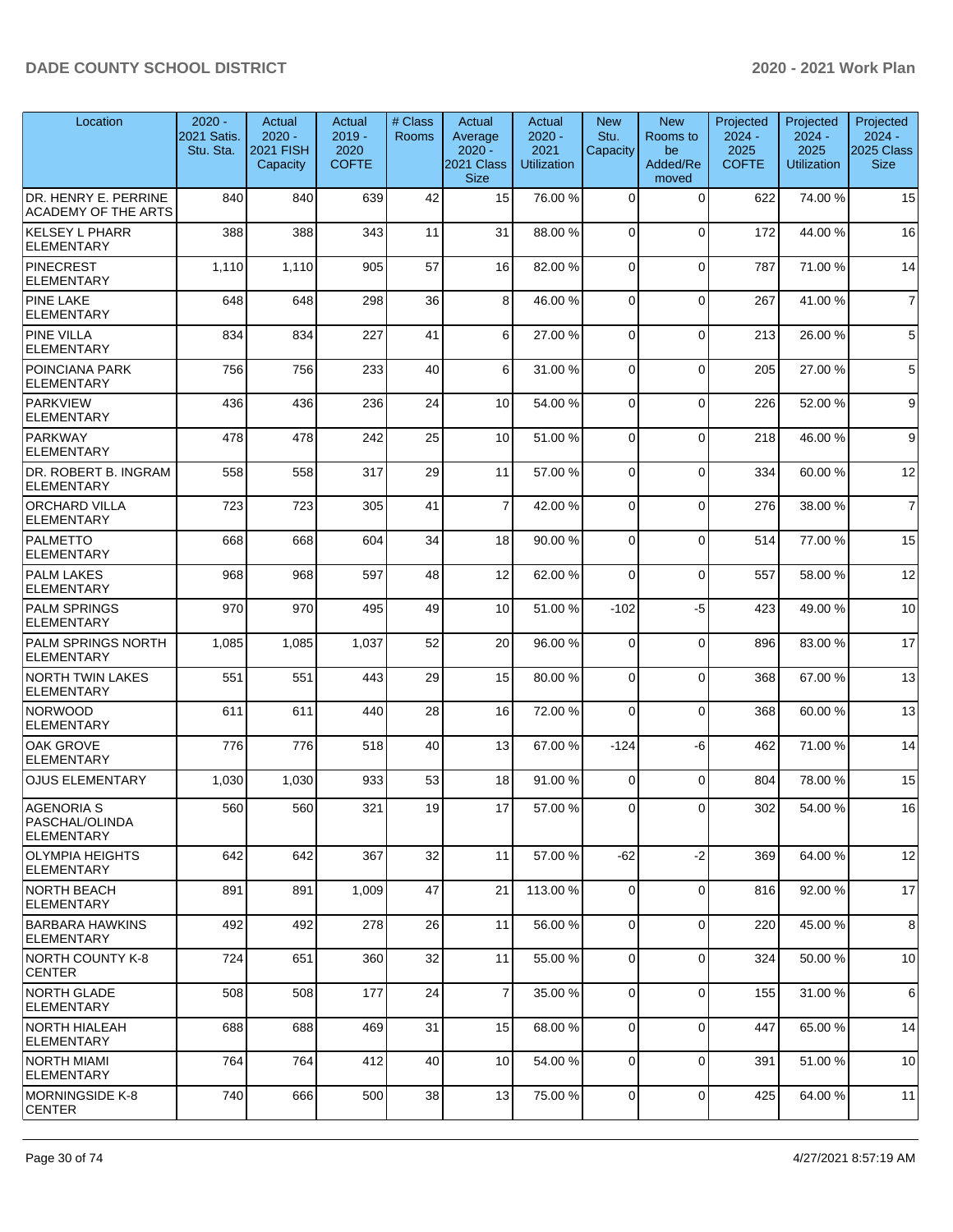| <b>ROBERT RUSSA MOTON</b><br><b>ELEMENTARY</b>       | 715   | 715   | 282   | 35 | 8  | 39.00 % | $\Omega$    | $\Omega$    | 252   | 35.00 % | $\overline{7}$   |
|------------------------------------------------------|-------|-------|-------|----|----|---------|-------------|-------------|-------|---------|------------------|
| MYRTLE GROVE K-8<br><b>CENTER</b>                    | 756   | 680   | 411   | 38 | 11 | 60.00%  | $\Omega$    | $\Omega$    | 421   | 62.00%  | 11               |
| MIAMI MACARTHUR<br><b>EDUCATIONAL CENTER</b>         | 714   | 714   | 98    | 33 | 3  | 14.00 % | $-159$      | $-7$        | 86    | 15.00 % | $\mathbf{3}$     |
| NATURAL BRIDGE<br><b>ELEMENTARY</b>                  | 668   | 668   | 600   | 34 | 18 | 90.00 % | $\Omega$    | $\mathbf 0$ | 538   | 81.00 % | 16               |
| <b>NORLAND</b><br><b>ELEMENTARY</b>                  | 708   | 708   | 615   | 36 | 17 | 87.00 % | $\mathbf 0$ | $\Omega$    | 556   | 79.00 % | 15               |
| <b>MIAMI HEIGHTS</b><br><b>ELEMENTARY</b>            | 1,273 | 1,273 | 665   | 69 | 10 | 52.00 % | 0           | $\mathbf 0$ | 630   | 49.00 % | $\boldsymbol{9}$ |
| MIAMI LAKES K-8<br><b>CENTER</b>                     | 1,516 | 1,364 | 1,187 | 76 | 16 | 87.00 % | $\Omega$    | $\mathbf 0$ | 1,070 | 78.00 % | 14               |
| <b>MIAMI SHORES</b><br><b>ELEMENTARY</b>             | 750   | 750   | 638   | 39 | 16 | 85.00 % | $-36$       | $-2$        | 584   | 82.00 % | 16               |
| MIAMI SPRINGS<br><b>ELEMENTARY</b>                   | 602   | 602   | 361   | 31 | 12 | 60.00 % | 0           | $\mathbf 0$ | 308   | 51.00 % | 10               |
| M A MILAM K-8 CENTER                                 | 1,058 | 1,024 | 846   | 54 | 16 | 83.00 % | $\Omega$    | $\mathbf 0$ | 806   | 79.00 % | 15               |
| <b>PHYLLIS R MILLER</b><br><b>ELEMENTARY</b>         | 731   | 731   | 570   | 41 | 14 | 78.00 % | $\Omega$    | $\mathbf 0$ | 510   | 70.00 % | 12               |
| LUDLAM ELEMENTARY                                    | 446   | 446   | 278   | 23 | 12 | 62.00%  | $\Omega$    | $\Omega$    | 254   | 57.00 % | 11               |
| <b>FRANK CRAWFORD</b><br><b>MARTIN K-8 CENTER</b>    | 1,470 | 1,323 | 927   | 71 | 13 | 70.00 % | $-16$       | $-1$        | 901   | 69.00 % | 13               |
| <b>WESLEY MATTHEWS</b><br><b>ELEMENTARY</b>          | 703   | 703   | 462   | 39 | 12 | 66.00 % | 0           | $\mathbf 0$ | 419   | 60.00 % | 11               |
| MEADOWLANE<br><b>ELEMENTARY</b>                      | 976   | 976   | 682   | 50 | 14 | 70.00 % | $\Omega$    | $\mathbf 0$ | 608   | 62.00 % | 12               |
| <b>IMELROSE</b><br><b>ELEMENTARY</b>                 | 590   | 590   | 391   | 31 | 13 | 66.00%  | 0           | $\Omega$    | 344   | 58.00 % | 11               |
| MIAMI GARDENS<br><b>ELEMENTARY</b>                   | 412   | 412   | 236   | 20 | 12 | 57.00 % | 0           | $\mathbf 0$ | 217   | 53.00 % | 11               |
| LEISURE CITY K-8<br><b>CENTER</b>                    | 1,348 | 1,213 | 1,006 | 67 | 15 | 83.00 % | -81         | $-5$        | 910   | 80.00 % | 15               |
| LAURA C SAUNDERS<br><b>ELEMENTARY</b>                | 819   | 819   | 617   | 45 | 14 | 75.00 % | 0           | $\Omega$    | 531   | 65.00 % | 12               |
| <b>LIBERTY CITY</b><br><b>ELEMENTARY</b>             | 830   | 830   | 250   | 43 | 6  | 30.00 % | $\mathbf 0$ | $\mathbf 0$ | 218   | 26.00 % | $\,$ 5 $\,$      |
| JESSE J. McCRARY JR.<br><b>ELEMENTARY SCHOOL</b>     | 674   | 674   | 459   | 35 | 13 | 68.00 % | $\Omega$    | $\Omega$    | 441   | 65.00 % | 13               |
| <b>LORAH PARK</b><br><b>ELEMENTARY</b>               | 564   | 564   | 268   | 15 | 18 | 47.00 % | 0           | 0           | 236   | 42.00 % | 16               |
| <b>TOUSSAINT</b><br>L'OUVERTURE<br><b>ELEMENTARY</b> | 682   | 682   | 394   | 35 | 11 | 58.00 % | $\mathbf 0$ | $\mathbf 0$ | 343   | 50.00 % | 10               |
| KEY BISCAYNE K-8<br><b>CENTER</b>                    | 1,277 | 1,149 | 1,214 | 62 | 20 | 106.00% | $\mathbf 0$ | $\mathbf 0$ | 1,003 | 87.00 % | 16               |
| KINLOCH PARK<br>ELEMENTARY                           | 818   | 818   | 526   | 39 | 13 | 64.00 % | 0           | $\mathbf 0$ | 524   | 64.00 % | 13               |
| LAKE STEVENS<br> ELEMENTARY                          | 476   | 476   | 264   | 22 | 12 | 56.00 % | 0           | $\mathbf 0$ | 218   | 46.00 % | 10               |
| <b>LAKEVIEW</b><br>ELEMENTARY                        | 500   | 500   | 394   | 26 | 15 | 79.00 % | $\mathbf 0$ | $\mathbf 0$ | 343   | 69.00 % | 13               |
| LEEWOOD K-8 CENTER                                   | 1,130 | 1,017 | 712   | 41 | 17 | 70.00 % | -36         | $-2$        | 656   | 67.00 % | 17               |
| WILLIAM H. LEHMAN<br><b>ELEMENTARY</b>               | 935   | 935   | 617   | 49 | 13 | 66.00 % | 0           | 0           | 563   | 60.00 % | 11               |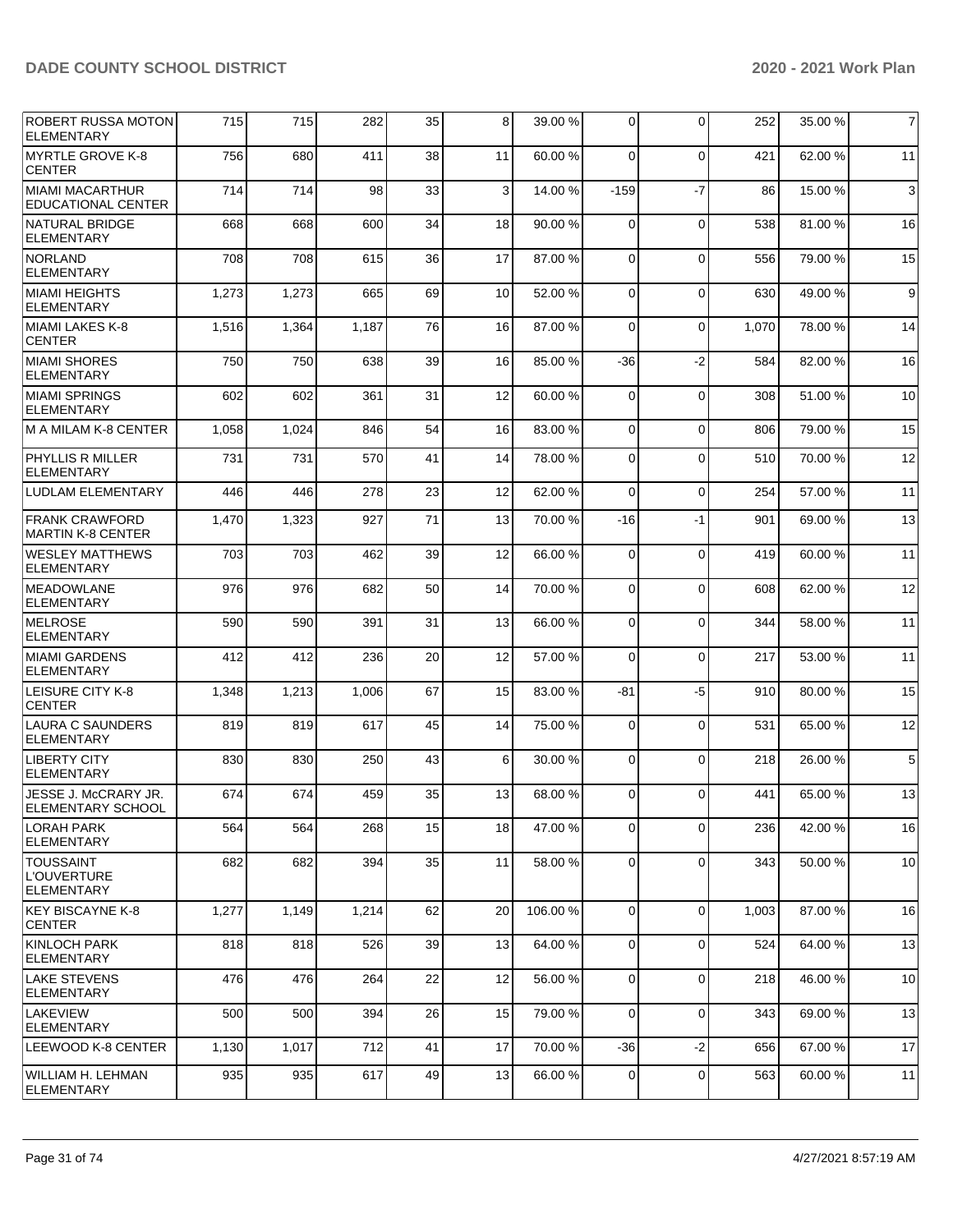| <b>HOWARD DRIVE</b><br><b>ELEMENTARY</b>                                              | 771   | 771   | 416   | 39 | 11             | 54.00 % | $\Omega$    | $\Omega$    | 423 | 55.00 % | 11              |
|---------------------------------------------------------------------------------------|-------|-------|-------|----|----------------|---------|-------------|-------------|-----|---------|-----------------|
| <b>MADIE IVES K-8</b><br>PREPARATORY<br><b>ACADEMY</b>                                | 1,167 | 1,167 | 1,047 | 59 | 18             | 90.00 % | $\Omega$    | $\Omega$    | 828 | 71.00%  | 14              |
| <b>KENDALE ELEMENTARY</b>                                                             | 724   | 724   | 473   | 36 | 13             | 65.00 % | $\Omega$    | $\mathbf 0$ | 449 | 62.00 % | 12              |
| <b>KENDALE LAKES</b><br>ELEMENTARY                                                    | 882   | 882   | 688   | 47 | 15             | 78.00 % | $\Omega$    | $\Omega$    | 653 | 74.00 % | 14              |
| <b>KENSINGTON PARK</b><br><b>ELEMENTARY</b>                                           | 1,424 | 1,424 | 1,011 | 77 | 13             | 71.00 % | $\Omega$    | $\Omega$    | 981 | 69.00 % | 13              |
| <b>KENWOOD K-8 CENTER</b>                                                             | 1,308 | 1,177 | 1,031 | 64 | 16             | 88.00 % | -16         | -1          | 950 | 82.00 % | 15              |
| <b>HIBISCUS ELEMENTARY</b>                                                            | 643   | 643   | 459   | 33 | 14             | 71.00 % | 0           | $\Omega$    | 440 | 68.00 % | 13              |
| <b>VIRGINIA A BOONE</b><br><b>HIGHLAND OAKS</b><br><b>ELEMENTARY</b>                  | 636   | 636   | 558   | 35 | 16             | 88.00 % | $\Omega$    | $\Omega$    | 554 | 87.00 % | 16              |
| <b>HOLMES ELEMENTARY</b>                                                              | 572   | 572   | 308   | 30 | 10             | 54.00 % | $\Omega$    | $\Omega$    | 280 | 49.00 % | 9 <sub>l</sub>  |
| <b>ZORA NEALE HURSTON</b><br><b>ELEMENTARY</b>                                        | 1,039 | 1,039 | 436   | 53 | 8              | 42.00 % | $\Omega$    | $\Omega$    | 414 | 40.00 % | 8               |
| <b>OLIVER HOOVER</b><br><b>ELEMENTARY</b>                                             | 1,008 | 1,008 | 642   | 52 | 12             | 64.00%  | $-154$      | $-7$        | 607 | 71.00%  | 13              |
| <b>THENA CROWDER</b><br><b>EARLY CHILDHOOD</b><br><b>DIAGNOSTIC SPECIAL</b><br>ED CTR | 197   | 197   | 49    | 8  | 6              | 25.00 % | $\Omega$    | $\Omega$    | 39  | 20.00 % | $5\overline{)}$ |
| <b>GREENGLADE</b><br><b>ELEMENTARY</b>                                                | 560   | 560   | 394   | 30 | 13             | 70.00 % | $\Omega$    | $\Omega$    | 368 | 66.00 % | 12              |
| <b>GREYNOLDS PARK</b><br><b>ELEMENTARY</b>                                            | 742   | 742   | 652   | 41 | 16             | 88.00 % | $\Omega$    | $\Omega$    | 580 | 78.00 % | 14              |
| <b>GULFSTREAM</b><br><b>ELEMENTARY</b>                                                | 897   | 897   | 607   | 48 | 13             | 68.00 % | $\Omega$    | $\Omega$    | 571 | 64.00%  | 12              |
| <b>CHARLES R HADLEY</b><br><b>ELEMENTARY</b>                                          | 986   | 986   | 718   | 52 | 14             | 73.00 % | $-196$      | -9          | 681 | 86.00 % | 16              |
| JOE HALL ELEMENTARY                                                                   | 653   | 653   | 438   | 34 | 13             | 67.00 % | $-18$       | $-1$        | 396 | 62.00%  | 12              |
| <b>HIALEAH ELEMENTARY</b>                                                             | 886   | 886   | 603   | 47 | 13             | 68.00 % | $\Omega$    | $\mathbf 0$ | 556 | 63.00 % | 12              |
| <b>BENJAMIN FRANKLIN K-</b><br>8 CENTER                                               | 802   | 721   | 538   | 39 | 14             | 75.00 % | $\Omega$    | $\Omega$    | 465 | 64.00%  | 12              |
| <b>FULFORD ELEMENTARY</b>                                                             | 503   | 503   | 457   | 27 | 17             | 91.00 % | $\Omega$    | $\Omega$    | 408 | 81.00 % | 15              |
| <b>JACK DAVID GORDON</b><br><b>ELEMENTARY</b>                                         | 1,213 | 1,213 | 866   | 66 | 13             | 71.00 % | -162        | -9          | 861 | 82.00 % | 15              |
| <b>GOLDEN GLADES</b><br><b>ELEMENTARY</b>                                             | 438   | 438   | 172   | 23 | $\overline{7}$ | 39.00 % | $-18$       | $-1$        | 177 | 42.00%  | 8               |
| JOELLA C GOOD<br><b>ELEMENTARY</b>                                                    | 963   | 963   | 926   | 51 | 18             | 96.00 % | $\Omega$    | $\mathbf 0$ | 815 | 85.00 % | 16              |
| <b>GRATIGNY</b><br><b>ELEMENTARY</b>                                                  | 686   | 686   | 408   | 37 | 11             | 59.00 % | $\mathbf 0$ | 0           | 384 | 56.00 % | 10              |
| <b>FAIRLAWN</b><br><b>ELEMENTARY</b>                                                  | 612   | 612   | 574   | 30 | 19             | 94.00 % | 0           | $\mathbf 0$ | 445 | 73.00 % | 15              |
| <b>FLAGAMI ELEMENTARY</b>                                                             | 504   | 504   | 329   | 26 | 13             | 65.00 % | $\Omega$    | 0           | 288 | 57.00 % | 11              |
| HENRY M FLAGLER<br><b>ELEMENTARY</b>                                                  | 938   | 938   | 631   | 47 | 13             | 67.00 % | $\Omega$    | $\Omega$    | 600 | 64.00 % | 13              |
| FLAMINGO<br><b>ELEMENTARY</b>                                                         | 884   | 884   | 529   | 44 | 12             | 60.00 % | $-18$       | $-1$        | 506 | 58.00 % | 12              |
| <b>FLORIDA CITY</b><br>ELEMENTARY                                                     | 848   | 848   | 668   | 42 | 16             | 79.00 % | $-36$       | $-2$        | 603 | 74.00 % | 15              |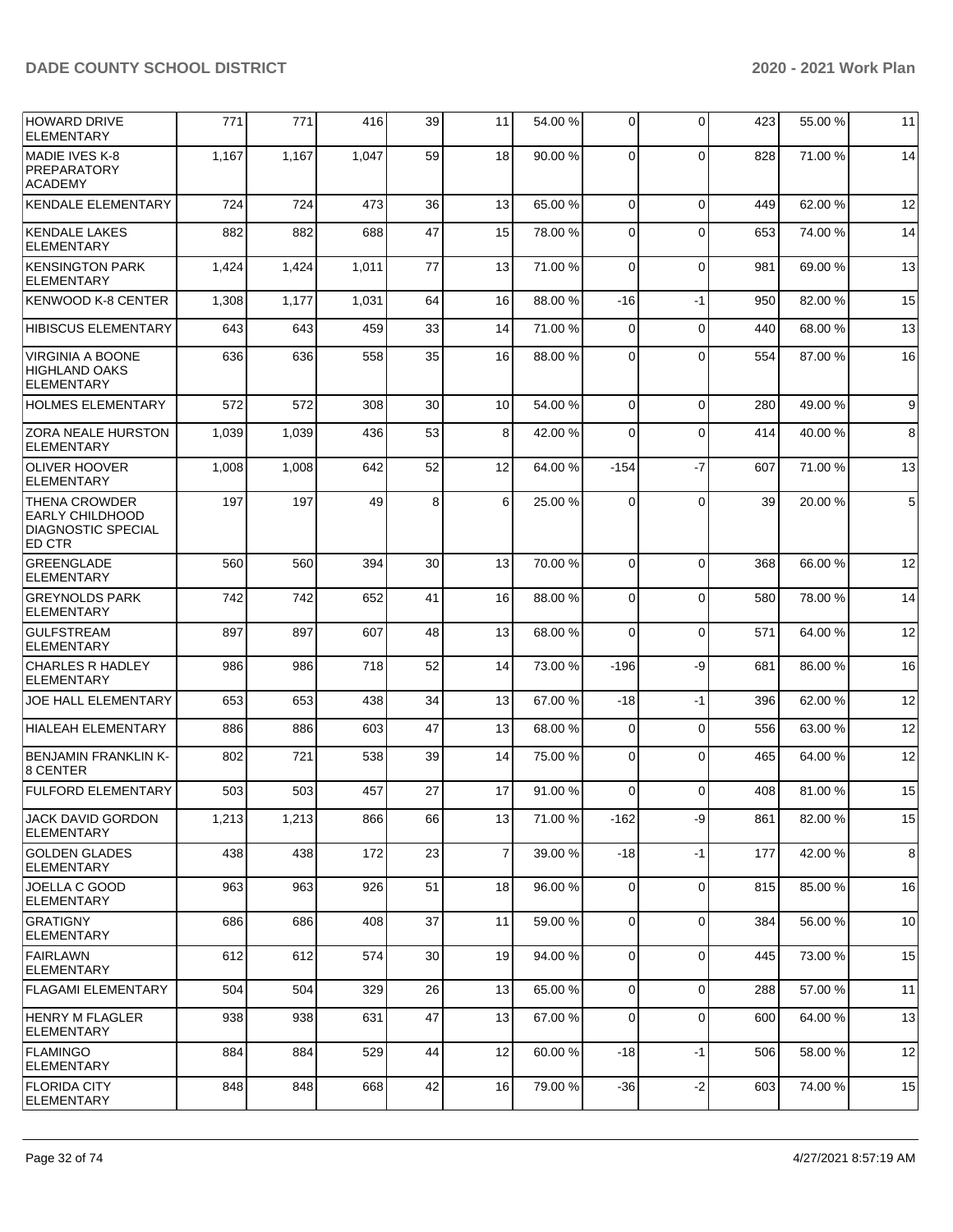| <b>GLORIA FLOYD</b><br><b>ELEMENTARY</b>                        | 772   | 772   | 414   | 40 | 10 <sup>1</sup> | 54.00 %  | 0              | $\Omega$       | 390   | 51.00 % | 10             |
|-----------------------------------------------------------------|-------|-------|-------|----|-----------------|----------|----------------|----------------|-------|---------|----------------|
| <b>EARLINGTON HEIGHTS</b><br><b>ELEMENTARY</b>                  | 656   | 656   | 406   | 34 | 12              | 62.00%   | $\Omega$       | $\Omega$       | 365   | 56.00 % | 11             |
| <b>EDISON PARK K-8</b><br><b>CENTER</b>                         | 682   | 613   | 511   | 36 | 14              | 83.00 %  | $\Omega$       | $\Omega$       | 410   | 67.00 % | 11             |
| <b>EMERSON</b><br><b>ELEMENTARY</b>                             | 576   | 576   | 341   | 30 | 11              | 59.00 %  | $\Omega$       | $\Omega$       | 303   | 53.00 % | 10             |
| LILLIE C EVANS K-8<br><b>CENTER</b>                             | 721   | 648   | 353   | 37 | 10              | 54.00 %  | $\Omega$       | $\mathbf 0$    | 282   | 44.00 % | 8              |
| <b>EVERGLADES K-8</b><br><b>CENTER</b>                          | 1,320 | 1,188 | 932   | 63 | 15              | 78.00 %  | $-101$         | $-4$           | 844   | 78.00 % | 14             |
| <b>DAVID FAIRCHILD</b><br><b>ELEMENTARY</b>                     | 728   | 728   | 544   | 36 | 15              | 75.00 %  | -18            | $-1$           | 481   | 68.00 % | 14             |
| <b>FREDERICK DOUGLASS</b><br>ELEMENTARY                         | 275   | 275   | 227   | 15 | 15              | 83.00 %  | $\Omega$       | $\mathbf 0$    | 228   | 83.00 % | 15             |
| <b>IMARJORY STONEMAN</b><br><b>DOUGLAS</b><br><b>ELEMENTARY</b> | 1,321 | 1,321 | 724   | 72 | 10              | 55.00 %  | $\Omega$       | $\Omega$       | 632   | 48.00 % | 9              |
| <b>CHARLES R DREW K-8</b><br><b>CENTER</b>                      | 658   | 592   | 469   | 33 | 14              | 79.00 %  | $\Omega$       | $\Omega$       | 446   | 75.00 % | 14             |
| <b>PAUL LAURENCE</b><br>DUNBAR K-8 CENTER                       | 875   | 787   | 304   | 49 | 6               | 39.00 %  | $\Omega$       | $\mathbf 0$    | 263   | 33.00 % | 5              |
| JOHN G DUPUIS<br><b>ELEMENTARY</b>                              | 739   | 739   | 444   | 38 | 12              | 60.00 %  | $-116$         | $-5$           | 384   | 62.00 % | 12             |
| <b>AMELIA EARHART</b><br><b>ELEMENTARY</b>                      | 518   | 518   | 432   | 31 | 14              | 83.00 %  | 0              | $\mathbf 0$    | 387   | 75.00 % | 12             |
| <b>CORAL TERRACE</b><br><b>ELEMENTARY</b>                       | 614   | 614   | 424   | 31 | 14              | 69.00 %  | $\Omega$       | $\Omega$       | 341   | 56.00 % | 11             |
| CORAL WAY K-8<br><b>CENTER</b>                                  | 1,527 | 1,374 | 1,193 | 76 | 16              | 87.00 %  | $\Omega$       | $\Omega$       | 1,135 | 83.00 % | 15             |
| <b>CRESTVIEW</b><br><b>ELEMENTARY</b>                           | 884   | 884   | 298   | 44 | $\overline{7}$  | 34.00 %  | $\mathbf 0$    | $\Omega$       | 292   | 33.00 % | $\overline{7}$ |
| <b>CUTLER RIDGE</b><br><b>ELEMENTARY</b>                        | 982   | 982   | 383   | 48 | 8               | 39.00 %  | $\Omega$       | $\Omega$       | 370   | 38.00 % | 8              |
| <b>CYPRESS K-8 CENTER</b>                                       | 550   | 495   | 335   | 29 | 12              | 68.00 %  | $\Omega$       | $\Omega$       | 310   | 63.00 % | 11             |
| DEVON AIRE K-8<br><b>CENTER</b>                                 | 1,546 | 1,391 | 1,268 | 71 | 18              | 91.00 %  | $\Omega$       | $\Omega$       | 1,213 | 87.00 % | 17             |
| COLONIAL DRIVE<br><b>ELEMENTARY</b>                             | 460   | 460   | 267   | 24 | 11              | 58.00 %  | $\Omega$       | $\Omega$       | 242   | 53.00 % | 10             |
| <b>COMSTOCK</b><br><b>ELEMENTARY</b>                            | 501   | 591   | 506   | 26 | 19 <sup>1</sup> | 86.00 %  | $\overline{0}$ | $\overline{0}$ | 409   | 69.00 % | 16             |
| INEVA KING COOPER<br>EDUCATIONAL CENTER                         | 130   | 130   | 88    | 13 | $\overline{7}$  | 68.00 %  | $\Omega$       | $\Omega$       | 83    | 64.00 % | 6              |
| CORAL GABLES<br>PREPARATORY<br><b>ACADEMY</b>                   | 952   | 856   | 973   | 47 | 21              | 114.00 % | 0              | $\mathbf 0$    | 743   | 87.00 % | 16             |
| <b>CORAL PARK</b><br><b>ELEMENTARY</b>                          | 1,060 | 1,060 | 961   | 54 | 18              | 91.00%   | 0              | $\mathbf 0$    | 835   | 79.00 % | 15             |
| <b>CORAL REEF</b><br><b>ELEMENTARY</b>                          | 932   | 932   | 806   | 49 | 16              | 86.00 %  | $\mathbf 0$    | $\mathbf 0$    | 767   | 82.00 % | 16             |
| <b>GEORGE WASHINGTON</b><br> CARVER ELEMENTARY                  | 486   | 486   | 442   | 25 | 18              | 91.00 %  | -44            | $-2$           | 367   | 83.00 % | 16             |
| MIAMI BEACH<br>FIENBERG-FISHER K-8                              | 995   | 895   | 884   | 51 | 17              | 99.00 %  | $\Omega$       | $\mathbf 0$    | 765   | 85.00 % | 15             |
| DR. WILLIAM A<br><b>ICHAPMAN</b><br><b>ELEMENTARY</b>           | 620   | 620   | 467   | 32 | 15              | 75.00 %  | $\mathbf 0$    | $\mathbf 0$    | 425   | 69.00 % | 13             |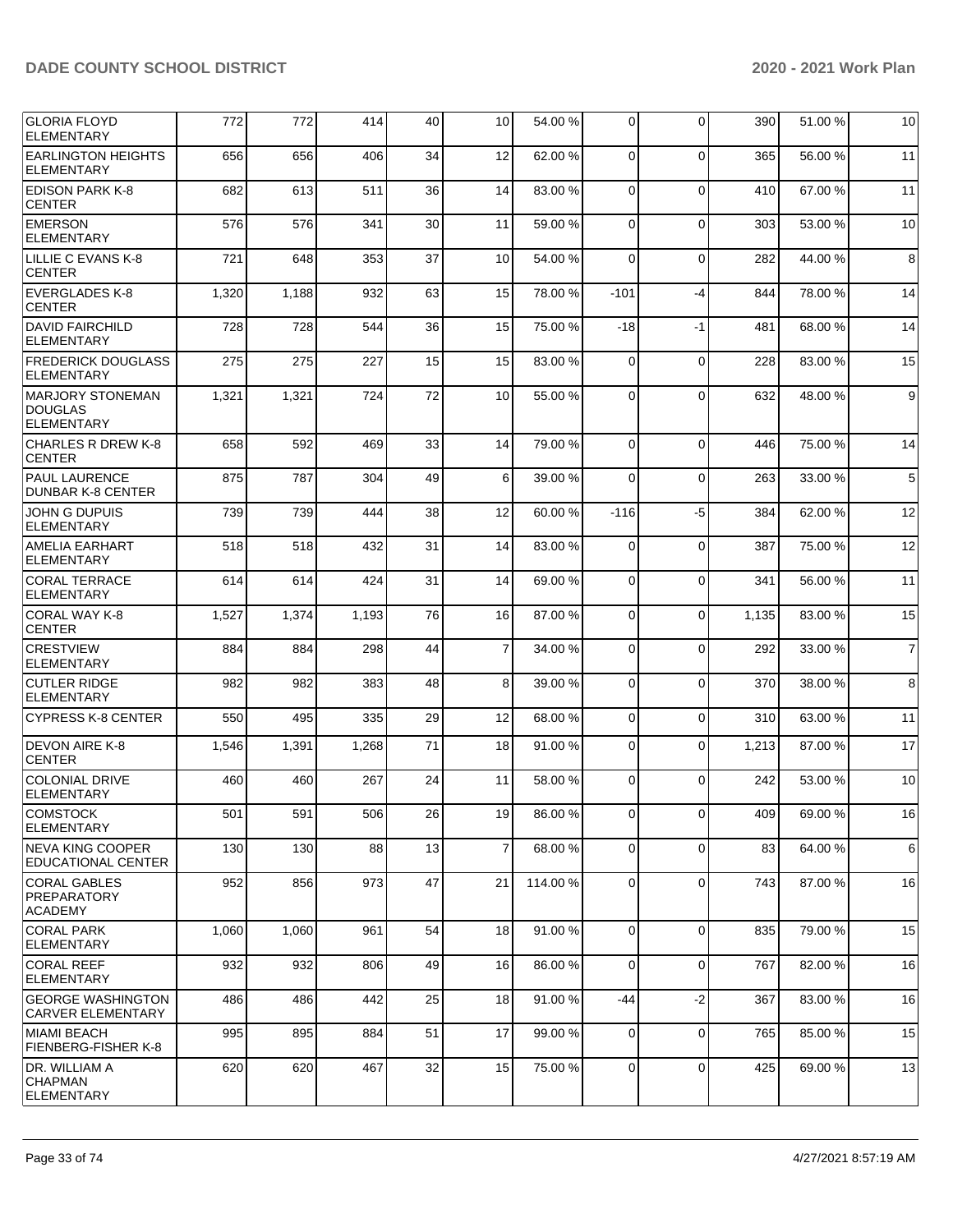| <b>CITRUS GROVE</b><br><b>ELEMENTARY</b>                      | 1,004 | 1,004 | 553   | 51  | 11              | 55.00 % | 0           | $\Omega$    | 534   | 53.00 % | 10             |
|---------------------------------------------------------------|-------|-------|-------|-----|-----------------|---------|-------------|-------------|-------|---------|----------------|
| <b>CLAUDE PEPPER</b><br><b>ELEMENTARY</b>                     | 950   | 950   | 486   | 50  | 10 <sup>1</sup> | 51.00 % | $\Omega$    | $\Omega$    | 492   | 52.00 % | 10             |
| <b>COCONUT GROVE</b><br><b>ELEMENTARY</b>                     | 458   | 458   | 514   | 23  | 22              | 112.00% | $\Omega$    | $\Omega$    | 367   | 80.00 % | 16             |
| YOUNG MEN'S<br>PREPARATORY<br><b>ACADEMY</b>                  | 486   | 486   | 234   | 20  | 12              | 48.00 % | $\Omega$    | $\Omega$    | 203   | 42.00 % | 10             |
| <b>BUNCHE PARK</b><br><b>ELEMENTARY</b>                       | 388   | 388   | 323   | 22  | 15              | 83.00 % | $\Omega$    | $\Omega$    | 317   | 82.00 % | 14             |
| CAMPBELL DRIVE K-8<br><b>CENTER</b>                           | 1,356 | 1,220 | 1,013 | 67  | 15              | 83.00 % | $-32$       | $-2$        | 914   | 77.00 % | 14             |
| <b>CARIBBEAN K-8</b><br><b>CENTER</b>                         | 995   | 895   | 699   | 53  | 13              | 78.00 % | 0           | $\mathbf 0$ | 684   | 76.00 % | 13             |
| <b>CALUSA ELEMENTARY</b>                                      | 792   | 792   | 778   | 40  | 19              | 98.00 % | $\Omega$    | $\Omega$    | 640   | 81.00 % | 16             |
| <b>CAROL CITY</b><br><b>ELEMENTARY</b>                        | 806   | 806   | 330   | 42  | 8               | 41.00%  | $\Omega$    | $\Omega$    | 318   | 39.00 % | 8              |
| <b>BLUE LAKES K-8</b><br><b>CENTER</b>                        | 679   | 611   | 386   | 43  | 9               | 63.00 % | $\Omega$    | $\Omega$    | 375   | 61.00 % | 9              |
| <b>BOWMAN ASHE/DOOLIN</b><br>K-8 ACADEMY                      | 2,142 | 1,927 | 843   | 103 | 8               | 44.00%  | $\Omega$    | $\Omega$    | 761   | 39.00 % | $\overline{7}$ |
| <b>BRENTWOOD</b><br><b>ELEMENTARY</b>                         | 874   | 874   | 501   | 29  | 17              | 57.00 % | $\Omega$    | $\Omega$    | 450   | 51.00 % | 16             |
| <b>JAMES H BRIGHT</b><br><b>ELEMENTARY</b>                    | 848   | 848   | 524   | 36  | 15              | 62.00 % | $\Omega$    | $\Omega$    | 515   | 61.00 % | 14             |
| <b>BROADMOOR</b><br><b>ELEMENTARY</b>                         | 708   | 708   | 435   | 34  | 13              | 61.00%  | $\Omega$    | $\Omega$    | 382   | 54.00 % | 11             |
| W J BRYAN<br><b>IELEMENTARY</b>                               | 762   | 762   | 665   | 39  | 17              | 87.00 % | $\Omega$    | $\mathbf 0$ | 602   | 79.00 % | 15             |
| <b>ETHEL KOGER</b><br><b>BECKHAM</b><br><b>ELEMENTARY</b>     | 1,103 | 1,103 | 776   | 57  | 14              | 70.00 % | $\Omega$    | $\Omega$    | 678   | 61.00 % | 12             |
| <b>BEL-AIRE ELEMENTARY</b>                                    | 616   | 616   | 276   | 26  | 11              | 45.00 % | $\Omega$    | $\Omega$    | 228   | 37.00 % | 9              |
| BENT TREE<br><b>ELEMENTARY</b>                                | 641   | 641   | 371   | 34  | 11              | 58.00 % | $\Omega$    | $\Omega$    | 361   | 56.00 % | 11             |
| <b>BISCAYNE BEACH</b><br><b>IELEMENTARY</b>                   | 822   | 822   | 654   | 43  | 15              | 80.00%  | $\Omega$    | $\Omega$    | 565   | 69.00 % | 13             |
| <b>BISCAYNE GARDENS</b><br><b>ELEMENTARY</b>                  | 699   | 699   | 449   | 37  | 12              | 64.00 % | $\Omega$    | $\Omega$    | 381   | 55.00 % | 10             |
| VAN E BLANTON<br><b>ELEMENTARY</b>                            | 616   | 616   | 491   | 32  | 15              | 80.00 % | 0           | $\mathbf 0$ | 458   | 74.00 % | 14             |
| <b>LENORA BRAYNON</b><br>SMITH ELEMENTARY                     | 754   | 754   | 414   | 39  | 11              | 55.00 % | $\mathbf 0$ | $\mathbf 0$ | 336   | 45.00 % | 9              |
| <b>ARCOLA LAKE</b><br><b>ELEMENTARY</b>                       | 778   | 778   | 550   | 42  | 13              | 71.00 % | $\mathbf 0$ | $\mathbf 0$ | 479   | 62.00%  | 11             |
| <b>AUBURNDALE</b><br> ELEMENTARY                              | 1,037 | 1,037 | 757   | 56  | 14              | 73.00 % | 0           | $\mathbf 0$ | 660   | 64.00 % | 12             |
| <b>AVOCADO</b><br><b>ELEMENTARY</b>                           | 869   | 869   | 626   | 44  | 14              | 72.00 % | $\Omega$    | $\mathbf 0$ | 511   | 59.00 % | 12             |
| <b>BANYAN ELEMENTARY</b>                                      | 540   | 540   | 292   | 28  | 10              | 54.00 % | $\mathbf 0$ | $\mathbf 0$ | 280   | 52.00 % | 10             |
| <b>RUTH K BROAD-BAY</b><br><b>HARBOR K-8 CENTER</b>           | 1,474 | 1,326 | 1,404 | 72  | 20              | 106.00% | $\mathbf 0$ | $\mathbf 0$ | 1,202 | 91.00 % | 17             |
| GATEWAY<br><b>ENVIRONMENTAL K-8</b><br><b>LEARNING CENTER</b> | 1,878 | 1,690 | 1,561 | 92  | 17              | 92.00 % | 144         | 9           | 1,562 | 85.00 % | 15             |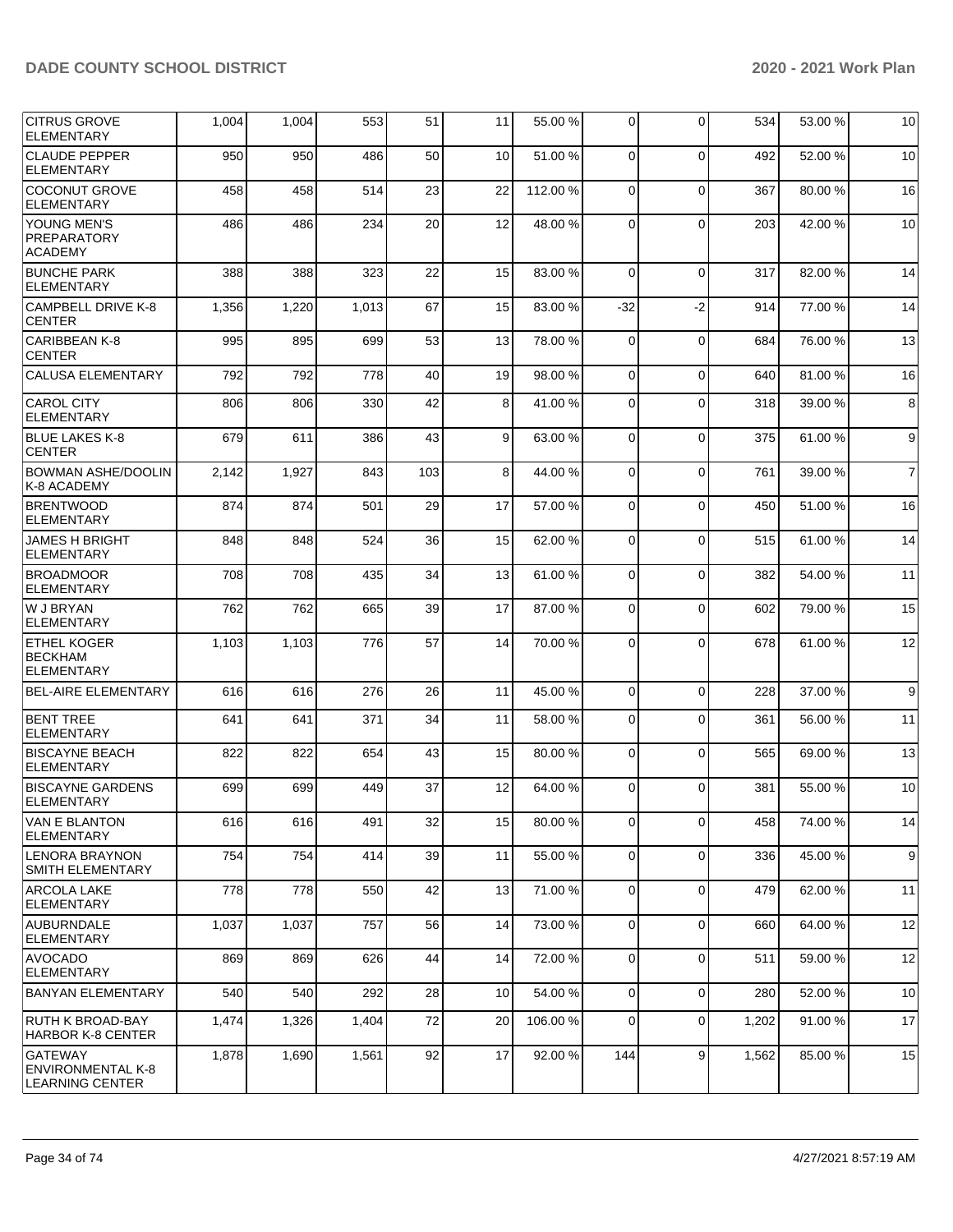| <b>DR. TONI BILBAO</b><br><b>PREPARATORY</b><br><b>ACADEMY</b>                    | 750   | 675      | 686      | 39 | 18 <sup>1</sup> | 102.00 % | 405         | 22          | 992   | 92.00 % | 16             |
|-----------------------------------------------------------------------------------|-------|----------|----------|----|-----------------|----------|-------------|-------------|-------|---------|----------------|
| <b>KENDALL SQUARE K-8</b><br><b>CENTER</b>                                        | 750   | $\Omega$ | 156      | 39 | 4               | 0.00%    | 1,085       | 22          | 1,016 | 94.00 % | 17             |
| <b>IPREP ACADEMY</b><br><b>NORTH</b>                                              | 555   | 416      | $\Omega$ | 22 | $\Omega$        | 0.00%    | $\Omega$    | $\mathbf 0$ | 378   | 91.00 % | 17             |
| ANDREA CASTILLO<br><b>PREPARATORY</b><br><b>ACADEMY</b>                           | 745   | 670      | $\Omega$ | 40 | $\overline{0}$  | 0.00%    | 405         | 22          | 956   | 89.00 % | 15             |
| AIR BASE K-8 CENTER<br>FOR INTERNATIONAL<br><b>EDUCATION</b>                      | 1,409 | 1,268    | 1,075    | 67 | 16              | 85.00 %  | $-97$       | -6          | 993   | 85.00 % | 16             |
| INTERNATIONAL<br><b>STUDIES</b><br><b>PREPARATORY</b><br><b>ACADEMY AT GABLES</b> | 563   | 422      | 363      | 23 | 16              | 86.00 %  | $\Omega$    | $\Omega$    | 320   | 76.00 % | 14             |
| IMEDICAL ACADEMY<br>FOR SCIENCE AND<br><b>TECHNOLOGY AT</b><br><b>HOMESTEAD</b>   | 1,231 | 1,107    | 684      | 43 | 16              | 62.00%   | $\Omega$    | $\Omega$    | 570   | 51.00%  | 13             |
| <b>COCONUT PALM K-8</b><br><b>ACADEMY</b>                                         | 1,666 | 1,499    | 1,336    | 82 | 16              | 89.00 %  | $\Omega$    | $\mathbf 0$ | 1,248 | 83.00 % | 15             |
| MANDARIN LAKES K-8<br><b>ACADEMY</b>                                              | 1,676 | 1,508    | 846      | 82 | 10 <sup>1</sup> | 56.00 %  | $\Omega$    | $\mathbf 0$ | 956   | 63.00 % | 12             |
| INORMAN S.<br>EDELCUP/SUNNY ISLES<br> BEACH K-8                                   | 1,966 | 1,769    | 2,073    | 96 | 22              | 117.00%  | $\Omega$    | $\mathbf 0$ | 1,598 | 90.00 % | 17             |
| ALONZO AND TRACY<br>MOURNING SENIOR<br><b>HIGH BISCAYNE BAY</b><br><b>CAMPUS</b>  | 1,521 | 1,444    | 1,649    | 59 | 28              | 114.00%  | 428         | 18          | 1,661 | 89.00 % | 22             |
| <b>GOULDS ELEMENTARY</b><br><b>SCHOOL</b>                                         | 824   | 824      | 298      | 44 | $\overline{7}$  | 36.00 %  | $\Omega$    | $\Omega$    | 253   | 31.00 % | 6              |
| <b>MIAMI ARTS STUDIO 6-</b><br>12 @ ZELDA GLAZER                                  | 1,694 | 1,524    | 1,645    | 75 | 22              | 108.00 % | 0           | 0           | 1,400 | 92.00 % | 19             |
| <b>ANDOVER MIDDLE</b><br><b>SCHOOL</b>                                            | 1,376 | 1,238    | 517      | 61 | 8               | 42.00%   | $\mathbf 0$ | $\mathbf 0$ | 449   | 36.00 % | $\overline{7}$ |
| DR. MANUEL C.<br><b>BARREIRO</b><br><b>ELEMENTARY</b>                             | 1,148 | 1,148    | 646      | 62 | 10              | 56.00 %  | $\Omega$    | $\Omega$    | 631   | 55.00 % | 10             |
| <b>ARCH CREEK</b><br>ELEMENTARY SCHOOL                                            | 752   | 676      | 594      | 39 | 15 <sup>1</sup> | 88.00 %  | 0           | $\mathbf 0$ | 544   | 80.00 % | 14             |
| DR. ROLANDO<br><b>ESPINOSA K-8 CENTER</b>                                         | 1,688 | 1,519    | 1,075    | 82 | 13              | 71.00 %  | 0           | $\mathbf 0$ | 1,011 | 67.00 % | 12             |
| JORGE MAS CANOSA<br> MIDDLE SCHOOL                                                | 2,188 | 1,969    | 1,734    | 96 | 18              | 88.00 %  | $\Omega$    | $\mathbf 0$ | 1,602 | 81.00 % | 17             |
| <b>YOUNG WOMEN'S</b><br><b>ACADEMY</b>                                            | 447   | 447      | 413      | 19 | 22              | 92.00 %  | $\mathbf 0$ | $\mathbf 0$ | 389   | 87.00 % | 20             |
| WESTLAND HIALEAH<br>SENIOR HIGH SCHOOL                                            | 1,841 | 1,748    | 1,322    | 72 | 18              | 76.00 %  | 0           | $\mathbf 0$ | 1,305 | 75.00 % | 18             |
| <b>COUNTRY CLUB</b><br> MIDDLE SCHOOL                                             | 1,659 | 1,493    | 726      | 72 | 10 <sup>1</sup> | 49.00 %  | $\Omega$    | $\mathbf 0$ | 649   | 43.00 % | 9              |
| SOUTH DADE MIDDLE<br><b>SCHOOL</b>                                                | 1,640 | 1,476    | 1,369    | 71 | 19              | 93.00 %  | 0           | $\mathbf 0$ | 1,149 | 78.00 % | 16             |
| <b>SPANISH LAKE</b><br>ELEMENTARY SCHOOL                                          | 1,637 | 1,637    | 1,383    | 87 | 16              | 85.00 %  | 0           | $\mathbf 0$ | 1,357 | 83.00 % | 16             |
| RONALD W.<br> REAGAN/DORAL<br>SENIOR HIGH SCHOOL                                  | 1,860 | 1,767    | 2,081    | 74 | 28              | 118.00%  | 0           | $\mathbf 0$ | 1,736 | 98.00 % | 23             |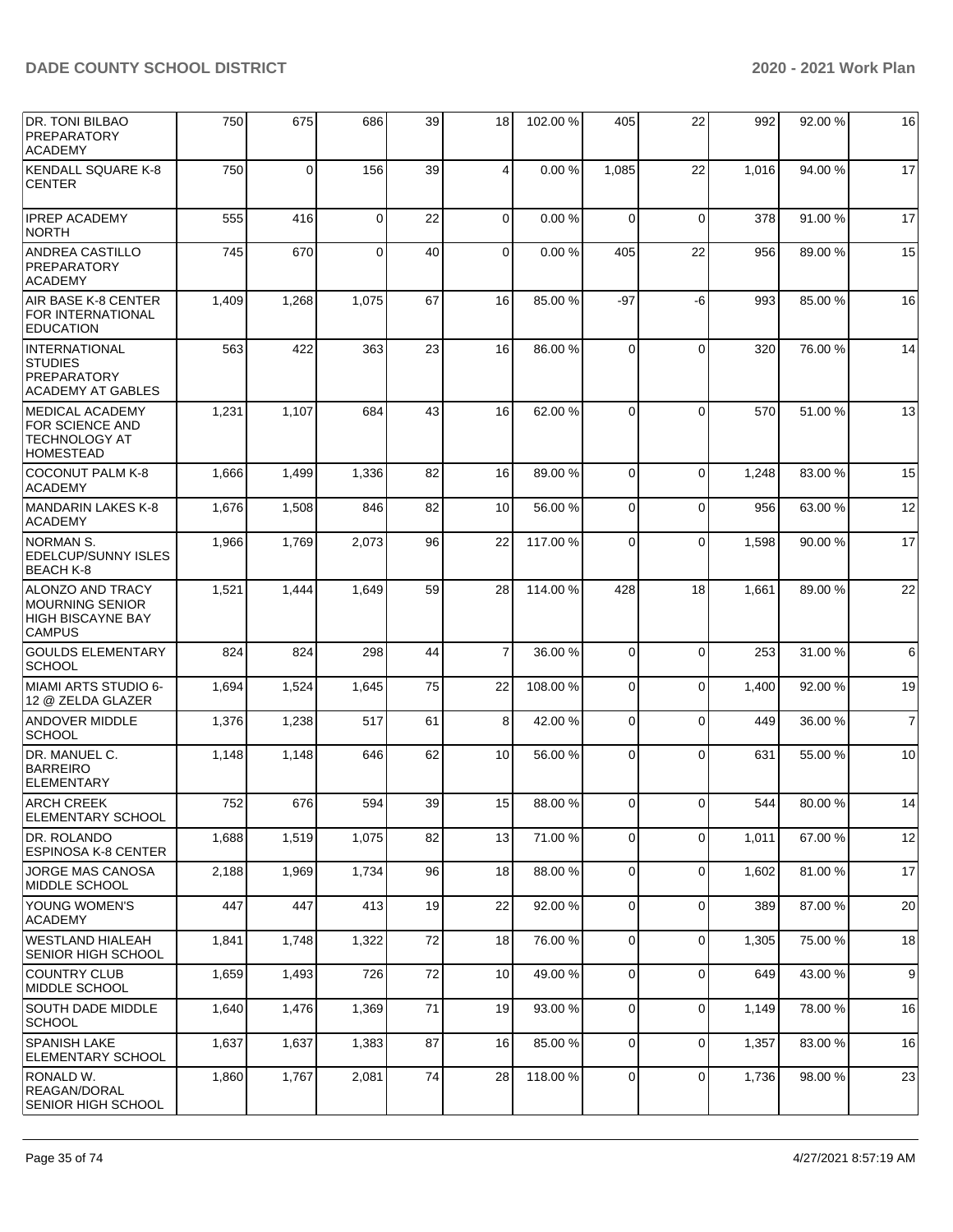| <b>AVENTURA</b><br>WATERWAYS K-8<br><b>CENTER</b>                                 | 1,650 | 1,485    | 1,713    | 82  | 21              | 115.00 % | $\Omega$       | 0           | 1,313       | 88.00 % | 16             |
|-----------------------------------------------------------------------------------|-------|----------|----------|-----|-----------------|----------|----------------|-------------|-------------|---------|----------------|
| <b>HIALEAH GARDENS</b><br>MIDDLE SCHOOL                                           | 1,672 | 1,504    | 1,684    | 73  | 23              | 112.00 % | $\Omega$       | $\Omega$    | 1,324       | 88.00 % | 18             |
| <b>WEST HIALEAH</b><br><b>GARDENS</b><br><b>ELEMENTARY SCHOOL</b>                 | 1,241 | 1,241    | 1,169    | 66  | 18              | 94.00 %  | $\Omega$       | $\Omega$    | 1,045       | 84.00 % | 16             |
| <b>HIALEAH GARDENS</b><br><b>SENIOR HIGH SCHOOL</b>                               | 2,811 | 2,670    | 2,618    | 112 | 23              | 98.00 %  | $\Omega$       | $\Omega$    | 2,349       | 88.00 % | 21             |
| <b>NORMA BUTLER</b><br><b>BOSSARD</b><br>ELEMENTARY                               | 1,032 | 1,032    | 1,041    | 55  | 19              | 101.00%  | $\Omega$       | $\Omega$    | 878         | 85.00 % | 16             |
| <b>MIAMI LAKES</b><br><b>TECHNOLOGICAL</b><br><b>SENIOR HIGH</b>                  | 1,308 | 1,177    | 827      | 51  | 16              | 70.00 %  | $\Omega$       | $\Omega$    | 740         | 63.00 % | 15             |
| <b>ROBERT MORGAN</b><br><b>EDUCATIONAL CENTER</b><br>- SHS                        | 2,037 | 1,935    | 1,928    | 81  | 24              | 100.00%  | $\Omega$       | $\Omega$    | 1,771       | 92.00 % | 22             |
| <b>BOB GRAHAM</b><br><b>EDUCATION CENTER</b>                                      | 2,180 | 1,962    | 1,525    | 107 | 14 <sup>1</sup> | 78.00 %  | $\Omega$       | $\Omega$    | 1,437       | 73.00 % | 13             |
| <b>JOHN A FERGUSON</b><br><b>SENIOR HIGH</b>                                      | 3,977 | 3,778    | 4,110    | 161 | 26              | 109.00%  | $\Omega$       | $\Omega$    | 3,441       | 91.00 % | 21             |
| LAMAR LOUIS CURRY<br><b>MIDDLE</b>                                                | 1,173 | 1,055    | 1,127    | 52  | 22              | 107.00%  | $\Omega$       | $\Omega$    | 967         | 92.00 % | 19             |
| DAVID LAWRENCE JR K-<br>8 CENTER                                                  | 1,513 | 1,361    | 1,447    | 77  | 19              | 106.00%  | $\Omega$       | $\mathbf 0$ | 1,193       | 88.00%  | 15             |
| <b>FIENBERG-FISHER</b><br><b>ADULT &amp; COMMUNITY</b><br><b>EDUCATION CENTER</b> | 62    | $\Omega$ | $\Omega$ | 4   | $\Omega$        | 0.00%    | $\Omega$       | $\Omega$    | $\mathbf 0$ | 0.00%   | $\overline{0}$ |
| J C BERMUDEZ DORAL<br><b>SENIOR HIGH SCHOOL</b>                                   | 1,096 | 986      | 63       | 50  | $\mathbf{1}$    | 6.00 %   | 523            | 22          | 1,370       | 91.00%  | 19             |
| <b>HERBERT A AMMONS</b><br>MIDDLE                                                 | 1,100 | 990      | 1,080    | 13  | 83              | 109.00%  | $\Omega$       | 35          | 880         | 89.00 % | 18             |
| <b>LAWTON CHILES</b><br>MIDDLE                                                    | 1,449 | 1,304    | 838      | 64  | 13              | 64.00%   | $\Omega$       | $\Omega$    | 741         | 57.00 % | 12             |
| HUBERT O SIBLEY K-8<br><b>ACADEMY</b>                                             | 1,072 | 964      | 658      | 54  | 12              | 68.00 %  | $\Omega$       | $\mathbf 0$ | 670         | 70.00 % | 12             |
| <b>FELIX VARELA SENIOR</b><br>HIGH                                                | 2,942 | 2,794    | 2,140    | 118 | 18              | 77.00 %  | $\Omega$       | $\mathbf 0$ | 1,957       | 70.00 % | 17             |
| <b>DANTE B FASCELL</b><br><b>ELEMENTARY</b>                                       | 721   | 721      | 399      | 40  | 10              | 55.00 %  | $\Omega$       | $\Omega$    | 373         | 52.00 % | 9 <sub>l</sub> |
| <b>DR CARLOS J FINLAY</b><br><b>ELEMENTARY</b>                                    | 626   | 626      | 508      | 35  | 15              | 81.00 %  | $\overline{0}$ | $\mathbf 0$ | 393         | 63.00 % | 11             |
| CHRISTINA M EVE<br><b>ELEMENTARY</b>                                              | 890   | 890      | 657      | 49  | 13              | 74.00 %  | $\overline{0}$ | 0           | 623         | 70.00%  | 13             |
| <b>DR MICHAEL M KROP</b><br><b>SENIOR HIGH</b>                                    | 2,308 | 2,763    | 2,333    | 96  | 24              | 84.00 %  | 0              | $\mathbf 0$ | 1,889       | 68.00 % | 20             |
| LINDA LENTIN K-8<br><b>CENTER</b>                                                 | 1,181 | 1,062    | 803      | 60  | 13              | 76.00 %  | $\Omega$       | $\mathbf 0$ | 708         | 67.00 % | 12             |
| REDLAND ELEMENTARY                                                                | 903   | 903      | 841      | 47  | 18              | 93.00 %  | $\Omega$       | $\mathbf 0$ | 693         | 77.00 % | 15             |
| EUGENIA B THOMAS K-8<br><b>CENTER</b>                                             | 1,775 | 1,597    | 1,529    | 82  | 19              | 96.00 %  | $-176$         | -6          | 1,231       | 87.00 % | 16             |
| JOHN I SMITH K-8<br><b>CENTER</b>                                                 | 1,242 | 1,242    | 1,034    | 62  | 17              | 83.00 %  | 0              | $\mathbf 0$ | 1,008       | 81.00 % | 16             |
| MAYA ANGELOU<br>ELEMENTARY                                                        | 713   | 713      | 715      | 40  | 18              | 100.00%  | $\overline{0}$ | $\mathbf 0$ | 602         | 84.00%  | 15             |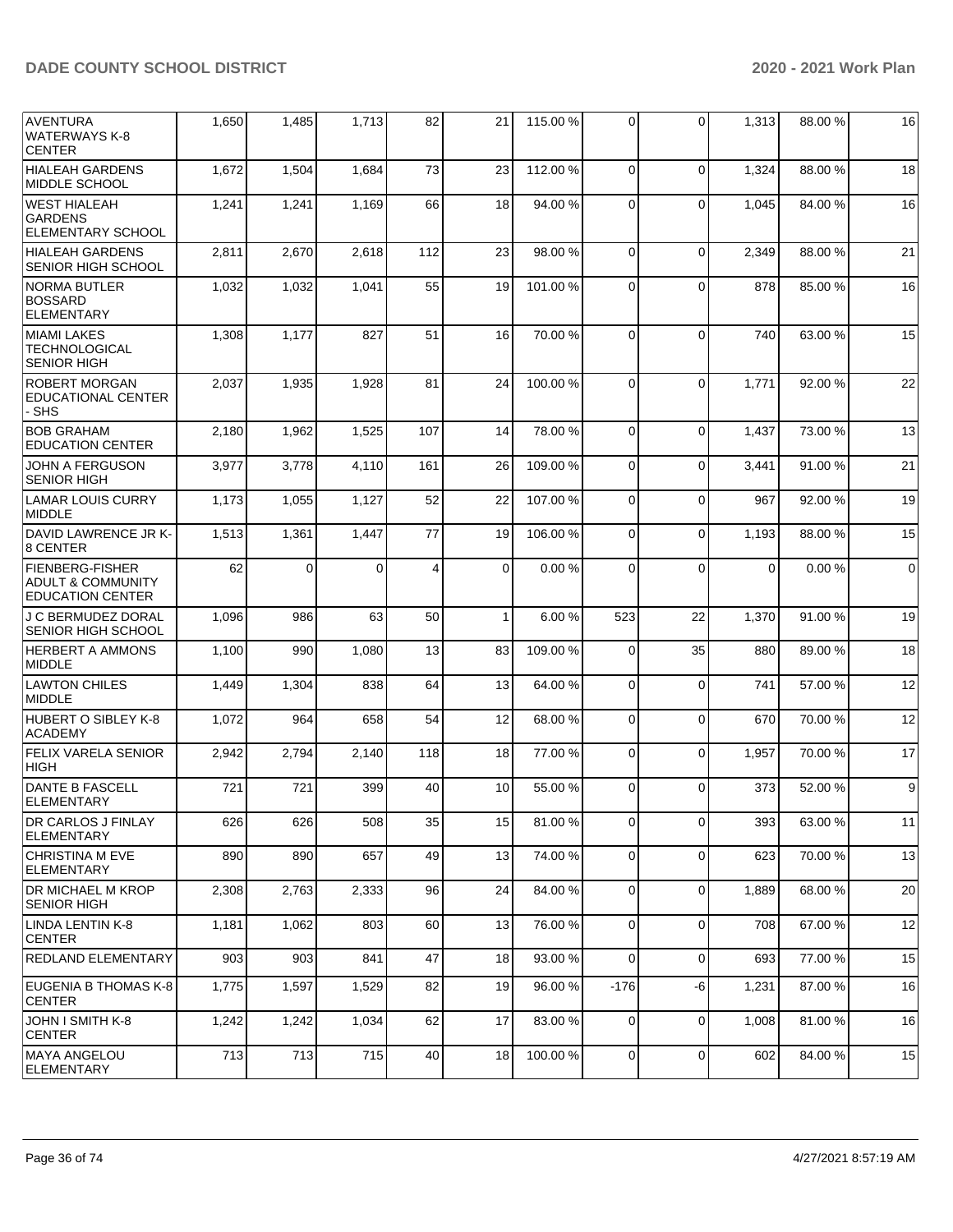| <b>DR EDWARD L</b><br> WHIGHAM<br><b>ELEMENTARY</b>                                  | 898   | 898   | 648      | 50  | 13              | 72.00 %  | 0           | 0           | 600         | 67.00 % | 12             |
|--------------------------------------------------------------------------------------|-------|-------|----------|-----|-----------------|----------|-------------|-------------|-------------|---------|----------------|
| <b>CORAL REEF SENIOR</b><br><b>HIGH</b>                                              | 2,816 | 2,675 | 3,367    | 115 | 29              | 126.00%  | $\Omega$    | $\mathbf 0$ | 2,378       | 89.00 % | 21             |
| HENRY E S REEVES K-8<br><b>CENTER</b>                                                | 1,413 | 1,413 | 696      | 73  | 10 <sup>1</sup> | 49.00 %  | $\Omega$    | $\Omega$    | 614         | 43.00 % | 8              |
| <b>RUTH OWENS KRUSE</b><br><b>EDUCATION CENTER</b>                                   | 449   | 449   | 138      | 41  | 3               | 31.00%   | $-50$       | $-4$        | 134         | 34.00 % | 4              |
| MIAMI LAKES<br>EDUCATIONAL CENTER<br>AND TECHNICAL<br><b>COLLEGE</b>                 | 1,667 | 921   | $\Omega$ | 80  | $\Omega$        | 0.00%    | $\Omega$    | $\Omega$    | $\mathbf 0$ | 0.00%   | 0              |
| <b>ROBERT MORGAN</b><br>EDUCATIONAL CENTER<br><b>AND TECHNICAL</b><br><b>COLLEGE</b> | 1,003 | 1,203 | 72       | 58  | 1               | 6.00 %   | $\Omega$    | $\Omega$    | 63          | 5.00 %  | $\mathbf{1}$   |
| <b>HIALEAH GARDENS</b><br><b>ELEMENTARY</b>                                          | 931   | 931   | 955      | 50  | 19              | 103.00 % | -66         | $-2$        | 744         | 86.00 % | 16             |
| <b>IRVING &amp; BEATRICE</b><br>PESKOE K-8 CENTER                                    | 963   | 866   | 874      | 51  | 17              | 101.00%  | $-16$       | $-1$        | 737         | 87.00 % | 15             |
| <b>CHARLES DAVID</b><br><b>WYCHE JR</b><br><b>ELEMENTARY</b>                         | 937   | 937   | 624      | 52  | 12              | 67.00 %  | $\Omega$    | $\Omega$    | 603         | 64.00 % | 12             |
| <b>COPE CENTER NORTH</b>                                                             | 353   | 353   | 44       | 27  | $\overline{2}$  | 13.00 %  | $\mathbf 0$ | $\mathbf 0$ | 40          | 11.00 % | $\mathbf{1}$   |
| DOROTHY M WALLACE -<br>COPE CENTER SOUTH                                             | 357   | 357   | 51       | 28  | $\overline{2}$  | 14.00 %  | $\mathbf 0$ | $\mathbf 0$ | 54          | 15.00 % | $\sqrt{2}$     |
| D A DORSEY<br><b>TECHNICAL COLLEGE</b>                                               | 821   | 1,231 | 4        | 41  | $\Omega$        | 0.00%    | $-36$       | $-2$        | 3           | 0.00%   | $\mathbf 0$    |
| <b>JUVENILE JUSTICE</b><br><b>CENTER</b>                                             | 256   | 256   | 74       | 11  | $\overline{7}$  | 29.00 %  | 0           | 0           | 84          | 33.00 % | 8              |
| <b>ROBERT RENICK</b><br><b>EDUCATION CENTER</b>                                      | 359   | 359   | 58       | 34  | $\overline{2}$  | 16.00 %  | $\mathbf 0$ | $\mathbf 0$ | 51          | 14.00 % | $\overline{c}$ |
| <b>ENEIDA MASSAS</b><br><b>HARTNER</b><br><b>ELEMENTARY</b>                          | 713   | 713   | 396      | 40  | 10              | 56.00 %  | $\Omega$    | $\Omega$    | 375         | 53.00 % | 9              |
| <b>SOUTHWEST MIAMI</b><br><b>SENIOR HIGH</b>                                         | 2,995 | 2,845 | 2,378    | 122 | 19              | 84.00 %  | $\Omega$    | $\Omega$    | 2,357       | 83.00 % | 19             |
| <b>BARBARA GOLEMAN</b><br><b>SENIOR HIGH</b>                                         | 3,089 | 2,934 | 2,309    | 128 | 18              | 79.00 %  | 0           | $\Omega$    | 1,935       | 66.00 % | 15             |
| <b>GEORGE T BAKER</b><br><b>AVIATION TECHNICAL</b><br><b>COLLEGE</b>                 | 440   | 660   | 204      | 21  | 10 <sup>1</sup> | 31.00 %  | $-113$      | -3          | 176         | 32.00 % | 10             |
| <b>ENGLISH CENTER</b>                                                                | 373   | 559   | 0        | 22  | $\overline{0}$  | 0.00%    | 0           | $\mathbf 0$ | 0           | 0.00%   | 0              |
| LINDSEY HOPKINS<br><b>TECHNICAL COLLEGE</b>                                          | 1,677 | 2,012 | 23       | 97  | $\overline{0}$  | 1.00 %   | 0           | 0           | 20          | 1.00 %  | 0              |
| <b>JAN MANN</b><br>EDUCATIONAL CENTER                                                | 369   | 369   | 126      | 26  | 5 <sup>5</sup>  | 34.00 %  | $\mathbf 0$ | $\mathbf 0$ | 110         | 30.00 % | 4              |
| NORTH MIAMI SENIOR<br><b>HIGH</b>                                                    | 2,936 | 2,789 | 2,154    | 120 | 18              | 77.00 %  | $\mathbf 0$ | $\mathbf 0$ | 1,988       | 71.00 % | 17             |
| <b>WILLIAM H TURNER</b><br><b>TECHNICAL ARTS</b><br><b>SENIOR HIGH</b>               | 1,929 | 1,832 | 1,291    | 87  | 15              | 70.00 %  | 0           | $\mathbf 0$ | 1,280       | 70.00 % | 15             |
| TERRA<br><b>IENVIRONMENTAL</b><br><b>RESEARCH INSTITUTE</b>                          | 1,734 | 1,647 | 1,701    | 68  | 25              | 103.00 % | $\mathbf 0$ | $\mathbf 0$ | 1,561       | 95.00 % | 23             |
| <b>SOUTH DADE SENIOR</b><br>HIGH                                                     | 3,476 | 3,302 | 3,106    | 141 | 22              | 94.00 %  | $\mathbf 0$ | $\mathbf 0$ | 2,894       | 88.00 % | 21             |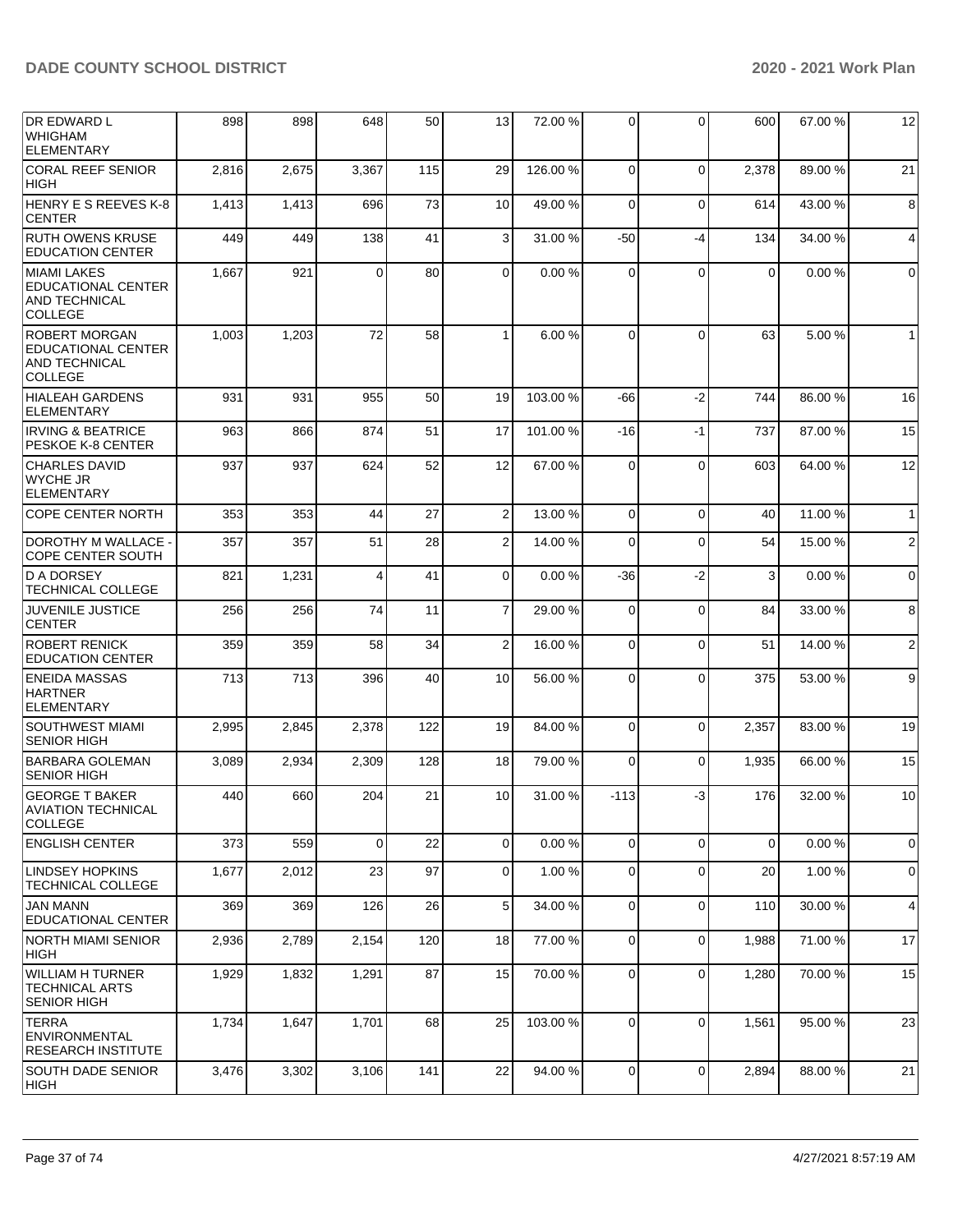| <b>SOUTH MIAMI SENIOR</b><br><b>HIGH</b>                             | 2,583 | 2,453          | 1,696       | 104 | 16             | 69.00 %  | $-142$      | -6             | 1,632    | 71.00 % | 17             |
|----------------------------------------------------------------------|-------|----------------|-------------|-----|----------------|----------|-------------|----------------|----------|---------|----------------|
| <b>MIAMI SOUTHRIDGE</b><br><b>SENIOR HIGH</b>                        | 2,581 | 2,451          | 1,837       | 106 | 17             | 75.00 %  | 0           | $\mathbf 0$    | 1,712    | 70.00%  | 16             |
| <b>MIAMI NORTHWESTERN</b><br><b>SENIOR HIGH</b>                      | 2,445 | 2,322          | 1,474       | 106 | 14             | 63.00 %  | 0           | $\Omega$       | 1,352    | 58.00 % | 13             |
| <b>MIAMI PALMETTO</b><br><b>SENIOR HIGH</b>                          | 2,862 | 2,718          | 2,718       | 114 | 24             | 100.00%  | 47          | 3              | 2,587    | 94.00 % | 22             |
| MIAMI SENIOR HIGH                                                    | 2,750 | 2,612          | 2,811       | 113 | 25             | 108.00%  | $\mathbf 0$ | $\mathbf 0$    | 2,563    | 98.00 % | 23             |
| MIAMI SPRINGS SENIOR<br><b>HIGH</b>                                  | 2,205 | 2,094          | 1,322       | 85  | 16             | 63.00 %  | $\mathbf 0$ | $\Omega$       | 1,339    | 64.00 % | 16             |
| <b>MIAMI SUNSET SENIOR</b><br><b>HIGH</b>                            | 2,519 | 2,393          | 1,159       | 102 | 11             | 48.00 %  | 0           | $\Omega$       | 1,163    | 49.00 % | 11             |
| <b>NORTH MIAMI BEACH</b><br><b>SENIOR HIGH</b>                       | 2,641 | 2,508          | 1,363       | 107 | 13             | 54.00 %  | $\Omega$    | $\mathbf 0$    | 1,291    | 51.00 % | 12             |
| <b>WEST LAKES</b><br>PREPARATORY<br><b>ACADEMY</b>                   | 695   | 625            | 447         | 35  | 13             | 71.00 %  | 72          | $\overline{4}$ | 626      | 90.00 % | 16             |
| <b>MIAMI CORAL PARK</b><br><b>SENIOR HIGH</b>                        | 3,552 | 3,374          | 2,369       | 143 | 17             | 70.00 %  | -24         | $-1$           | 2,119    | 63.00 % | 15             |
| MIAMI EDISON SENIOR<br><b>HIGH</b>                                   | 1,707 | 1,621          | 703         | 72  | 10             | 43.00 %  | $\Omega$    | $\Omega$       | 610      | 38.00 % | 8              |
| <b>MIAMI JACKSON</b><br><b>SENIOR HIGH</b>                           | 2,458 | 2,335          | 1,466       | 102 | 14             | 63.00 %  | $\Omega$    | $\Omega$       | 1,291    | 55.00 % | 13             |
| <b>MIAMI KILLIAN SENIOR</b><br><b>HIGH</b>                           | 3,351 | 3,420          | 1,415       | 135 | 10             | 41.00%   | 0           | $\Omega$       | 1,373    | 40.00%  | 10             |
| MIAMI NORLAND<br><b>SENIOR</b>                                       | 2,099 | 1,994          | 1,664       | 83  | 20             | 83.00 %  | $\Omega$    | $\Omega$       | 1,512    | 76.00 % | 18             |
| HIALEAH-MIAMI LAKES<br><b>SENIOR HIGH</b>                            | 3,077 | 2,923          | 1,450       | 123 | 12             | 50.00 %  | $\Omega$    | $\Omega$       | 1,364    | 47.00%  | 11             |
| <b>HOMESTEAD SENIOR</b><br><b>HIGH</b>                               | 3,046 | 2,893          | 1,872       | 126 | 15             | 65.00 %  | 0           | 0              | 1,771    | 61.00 % | 14             |
| <b>MARITIME &amp; SCIENCE</b><br><b>TECHNOLOGY</b><br><b>ACADEMY</b> | 1,788 | 1,609          | 1,510       | 73  | 21             | 94.00 %  | $\Omega$    | $\Omega$       | 1,241    | 77.00 % | 17             |
| MIAMI BEACH SENIOR<br><b>HIGH</b>                                    | 2,485 | 2,360          | 2,290       | 99  | 23             | 97.00 %  | $\Omega$    | $\Omega$       | 2,013    | 85.00 % | 20             |
| <b>MIAMI CAROL CITY</b><br><b>SENIOR HIGH</b>                        | 2,843 | 2,700          | 900         | 119 | 8              | 33.00 %  | $\mathbf 0$ | $\Omega$       | 849      | 31.00 % | $\overline{7}$ |
| <b>MIAMI CENTRAL</b><br><b>SENIOR HIGH</b>                           | 2,447 | 2,324          | 1,468       | 104 | 14             | 63.00%   | $\Omega$    | $\Omega$       | 1,202    | 52.00 % | 12             |
| <b>WESTVIEW MIDDLE</b>                                               | 1,112 | $\overline{0}$ | $\mathbf 0$ | 51  | $\overline{0}$ | 0.00%    | $\mathbf 0$ | 0              | $\Omega$ | 0.00%   | $\overline{0}$ |
| <b>AMERICAN SENIOR</b><br><b>HIGH</b>                                | 2,301 | 2,185          | 1,784       | 96  | 19             | 82.00 %  | $-119$      | $-5$           | 1,681    | 81.00 % | 18             |
| <b>G HOLMES BRADDOCK</b><br><b>SENIOR HIGH</b>                       | 4,019 | 3,818          | 2,948       | 167 | 18             | 77.00 %  | $\mathbf 0$ | $\mathbf 0$    | 2,644    | 69.00 % | 16             |
| <b>CORAL GABLES SENIOR</b><br>HIGH                                   | 3,078 | 2,924          | 3,014       | 123 | 25             | 103.00 % | 70          | $\mathbf 0$    | 2,703    | 90.00 % | 22             |
| <b>DESIGN AND</b><br><b>ARCHITECTURE</b><br><b>SENIOR HIGH</b>       | 363   | 272            | 391         | 22  | 18             | 144.00%  | $\mathbf 0$ | $\mathbf 0$    | 255      | 94.00 % | 12             |
| HIALEAH SENIOR HIGH                                                  | 3,503 | 3,327          | 2,004       | 143 | 14             | 60.00 %  | $\mathbf 0$ | 0              | 1,962    | 59.00 % | 14             |
| SHENANDOAH MIDDLE                                                    | 1,503 | 1,352          | 1,310       | 68  | 19             | 97.00 %  | 0           | 0              | 1,139    | 84.00 % | 17             |
| SOUTHWOOD MIDDLE                                                     | 1,878 | 1,690          | 1,215       | 82  | 15             | 72.00 %  | 0           | 0              | 1,203    | 71.00 % | 15             |
| SOUTH MIAMI MIDDLE                                                   | 888   | 799            | 872         | 41  | 21             | 109.00%  | $-40$       | $-2$           | 653      | 86.00 % | 17             |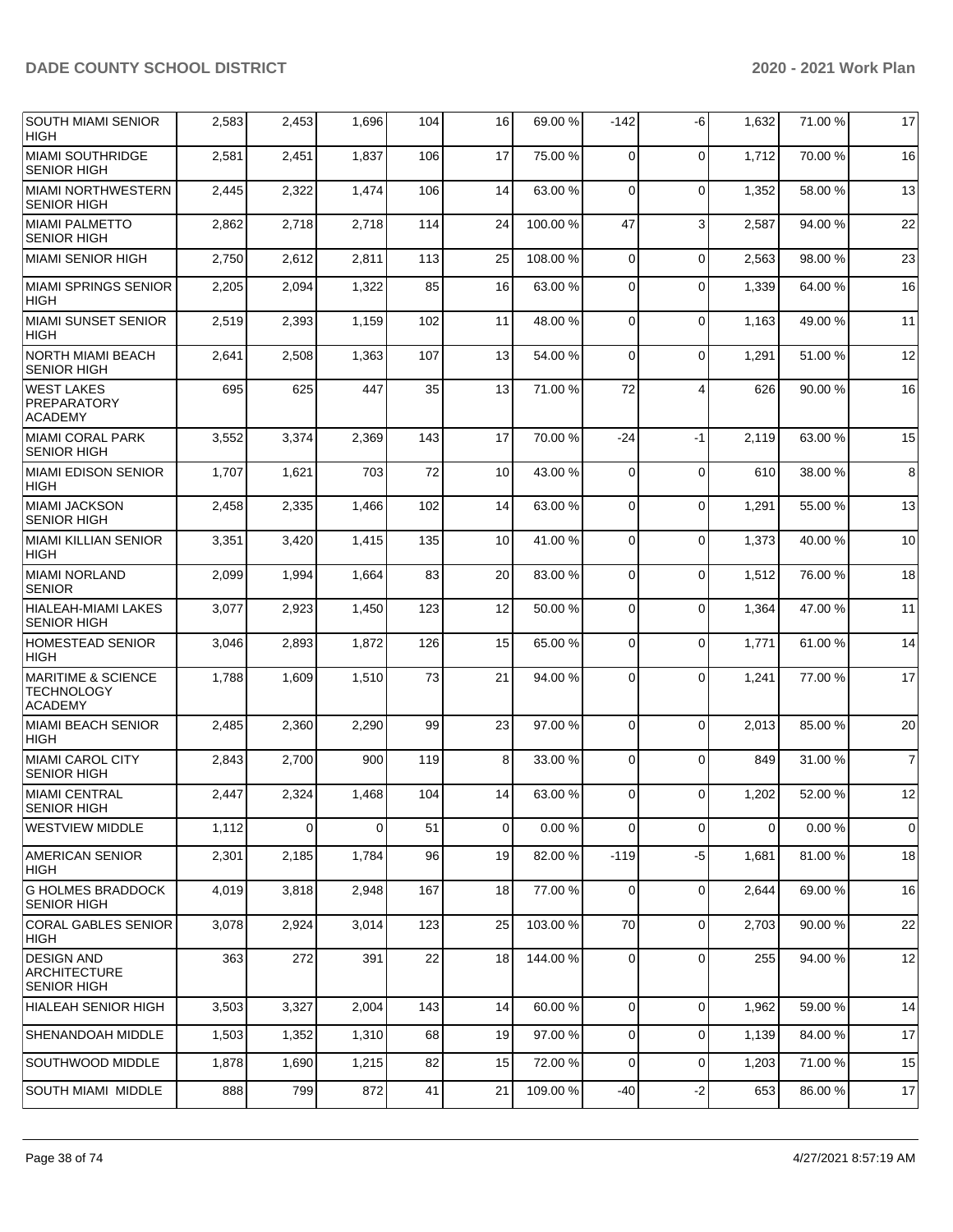| <b>W R THOMAS MIDDLE</b>                                           | 1,021 | 918   | 961   | 46 | 21             | 105.00 % | $\overline{0}$ | $\Omega$    | 824   | 90.00%  | 18     |
|--------------------------------------------------------------------|-------|-------|-------|----|----------------|----------|----------------|-------------|-------|---------|--------|
| <b>BOOKER T</b><br><b>WASHINGTON SENIOR</b><br><b>HIGH</b>         | 2,196 | 2,086 | 957   | 91 | 11             | 46.00 %  | $\Omega$       | $\Omega$    | 829   | 40.00 % | 9      |
| <b>WEST MIAMI MIDDLE</b>                                           | 1,324 | 1,191 | 681   | 60 | 11             | 57.00 %  | 0              | $\Omega$    | 603   | 51.00 % | 10     |
| PALMETTO MIDDLE                                                    | 1,314 | 1,182 | 1,066 | 58 | 18             | 90.00 %  | $\overline{0}$ | $\Omega$    | 989   | 84.00 % | 17     |
| PONCE DE LEON<br><b>MIDDLE</b>                                     | 1,404 | 1,263 | 1,103 | 60 | 18             | 87.00 %  | 0              | $\Omega$    | 1,024 | 81.00 % | 17     |
| <b>REDLAND MIDDLE</b>                                              | 1,363 | 1,226 | 580   | 56 | 10             | 47.00 %  | $\mathbf 0$    | $\Omega$    | 469   | 38.00 % | 8      |
| <b>RICHMOND HEIGHTS</b><br><b>MIDDLE</b>                           | 1,247 | 1,122 | 701   | 56 | 13             | 62.00%   | $\Omega$       | $\Omega$    | 672   | 60.00 % | 12     |
| <b>RIVIERA MIDDLE</b>                                              | 1,149 | 1,034 | 492   | 53 | 9              | 48.00 %  | $\Omega$       | $\Omega$    | 435   | 42.00 % | 8      |
| ROCKWAY MIDDLE                                                     | 1,493 | 1,343 | 1,151 | 66 | 17             | 86.00 %  | $\Omega$       | $\Omega$    | 1,040 | 77.00 % | 16     |
| <b>MIAMI SPRINGS MIDDLE</b>                                        | 1,785 | 1,606 | 734   | 72 | 10             | 46.00%   | $-317$         | $-10$       | 834   | 65.00 % | 13     |
| MIAMI BEACH NAUTILUS<br>MIDDLE SCHOOL                              | 1,167 | 1,050 | 1,136 | 53 | 21             | 108.00%  | $\Omega$       | $\Omega$    | 902   | 86.00 % | 17     |
| NORLAND MIDDLE                                                     | 1,610 | 1,449 | 838   | 72 | 12             | 58.00 %  | 0              | $\Omega$    | 681   | 47.00 % | 9      |
| NORTH DADE MIDDLE                                                  | 882   | 793   | 243   | 37 | $\overline{7}$ | 31.00 %  | $\overline{0}$ | $\Omega$    | 223   | 28.00 % | 6      |
| <b>NORTH MIAMI MIDDLE</b>                                          | 1,061 | 954   | 832   | 44 | 19             | 87.00 %  | $\overline{0}$ | $\Omega$    | 740   | 78.00 % | 17     |
| PALM SPRINGS MIDDLE                                                | 1,483 | 1,334 | 823   | 66 | 12             | 62.00 %  | 0              | $\Omega$    | 805   | 60.00 % | 12     |
| JOSE MARTI MAST 6-12<br><b>ACADEMY</b>                             | 1,203 | 1,082 | 919   | 53 | 17             | 85.00 %  | 0              | $\Omega$    | 746   | 69.00 % | 14     |
| <b>ARTHUR AND POLLY</b><br><b>MAYS CONSERVATORY</b><br>OF THE ARTS | 1,061 | 954   | 606   | 44 | 14             | 63.00 %  | $\Omega$       | $\Omega$    | 528   | 55.00 % | 12     |
| <b>HOWARD D MCMILLAN</b><br><b>MIDDLE</b>                          | 1,363 | 1,226 | 1,045 | 59 | 18             | 85.00 %  | $\Omega$       | $\Omega$    | 912   | 74.00 % | 15     |
| <b>ADA MERRITT K-8</b><br><b>CENTER</b>                            | 786   | 707   | 771   | 41 | 19             | 109.00%  | 0              | $\Omega$    | 625   | 88.00 % | 15     |
| <b>ITECH@ THOMAS A</b><br><b>EDISON EDUCATION</b><br><b>CENTER</b> | 1,175 | 998   | 225   | 51 | 4              | 23.00 %  | $\Omega$       | $\Omega$    | 173   | 17.00 % | 3      |
| <b>MIAMI LAKES MIDDLE</b>                                          | 1,166 | 1,049 | 1,191 | 51 | 23             | 114.00 % | $-79$          | -4          | 846   | 87.00 % | 18     |
| JOHN F KENNEDY<br><b>MIDDLE</b>                                    | 1,495 | 1,345 | 1,121 | 66 | 17             | 83.00 %  | $\overline{0}$ | $\mathbf 0$ | 1,050 | 78.00 % | $16\,$ |
| KINLOCH PARK MIDDLE                                                | 1,453 | 1,307 | 658   | 66 | 10             | 50.00 %  | $\overline{0}$ | 0           | 644   | 49.00 % | 10     |
| <b>LAKE STEVENS MIDDLE</b>                                         | 999   | 899   | 471   | 44 | 11             | 52.00 %  | $\overline{0}$ | 0           | 453   | 50.00 % | 10     |
| JOSE DE DIEGO MIDDLE                                               | 1,184 | 1,065 | 926   | 52 | 18             | 87.00 %  | 0              | 0           | 786   | 74.00 % | 15     |
| <b>MADISON MIDDLE</b>                                              | 893   | 803   | 453   | 40 | 11             | 56.00 %  | $\overline{0}$ | 0           | 401   | 50.00 % | 10     |
| <b>HORACE MANN MIDDLE</b>                                          | 1,599 | 1,439 | 626   | 71 | 9              | 43.00 %  | 0              | 0           | 550   | 38.00 % | 8      |
| <b>GLADES MIDDLE</b>                                               | 1,058 | 952   | 853   | 45 | 19             | 90.00 %  | $\overline{0}$ | 0           | 773   | 81.00 % | 17     |
| <b>HAMMOCKS MIDDLE</b>                                             | 1,639 | 1,475 | 611   | 73 | 8              | 41.00 %  | $\overline{0}$ | 0           | 645   | 44.00 % | 9      |
| <b>HIALEAH MIDDLE</b>                                              | 1,048 | 943   | 937   | 47 | 20             | 99.00 %  | $\overline{0}$ | $\Omega$    | 789   | 84.00 % | 17     |
| <b>HIGHLAND OAKS</b><br><b>MIDDLE</b>                              | 1,110 | 999   | 918   | 52 | 18             | 92.00 %  | 0              | $\Omega$    | 869   | 87.00 % | 17     |
| HOMESTEAD MIDDLE                                                   | 927   | 834   | 677   | 42 | 16             | 81.00%   | 0              | 0           | 523   | 63.00 % | 12     |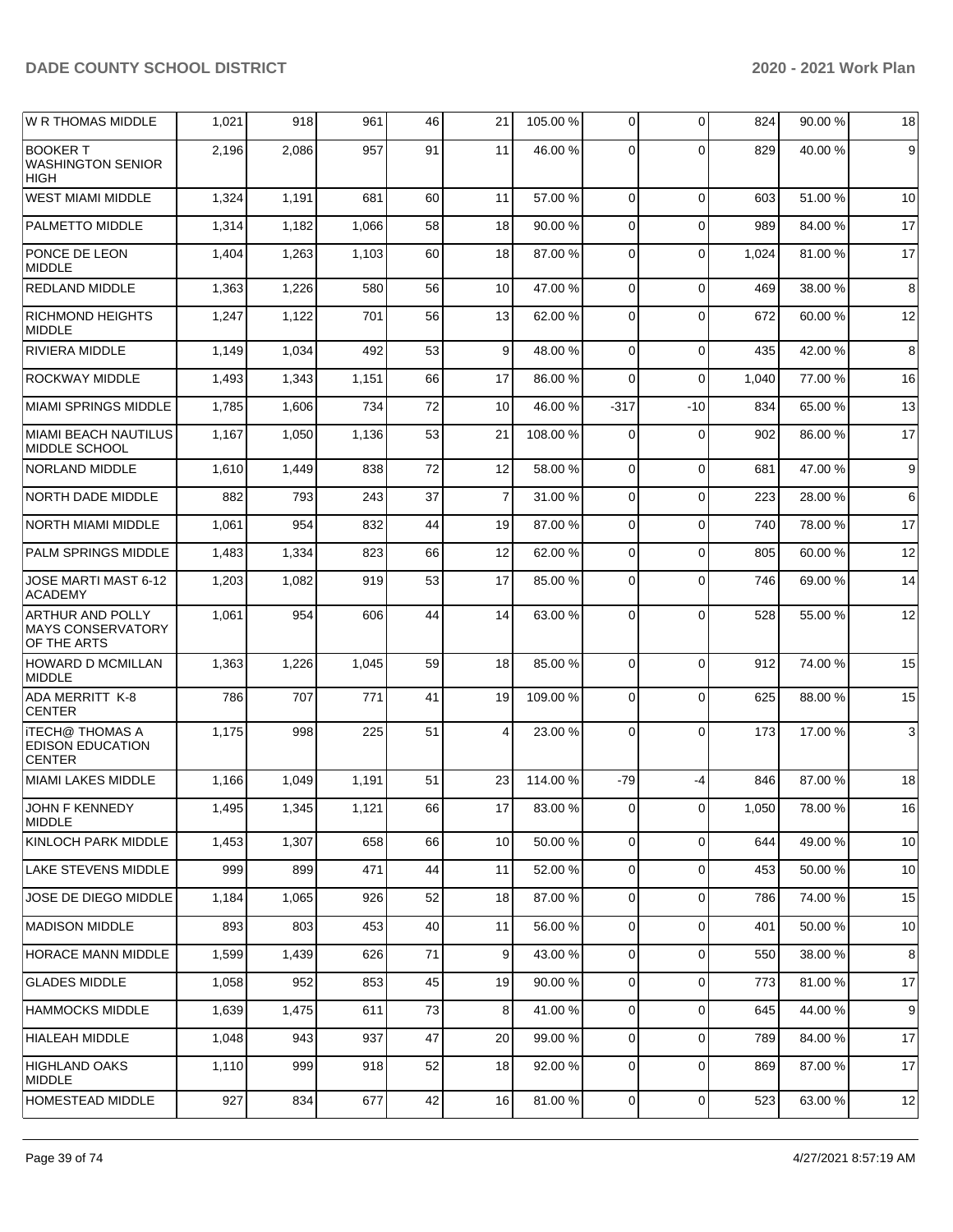| <b>THOMAS JEFFERSON</b><br><b>MIDDLE</b>                                                             | 943   | 848   | 412      | 43 | 10             | 49.00 %  | 0              | $\Omega$    | 383         | 45.00 % | 9              |
|------------------------------------------------------------------------------------------------------|-------|-------|----------|----|----------------|----------|----------------|-------------|-------------|---------|----------------|
| <b>CUTLER BAY SENIOR</b><br><b>HIGH SCHOOL</b>                                                       | 1,611 | 1,530 | 495      | 72 | $\overline{7}$ | 32.00 %  | 0              | $\Omega$    | 447         | 29.00 % | 6              |
| <b>CITRUS GROVE MIDDLE</b>                                                                           | 1,686 | 1,517 | 785      | 76 | 10             | 52.00 %  | 0              | $\Omega$    | 659         | 43.00 % | 9              |
| <b>CUTLER BAY MIDDLE</b><br><b>SCHOOL</b>                                                            | 1,072 | 964   | 889      | 52 | 17             | 92.00 %  | 0              | $\Omega$    | 769         | 80.00 % | 15             |
| <b>RUBEN DARIO MIDDLE</b>                                                                            | 1,149 | 1,034 | 567      | 52 | 11             | 55.00 %  | $\overline{0}$ | $\Omega$    | 537         | 52.00 % | 10             |
| <b>CHARLES R DREW</b><br><b>MIDDLE</b>                                                               | 990   | 0     | 0        | 44 | 0              | 0.00%    | $\Omega$       | $\Omega$    | $\mathbf 0$ | 0.00%   | $\mathbf 0$    |
| HENRY H FILER MIDDLE                                                                                 | 1,278 | 1,150 | 606      | 55 | 11             | 53.00 %  | $\overline{0}$ | 0           | 584         | 51.00 % | 11             |
| ARVIDA MIDDLE                                                                                        | 1,284 | 1,155 | 1,402    | 58 | 24             | 121.00%  | 0              | $\Omega$    | 1,020       | 88.00 % | 18             |
| <b>BROWNSVILLE MIDDLE</b>                                                                            | 1,481 | 1,332 | 400      | 67 | 6              | 30.00 %  | 0              | 0           | 320         | 24.00 % | $\,$ 5 $\,$    |
| PAUL W BELL MIDDLE                                                                                   | 1,119 | 1,007 | 443      | 50 | 9              | 44.00 %  | 0              | $\Omega$    | 398         | 40.00 % | 8              |
| <b>CAROL CITY MIDDLE</b>                                                                             | 1,161 | 1,044 | 377      | 51 | $\overline{7}$ | 36.00 %  | $\mathbf 0$    | 0           | 294         | 28.00 % | 6              |
| <b>CENTER FOR</b><br><b>INTERNATIONAL</b><br>EDUCATION: A<br><b>CAMBRIDGE ASSOC</b><br><b>SCHOOL</b> | 1,188 | 1,069 | 312      | 54 | 6              | 29.00 %  | $\Omega$       | $\Omega$    | 241         | 23.00 % | 4              |
| <b>GEORGE WASHINGTON</b><br><b>CARVER MIDDLE</b>                                                     | 969   | 872   | 1,012    | 40 | 25             | 116.00%  | 0              | $\Omega$    | 849         | 97.00 % | 21             |
| CARRIE P<br>MEEK/WESTVIEW K-8<br><b>CENTER</b>                                                       | 653   | 587   | 398      | 35 | 11             | 68.00 %  | -16            | $-1$        | 349         | 61.00 % | 10             |
| PHILLIS WHEATLEY<br><b>ELEMENTARY</b>                                                                | 620   | 620   | $\Omega$ | 32 | $\overline{0}$ | 0.00%    | $\Omega$       | $\Omega$    | 473         | 76.00 % | 15             |
| <b>WHISPERING PINES</b><br><b>ELEMENTARY</b>                                                         | 724   | 724   | 492      | 38 | 13             | 68.00 %  | 0              | $\Omega$    | 444         | 61.00 % | 12             |
| <b>WINSTON PARK K-8</b><br><b>CENTER</b>                                                             | 1,274 | 1,146 | 1,401    | 61 | 23             | 122.00%  | $\Omega$       | $\Omega$    | 1,140       | 99.00 % | 19             |
| NATHAN B YOUNG<br><b>ELEMENTARY</b>                                                                  | 482   | 482   | 257      | 25 | 10             | 53.00 %  | $\mathbf 0$    | $\Omega$    | 232         | 48.00 % | 9              |
| <b>GEORGIA JONES-</b><br><b>AYERS MIDDLE</b><br><b>SCHOOL</b>                                        | 1,256 | 1,150 | 530      | 57 | 9              | 46.00 %  | 0              | $\Omega$    | 409         | 36.00 % | $\overline{7}$ |
| <b>VILLAGE GREEN</b><br><b>ELEMENTARY</b>                                                            | 460   | 460   | 250      | 24 | 10             | 54.00 %  | $\overline{0}$ | $\Omega$    | 203         | 44.00 % | 8              |
| <b>VINELAND K-8 CENTER</b>                                                                           | 977   | 879   | 805      | 47 | 17             | 92.00%   | 0              | $\Omega$    | 746         | 85.00 % | 16             |
| <b>MAE M WALTERS</b><br><b>ELEMENTARY</b>                                                            | 721   | 721   | 517      | 38 | 14             | 72.00 %  | 0              | $\Omega$    | 451         | 63.00 % | 12             |
| <b>WEST HOMESTEAD K-8</b><br><b>CENTER</b>                                                           | 860   | 774   | 943      | 44 | 21             | 122.00 % | 194            | 12          | 955         | 99.00 % | 17             |
| <b>HENRY S WEST</b><br><b>LABORATORY SCHOOL</b>                                                      | 471   | 423   | 389      | 25 | 16             | 92.00%   | $\overline{0}$ | $\mathbf 0$ | 378         | 89.00 % | 15             |
| DR HENRY W<br><b>MACK/WEST LITTLE</b><br><b>RIVER K-8 CENTER</b>                                     | 628   | 565   | 382      | 32 | 12             | 68.00 %  | 0              | $\Omega$    | 349         | 62.00 % | 11             |
| <b>SWEETWATER</b><br>ELEMENTARY                                                                      | 953   | 953   | 518      | 48 | 11             | 54.00 %  | $-22$          | $-1$        | 489         | 53.00 % | 10             |
| <b>SYLVANIA HEIGHTS</b><br><b>ELEMENTARY</b>                                                         | 826   | 826   | 470      | 41 | 11             | 57.00 %  | 0              | $\Omega$    | 397         | 48.00 % | 10             |
| <b>TREASURE ISLAND</b><br><b>ELEMENTARY</b>                                                          | 915   | 915   | 474      | 47 | 10             | 52.00 %  | $\overline{0}$ | 0           | 452         | 49.00 % | 10             |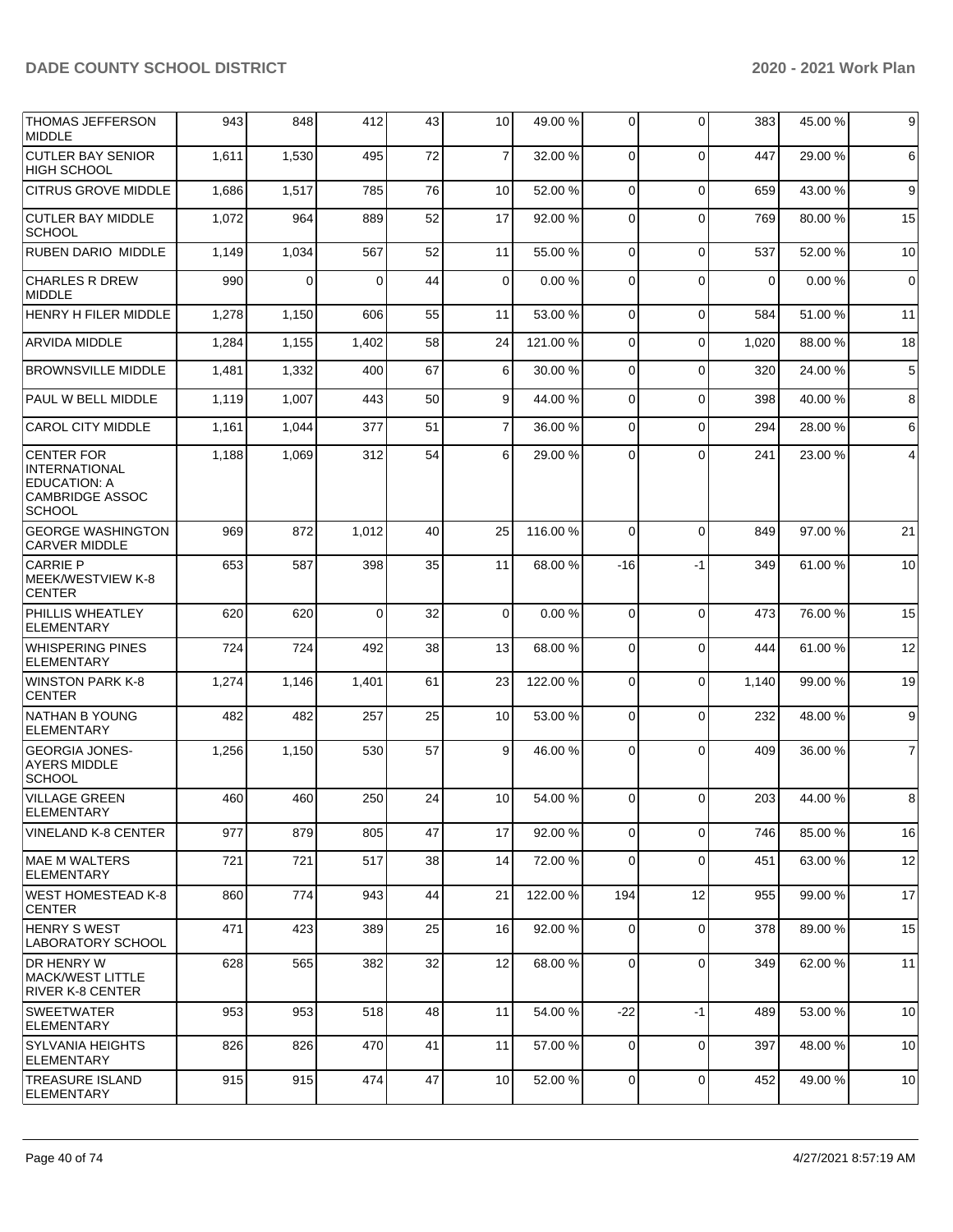| TROPICAL<br><b>ELEMENTARY</b>                                              | 802   | 802   | 323   | 43 | 8  | 40.00%  | $\Omega$       | $\Omega$    | 306   | 38.00 % | $\overline{7}$ |
|----------------------------------------------------------------------------|-------|-------|-------|----|----|---------|----------------|-------------|-------|---------|----------------|
| <b>FRANCES S TUCKER</b><br><b>ELEMENTARY</b>                               | 540   | 540   | 284   | 28 | 10 | 53.00 % | $\Omega$       | $\Omega$    | 278   | 51.00 % | 10             |
| <b>TWIN LAKES</b><br><b>ELEMENTARY</b>                                     | 668   | 668   | 350   | 36 | 10 | 52.00 % | $\mathbf 0$    | $\mathbf 0$ | 322   | 48.00 % | $9\,$          |
| <b>SOUTH MIAMI HEIGHTS</b><br><b>ELEMENTARY</b>                            | 692   | 692   | 482   | 36 | 13 | 70.00 % | $\Omega$       | $\mathbf 0$ | 468   | 68.00 % | 13             |
| <b>SOUTHSIDE</b><br><b>ELEMENTARY</b>                                      | 832   | 832   | 900   | 44 | 20 | 108.00% | $\Omega$       | $\Omega$    | 672   | 81.00%  | 15             |
| <b>SPRINGVIEW</b><br><b>ELEMENTARY</b>                                     | 510   | 510   | 377   | 27 | 14 | 74.00 % | $-58$          | $-3$        | 352   | 78.00 % | 15             |
| <b>EWFSTIRRUP</b><br><b>ELEMENTARY</b>                                     | 916   | 916   | 804   | 46 | 17 | 88.00%  | $\Omega$       | $\mathbf 0$ | 712   | 78.00 % | 15             |
| <b>SUNSET ELEMENTARY</b>                                                   | 1,258 | 1,258 | 1,157 | 63 | 18 | 92.00 % | $\Omega$       | 0           | 1,020 | 81.00 % | 16             |
| <b>SUNSET PARK</b><br><b>ELEMENTARY</b>                                    | 646   | 646   | 464   | 20 | 23 | 72.00 % | $\Omega$       | $\Omega$    | 359   | 56.00 % | 18             |
| <b>DR. FREDERICA S</b><br><b>WILSON/SKYWAY</b><br><b>ELEMENTARY SCHOOL</b> | 588   | 588   | 182   | 18 | 10 | 31.00 % | 0              | $\Omega$    | 146   | 25.00 % | 8              |
| MIAMI BEACH SOUTH<br><b>POINTE ELEMENTARY</b><br><b>SCHOOL</b>             | 452   | 452   | 523   | 24 | 22 | 116.00% | $\Omega$       | $\Omega$    | 427   | 94.00 % | 18             |
| <b>SNAPPER CREEK</b><br><b>ELEMENTARY</b>                                  | 686   | 686   | 424   | 34 | 12 | 62.00 % | $\Omega$       | $\Omega$    | 392   | 57.00 % | 12             |
| NORTH DADE CENTER<br><b>FOR MODERN</b><br>LANGUAGES                        | 436   | 436   | 350   | 22 | 16 | 80.00 % | 0              | $\Omega$    | 339   | 78.00 % | 15             |
| <b>SOUTH HIALEAH</b><br><b>ELEMENTARY</b>                                  | 1,292 | 1,292 | 810   | 64 | 13 | 63.00 % | $\Omega$       | $\Omega$    | 779   | 60.00%  | 12             |
| <b>SOUTH MIAMI K-8</b><br><b>CENTER</b>                                    | 1,096 | 986   | 729   | 51 | 14 | 74.00 % | $-198$         | $-10$       | 680   | 86.00 % | 17             |
| <b>SEMINOLE</b><br><b>ELEMENTARY</b>                                       | 842   | 842   | 499   | 43 | 12 | 59.00 % | $\Omega$       | $\mathbf 0$ | 459   | 55.00 % | 11             |
| <b>SHADOWLAWN</b><br><b>ELEMENTARY</b>                                     | 398   | 398   | 199   | 21 | 9  | 50.00 % | $\Omega$       | $\Omega$    | 191   | 48.00 % | 9 <sub>l</sub> |
| <b>SHENANDOAH</b><br><b>ELEMENTARY</b>                                     | 968   | 968   | 816   | 38 | 21 | 84.00%  | $\Omega$       | $\Omega$    | 656   | 68.00 % | 17             |
| <b>BEN SHEPPARD</b><br><b>ELEMENTARY</b>                                   | 1,088 | 1,088 | 844   | 56 | 15 | 78.00 % | $\Omega$       | $\Omega$    | 783   | 72.00 % | 14             |
| <b>SILVER BLUFF</b><br>ELEMENTARY                                          | 629   | 629   | 410   | 35 | 12 | 65.00 % | $\overline{0}$ | 0           | 409   | 65.00 % | 12             |
| ERNEST R GRAHAM K-8<br><b>ACADEMY</b>                                      | 1,654 | 1,488 | 1,159 | 90 | 13 | 78.00 % | $\Omega$       | $\Omega$    | 1,146 | 77.00 % | 13             |
| ROCKWAY<br><b>ELEMENTARY</b>                                               | 554   | 554   | 383   | 29 | 13 | 69.00 % | $\overline{0}$ | 0           | 365   | 66.00 % | 13             |
| <b>ROYAL GREEN</b><br>ELEMENTARY                                           | 722   | 722   | 409   | 39 | 10 | 57.00 % | $\Omega$       | 0           | 392   | 54.00 % | 10             |
| <b>ROYAL PALM</b><br><b>ELEMENTARY</b>                                     | 576   | 576   | 473   | 30 | 16 | 82.00 % | $-18$          | -1          | 449   | 80.00 % | 15             |
| <b>GERTRUDE K</b><br>EDELMAN/SABAL PALM<br><b>ELEMENTARY</b>               | 696   | 696   | 531   | 36 | 15 | 76.00 % | $\overline{0}$ | 0           | 468   | 67.00 % | 13             |
| <b>SANTA CLARA</b><br>ELEMENTARY                                           | 713   | 713   | 576   | 40 | 14 | 81.00%  | $\Omega$       | $\mathbf 0$ | 513   | 72.00 % | 13             |
| <b>SCOTT LAKE</b><br><b>ELEMENTARY</b>                                     | 678   | 678   | 405   | 33 | 12 | 60.00 % | $\overline{0}$ | 0           | 394   | 58.00 % | 12             |
| <b>DR GILBERT L PORTER</b><br>ELEMENTARY                                   | 937   | 937   | 653   | 52 | 13 | 70.00 % | $-18$          | $-1$        | 592   | 64.00 % | 12             |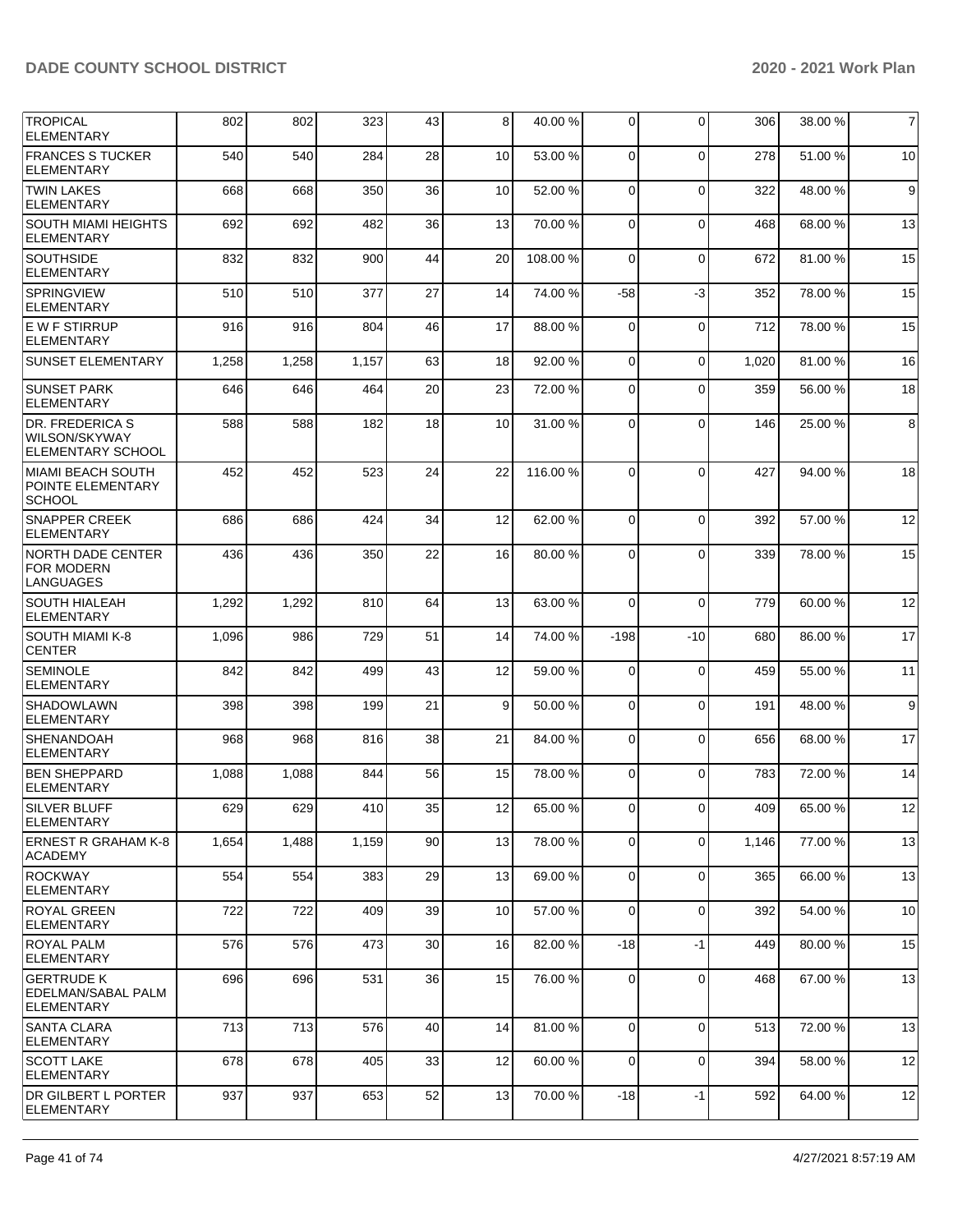|                                                                   | 380,425 | 359,705 | 258,757 | 17,778          | 15 | 71.94 %  | 21     | 14    | 235,957 | 65.59 % | 13 |
|-------------------------------------------------------------------|---------|---------|---------|-----------------|----|----------|--------|-------|---------|---------|----|
| <b>JANE S ROBERTS K-8</b><br><b>ICENTER</b>                       | .264    | 1,137   | 717     | 63              |    | 63.00 %  | $-184$ | $-10$ | 684     | 72.00 % | 13 |
| <b>RIVERSIDE</b><br><b>IELEMENTARY</b>                            | 856     | 856     | 1,090   | 50              | 22 | 127.00 % |        |       | 744     | 87.00 % | 15 |
| <b>ETHEL F BECKFORD-</b><br><b>RICHMOND</b><br><b>IELEMENTARY</b> | 504     | 504     |         | 26              |    | 0.00%    |        |       | 0       | 0.00%   | 0  |
| REDONDO<br><b>IELEMENTARY</b>                                     | 749     | 749     | 569     | 40              | 14 | 76.00 %  |        |       | 529     | 71.00 % | 13 |
| <b>IRAINBOW PARK</b><br><b>IELEMENTARY</b>                        | 560     | 560     | 229     | 30 <sub>l</sub> | 8  | 41.00 %  | $-18$  |       | 230     | 42.00 % | 8  |

The COFTE Projected Total (235,957) for 2024 - 2025 must match the Official Forecasted COFTE Total (235,957 ) for 2024 - 2025 before this section can be completed. In the event that the COFTE Projected Total does not match the Official forecasted COFTE, then the Balanced Projected COFTE Table should be used to balance COFTE.

| Projected COFTE for 2024 - 2025 |         |     |
|---------------------------------|---------|-----|
| Elementary (PK-3)               | 74,848  |     |
| Middle (4-8)                    | 84,816  | Ele |
| High (9-12)                     | 76,293  | Mio |
|                                 | 235,957 | Hic |

| <b>Grade Level Type</b> | <b>Balanced Projected</b><br>COFTE for 2024 - 2025 |
|-------------------------|----------------------------------------------------|
| Elementary (PK-3)       |                                                    |
| Middle $(4-8)$          |                                                    |
| High (9-12)             |                                                    |
|                         | 235,957                                            |

#### **Relocatable Replacement**

Number of relocatable classrooms clearly identified and scheduled for replacement in the school board adopted financially feasible 5-year district work program.

| Location                                        | 2020 - 2021 | 2021 - 2022 | 2022 - 2023 | 2023 - 2024 | 2024 - 2025 | Year 5 Total   |
|-------------------------------------------------|-------------|-------------|-------------|-------------|-------------|----------------|
| AIR BASE K-8 CENTER FOR INTERNATIONAL EDUCATION | 0           |             |             | 6           |             | 6              |
| CAMPBELL DRIVE K-8 CENTER                       | 0           |             |             |             |             | $\overline{2}$ |
| <b>GEORGE WASHINGTON CARVER ELEMENTARY</b>      | $\Omega$    |             |             |             |             | $\overline{2}$ |
| <b>JOHN G DUPUIS ELEMENTARY</b>                 | 0           |             | 0           | 5           |             | 5 <sup>5</sup> |
| <b>EVERGLADES K-8 CENTER</b>                    | $\Omega$    |             |             |             |             | $\vert$        |
| <b>DAVID FAIRCHILD ELEMENTARY</b>               | $\Omega$    | ∩           | $\Omega$    |             |             | 11             |
| <b>FLAMINGO ELEMENTARY</b>                      | 0           |             |             |             |             |                |
| <b>FLORIDA CITY ELEMENTARY</b>                  | $\Omega$    | ∩           | ∩           | 2           | n           | $\overline{2}$ |
| JACK DAVID GORDON ELEMENTARY                    | $\Omega$    | ∩           | 0           | 9           | 0           | 9              |
| <b>GOLDEN GLADES ELEMENTARY</b>                 | $\Omega$    |             |             |             |             |                |
| CHARLES R HADLEY ELEMENTARY                     | $\Omega$    | C           | ∩           | ∩           | я           | 9              |
| <b>JOE HALL ELEMENTARY</b>                      | $\Omega$    | $\Omega$    |             | $\Omega$    |             | 1 <sup>1</sup> |
| <b>OLIVER HOOVER ELEMENTARY</b>                 | $\Omega$    |             |             |             |             | $\overline{7}$ |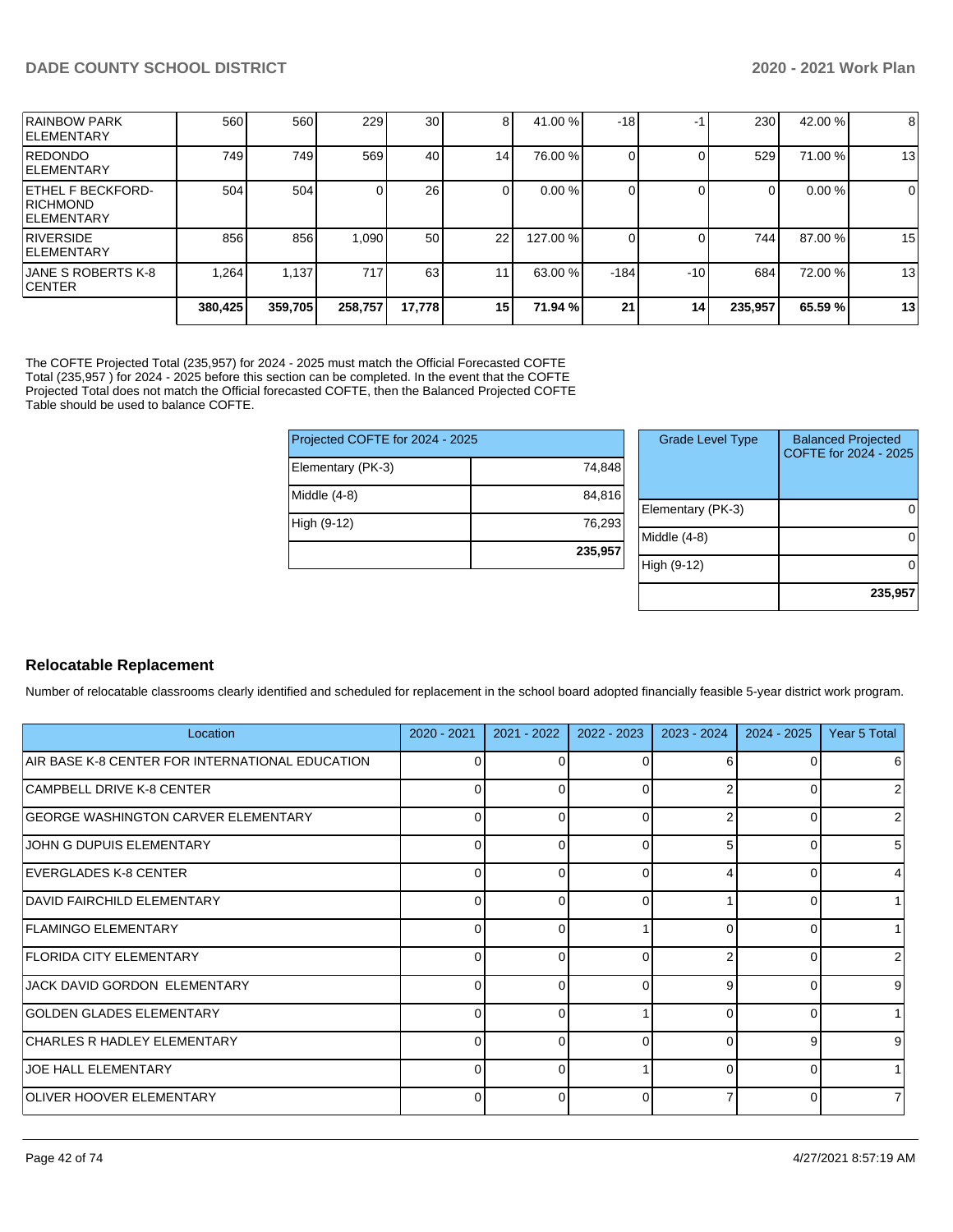| <b>KENWOOD K-8 CENTER</b>                 | 0              | 0              | $\overline{0}$ | 1              | 0        | 1               |
|-------------------------------------------|----------------|----------------|----------------|----------------|----------|-----------------|
| LEEWOOD K-8 CENTER                        | 0              | 0              | 0              | 2              | 0        | 2               |
| <b>LEISURE CITY K-8 CENTER</b>            | 0              | $\Omega$       | $\Omega$       | 5              | 0        | 5 <sup>5</sup>  |
| <b>FRANK CRAWFORD MARTIN K-8 CENTER</b>   | 0              | $\Omega$       | $\Omega$       | 1              | $\Omega$ | 1               |
| MIAMI SHORES ELEMENTARY                   | 0              | $\Omega$       | 0              | 2              | 0        | $\overline{2}$  |
| MIAMI MACARTHUR EDUCATIONAL CENTER        | $\overline{7}$ | $\Omega$       | 0              | $\overline{0}$ | $\Omega$ | $\overline{7}$  |
| OAK GROVE ELEMENTARY                      | 0              | $\Omega$       | 6              | $\overline{0}$ | 0        | $6 \mid$        |
| <b>OLYMPIA HEIGHTS ELEMENTARY</b>         | 0              | $\Omega$       | 2              | $\overline{0}$ | $\Omega$ | $\overline{c}$  |
| PALM SPRINGS ELEMENTARY                   | 0              | $\Omega$       | 5              | $\overline{0}$ | 0        | 5 <sup>5</sup>  |
| DR GILBERT L PORTER ELEMENTARY            | 0              |                | 0              | $\overline{0}$ | $\Omega$ | 1               |
| <b>RAINBOW PARK ELEMENTARY</b>            | 0              | $\Omega$       |                | $\mathbf 0$    | 0        | $\mathbf{1}$    |
| JANE S ROBERTS K-8 CENTER                 | 0              | $\Omega$       | $\Omega$       | 10             | $\Omega$ | 10 <sup>1</sup> |
| <b>ROYAL PALM ELEMENTARY</b>              | 0              | $\Omega$       | 0              | 1              | 0        | 1               |
| <b>SOUTH MIAMI K-8 CENTER</b>             | 0              | $\Omega$       | $\Omega$       | 10             | $\Omega$ | 10 <sup>1</sup> |
| <b>SPRINGVIEW ELEMENTARY</b>              | 0              | $\Omega$       | $\Omega$       | 3              | 0        | 3               |
| <b>SWEETWATER ELEMENTARY</b>              | 0              | $\Omega$       | $\overline{1}$ | $\overline{0}$ | $\Omega$ | 1               |
| <b>CARRIE P MEEK/WESTVIEW K-8 CENTER</b>  | 0              | $\Omega$       | $\Omega$       | 1              | 0        | 1               |
| MIAMI LAKES MIDDLE                        | 0              | $\Omega$       | $\Omega$       | $\mathbf 0$    | 4        | $\overline{4}$  |
| MIAMI SPRINGS MIDDLE                      | 0              | 10             | 0              | $\overline{0}$ | 0        | 10              |
| <b>SOUTH MIAMI MIDDLE</b>                 | 0              | $\Omega$       | $\Omega$       | 0              | 2        | $\overline{2}$  |
| AMERICAN SENIOR HIGH                      | 0              | $\Omega$       | 0              | 5              | 0        | 5 <sup>5</sup>  |
| MIAMI CORAL PARK SENIOR HIGH              | 0              | $\Omega$       | 1              | $\overline{0}$ | $\Omega$ | $\mathbf{1}$    |
| SOUTH MIAMI SENIOR HIGH                   | $\Omega$       | $\Omega$       | $\Omega$       | 6              | 0        | $6 \,$          |
| GEORGE T BAKER AVIATION TECHNICAL COLLEGE | 0              | $\Omega$       | 0              | $\overline{0}$ | 3        | 3               |
| D A DORSEY TECHNICAL COLLEGE              | 0              | $\Omega$       | <sup>0</sup>   | 0              |          | 2               |
| RUTH OWENS KRUSE EDUCATION CENTER         | 0              | $\overline{0}$ | $\overline{0}$ | $\mathbf 0$    | 4        | $4\vert$        |
| HIALEAH GARDENS ELEMENTARY                | 0              | 0              | 0              | $\overline{0}$ | 2        | $\overline{c}$  |
| IRVING & BEATRICE PESKOE K-8 CENTER       | 0              | 0              | $\Omega$       | $\mathbf 0$    |          | $\mathbf{1}$    |
| EUGENIA B THOMAS K-8 CENTER               | 0              | 0              | $\Omega$       | $\overline{0}$ | 6        | $6 \,$          |
| HERBERT A AMMONS MIDDLE                   | 0              | 0              | $\Omega$       | $\mathbf 0$    | 43       | 43              |
| GATEWAY ENVIRONMENTAL K-8 LEARNING CENTER | 0              | 0              | $\Omega$       | $\overline{0}$ | 10       | 10 <sup>1</sup> |
| <b>Total Relocatable Replacements:</b>    | 7              | 11             | 19             | 85             | 86       | 208             |

## **Charter Schools Tracking**

Information regarding the use of charter schools.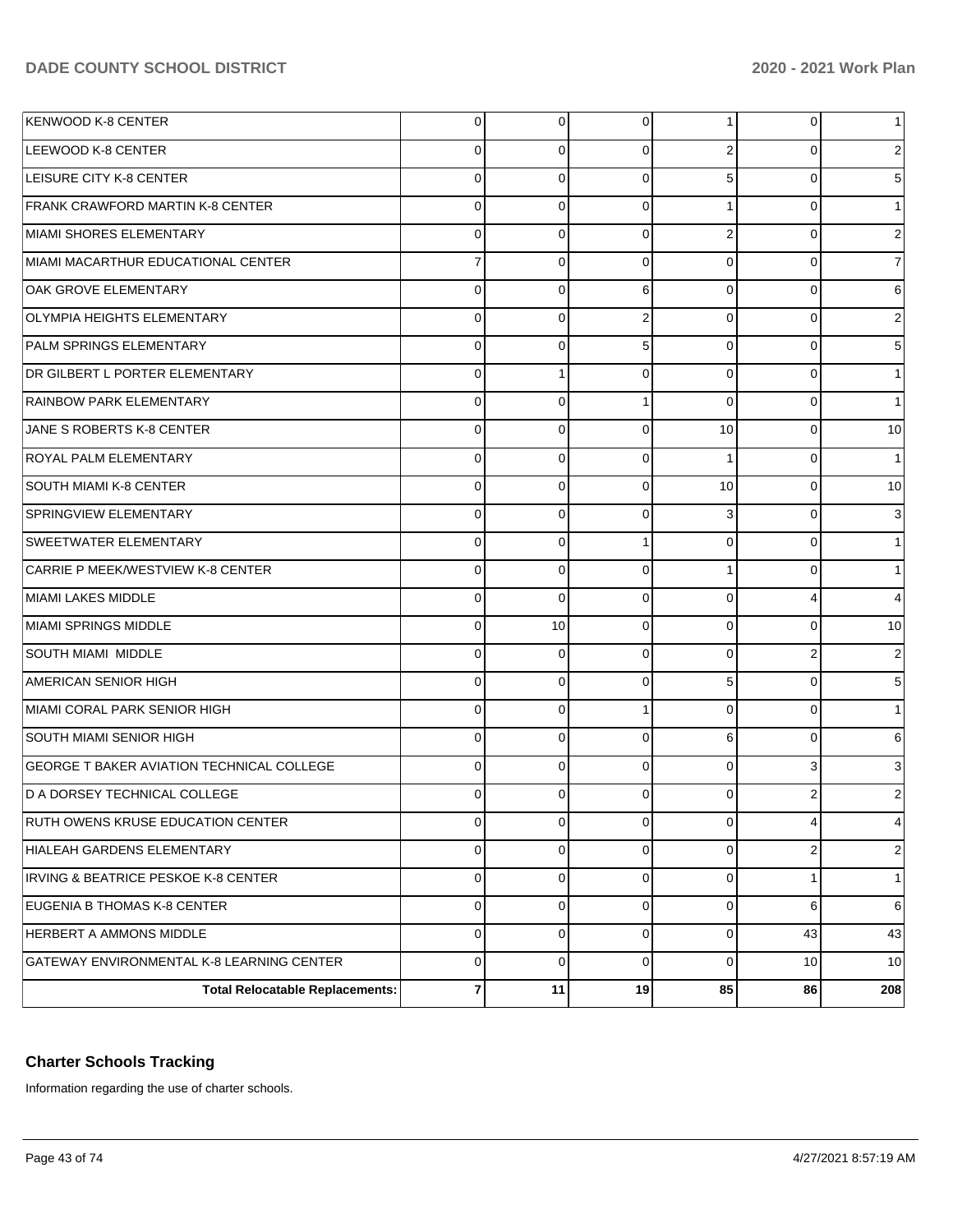| Location-Type                                                                                  | # Relocatable<br>units or<br>permanent<br>classrooms | Owner         | <b>Year Started or</b><br>Scheduled | <b>Student</b><br><b>Stations</b> | <b>Students</b><br>Enrolled | Years in<br>Contract | <b>Total Charter</b><br><b>Students</b><br>projected for<br>2024 - 2025 |
|------------------------------------------------------------------------------------------------|------------------------------------------------------|---------------|-------------------------------------|-----------------------------------|-----------------------------|----------------------|-------------------------------------------------------------------------|
| Archimedean Academy -12425<br>SW 72 St., Miami Florida 33183                                   |                                                      | 38 LEASE RENT | 2002                                | 760                               | 637                         | 15                   | 650                                                                     |
| Archimedean Middle<br>Conservatory - 12425 SW 72 St.,<br>Miami Florida 33183                   |                                                      | 17 LEASE RENT | 2005                                | 425                               | 324                         | 15                   | 330                                                                     |
| Aventura City of Excellence<br>School - 3333 NE 188 St.,<br>Aventura Florida 33180             |                                                      | 80 LEASE RENT | 2003                                | 1,600                             | 1,021                       | 15                   | 1,032                                                                   |
| Coral Reef Montessori Academy<br>Charter School- 10853 SW 216<br>St., Cutler Bay Florida 33170 |                                                      | 27 PRIVATE    | 1998                                | 540                               | 524                         | 15                   | 764                                                                     |
| Doctors Charter of Miami Shores -<br>11301 NW Fifth Ave., Miami<br>Shores Florida 33168        |                                                      | 25 LEASE RENT | 1997                                | 550                               | 493                         | 15                   | 995                                                                     |
| Doral Academy - 2450 NW 97<br>Ave., Doral Florida 33172                                        |                                                      | 47 LEASE RENT | 1999                                | 940                               | 1,035                       | 15                   | 2,200                                                                   |
| Doral Academy Charter Middle<br>School - 2601 NW 112 Ave.,<br>Doral Florida 33172              |                                                      | 40 LEASE RENT | 2003                                | 880                               | 1,465                       | 15                   | 1,538                                                                   |
| Doral Academy High School -<br>11100 NW 27 St., Doral Florida<br>33172                         |                                                      | 46 LEASE RENT | 2001                                | 1,150                             | 1,396                       | 15                   | 1,900                                                                   |
| Downtown Miami Charter - 305<br>NW Third Ave., Miami Florida<br>33128                          |                                                      | 31 LEASE RENT | 2002                                | 620                               | 598                         | 15                   | 650                                                                     |
| International Studies Charter High<br>School - 2480 SW Eighth St.,<br>Miami Florida 33135      |                                                      | 40 LEASE RENT | 2004                                | 1,000                             | 326                         | 15                   | 1,000                                                                   |
| Keys Gate Charter School - 2000<br>SE 28 Ave., Homestead Florida<br>33035                      |                                                      | 89 LEASE RENT | 2003                                | 1,780                             | 1,913                       | 15                   | 2,500                                                                   |
| Mater Academy - 7700 NW 98<br>St., Hialeah Gardens Florida<br>33016                            |                                                      | 53 LEASE RENT | 1998                                | 1,060                             | 1,304                       | 15                   | 1,380                                                                   |
| Mater Academy Charter Middle<br>School - 7901 NW 103 St.,<br>Hialeah Gardens Florida 33016     |                                                      | 56 LEASE RENT | 2003                                | 1,232                             | 1,298                       | 15                   | 1,719                                                                   |
| Miami Community Charter Middle<br>School 18720 S.W. 352 Street.<br>Florida City Florida 33034  |                                                      | 22 LEASE RENT | 2007                                | 484                               | 303                         | 5                    | 484                                                                     |
| Pinecrest Academy (South<br>Campus) - 15130 SW 80 St.,<br>Miami Florida 33193                  |                                                      | 40 LEASE RENT | 2006                                | 800                               | 737                         | 15                   | 800                                                                     |
| Somerset Academy Silver Palms<br>@ Princeton - 13355 SW 248<br>Street, Homestead Florida 33032 |                                                      | 45 LEASE RENT | 2011                                | 900                               | 393                         | 15                   | 900                                                                     |
| Summerville Advantage Academy<br>- 11575 SW 243 St., Homestead<br>Florida 33032                |                                                      | 24 LEASE RENT | 2007                                | 480                               | 545                         | 15                   | 750                                                                     |
| The Charter School at Waterstone<br>- 855 Waterstone Way,<br>Homestead Florida 33033           |                                                      | 50 LEASE RENT | 2005                                | 1,000                             | 1,089                       | 15                   | 1,150                                                                   |
| City of Hialeah Educational of<br>Academy - 2590 W 76 St.,<br>Hialeah Florida 33016            |                                                      | 40 LEASE RENT | 2008                                | 1,000                             | 789                         | 15                   | 1,000                                                                   |
| Excelsior Language Academy of<br>Hialeah - 369 E 10 St., Hialeah<br>Florida 33010              |                                                      | 16 LEASE RENT | 2008                                | 320                               | 201                         | 5                    | 900                                                                     |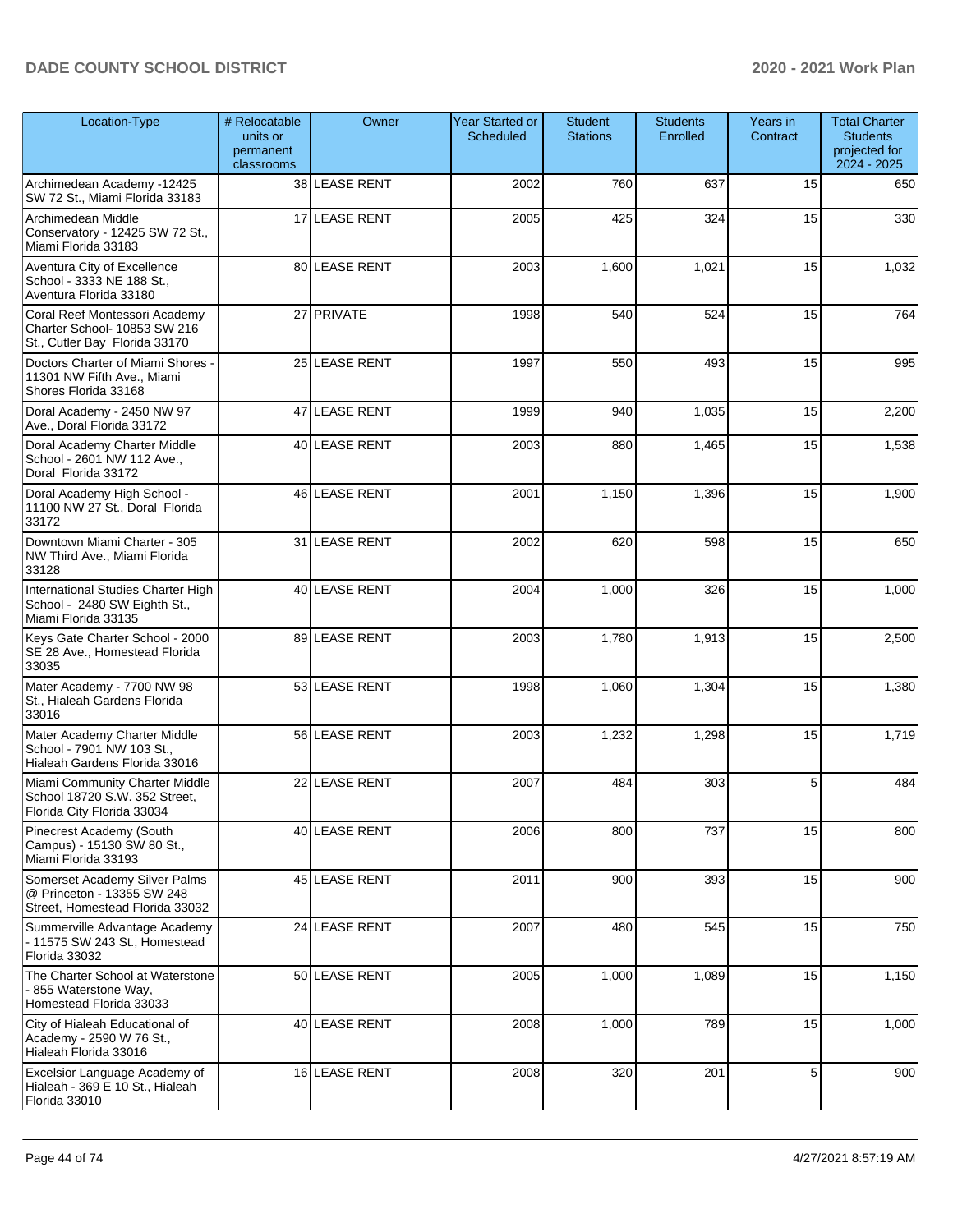| Mater Academy of International<br>Studies, 795 NW 32 St., Miami<br>Florida 33127                                | 32 LEASE RENT     | 2008 | 640   | 480   | 5  | 640   |
|-----------------------------------------------------------------------------------------------------------------|-------------------|------|-------|-------|----|-------|
| Somerset Academy Bay Middle<br>School - 9500 SW 97 Avenue<br>Miami. Florida 33176                               | 12 LEASE RENT     | 2013 | 264   | 172   | 15 | 750   |
| Sports Leadership and<br>Management (SLAM) CMS - 604<br>NW 12 Avenue, Miami, Florida<br>33136                   | 90 LEASE RENT     | 2013 | 1,980 | 905   | 5  | 2,000 |
| Archimedean Upper Conservatory<br>12425 S.W. 72 Street Miami,<br>Florida 33183                                  | 18 LEASE RENT     | 2008 | 396   | 233   | 15 | 336   |
| The SEED School of Miami 1901<br>NW 127 Street Miami. Florida<br>33054                                          | 18 LEASE RENT     | 2014 | 396   | 308   | 8  | 400   |
| <b>International Studies Virtual</b><br>Academy 2480 SW 8 Street<br>Doral, Florida 33172                        | <b>LEASE RENT</b> | 2014 | 22    | 28    | 2  | 250   |
| AcadeMir Preparatory Academy<br>5800 SW 135 Avenue Miami,<br>Florida 33176                                      | 23 LEASE RENT     | 2015 | 460   | 432   | 5  | 600   |
| Beacon College Prep 13400 N.W.<br>28 Avenue Opa-Locka Florida<br>33054                                          | 23 LEASE RENT     | 2014 | 460   | 408   | 10 | 464   |
| Excelsior Charter Academy 18200<br>N.W. 22 Avenue Miami Gardens<br>Florida 33056                                | 31 LEASE RENT     | 2009 | 620   | 408   | 5  | 600   |
| Somerset Academy CHS (South<br>Homestead) 305 NE Second Rd.,<br>Homestead Florida 33030                         | 36 LEASE RENT     | 2011 | 900   | 356   | 5  | 1,119 |
| Miami Arts Charter School - 95<br>NW 23 Street, Miami Florida<br>33127                                          | 60 LEASE RENT     | 2009 | 1,500 | 1,129 | 15 | 1,500 |
| Lincoln-Marti Charter School<br>(Little Havana Campus) - 970-984<br>West Flagler Street, Miami Florida<br>33130 | 54 LEASE RENT     | 2009 | 1,080 | 725   | 15 | 900   |
| Lincoln-Marti Charter School<br>(Hialeah Campus) - 3500 West<br>84 Street, Hialeah Florida 33018                | 36 LEASE RENT     | 2009 | 720   | 288   | 15 | 1,200 |
| Miami Community Charter High<br>School - 18720 SW 352 Street,<br>Florida City Florida 33034                     | 22 LEASE RENT     | 2009 | 550   | 196   | 5  | 600   |
| South Florida Autism Charter<br>School - 18305 N.W. 75 Place,<br>Hialeah Florida 33015                          | 25 LEASE RENT     | 2009 | 500   | 228   | 10 | 300   |
| AcadeMir Charter School West-<br>14880 SW 26 Street, Miami<br>Florida 33185                                     | 38 LEASE RENT     | 2010 | 760   | 614   | 15 | 968   |
| BridgePrep Academy of Village<br>Green - 13300 SW 120 St<br>Miami Florida 33175                                 | 46 LEASE RENT     | 2011 | 920   | 970   | 5  | 1,353 |
| BridgePrep Academy<br>Interamerican Campus - 621<br>Beacom Boulevard, Miami Florida<br>33135                    | 9LEASE RENT       | 2012 | 180   | 174   | 5  | 255   |
| Charter High School of the<br>Americas - 970-984 W. Flagler<br>Street, Miami Florida 33130                      | 16 LEASE RENT     | 2012 | 400   | 167   | 15 | 528   |
| Doral Academy of Technology -<br>2601 N.W. 112 Avenue, Doral<br>Florida 33172                                   | 14 LEASE RENT     | 2011 | 280   | 299   | 15 | 350   |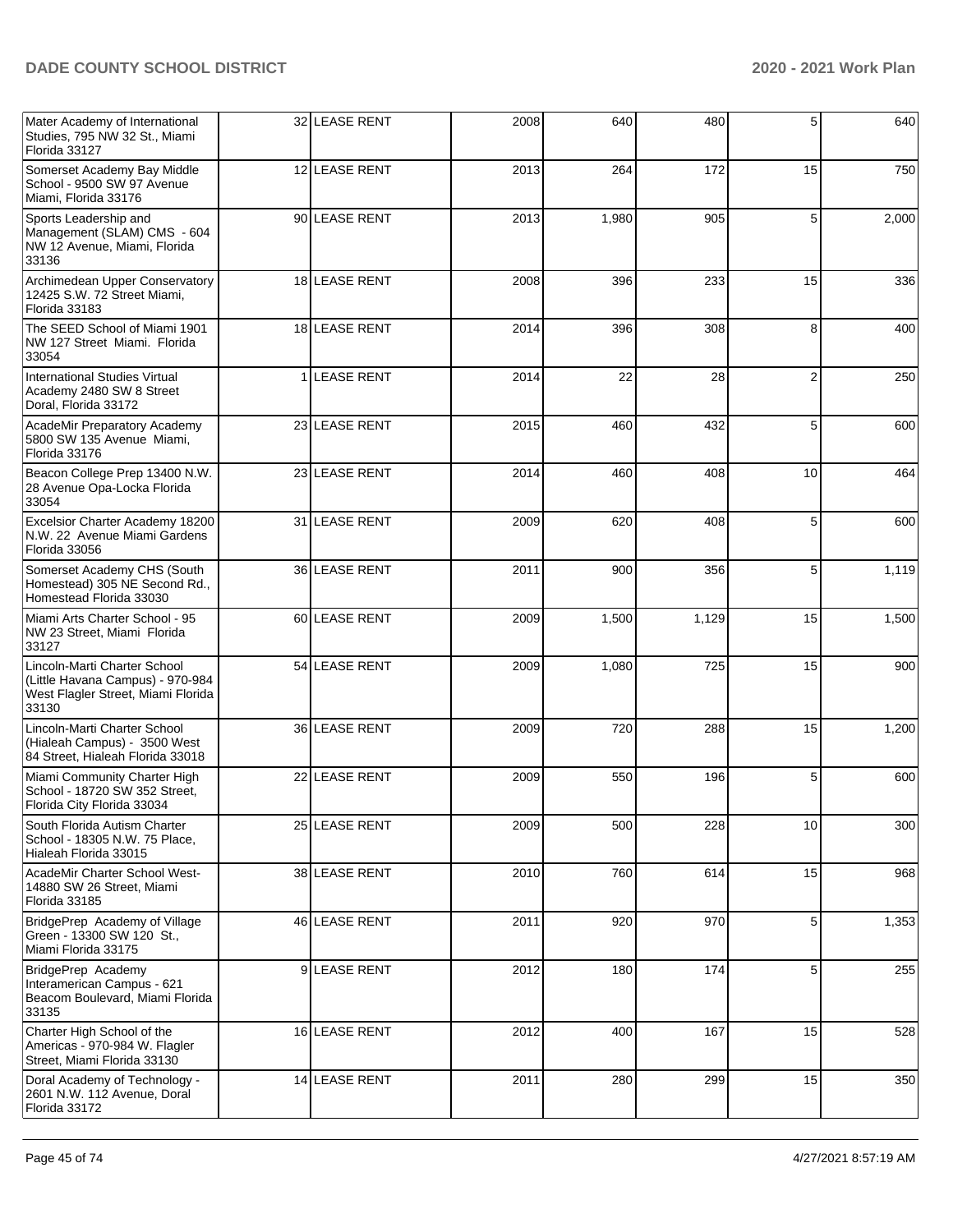| Everglades Preparatory Academy<br>2251 Mowry Drive, Homestead<br>Florida 33033                          |                | 40 LEASE RENT     | 2012 | 800   | 468   | 10 | 910   |
|---------------------------------------------------------------------------------------------------------|----------------|-------------------|------|-------|-------|----|-------|
| Everglades Preparatory AHS -<br>2251 Mowry Drive, Homestead<br>Florida 33033                            |                | 23 LEASE RENT     | 2012 | 575   | 499   | 10 | 900   |
| Green Springs High School -<br>3555 N.W. Seventh Street, Miami<br>Florida 33125                         |                | 9 LEASE RENT      | 2011 | 225   | 323   | 10 | 500   |
| Just Arts and Management (JAM)<br>Charter Middle - 2450 N.W. 97<br>Avenue, Doral Florida 33172          |                | 11 LEASE RENT     | 2012 | 242   | 243   | 15 | 600   |
| Mater Academy at Mount Sinai -<br>4300 Alton Road, Miami Beach<br>Florida 33141                         | 5 <sup>1</sup> | <b>LEASE RENT</b> | 2012 | 100   | 139   | 15 | 170   |
| Mater Grove Academy - 2805<br>S.W. 32 Avenue, Miami Florida<br>33133                                    |                | 58 LEASE RENT     | 2011 | 1,160 | 1,126 | 15 | 1,400 |
| North Park High School - 3400<br>N.W. 135 Street, Opalocka<br>Florida 33054                             |                | 20 LEASE RENT     | 2011 | 500   | 347   | 10 | 500   |
| Pinecrest Cove Academy - 4301<br>S.W. 107 Ave, Miami Florida<br>33165                                   |                | 39 LEASE RENT     | 2011 | 780   | 934   | 15 | 1,100 |
| Theodore R. & Thelma A. Gibson<br>Charter School - 1682-1698 NW<br>Fourth Ave., Miami Florida 33136     |                | 30 LEASE RENT     | 2003 | 600   | 154   | 5  | 600   |
| Youth Co-Op Charter School -<br>7700 West 20 ave, Hialeah<br>Florida 33016                              |                | 64 LEASE RENT     | 1998 | 1,280 | 881   | 15 | 1,000 |
| Doral Performing Arts &<br>Entertainment - 11100 NW 27 St.,<br>Doral Florida 33172                      |                | 25 LEASE RENT     | 2005 | 625   | 285   | 10 | 453   |
| Early Beginings Academy-1411<br>NW 14 Ave., Miami Florida 33125                                         |                | 12 LEASE RENT     | 2005 | 240   | 121   | 10 | 210   |
| Mater Academy East Charter<br>High School - 998 SW 1 St.,<br>Miami Florida 33130                        |                | 26 LEASE RENT     | 2007 | 650   | 124   | 15 | 1,000 |
| Mater Academy Lakes Middle<br>School - 17300 N.W. 87 Avenue,<br>Hialeah, Florida 33015                  |                | 32 LEASE RENT     | 2006 | 704   | 930   | 15 | 900   |
| Mater Academy Lakes High<br>School - 17300 N.W. 87 Avenue,<br>Hialeah, Florida 33015                    |                | 48 LEASE RENT     | 2006 | 1,200 | 892   | 15 | 1,200 |
| Mater Gardens Academy<br>Elementary - 9010 NW 178 Ln.,<br>Hialeah Florida 33018                         |                | 32 LEASE RENT     | 2006 | 640   | 791   | 15 | 900   |
| Mater Performing Arts &<br>Entertainment Academy - 7901<br>NW 103 St., Hialeah Gardens<br>Florida 33016 |                | 12 LEASE RENT     | 2005 | 300   | 238   | 15 | 403   |
| Ben Gamla Charter School -<br>11155 S.W. 112 Avenue, Miami<br>Florida 33176                             |                | 16 LEASE RENT     | 2010 | 320   | 244   | 15 | 900   |
| BridgePrep Academy South -<br>10700 SW 56 Street, Miami<br>Florida 33165                                |                | 28 LEASE RENT     | 2010 | 560   | 507   | 10 | 760   |
| Somerset PAMS (Homestead),<br>3000 S.E. Ninth Street,<br>Homestead, FL 33035                            |                | 23 LEASE RENT     | 2019 | 506   | 200   | 5  | 500   |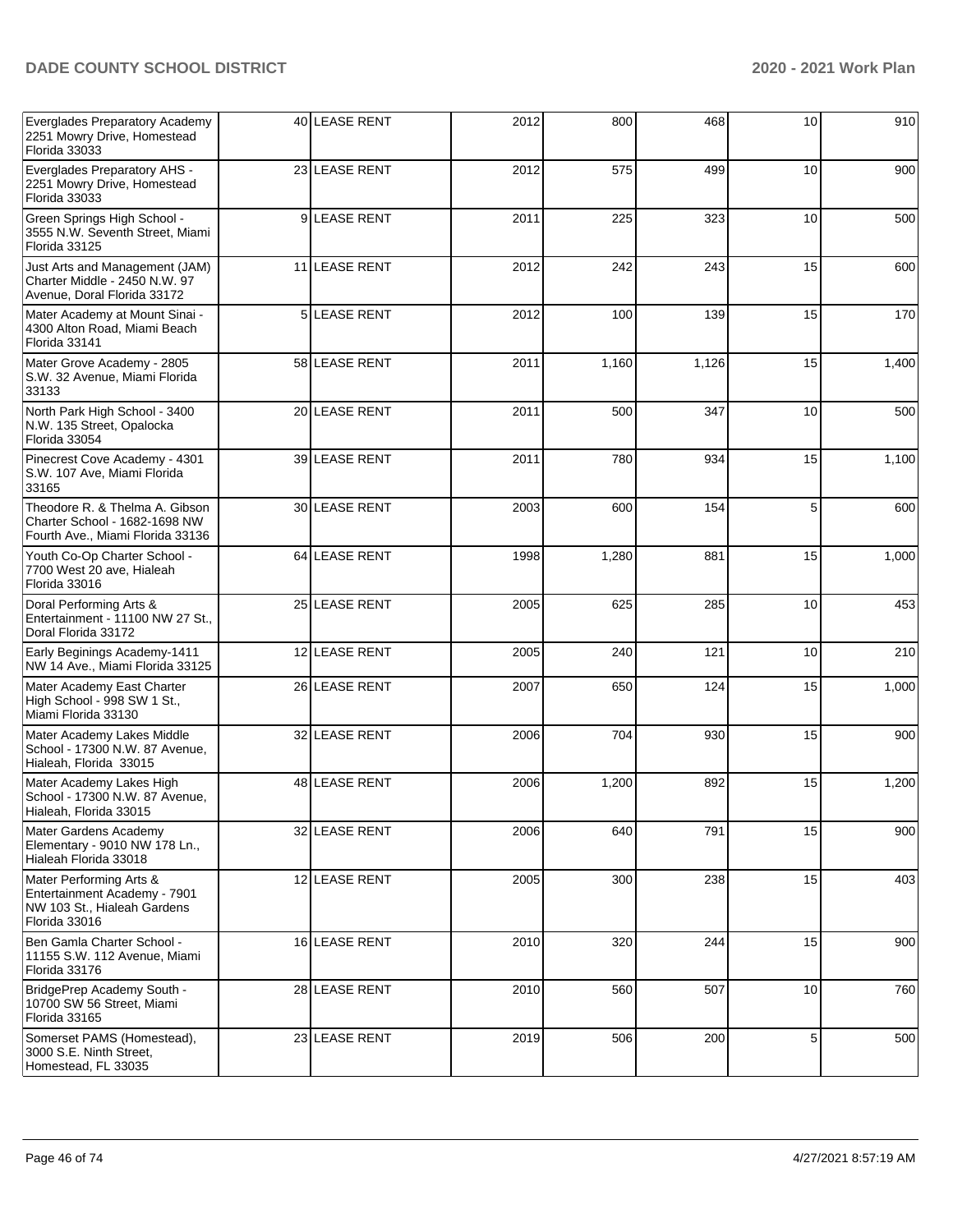| Somerset PAHS (Homestead),<br>3000 S.E. Ninth Street,<br>Homested, FL 33035                                           | 30 LEASE RENT  | 2019 | 750   | 137   | 5  | 750   |
|-----------------------------------------------------------------------------------------------------------------------|----------------|------|-------|-------|----|-------|
| Mater Preparatory Academy, 601<br>N.W. 12 Avenue, Miami, FL<br>33136                                                  | 15 LEASE RENT  | 2019 | 300   | 266   | 5  | 400   |
| Sports Academy CHS (North<br>Campus), 16551 NE 16 Avenue,<br>North Miami Beach, FL 33162                              | 28 LEASE RENT  | 2019 | 700   | 120   | 5  | 700   |
| True North Classical Academy<br>South, 7900 S.W. 86 Street,<br>Miami, FL 33143                                        | 8 LEASE RENT   | 2018 | 160   | 145   | 5  | 750   |
| KIPP Miami-Liberty City, 3400<br>N.W. 87 Avenue, Miami, FL<br>33147                                                   | 25 LEASE RENT  | 2019 | 500   | 667   | 5  | 400   |
| Doral International Academy of<br>Math and Science, 6700 N.W.<br>104 Avenue, Doral, FL 33178                          | 47 LEASE RENT  | 2011 | 940   | 777   | 5  | 900   |
| Mater International Preparatory<br>795 NW 32 St., Miami Florida<br>33127                                              | 14 LEASE RENT  | 2008 | 308   | 202   | 15 | 300   |
| Pinecrest Preparatory Academy<br>Charter High School - 14901 SW<br>42 St., Miami Florida 33185                        | 20 LEASE RENT  | 2008 | 500   | 355   | 15 | 1,200 |
| Somerset Arts Academy - 1700<br>Krome Ave., Homestead, Florida<br>33030                                               | 18 LEASE RENT  | 2008 | 360   | 474   | 15 | 750   |
| Somerset Academy CES (South<br>Homestead) - 300 SE First Dr.,<br>Homestead Florida 33030                              | 50 LEASE RENT  | 2008 | 1,000 | 574   | 15 | 1,000 |
| Somerset Academy CMS (South<br>Homestead) - 305 NE Second<br>Rd., Homestead Florida 33030                             | 36 LEASE RENT  | 2008 | 792   | 549   | 15 | 750   |
| Somerset Oaks Academy - 1000<br>Old Dixie Highway, Homestead<br>Florida 33030                                         | 27 LEASE RENT  | 2011 | 540   | 602   | 5  | 900   |
| Somerset Academy (Silver<br>Palms) - 23255 S.W. 115 Avenue,<br>Homestead Florida 33032                                | 100 LEASE RENT | 2007 | 2,000 | 1,873 | 15 | 2,000 |
| Sports Leadership Academy of<br>Miami CHS - 604 NW 12 Avenue,<br>Miami Florida 33136                                  | 90 LEASE RENT  | 2012 | 1,980 | 524   | 5  | 1,100 |
| Youth Co-Op Preparatory High<br>School - 7700 W. 20 Avenue,<br>Hialeah Gardens Florida 33018                          | 18 LEASE RENT  | 2012 | 450   | 214   | 12 | 750   |
| Highly Inquisitive & Versatile<br>Education (HIVE) Preparatory<br>School - 5855 NW 171 Street<br>Miami, Florida 33015 | 43 LEASE RENT  | 2009 | 860   | 821   | 15 | 900   |
| iMater Academy- 600 W 20 Street<br>Hialeah, Florida 33010                                                             | 35 LEASE RENT  | 2013 | 700   | 678   | 5  | 900   |
| iMater Academy Middle School -<br>651 W 20 Street Hialeah, Florida<br>33010                                           | 35 LEASE RENT  | 2013 | 770   | 810   | 15 | 1,000 |
| iMater Preparatory Academy High<br>School -701 W 20 Street Hialeah,<br>Florida 33010                                  | 42 LEASE RENT  | 2013 | 1,050 | 761   | 15 | 1,300 |
| Mater Academy Charter High<br>School - 7901 NW 103 St.,<br>Hialeah Gardens Florida 33016                              | 68 LEASE RENT  | 2002 | 1,700 | 1,664 | 15 | 1,967 |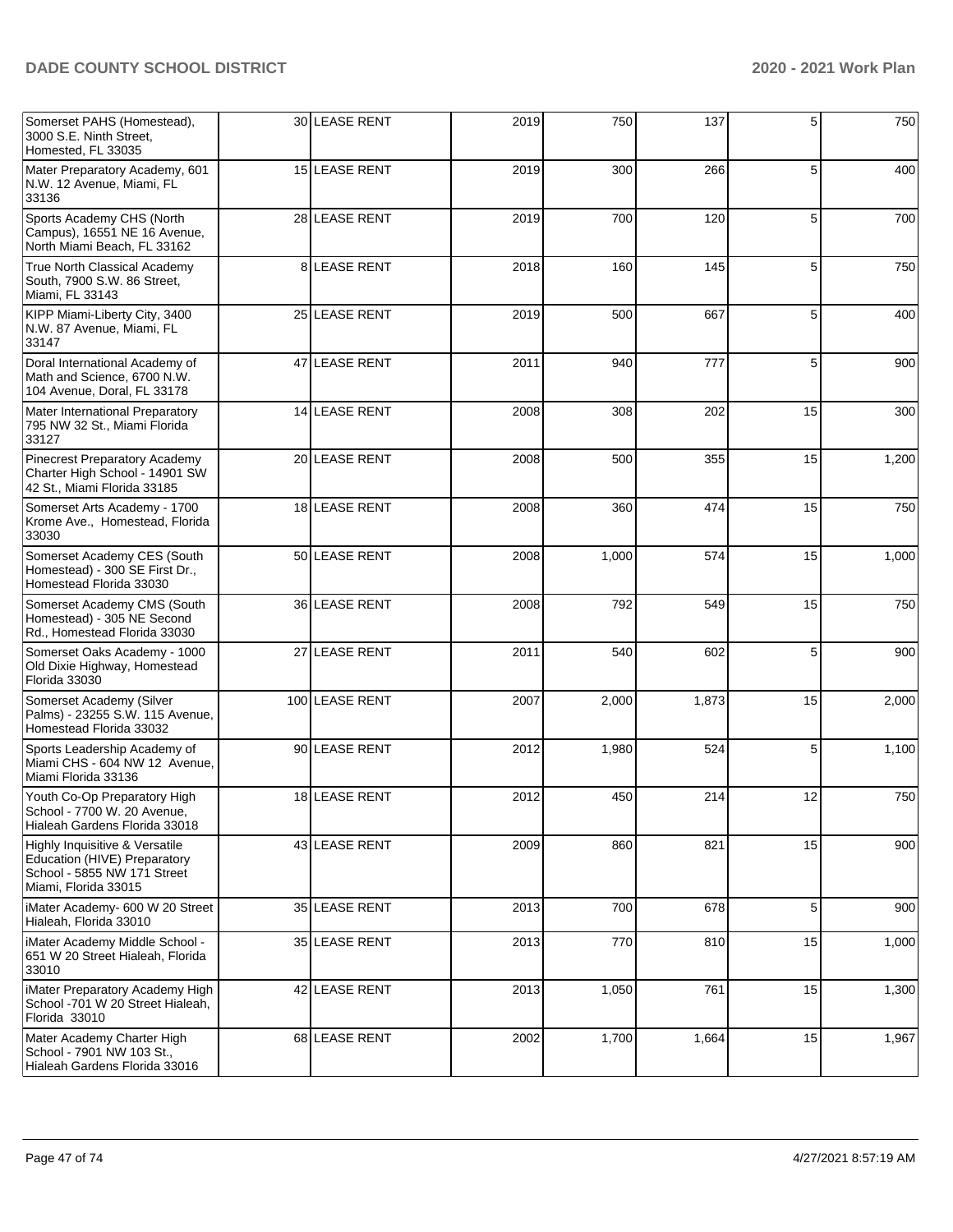| Mater Academy East Middle<br>School - 998 SW 1 St., Miami<br>Florida 33130                                    | 26 LEASE RENT | 2005 | 572   | 147 | 5  | 727   |
|---------------------------------------------------------------------------------------------------------------|---------------|------|-------|-----|----|-------|
| Mater Academy East Charter<br>School - 450 SW Fourth St.,<br>Miami Florida 33130                              | 22 LEASE RENT | 2002 | 440   | 559 | 15 | 800   |
| Miami Community Charter School<br>- 101 S Redland Rd., Florida City<br>Florida 33034                          | 28 LEASE RENT | 2004 | 560   | 532 | 5  | 600   |
| Pinecrest Preparatory Academy<br>Middle School - 14901 SW 42 St.,<br>Miami Florida 33185                      | 20 LEASE RENT | 2003 | 440   | 522 | 15 | 800   |
| Pinecrest Preparatory Academy -<br>14301 SW 42 St., Miami Florida<br>33185                                    | 33 LEASE RENT | 2001 | 650   | 590 | 15 | 650   |
| Renaissance Elementary Charter<br>School- 10651 N.W. 19 Street,<br>Doral Florida 33122                        | 46 LEASE RENT | 1999 | 920   | 905 | 15 | 910   |
| Renaissance Middle Charter<br>School - 8360 NW 33 St., Doral<br>Florida 33122                                 | 26 LEASE RENT | 2005 | 572   | 434 | 15 | 500   |
| Somerset Academy - 19701 SW<br>127 Ave., Miami Florida 33177                                                  | 40 LEASE RENT | 2004 | 800   | 762 | 15 | 805   |
| Somerset Academy Charter High<br>School - 12425 SW 248 Street.<br>Homestead Florida 33032                     | 58 LEASE RENT | 2004 | 1,450 | 823 | 5  | 1,440 |
| Somerset Academy Charter<br>School Middle - 18491 SW 134<br>Ave., Miami Florida 33177                         | 23 LEASE RENT | 2004 | 506   | 294 | 15 | 500   |
| Stellar Leadership Academy 7900<br>NW 27 Ave., Suite F20, Miami<br>Florida 33147                              | 7 LEASE RENT  | 2005 | 175   | 280 | 5  | 600   |
| AcadeMir Charter School Middle -<br>5800 SW 135 Avenue Miami<br>Florida 33165                                 | 18 LEASE RENT | 2012 | 396   | 358 | 5  | 400   |
| Academy of International<br>Education CS - 1080 Labaron<br>Drive, Miami Springs Florida<br>33166              | 17 LEASE RENT | 2011 | 340   | 364 | 15 | 444   |
| Alpha Charter of Excellence<br>(ACE) 1217 S.W. Fourth Street,<br>Miami Florida 33135                          | 28 LEASE RENT | 2012 | 560   | 304 | 5  | 608   |
| BridgePrep Academy of Greater<br>Miami - 137 N.E. 19 Street, Miami<br>Florida 33132                           | 23 LEASE RENT | 2011 | 460   | 428 | 5  | 501   |
| Mater Virtual Academy Charter<br>Middle High School - 17300 NW<br>87 Avenue, Hialeah, Florida<br>33136        | 23 LEASE RENT | 2013 | 506   | 67  |    | 500   |
| Palm Glades Preparatory<br>Academy - 22655 SW 112<br>Avenue Miami Florida 33170                               | 18 LEASE RENT | 2012 | 360   | 330 | 10 | 998   |
| Palm Glades Preparatory High<br>School - 22655 SW 112 Avenue<br>Miami, Florida 33170                          | 20 LEASE RENT | 2012 | 500   | 263 | 10 | 1,400 |
| Somerset Academy Bay - 9500<br>SW 97 Avenue Miami, Florida<br>33176                                           | 20 LEASE RENT | 2013 | 400   | 397 | 15 | 750   |
| Integrated Science and Asian<br>Culture (ISAAC) Academy - 301<br>Westward Dr. Miami Springs,<br>Florida 33166 | 12 LEASE RENT | 2009 | 240   | 241 | 15 | 900   |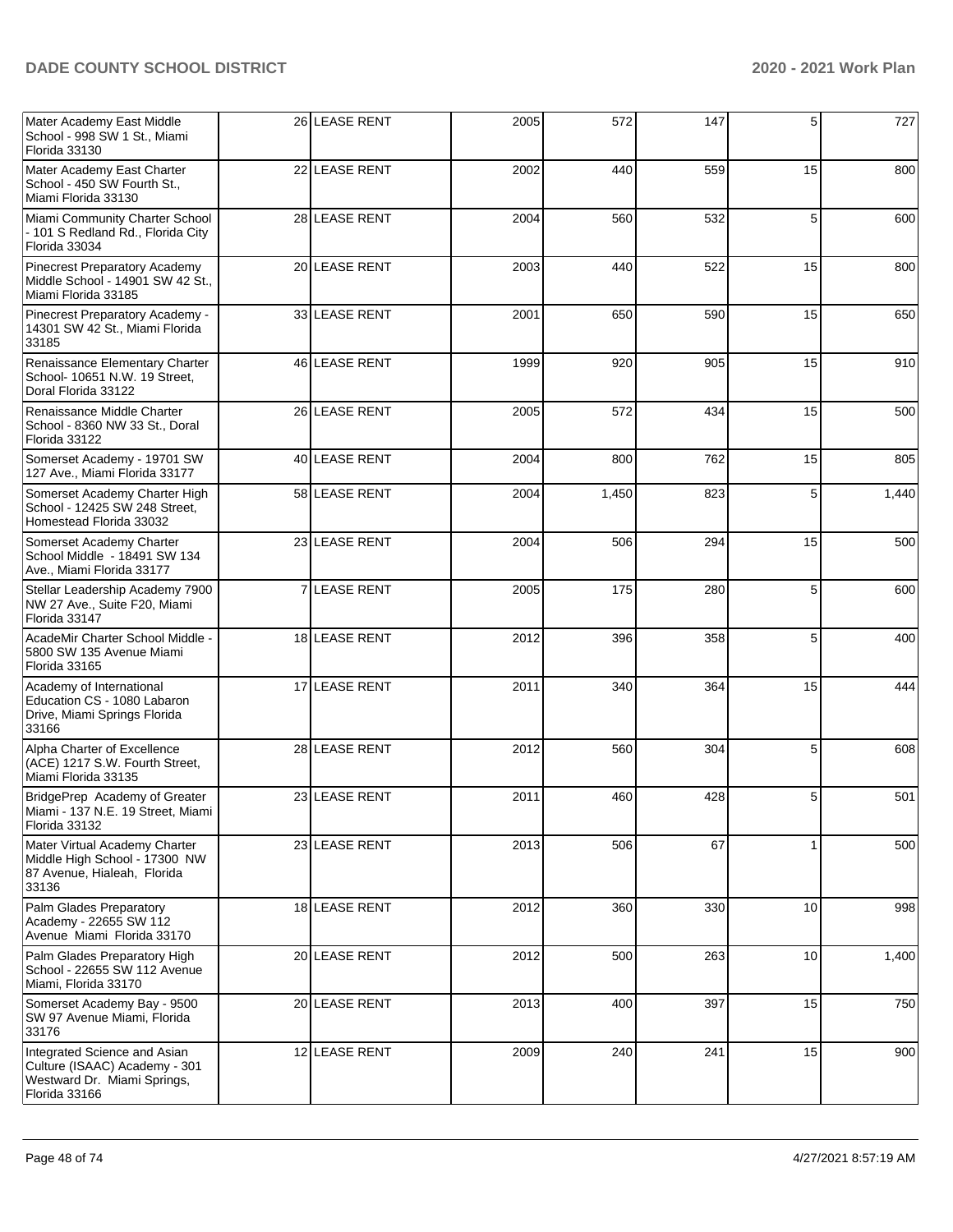| International Studies Charter<br>Middle School - 2480 SW Eighth<br>Street, Miami Florida 33135         | 20 LEASE RENT | 2009 | 440   | 319   | 15             | 450   |
|--------------------------------------------------------------------------------------------------------|---------------|------|-------|-------|----------------|-------|
| Keys Gate Charter High School -<br>2325 - 2335 SE 28 Avenue,<br>Homestead Florida 33035                | 48 LEASE RENT | 2010 | 1,200 | 588   |                | 1,200 |
| Mater Academy (Miami Beach) -<br>8625 Byron Ave., Miami Beach<br>Florida 33141                         | 40 LEASE RENT | 2010 | 800   | 616   | 15             | 790   |
| C. G. Bethel High School - 16150<br>NE 17 Avenue. North Miami<br>Beach Florida 33162                   | 7 LEASE RENT  | 2009 | 140   | 324   | 10             | 550   |
| Pinecrest Academy (North<br>Campus) - 10207 West Flagler<br>Street, Miami Florida 33174                | 58 LEASE RENT | 2010 | 1,160 | 345   | 15             | 1,166 |
| Somerset Gables Academy - 624<br>Anastasia Avenue, Coral Gables<br>Florida 33134                       | 34 LEASE RENT | 2010 | 680   | 450   | 15             | 675   |
| Somerset Academy ES (South<br>Miami Campus) - 5876 SW 68<br>Street, South Miami Florida 33143          | 19 LEASE RENT | 2009 | 380   | 442   | 15             | 750   |
| Somerset Academy MS (South<br>Miami Campus) - 5876 SW 68<br>Street, South Miami Florida 33143          | 8 LEASE RENT  | 2009 | 176   | 130   | 15             | 900   |
| Mater International Academy<br>3405 N.W. 27 Avenue Miami<br>Florida 33142                              | 8 LEASE RENT  | 2015 | 160   | 178   | 5              | 337   |
| Downtown Doral Charter<br>Elementary School 8390 N.W. 53<br>Street Miami Florida 33166                 | 57 LEASE RENT | 2015 | 1,140 | 1,078 | 15             | 1,200 |
| Somerset Preparatory Academy<br>Sunset 11155 SW 112 Avenue<br>Miami Florida 33176                      | 17 LEASE RENT | 2015 | 360   | 313   | 15             | 850   |
| Somerset Virtual Academy Middle<br>High 305 NE Second Rd,<br>Homestead, Florida 33030                  | 1 LEASE RENT  | 2014 | 22    | 5     | $\overline{2}$ | 300   |
| AcadeMir Charter School<br>Preparatory - 19185 SW 127 Ave                                              | 44 LEASE RENT | 2016 | 880   | 887   | 5              | 1,150 |
| Pinecrest Glades Academy -<br>15250 SW 8th Street, Miami,<br>Florida 33194                             | 37 LEASE RENT | 2016 | 740   | 777   | 15             | 835   |
| Pinecrest Glades PAMHS - 15250<br>SW 8th Street, Miami, Florida<br>33194                               | 25 LEASE RENT | 2016 | 625   | 595   | 15             | 1,630 |
| True North Classical Academy -<br>9393 SW 72 Street, Miami,<br>FLorida 33173                           | 40 LEASE RENT | 2015 | 800   | 510   | 15             | 800   |
| North Gardens High School,<br>4692F NW 183 Street, Miami<br>Gardens, Florida 33055                     | 20 LEASE RENT | 2011 | 500   | 340   | 10             | 500   |
| Arts Academy of Excellence, 780<br>Fisherman Street, Suite 210 -<br>250, Opa-Locka, Florida 33054      | 6 LEASE RENT  | 2017 | 132   | 48    | 5              | 498   |
| Beacon College Prep Middle<br>School, 13400 NW 28 Avenue,<br>Opa-Locka, Florida 33054                  | 15 LEASE RENT | 2018 | 330   | 207   | 5              | 330   |
| BridgePrep Academy of North<br>Miami Beach, 18801 NE 22<br>Avenue, North Miami Beach,<br>Florida 33162 | 29 LEASE RENT | 2018 | 580   | 549   | 5              | 670   |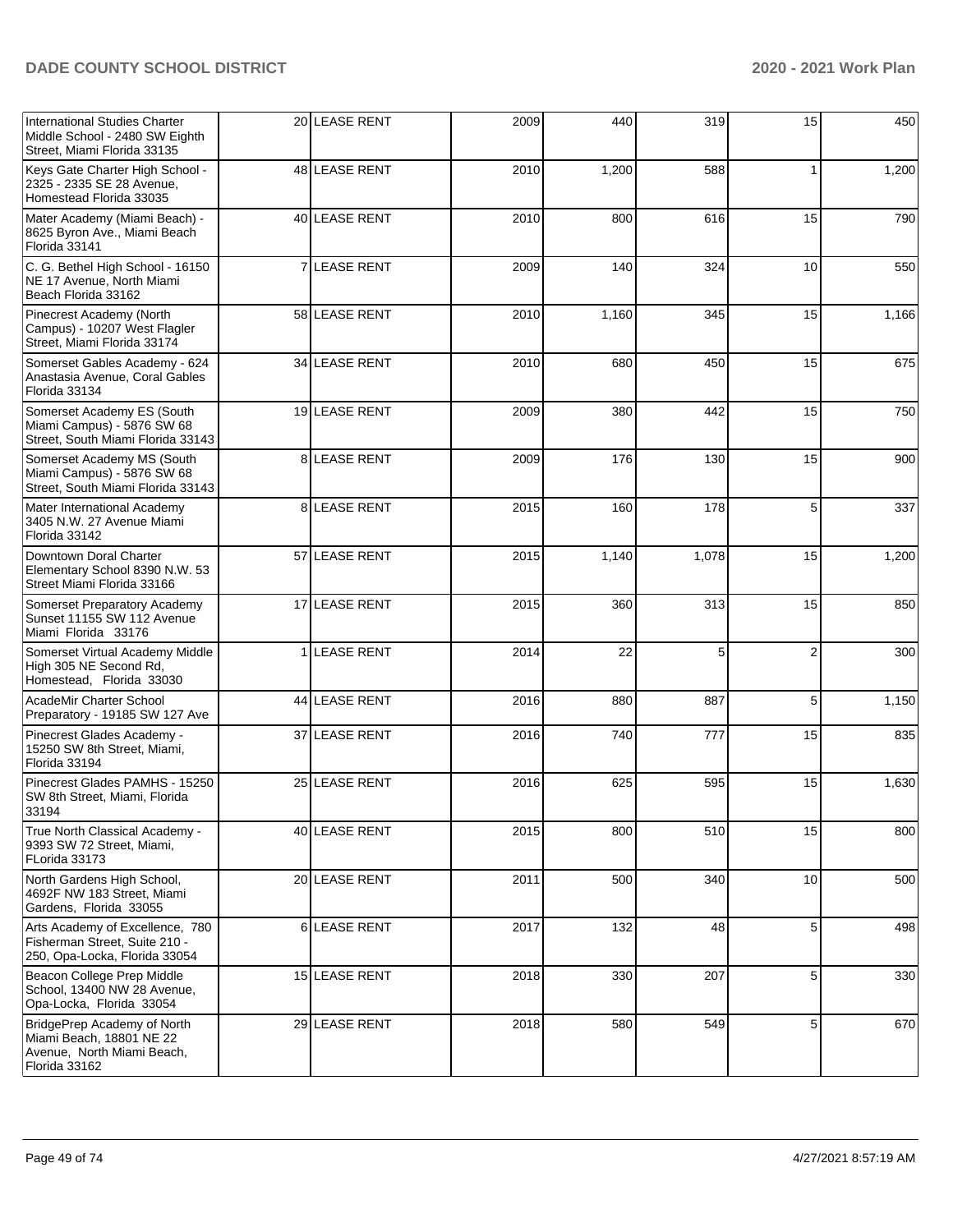| Downtown Doral Charter Upper<br>School, 7905 NW 53 Street,<br>Doral, Florida 33166                              |                | 55 LEASE RENT     | 2018 | 1,375  | 897    | 5  | 1,070   |
|-----------------------------------------------------------------------------------------------------------------|----------------|-------------------|------|--------|--------|----|---------|
| Mater Academy Bay Middle<br>School, 22025 SW 87 Avenue,<br>Cutler Bay, Florida 33197                            |                | 14 LEASE RENT     | 2017 | 308    | 360    | 15 | 1,000   |
| Phoenix Academy of Excellence<br>North, 13301 NW 24 Avenue,<br>Miami, Florida 33055                             |                | 5 LEASE RENT      | 2018 | 110    | 36     | 5  | 200     |
| <b>Pinecrest North Preparatory</b><br>(Fontainebleau Campus), 10207<br>West Flager Street, Miam, FL<br>33174    | 5 <sub>l</sub> | <b>LEASE RENT</b> | 2018 | 100    | 411    | 5  | 100     |
| Somerset Palms Academy,<br>12001 SW 72 Street, Miami,<br>Florida 33165                                          |                | 12 LEASE RENT     | 2018 | 240    | 158    | 5  | 888     |
| Somerset Academy Kendall,<br>9790 SW 107 Court, Miami,<br>Florida. 33156                                        |                | 13 LEASE RENT     | 2018 | 260    | 156    | 5  | 337     |
| Sports Leadership and<br>Management (SLAM) Charter -<br>North Miami 16651 NE 16<br>Avenue, Miami, Florida 33056 |                | 20 LEASE RENT     | 2017 | 440    | 285    | 5  | 450     |
| <b>True North Classical Academy</b><br>High School, 9393 SW 72 Street,<br>Miami, Florida 33173                  |                | 32 LEASE RENT     | 2019 | 800    | 161    | 5  | 800     |
| AIE Charter Upper School for Sci.<br>& Tech. 1080 Labaron Drive,<br>Miami Springs, FL 33166                     |                | 17 LEASE RENT     | 2019 | 374    | 379    | 15 | 556     |
| Don Soffer Aventura CHS 3151<br>N.E. 213 Street, Aventura, FL<br>33180                                          |                | 32 LEASE RENT     | 2019 | 800    | 191    | 15 | 800     |
| Chamber HS, 698 N. Homestead<br>Blvd, Homestead, FL 33030                                                       |                | 22 LEASE RENT     | 2009 | 550    | 457    | 10 | 550     |
| CHS of the Americas (Florida<br>City), 103 E. Lucy Street, Florida<br>City, FL 33034                            | 31             | <b>LEASE RENT</b> | 2019 | 75     | 7      | 5  | 260     |
| Mater Academy Bay HS 22025<br>S.W. 87 Avenue, Cutler Bay, FL<br>33190                                           |                | 20 LEASE RENT     | 2019 | 500    | 123    | 5  | 500     |
| Phoenix Academy of Excellence,<br>7900 N.W. 27 Avenue #F-20,<br>Miami, FL 33147                                 | 2 <sub>1</sub> | <b>LEASE RENT</b> | 2019 | 44     | 37     | 5  | 50      |
| Lincoln-Marti CS (International<br>Campus) - 103 E Lucy Street,<br>Florida City, 33034                          |                | 23 LEASE RENT     | 2010 | 460    | 299    | 15 | 800     |
| Mater Academy Bay Elementary -<br>22025 S.W. 87 Avenue, Cutler<br>Bay, Florida 33190                            |                | 44 LEASE RENT     | 2016 | 880    | 748    | 5  | 875     |
| Miami Children's Museum CS -<br>980 McArthur Causeway, Miami,<br>Florida 33132                                  |                | 11 LEASE RENT     | 2004 | 220    | 298    | 15 | 350     |
| Academi Charter School of Math<br>and Science - 13330 SW 288<br>Street Homestead, Florida 33033                 |                | 33 LEASE RENT     | 2020 | 660    | 142    | 5  | 650     |
| Somerset PA (Homestead) - 3000<br>SE Ninth Street, Homestead<br>Florida 33035                                   |                | 15 LEASE RENT     | 2020 | 300    | 231    | 5  | 536     |
|                                                                                                                 | 4151           |                   |      | 89,504 | 69,247 |    | 112,564 |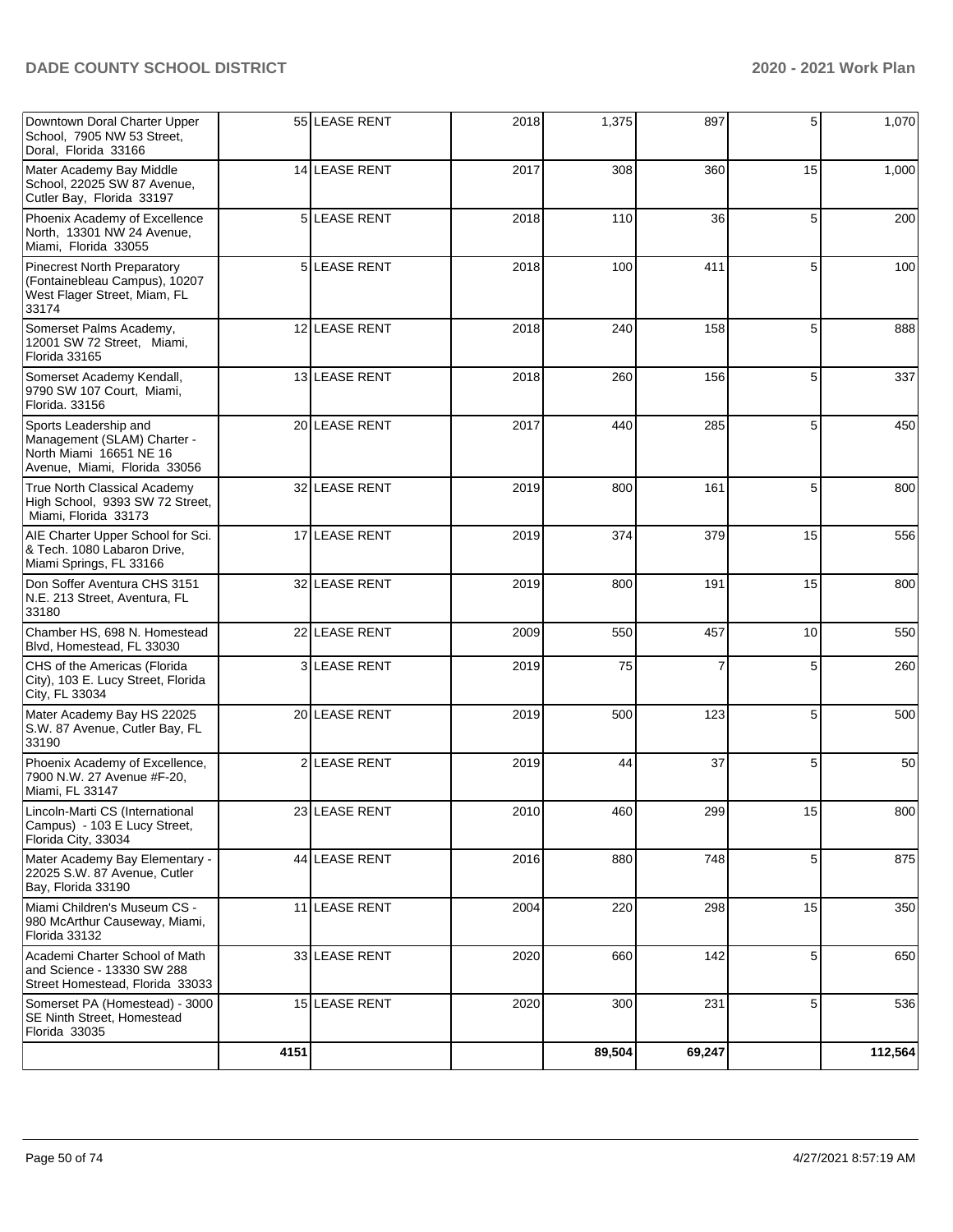#### **Special Purpose Classrooms Tracking**

The number of classrooms that will be used for certain special purposes in the current year, by facility and type of classroom, that the district will, 1), not use for educational purposes, and 2), the co-teaching classrooms that are not open plan classrooms and will be used for educational purposes.

| School | School Type                            | # of Elementary<br>K-3 Classrooms | # of Middle 4-8<br><b>Classrooms</b> | # of High $9-12$<br><b>Classrooms</b> | # of $ESE$<br><b>Classrooms</b> | # of Combo<br><b>Classrooms</b> | Total<br>Classrooms |
|--------|----------------------------------------|-----------------------------------|--------------------------------------|---------------------------------------|---------------------------------|---------------------------------|---------------------|
|        | <b>Total Educational Classrooms: I</b> |                                   |                                      |                                       |                                 |                                 | 0                   |
| School | <b>School Type</b>                     | # of Elementary<br>K-3 Classrooms | # of Middle 4-8<br><b>Classrooms</b> | # of High $9-12$<br><b>Classrooms</b> | # of $ESE$<br><b>Classrooms</b> | # of Combo<br><b>Classrooms</b> | Total<br>Classrooms |
|        | <b>Total Co-Teaching Classrooms:</b>   |                                   |                                      |                                       |                                 |                                 | 0                   |

#### **Infrastructure Tracking**

**Necessary offsite infrastructure requirements resulting from expansions or new schools. This section should include infrastructure information related to capacity project schedules and other project schedules (Section 4).** 

Not Specified

**Proposed location of planned facilities, whether those locations are consistent with the comprehensive plans of all affected local governments, and recommendations for infrastructure and other improvements to land adjacent to existing facilities. Provisions of 1013.33(12), (13) and (14) and 1013.36 must be addressed for new facilities planned within the 1st three years of the plan (Section 5).** 

North Region - Alonzo & Tracy Mourning Senior - Addition North Region - Capacity project at NE 215 Street & 6 Avenue North Region - West Lakes Preparatory Academy - Addition Central Region - Coral Gables Senior - Partial Replacement Central Region - Dr. Toni Bilbao Preparatory Academy - Addition Central Region - English Center - Replacement Central Region - J C Bermudez Doral Senior - Addition Central Region - JRE Lee Educational Center - Replacement Central Region - New Capacity - North of the river Central Region - New 6-12 (Brickell Growth south of river) Central Region - Andrea Castillo Preparatory Academy - Addition South Region - Gateway Environmental K-8 Learning Center - Addition South Region - Herbert A. Ammons Middle - Replacement South Region - Miami Palmetto Senior - Partial Replacement South Region - Kendall Square K-8 Center - Phase II South Region - New K-5 @ SW 157 Avenue and SW 174 Street South Region - West Homestead K-8 Center - Addition **Consistent with Comp Plan?** The Yes

#### **Net New Classrooms**

The number of classrooms, by grade level and type of construction, that were added during the last fiscal year.

| List the net new classrooms added in the 2019 - 2020 fiscal year.                                                                                       |                                                                        |                            |                                |                        | List the net new classrooms to be added in the 2020 - 2021 fiscal<br>vear. |                                   |                                |                        |
|---------------------------------------------------------------------------------------------------------------------------------------------------------|------------------------------------------------------------------------|----------------------------|--------------------------------|------------------------|----------------------------------------------------------------------------|-----------------------------------|--------------------------------|------------------------|
| "Classrooms" is defined as capacity carrying classrooms that are added to increase<br>capacity to enable the district to meet the Class Size Amendment. | Totals for fiscal year 2020 - 2021 should match totals in Section 15A. |                            |                                |                        |                                                                            |                                   |                                |                        |
| Location                                                                                                                                                | $2019 - 2020$ #<br>Permanent                                           | $2019 - 2020$ #<br>Modular | $2019 - 2020$ #<br>Relocatable | $2019 - 2020$<br>Total | $2020 - 2021$ #<br><b>Permanent</b>                                        | $2020 - 2021$ #<br><b>Modular</b> | $2020 - 2021$ #<br>Relocatable | $2020 - 2021$<br>Total |
| Elementary (PK-3)                                                                                                                                       | 54                                                                     |                            |                                | 54                     | 19 <sub>1</sub>                                                            |                                   |                                | 19                     |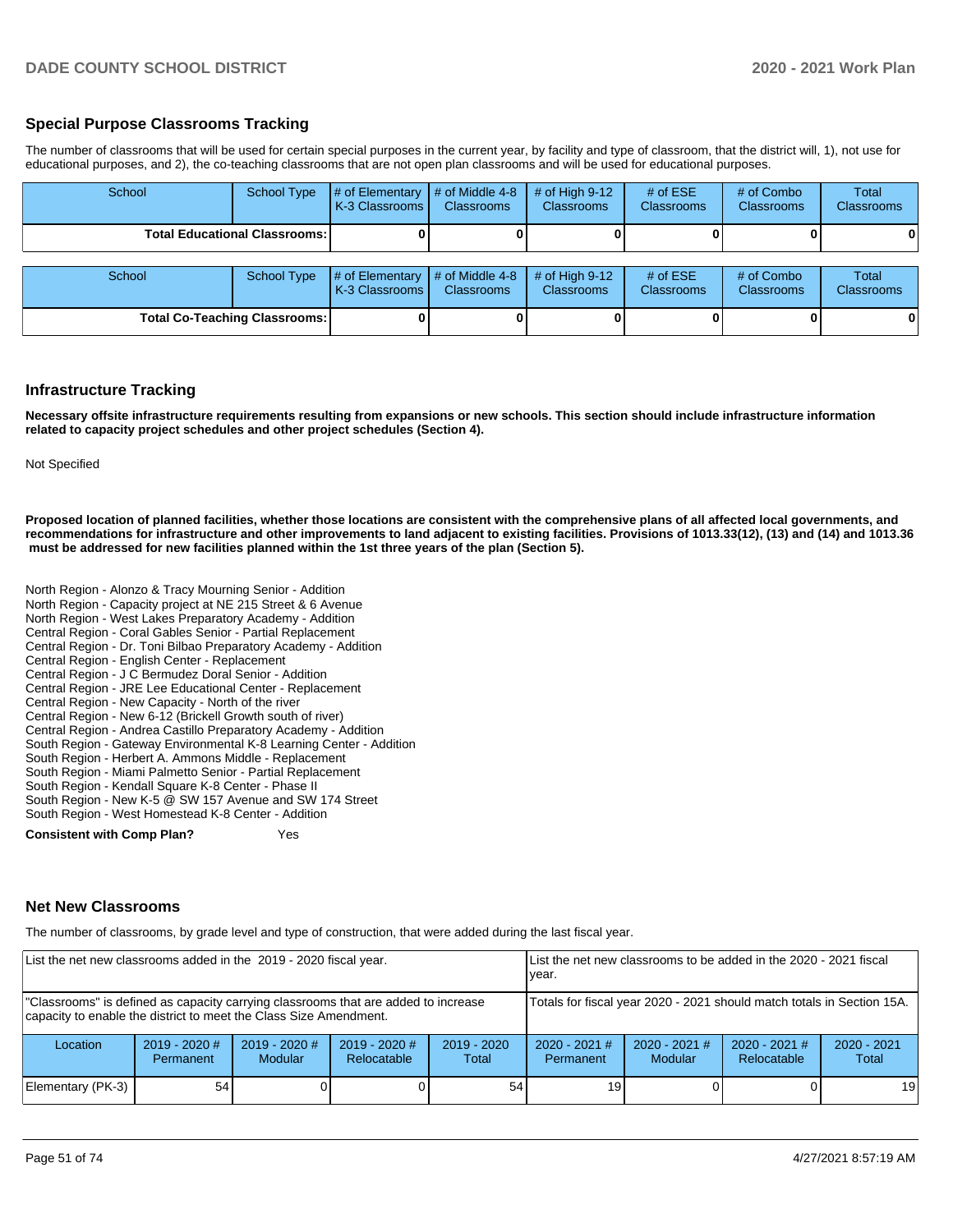| Middle (4-8) | $-32$           |  | $-32$ | 15              |   | ־<br>⊺ວ |
|--------------|-----------------|--|-------|-----------------|---|---------|
| High (9-12)  | $-4$            |  | -4    | 28              |   | 28      |
|              | 18 <sub>1</sub> |  | 18    | 62 <sub>1</sub> | 0 | 62      |

## **Relocatable Student Stations**

Number of students that will be educated in relocatable units, by school, in the current year, and the projected number of students for each of the years in the workplan.

| <b>Site</b>                                         | 2020 - 2021    | 2021 - 2022 | 2022 - 2023  | 2023 - 2024    | $2024 - 2025$  | 5 Year Average |
|-----------------------------------------------------|----------------|-------------|--------------|----------------|----------------|----------------|
| <b>NORTH BEACH ELEMENTARY</b>                       | $\Omega$       | $\Omega$    | 0            | O              | $\Omega$       |                |
| <b>BARBARA HAWKINS ELEMENTARY</b>                   | $\Omega$       | $\mathbf 0$ | 0            | $\Omega$       | $\Omega$       |                |
| NORTH COUNTY K-8 CENTER                             | $\Omega$       | $\mathbf 0$ | 0            | $\Omega$       | $\mathbf 0$    |                |
| <b>NORTH GLADE ELEMENTARY</b>                       | $\Omega$       | $\Omega$    | $\Omega$     | $\overline{0}$ | $\Omega$       | $\Omega$       |
| NORTH HIALEAH ELEMENTARY                            | 0              | 0           | 0            | 0              | $\mathbf 0$    | O              |
| NORTH MIAMI ELEMENTARY                              | $\Omega$       | $\Omega$    | $\mathbf{0}$ | $\Omega$       | $\overline{0}$ | 0              |
| NORTH TWIN LAKES ELEMENTARY                         | 0              | 0           | $\mathbf 0$  | $\Omega$       | $\mathbf 0$    | 0              |
| NORWOOD ELEMENTARY                                  | $\Omega$       | $\Omega$    | $\Omega$     | $\Omega$       | $\Omega$       | $\Omega$       |
| OAK GROVE ELEMENTARY                                | 124            | 124         | 124          | 124            | 0              | 99             |
| <b>OJUS ELEMENTARY</b>                              | 0              | $\mathbf 0$ | $\mathbf 0$  | $\Omega$       | $\mathbf 0$    | 0              |
| AGENORIA S PASCHAL/OLINDA ELEMENTARY                | $\Omega$       | $\Omega$    | $\Omega$     | $\Omega$       | $\Omega$       | $\Omega$       |
| EUGENIA B THOMAS K-8 CENTER                         | 196            | 196         | 196          | 196            | 196            | 196            |
| JOHN I SMITH K-8 CENTER                             | $\Omega$       | $\Omega$    | $\Omega$     | $\Omega$       | $\Omega$       | ∩              |
| MAYA ANGELOU ELEMENTARY                             | $\Omega$       | $\mathbf 0$ | $\Omega$     | $\Omega$       | $\Omega$       | $\Omega$       |
| DR EDWARD L WHIGHAM ELEMENTARY                      | 0              | 0           | $\mathbf 0$  | 0              | 0              | $\Omega$       |
| CORAL REEF SENIOR HIGH                              | $\mathbf{0}$   | $\mathbf 0$ | $\mathbf{0}$ | $\Omega$       | $\overline{0}$ |                |
| HENRY E S REEVES K-8 CENTER                         | $\overline{0}$ | $\mathbf 0$ | $\mathbf 0$  | $\mathbf 0$    | $\mathbf 0$    | 0              |
| DANTE B FASCELL ELEMENTARY                          | $\Omega$       | $\Omega$    | $\Omega$     | $\Omega$       | $\Omega$       | $\Omega$       |
| DR CARLOS J FINLAY ELEMENTARY                       | $\Omega$       | 0           | $\Omega$     | $\Omega$       | $\Omega$       |                |
| CHRISTINA M EVE ELEMENTARY                          | $\Omega$       | $\Omega$    | $\pmb{0}$    | 0              | $\Omega$       | 0              |
| JOHN A FERGUSON SENIOR HIGH                         | $\Omega$       | $\mathbf 0$ | $\Omega$     | $\Omega$       | $\mathbf 0$    | $\Omega$       |
| LAMAR LOUIS CURRY MIDDLE                            | 0              | 0           | 0            | $\Omega$       | 0              |                |
| RONALD W. REAGAN/DORAL SENIOR HIGH<br><b>SCHOOL</b> | $\Omega$       | $\Omega$    | $\mathbf 0$  | $\Omega$       | $\Omega$       | 0              |
| AVENTURA WATERWAYS K-8 CENTER                       | $\Omega$       | $\mathbf 0$ | $\Omega$     | $\Omega$       | $\mathbf 0$    | $\Omega$       |
| HIALEAH GARDENS MIDDLE SCHOOL                       | 0              | 0           | 0            | $\Omega$       | $\mathbf 0$    |                |
| <b>WEST HIALEAH GARDENS ELEMENTARY SCHOOL</b>       | $\Omega$       | $\Omega$    | $\Omega$     | $\Omega$       | $\Omega$       | U              |
| HIALEAH GARDENS SENIOR HIGH SCHOOL                  | $\Omega$       | $\Omega$    | $\Omega$     | 0              | $\Omega$       | 0              |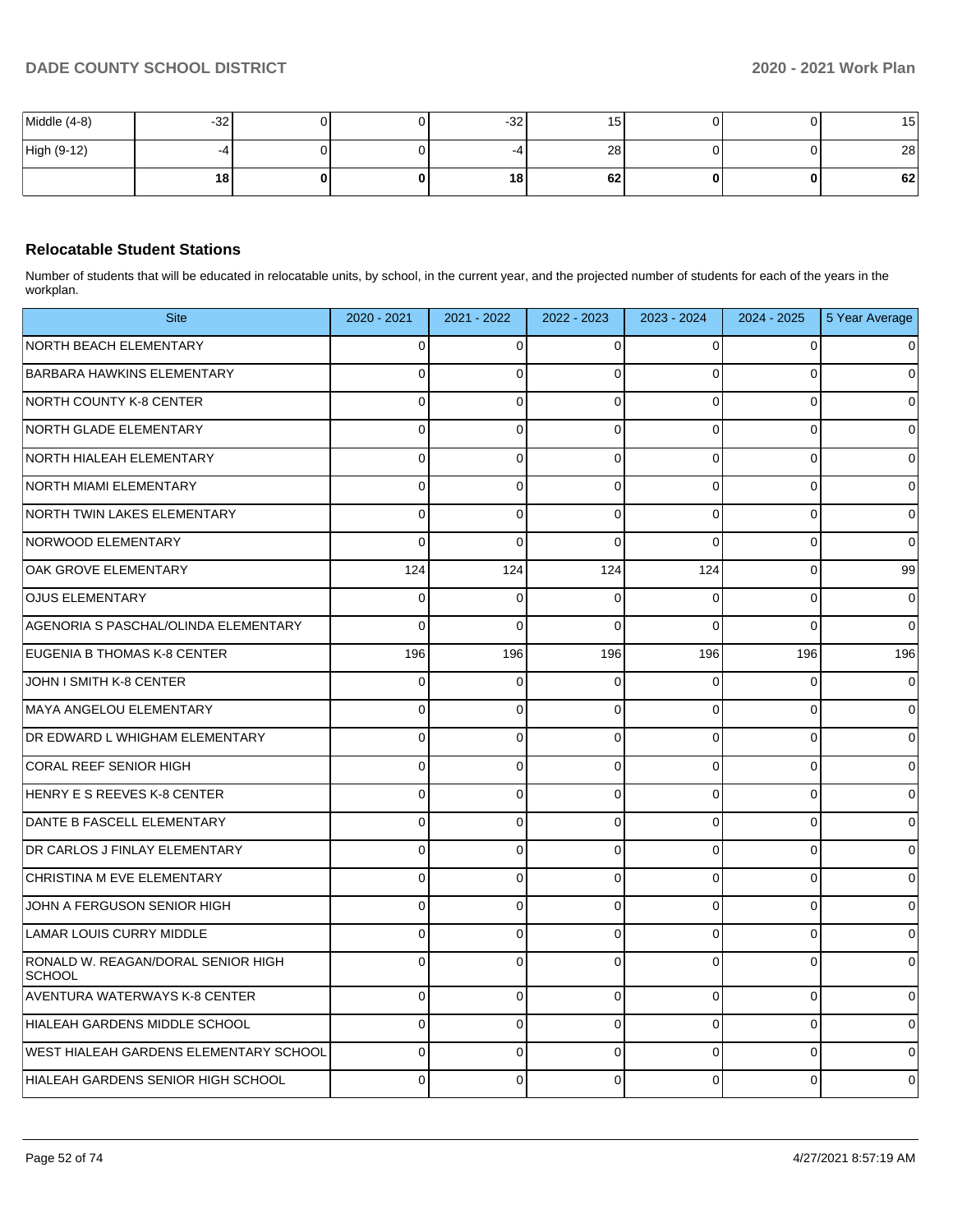| NORMA BUTLER BOSSARD ELEMENTARY         | $\overline{0}$ | 0              | 0              | $\overline{0}$ | 0         | 0              |
|-----------------------------------------|----------------|----------------|----------------|----------------|-----------|----------------|
| JORGE MAS CANOSA MIDDLE SCHOOL          | $\Omega$       | 0              | $\Omega$       | 0              | $\Omega$  | 0              |
| <b>YOUNG WOMEN'S ACADEMY</b>            | $\Omega$       | 0              | $\Omega$       | $\Omega$       | $\Omega$  | 0              |
| WESTLAND HIALEAH SENIOR HIGH SCHOOL     | 0              | 0              | 0              | 0              | $\Omega$  | 0              |
| COUNTRY CLUB MIDDLE SCHOOL              | $\Omega$       | $\Omega$       | $\Omega$       | 0              | $\Omega$  | 0              |
| SOUTH DADE MIDDLE SCHOOL                | 0              | 0              | 0              | 0              | $\Omega$  | 0              |
| <b>BANYAN ELEMENTARY</b>                | $\Omega$       | 0              | $\mathbf 0$    | 0              | $\Omega$  | $\mathbf 0$    |
| <b>GULFSTREAM ELEMENTARY</b>            | $\Omega$       | $\Omega$       | $\Omega$       | 0              | $\Omega$  | $\Omega$       |
| CHARLES R HADLEY ELEMENTARY             | 196            | 196            | 196            | 196            | 196       | 196            |
| <b>LEISURE CITY K-8 CENTER</b>          | 90             | 90             | 90             | 90             | 0         | 72             |
| LAURA C SAUNDERS ELEMENTARY             | $\Omega$       | $\Omega$       | $\Omega$       | 0              | $\Omega$  | $\Omega$       |
| <b>LIBERTY CITY ELEMENTARY</b>          | 0              | 0              | $\mathbf 0$    | 0              | $\Omega$  | 0              |
| JESSE J. MCCRARY JR. ELEMENTARY SCHOOL  | $\Omega$       | 0              | $\mathbf 0$    | 0              | $\Omega$  | 0              |
| LORAH PARK ELEMENTARY                   | 0              | 0              | $\mathbf 0$    | 0              | $\Omega$  | 0              |
| <b>TOUSSAINT L'OUVERTURE ELEMENTARY</b> | $\Omega$       | $\Omega$       | $\Omega$       | 0              | $\Omega$  | $\mathbf 0$    |
| LUDLAM ELEMENTARY                       | $\Omega$       | 0              | $\Omega$       | $\Omega$       | $\Omega$  | $\Omega$       |
| <b>FRANK CRAWFORD MARTIN K-8 CENTER</b> | 18             | 18             | 18             | 18             | $\Omega$  | 14             |
| <b>WESLEY MATTHEWS ELEMENTARY</b>       | $\mathbf 0$    | $\mathbf 0$    | $\mathbf 0$    | $\Omega$       | $\Omega$  | $\mathbf 0$    |
| MEADOWLANE ELEMENTARY                   | $\Omega$       | 0              | $\Omega$       | 0              | $\Omega$  | 0              |
| MELROSE ELEMENTARY                      | 0              | 0              | $\mathbf 0$    | 0              | $\Omega$  | 0              |
| MIAMI GARDENS ELEMENTARY                | $\Omega$       | $\Omega$       | $\Omega$       | 0              | $\Omega$  | $\Omega$       |
| MIAMI HEIGHTS ELEMENTARY                | $\Omega$       | 0              | $\mathbf 0$    | 0              | $\Omega$  | 0              |
| MIAMI LAKES K-8 CENTER                  | $\Omega$       | 0              | $\Omega$       | 0              | $\Omega$  | $\Omega$       |
| <b>ARCOLA LAKE ELEMENTARY</b>           | 0              | 0              | $\mathbf 0$    | $\Omega$       | $\Omega$  | 0              |
| AUBURNDALE ELEMENTARY                   | $\Omega$       | 0              | $\Omega$       | 0              | $\Omega$  | 0              |
| <b>AVOCADO ELEMENTARY</b>               | $\overline{0}$ | $\overline{0}$ | $\overline{0}$ | $\overline{0}$ | 0         | 0              |
| <b>CITRUS GROVE ELEMENTARY</b>          | $\Omega$       | 0              | 0              | 0              | $\Omega$  | $\mathbf 0$    |
| CLAUDE PEPPER ELEMENTARY                | $\Omega$       | 0              | $\Omega$       | $\Omega$       | $\Omega$  | $\mathbf 0$    |
| COCONUT GROVE ELEMENTARY                | $\Omega$       | 0              | $\Omega$       | $\Omega$       | $\Omega$  | 0              |
| COLONIAL DRIVE ELEMENTARY               | $\Omega$       | 0              | $\Omega$       | $\Omega$       | $\Omega$  | $\Omega$       |
| <b>COMSTOCK ELEMENTARY</b>              | $\Omega$       | 0              | $\Omega$       | $\Omega$       | $\Omega$  | 0              |
| NEVA KING COOPER EDUCATIONAL CENTER     | $\Omega$       | 0              | $\Omega$       | $\Omega$       | $\Omega$  | $\Omega$       |
| CORAL GABLES PREPARATORY ACADEMY        | $\Omega$       | 0              | $\Omega$       | $\Omega$       | $\Omega$  | $\mathbf 0$    |
| <b>CORAL PARK ELEMENTARY</b>            | $\Omega$       | 0              | $\Omega$       | $\Omega$       | $\Omega$  | $\Omega$       |
| <b>CORAL REEF ELEMENTARY</b>            | $\Omega$       | 0              | $\Omega$       | $\Omega$       | $\Omega$  | $\mathbf 0$    |
| CORAL TERRACE ELEMENTARY                | 0              | 0              | $\mathbf 0$    | $\overline{0}$ | $\pmb{0}$ | $\overline{0}$ |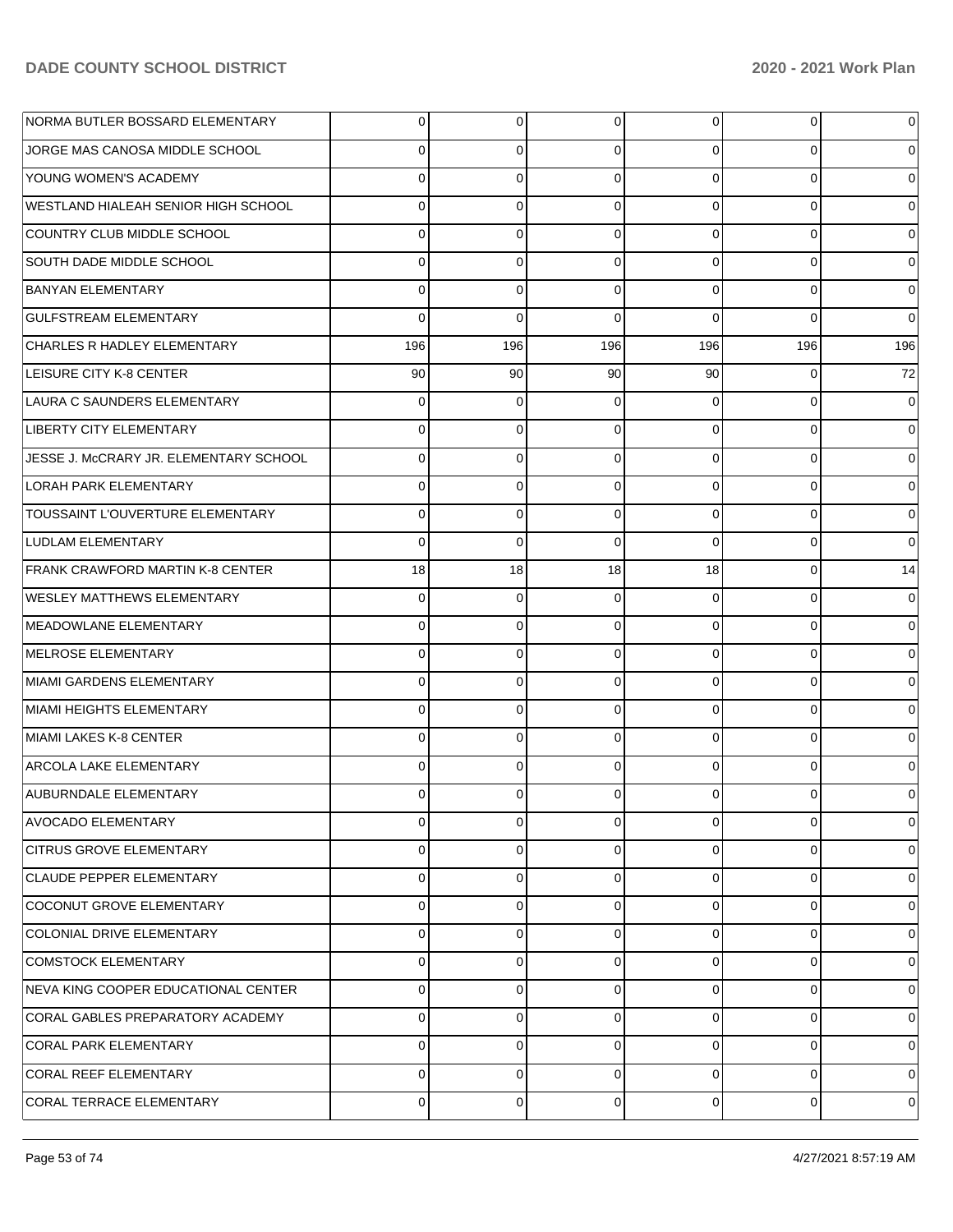| CORAL WAY K-8 CENTER                      | 0              | $\overline{0}$ | 0        | 0              | $\overline{0}$ | $\mathbf 0$    |
|-------------------------------------------|----------------|----------------|----------|----------------|----------------|----------------|
| CRESTVIEW ELEMENTARY                      | 0              | 0              | $\Omega$ | $\Omega$       | $\Omega$       | $\overline{0}$ |
| <b>CUTLER RIDGE ELEMENTARY</b>            | 0              | 0              | $\Omega$ | $\Omega$       | $\overline{0}$ | $\overline{0}$ |
| ICYPRESS K-8 CENTER                       | 0              | 0              | 0        | $\Omega$       | $\overline{0}$ | $\overline{0}$ |
| <b>DEVON AIRE K-8 CENTER</b>              | 0              | 0              | $\Omega$ | $\Omega$       | $\overline{0}$ | $\overline{0}$ |
| <b>FREDERICK DOUGLASS ELEMENTARY</b>      | 0              | 0              | 0        | $\Omega$       | $\overline{0}$ | $\overline{0}$ |
| MARJORY STONEMAN DOUGLAS ELEMENTARY       | 0              | 0              | $\Omega$ | $\Omega$       | $\overline{0}$ | $\overline{0}$ |
| CHARLES R DREW K-8 CENTER_                | $\Omega$       | 0              | 0        | $\Omega$       | $\overline{0}$ | $\overline{0}$ |
| PAUL LAURENCE DUNBAR K-8 CENTER           | 0              | $\Omega$       | $\Omega$ | $\Omega$       | $\Omega$       | $\overline{0}$ |
| JOHN G DUPUIS ELEMENTARY                  | 116            | 116            | 116      | 116            | $\overline{0}$ | 93             |
| AMELIA EARHART ELEMENTARY                 | 0              | 0              | 0        | $\Omega$       | $\overline{0}$ | $\overline{0}$ |
| <b>EARLINGTON HEIGHTS ELEMENTARY</b>      | $\Omega$       | 0              | $\Omega$ | $\Omega$       | $\overline{0}$ | $\overline{0}$ |
| UOE HALL ELEMENTARY                       | 18             | 18             | 18       | $\Omega$       | $\overline{0}$ | 11             |
| HIALEAH ELEMENTARY                        | $\Omega$       | 0              | $\Omega$ | $\Omega$       | $\overline{0}$ | $\overline{0}$ |
| OLYMPIA HEIGHTS ELEMENTARY                | 62             | 62             | 62       | $\Omega$       | $\overline{0}$ | 37             |
| DR. ROBERT B. INGRAM ELEMENTARY           | $\Omega$       | 0              | 0        | $\Omega$       | $\overline{0}$ | $\overline{0}$ |
| ORCHARD VILLA ELEMENTARY                  | 0              | 0              | 0        | $\Omega$       | $\overline{0}$ | $\overline{0}$ |
| PALMETTO ELEMENTARY                       | $\Omega$       | 0              | $\Omega$ | $\Omega$       | $\overline{0}$ | $\overline{0}$ |
| <b>PALM LAKES ELEMENTARY</b>              | $\Omega$       | $\Omega$       | $\Omega$ | $\Omega$       | $\overline{0}$ | $\overline{0}$ |
| <b>PALM SPRINGS ELEMENTARY</b>            | 102            | 102            | 102      | $\Omega$       | $\overline{0}$ | 61             |
| PALM SPRINGS NORTH ELEMENTARY             | $\Omega$       | 0              | 0        | $\Omega$       | $\Omega$       | $\overline{0}$ |
| PARKVIEW ELEMENTARY                       | $\Omega$       | 0              | $\Omega$ | $\Omega$       | $\overline{0}$ | $\overline{0}$ |
| <b>PARKWAY ELEMENTARY</b>                 | 0              | 0              | $\Omega$ | $\Omega$       | $\overline{0}$ | $\overline{0}$ |
| DR. HENRY E. PERRINE ACADEMY OF THE ARTS  | $\Omega$       | 0              | $\Omega$ | $\Omega$       | $\overline{0}$ | $\mathbf 0$    |
| KELSEY L PHARR ELEMENTARY                 | 0              | 0              | 0        | 0              | 0              | $\overline{0}$ |
| SNAPPER CREEK ELEMENTARY                  | $\overline{0}$ | $\mathbf 0$    | 0        | $\overline{0}$ | $\overline{0}$ | $\mathbf 0$    |
| NORTH DADE CENTER FOR MODERN<br>LANGUAGES | $\Omega$       | 0              | $\Omega$ | $\Omega$       | $\overline{0}$ | $\mathbf 0$    |
| SOUTH HIALEAH ELEMENTARY                  | 0              | 0              | $\Omega$ | $\Omega$       | $\mathbf 0$    | $\overline{0}$ |
| SOUTH MIAMI K-8 CENTER                    | 220            | 220            | 220      | 220            | $\mathbf 0$    | 176            |
| SOUTH MIAMI HEIGHTS ELEMENTARY            | 0              | 0              | 0        | $\Omega$       | $\mathbf 0$    | $\mathbf 0$    |
| SOUTHSIDE ELEMENTARY                      | 0              | 0              | 0        | $\overline{0}$ | $\mathbf 0$    | $\mathbf 0$    |
| SPRINGVIEW ELEMENTARY                     | 58             | 58             | 58       | 58             | $\mathbf 0$    | 46             |
| E W F STIRRUP ELEMENTARY                  | 0              | 0              | 0        | $\overline{0}$ | $\mathbf 0$    | $\mathbf 0$    |
| <b>BROADMOOR ELEMENTARY</b>               | 0              | 0              | 0        | $\overline{0}$ | $\mathbf 0$    | $\overline{0}$ |
| W J BRYAN ELEMENTARY                      | $\overline{0}$ | 0              | 0        | $\overline{0}$ | $\mathbf 0$    | $\mathbf 0$    |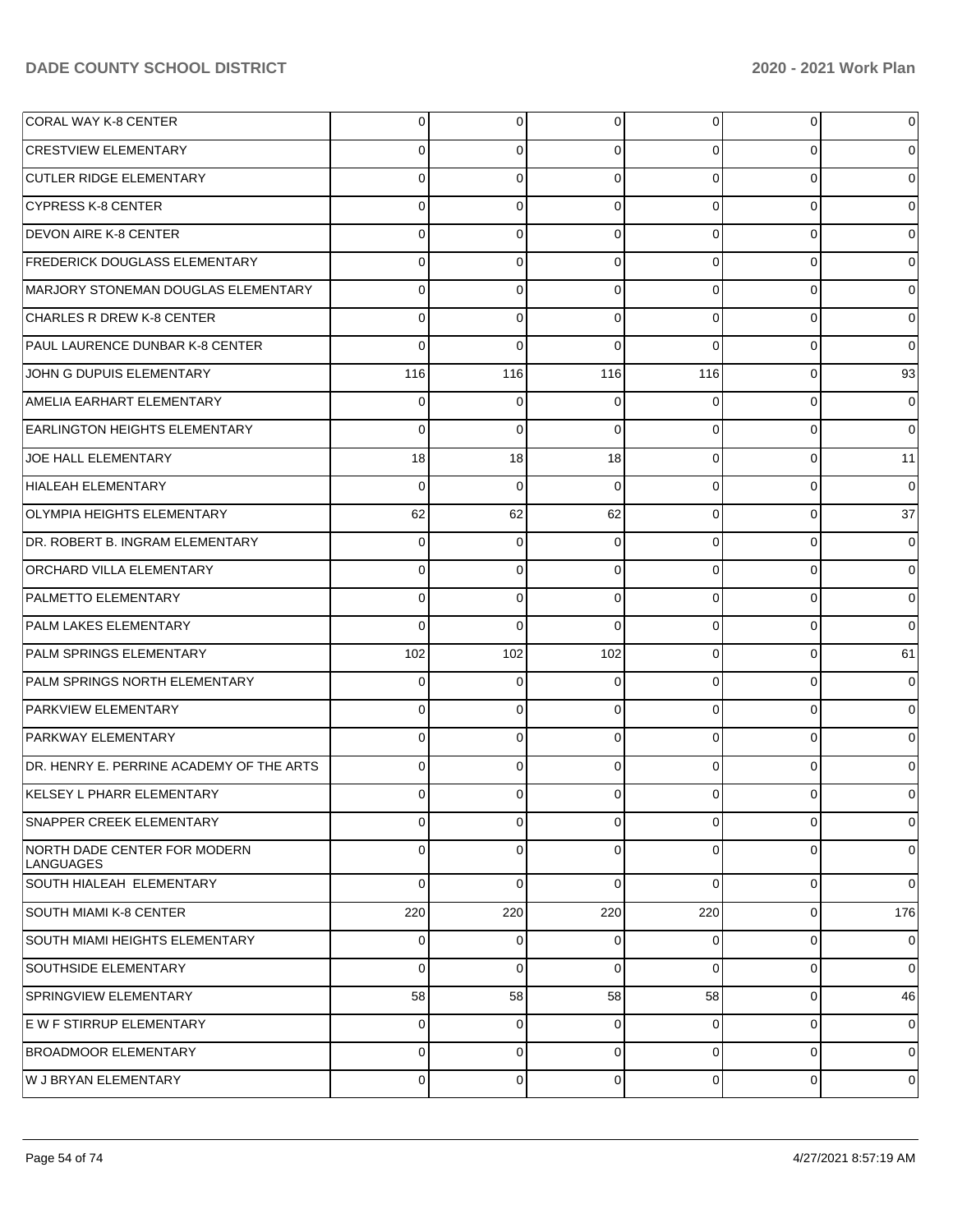| <b>BUNCHE PARK ELEMENTARY</b>               | $\overline{0}$ | 0              | $\overline{0}$ | $\Omega$        | 0              | 0              |
|---------------------------------------------|----------------|----------------|----------------|-----------------|----------------|----------------|
| <b>CAMPBELL DRIVE K-8 CENTER</b>            | 36             | 36             | 36             | 36              | 0              | 29             |
| <b>CARIBBEAN K-8 CENTER</b>                 | $\overline{0}$ | 0              | $\Omega$       | 0               | $\mathbf 0$    | 0              |
| <b>CALUSA ELEMENTARY</b>                    | $\overline{0}$ | $\mathbf 0$    | $\Omega$       | $\Omega$        | $\mathbf 0$    | 0              |
| <b>CAROL CITY ELEMENTARY</b>                | $\Omega$       | $\mathbf 0$    | $\Omega$       | $\Omega$        | $\mathbf 0$    | 0              |
| <b>GEORGE WASHINGTON CARVER ELEMENTARY</b>  | 44             | 44             | 44             | 44              | 0              | 35             |
| MIAMI BEACH FIENBERG-FISHER K-8             | $\overline{0}$ | 0              | 0              | 0               | $\mathbf 0$    | 0              |
| <b>DR. WILLIAM A CHAPMAN ELEMENTARY</b>     | $\overline{0}$ | 0              | $\Omega$       | 0               | $\mathbf 0$    | 0              |
| <b>EDISON PARK K-8 CENTER</b>               | $\Omega$       | 0              | $\Omega$       | 0               | $\mathbf 0$    | 0              |
| <b>EMERSON ELEMENTARY</b>                   | $\overline{0}$ | 0              | $\Omega$       | 0               | $\mathbf 0$    | 0              |
| LILLIE C EVANS K-8 CENTER                   | $\Omega$       | $\Omega$       | $\Omega$       | $\Omega$        | $\mathbf 0$    | 0              |
| <b>EVERGLADES K-8 CENTER</b>                | 112            | 112            | 112            | 112             | $\mathbf 0$    | 90             |
| DAVID FAIRCHILD ELEMENTARY                  | 18             | 18             | 18             | 18              | $\mathbf 0$    | 14             |
| <b>FAIRLAWN ELEMENTARY</b>                  | $\overline{0}$ | 0              | $\Omega$       | $\Omega$        | $\mathbf 0$    | 0              |
| <b>FLAGAMI ELEMENTARY</b>                   | $\Omega$       | $\mathbf 0$    | $\Omega$       | $\Omega$        | $\mathbf 0$    | $\Omega$       |
| MIAMI SHORES ELEMENTARY                     | 36             | 36             | 36             | 36              | $\mathbf 0$    | 29             |
| MIAMI SPRINGS ELEMENTARY                    | $\overline{0}$ | 0              | $\Omega$       | 0               | $\mathbf 0$    | 0              |
| M A MILAM K-8 CENTER                        | $\overline{0}$ | $\mathbf 0$    | $\Omega$       | 0               | 0              | 0              |
| PHYLLIS R MILLER ELEMENTARY                 | $\Omega$       | 0              | $\Omega$       | 0               | $\mathbf 0$    | 0              |
| MORNINGSIDE K-8 CENTER                      | $\overline{0}$ | $\mathbf 0$    | $\mathbf 0$    | 0               | $\mathbf 0$    | 0              |
| <b>ROBERT RUSSA MOTON ELEMENTARY</b>        | $\Omega$       | 0              | $\Omega$       | 0               | $\mathbf 0$    | 0              |
| MYRTLE GROVE K-8 CENTER                     | $\Omega$       | $\mathbf 0$    | $\Omega$       | 0               | $\mathbf 0$    | $\Omega$       |
| MIAMI MACARTHUR EDUCATIONAL CENTER          | 159            | 0              | $\Omega$       | $\Omega$        | $\mathbf 0$    | 32             |
| PINECREST ELEMENTARY                        | $\Omega$       | $\mathbf 0$    | $\Omega$       | 0               | $\mathbf 0$    | $\Omega$       |
| <b>PINE LAKE ELEMENTARY</b>                 | $\Omega$       | 0              | $\Omega$       | 0               | 0              | 0              |
| PINE VILLA ELEMENTARY                       | $\overline{0}$ | $\overline{0}$ | $\overline{0}$ | $\overline{0}$  | $\overline{0}$ | $\overline{0}$ |
| POINCIANA PARK ELEMENTARY                   | $\Omega$       | 0              | $\Omega$       | $\Omega$        | 0              | 0              |
| DR GILBERT L PORTER ELEMENTARY              | 18             | 18             | 18             | $\Omega$        | $\mathbf 0$    | 11             |
| RAINBOW PARK ELEMENTARY                     | 18             | 18             | 18             | $\Omega$        | $\mathbf 0$    | 11             |
| <b>REDONDO ELEMENTARY</b>                   | $\overline{0}$ | 0              | $\overline{0}$ | $\Omega$        | $\mathbf 0$    | 0              |
| <b>ETHEL F BECKFORD-RICHMOND ELEMENTARY</b> | $\overline{0}$ | 0              | $\Omega$       | 0               | $\mathbf 0$    | 0              |
| <b>RIVERSIDE ELEMENTARY</b>                 | $\Omega$       | 0              | $\Omega$       | $\Omega$        | $\mathbf 0$    | 0              |
| JANE S ROBERTS K-8 CENTER                   | 204            | 204            | 204            | 204             | $\mathbf 0$    | 163            |
| <b>ROCKWAY ELEMENTARY</b>                   | $\Omega$       | 0              | $\Omega$       | $\Omega$        | $\mathbf 0$    | 0              |
| <b>ROYAL GREEN ELEMENTARY</b>               | $\Omega$       | 0              | $\Omega$       | $\Omega$        | $\mathbf 0$    | 0              |
| ROYAL PALM ELEMENTARY                       | 18             | 18             | 18             | 18 <sup>1</sup> | 0              | 14             |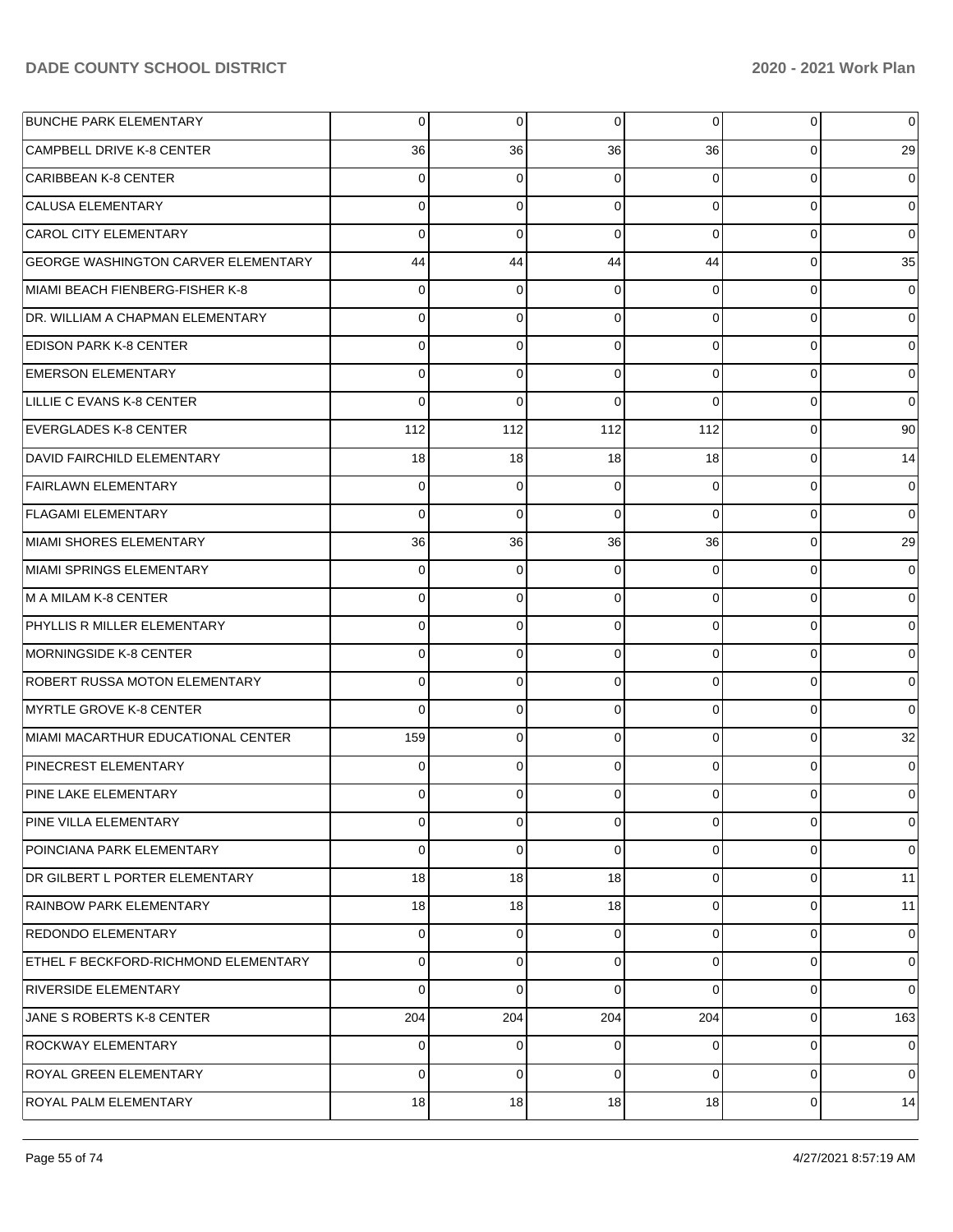| <b>GERTRUDE K EDELMAN/SABAL PALM</b><br>ELEMENTARY           | 0        | $\overline{0}$ | 0        | 0        | $\overline{0}$ | $\mathbf 0$    |
|--------------------------------------------------------------|----------|----------------|----------|----------|----------------|----------------|
| <b>SANTA CLARA ELEMENTARY</b>                                | $\Omega$ | $\Omega$       | $\Omega$ | $\Omega$ | $\Omega$       | $\overline{0}$ |
| <b>SCOTT LAKE ELEMENTARY</b>                                 | $\Omega$ | $\Omega$       | $\Omega$ | $\Omega$ | $\Omega$       | $\overline{0}$ |
| DAVID LAWRENCE JR K-8 CENTER                                 | $\Omega$ | $\Omega$       | $\Omega$ | $\Omega$ | $\Omega$       | $\overline{0}$ |
| AIR BASE K-8 CENTER FOR INTERNATIONAL<br><b>EDUCATION</b>    | 108      | 108            | 108      | 108      | $\mathbf 0$    | 86             |
| LENORA BRAYNON SMITH ELEMENTARY                              | 0        | 0              | 0        | 0        | $\overline{0}$ | $\overline{0}$ |
| KENDALL SQUARE K-8 CENTER                                    | 0        | 0              | $\Omega$ | 0        | 0              | $\overline{0}$ |
| <b>IPREP ACADEMY NORTH</b>                                   | $\Omega$ | $\mathbf 0$    | $\Omega$ | $\Omega$ | $\overline{0}$ | $\overline{0}$ |
| ANDREA CASTILLO PREPARATORY ACADEMY                          | $\Omega$ | $\Omega$       | $\Omega$ | $\Omega$ | $\Omega$       | $\overline{0}$ |
| <b>SUNSET ELEMENTARY</b>                                     | $\Omega$ | $\mathbf 0$    | $\Omega$ | $\Omega$ | $\overline{0}$ | $\overline{0}$ |
| <b>SUNSET PARK ELEMENTARY</b>                                | $\Omega$ | $\Omega$       | $\Omega$ | $\Omega$ | $\Omega$       | $\overline{0}$ |
| <b>SWEETWATER ELEMENTARY</b>                                 | 22       | 22             | 22       | $\Omega$ | $\overline{0}$ | 13             |
| SYLVANIA HEIGHTS ELEMENTARY                                  | $\Omega$ | $\mathbf 0$    | $\Omega$ | $\Omega$ | $\Omega$       | $\overline{0}$ |
| NORTH MIAMI SENIOR HIGH                                      | $\Omega$ | $\mathbf 0$    | $\Omega$ | $\Omega$ | $\overline{0}$ | $\overline{0}$ |
| <b>WILLIAM H TURNER TECHNICAL ARTS SENIOR</b><br><b>HIGH</b> | $\Omega$ | $\Omega$       | $\Omega$ | $\Omega$ | $\Omega$       | $\overline{0}$ |
| TERRA ENVIRONMENTAL RESEARCH INSTITUTE                       | $\Omega$ | $\Omega$       | $\Omega$ | $\Omega$ | $\overline{0}$ | $\overline{0}$ |
| SOUTH DADE SENIOR HIGH                                       | $\Omega$ | $\Omega$       | $\Omega$ | $\Omega$ | 0              | $\Omega$       |
| SOUTH MIAMI SENIOR HIGH                                      | 150      | 150            | 150      | 150      | $\overline{0}$ | 120            |
| MIAMI SOUTHRIDGE SENIOR HIGH                                 | $\Omega$ | $\Omega$       | ſ        | $\Omega$ | 0              | $\overline{0}$ |
| SOUTHWEST MIAMI SENIOR HIGH                                  | $\Omega$ | $\Omega$       | $\Omega$ | $\Omega$ | $\overline{0}$ | $\overline{0}$ |
| <b>BARBARA GOLEMAN SENIOR HIGH</b>                           | $\Omega$ | $\Omega$       | $\Omega$ | $\Omega$ | $\Omega$       | $\overline{0}$ |
| <b>GEORGE T BAKER AVIATION TECHNICAL</b><br><b>COLLEGE</b>   | 75       | 75             | 75       | 75       | 75             | 75             |
| <b>ENGLISH CENTER</b>                                        | 0        | 0              | 0        | $\Omega$ | $\overline{0}$ | $\overline{0}$ |
| LINDSEY HOPKINS TECHNICAL COLLEGE                            | 0        | 0              |          | 0        | 0              | $\overline{0}$ |
| JAN MANN EDUCATIONAL CENTER                                  | 0        | $\overline{0}$ | 0        | 0        | $\overline{0}$ | $\mathbf 0$    |
| <b>COPE CENTER NORTH</b>                                     | 0        | 0              | $\Omega$ | 0        | $\overline{0}$ | $\overline{0}$ |
| DOROTHY M WALLACE - COPE CENTER SOUTH                        | 0        | 0              | $\Omega$ | 0        | $\overline{0}$ | $\overline{0}$ |
| D A DORSEY TECHNICAL COLLEGE                                 | 36       | 36             | 36       | 36       | 36             | 36             |
| HIALEAH GARDENS ELEMENTARY                                   | 66       | 66             | 66       | 66       | 66             | 66             |
| <b>IRVING &amp; BEATRICE PESKOE K-8 CENTER</b>               | 18       | 18             | 18       | 18       | 18             | 18             |
| CHARLES DAVID WYCHE JR ELEMENTARY                            | 0        | 0              | 0        | 0        | $\overline{0}$ | $\overline{0}$ |
| <b>HIALEAH MIDDLE</b>                                        | 0        | 0              | $\Omega$ | 0        | $\overline{0}$ | $\overline{0}$ |
| <b>HIGHLAND OAKS MIDDLE</b>                                  | 0        | 0              | 0        | 0        | $\overline{0}$ | $\mathbf 0$    |
|                                                              |          |                |          |          |                |                |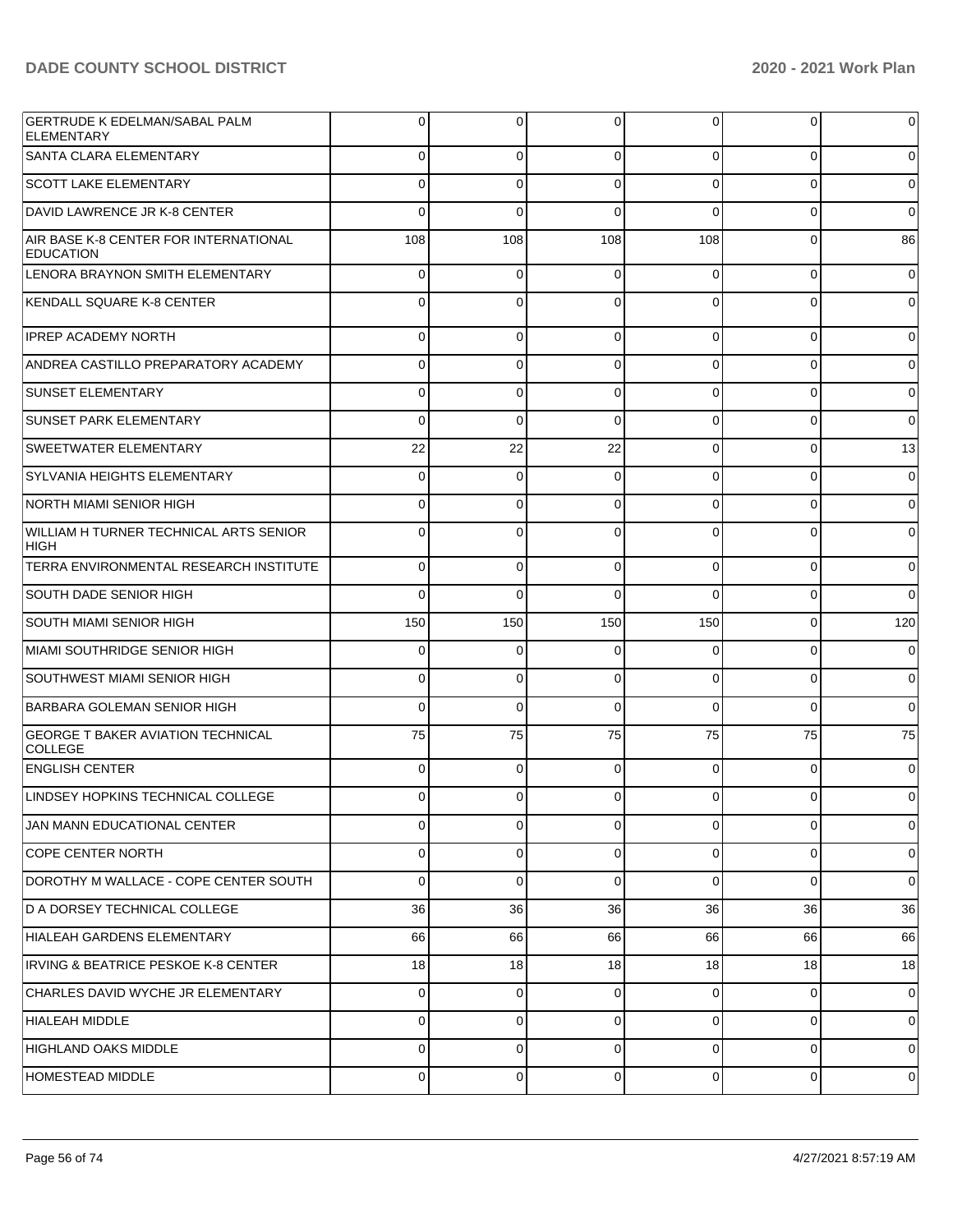| <b>THOMAS JEFFERSON MIDDLE</b>                                      | 0              | $\overline{0}$ | 0              | 0              | $\overline{0}$ | $\overline{0}$ |
|---------------------------------------------------------------------|----------------|----------------|----------------|----------------|----------------|----------------|
| JOHN F KENNEDY MIDDLE                                               | $\Omega$       | $\Omega$       | $\Omega$       | $\Omega$       | $\Omega$       | $\overline{0}$ |
| <b>SHENANDOAH MIDDLE</b>                                            | $\Omega$       | $\Omega$       | $\Omega$       | $\Omega$       | $\overline{0}$ | $\overline{0}$ |
| SOUTHWOOD MIDDLE                                                    | $\Omega$       | $\mathbf 0$    | $\Omega$       | $\Omega$       | $\Omega$       | $\overline{0}$ |
| SOUTH MIAMI MIDDLE                                                  | 44             | 44             | 44             | 44             | 44             | 44             |
| W R THOMAS MIDDLE                                                   | $\Omega$       | $\mathbf 0$    | $\Omega$       | $\Omega$       | $\overline{0}$ | $\overline{0}$ |
| BOOKER T WASHINGTON SENIOR HIGH                                     | $\Omega$       | $\Omega$       | $\Omega$       | $\Omega$       | $\overline{0}$ | $\overline{0}$ |
| <b>WEST MIAMI MIDDLE</b>                                            | $\Omega$       | $\mathbf 0$    | $\Omega$       | $\Omega$       | $\overline{0}$ | $\overline{0}$ |
| <b>WESTVIEW MIDDLE</b>                                              | $\Omega$       | $\Omega$       | $\Omega$       | $\Omega$       | $\overline{0}$ | $\overline{0}$ |
| INTERNATIONAL STUDIES PREPARATORY<br>ACADEMY AT GABLES              | $\Omega$       | $\mathbf 0$    | $\Omega$       | $\Omega$       | $\overline{0}$ | $\overline{0}$ |
| MEDICAL ACADEMY FOR SCIENCE AND<br><b>TECHNOLOGY AT HOMESTEAD</b>   | 0              | $\mathbf 0$    | $\Omega$       | $\Omega$       | $\Omega$       | $\overline{0}$ |
| COCONUT PALM K-8 ACADEMY                                            | $\Omega$       | $\overline{0}$ | $\Omega$       | $\Omega$       | $\overline{0}$ | $\overline{0}$ |
| MANDARIN LAKES K-8 ACADEMY                                          | $\Omega$       | $\overline{0}$ | $\Omega$       | $\Omega$       | $\overline{0}$ | $\overline{0}$ |
| NORMAN S. EDELCUP/SUNNY ISLES BEACH K-8                             | 0              | $\overline{0}$ | $\Omega$       | $\Omega$       | $\Omega$       | $\overline{0}$ |
| ALONZO AND TRACY MOURNING SENIOR HIGH<br><b>BISCAYNE BAY CAMPUS</b> | $\Omega$       | $\Omega$       | $\Omega$       | $\Omega$       | $\Omega$       | $\overline{0}$ |
| <b>GATEWAY ENVIRONMENTAL K-8 LEARNING</b><br><b>CENTER</b>          | 220            | 220            | 220            | 220            | 220            | 220            |
| YOUNG MEN'S PREPARATORY ACADEMY                                     | $\Omega$       | $\mathbf 0$    | $\Omega$       | $\Omega$       | $\Omega$       | $\overline{0}$ |
| <b>WEST LAKES PREPARATORY ACADEMY</b>                               | $\Omega$       | $\mathbf 0$    | $\Omega$       | $\Omega$       | $\mathbf 0$    | $\overline{0}$ |
| DR. TONI BILBAO PREPARATORY ACADEMY                                 | $\Omega$       | $\mathbf 0$    | $\Omega$       | $\Omega$       | 0              | $\overline{0}$ |
| <b>AMERICAN SENIOR HIGH</b>                                         | 125            | 125            | 125            | 125            | $\mathbf 0$    | 100            |
| <b>G HOLMES BRADDOCK SENIOR HIGH</b>                                | 0              | 0              |                | 0              | 0              | $\mathbf 0$    |
| CORAL GABLES SENIOR HIGH                                            | 0              | $\mathbf 0$    | $\Omega$       | $\Omega$       | $\mathbf 0$    | $\overline{0}$ |
| <b>DESIGN AND ARCHITECTURE SENIOR HIGH</b>                          | 0              | 0              | ∩              | $\Omega$       | 0              | $\overline{0}$ |
| HIALEAH SENIOR HIGH                                                 | 0              | 0              |                | 0              | 0              | $\overline{0}$ |
| HIALEAH-MIAMI LAKES SENIOR HIGH                                     | $\overline{0}$ | $\overline{0}$ | $\overline{0}$ | $\overline{0}$ | $\overline{0}$ | $\overline{0}$ |
| HOMESTEAD SENIOR HIGH                                               | 0              | 0              | $\Omega$       | $\Omega$       | 0              | $\mathbf 0$    |
| MARITIME & SCIENCE TECHNOLOGY ACADEMY                               | 0              | 0              | $\mathbf 0$    | 0              | $\overline{0}$ | $\overline{0}$ |
| MIAMI BEACH SENIOR HIGH                                             | 0              | $\mathbf 0$    | $\Omega$       | $\Omega$       | $\mathbf 0$    | $\overline{0}$ |
| MIAMI CAROL CITY SENIOR HIGH                                        | 0              | $\mathbf 0$    | $\mathbf 0$    | $\Omega$       | $\mathbf 0$    | $\overline{0}$ |
| MIAMI CENTRAL SENIOR HIGH                                           | 0              | $\mathbf 0$    | $\Omega$       | $\Omega$       | 0              | $\overline{0}$ |
| MIAMI CORAL PARK SENIOR HIGH                                        | 25             | 25             | 25             | $\mathbf 0$    | $\overline{0}$ | 15             |
| MIAMI EDISON SENIOR HIGH                                            | 0              | $\mathbf 0$    | $\Omega$       | $\Omega$       | 0              | $\mathbf 0$    |
| MIAMI JACKSON SENIOR HIGH                                           | 0              | $\mathbf 0$    | 0              | $\Omega$       | $\mathbf 0$    | $\overline{0}$ |
| MIAMI KILLIAN SENIOR HIGH                                           | 0              | $\mathbf 0$    | $\Omega$       | $\Omega$       | 0              | $\mathbf 0$    |
| MIAMI NORLAND SENIOR                                                | 0              | $\mathbf 0$    | 0              | 0              | $\overline{0}$ | $\overline{0}$ |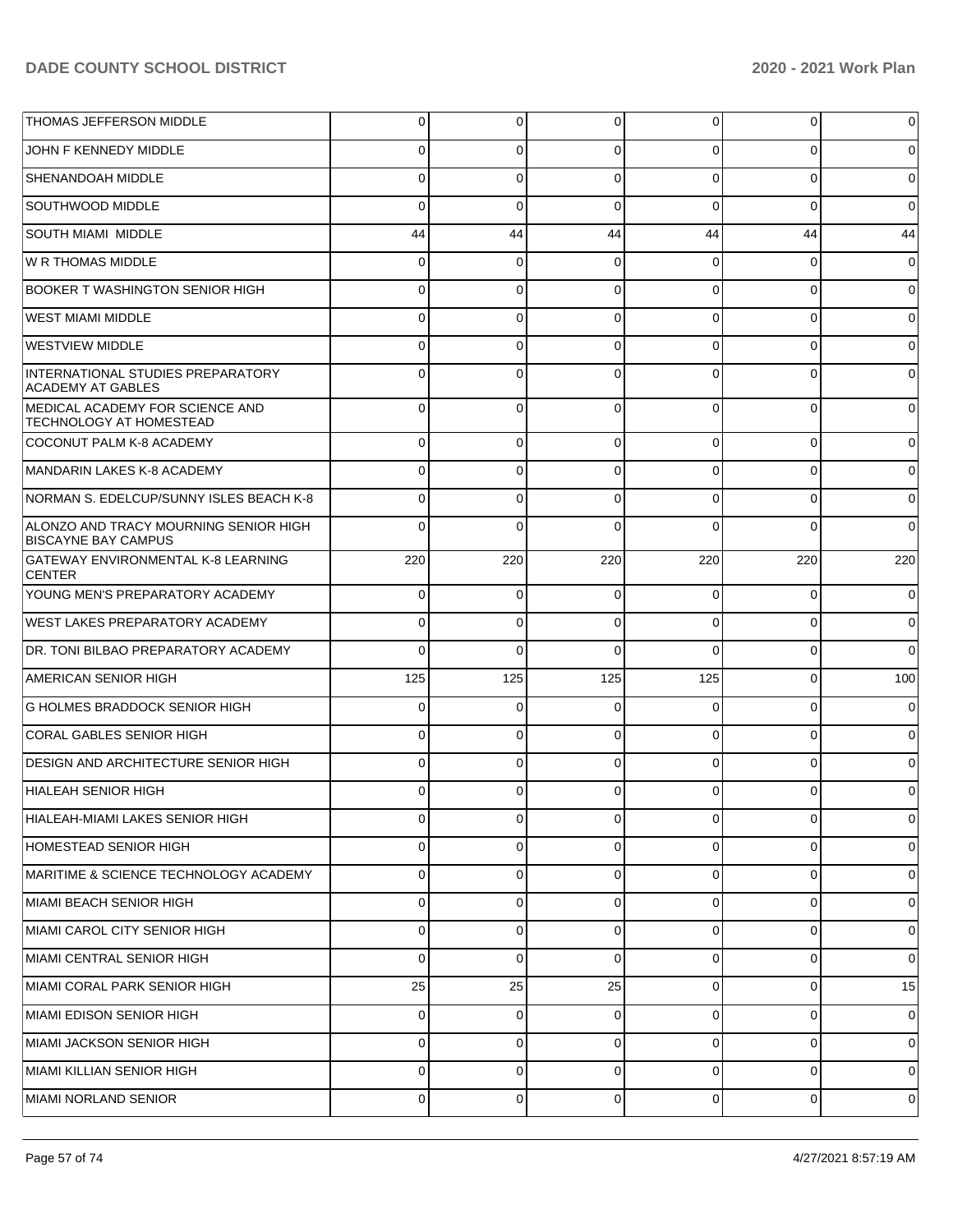| <b>JUVENILE JUSTICE CENTER</b>                                    | 0              | $\overline{0}$ | 0              | 0              | $\overline{0}$ | $\mathbf 0$    |
|-------------------------------------------------------------------|----------------|----------------|----------------|----------------|----------------|----------------|
| <b>ROBERT RENICK EDUCATION CENTER</b>                             | 0              | 0              | $\Omega$       | $\Omega$       | $\overline{0}$ | $\overline{0}$ |
| <b>ENEIDA MASSAS HARTNER ELEMENTARY</b>                           | $\Omega$       | $\mathbf 0$    | $\Omega$       | $\Omega$       | $\overline{0}$ | $\overline{0}$ |
| PALMETTO MIDDLE                                                   | 0              | $\mathbf 0$    | $\Omega$       | $\Omega$       | $\overline{0}$ | $\overline{0}$ |
| <b>PONCE DE LEON MIDDLE</b>                                       | $\Omega$       | $\mathbf 0$    | $\Omega$       | $\Omega$       | $\overline{0}$ | $\overline{0}$ |
| REDLAND MIDDLE                                                    | 0              | $\mathbf 0$    | $\Omega$       | $\Omega$       | $\overline{0}$ | $\overline{0}$ |
| RICHMOND HEIGHTS MIDDLE                                           | $\Omega$       | $\mathbf 0$    | $\Omega$       | $\Omega$       | $\overline{0}$ | $\overline{0}$ |
| RIVIERA MIDDLE                                                    | 0              | $\mathbf 0$    | $\Omega$       | $\Omega$       | $\overline{0}$ | $\overline{0}$ |
| IROCKWAY MIDDLE                                                   | $\Omega$       | $\mathbf 0$    | $\Omega$       | $\Omega$       | $\overline{0}$ | $\overline{0}$ |
| MIAMI NORTHWESTERN SENIOR HIGH                                    | 0              | $\mathbf 0$    | $\Omega$       | $\Omega$       | $\overline{0}$ | $\overline{0}$ |
| IMIAMI PALMETTO SENIOR HIGH                                       | $\Omega$       | $\mathbf 0$    | $\Omega$       | $\Omega$       | $\overline{0}$ | $\overline{0}$ |
| MIAMI SENIOR HIGH                                                 | 0              | $\mathbf 0$    | $\Omega$       | $\Omega$       | $\overline{0}$ | $\overline{0}$ |
| IMIAMI SPRINGS SENIOR HIGH                                        | $\Omega$       | $\mathbf 0$    | $\Omega$       | $\Omega$       | $\overline{0}$ | $\overline{0}$ |
| MIAMI SUNSET SENIOR HIGH                                          | 0              | $\mathbf 0$    | $\Omega$       | $\Omega$       | $\overline{0}$ | $\overline{0}$ |
| <b>INORTH MIAMI BEACH SENIOR HIGH</b>                             | $\Omega$       | 0              | $\Omega$       | $\Omega$       | $\overline{0}$ | $\overline{0}$ |
| RUTH K BROAD-BAY HARBOR K-8 CENTER                                | 0              | $\mathbf 0$    | $\Omega$       | $\Omega$       | $\overline{0}$ | $\overline{0}$ |
| ETHEL KOGER BECKHAM ELEMENTARY                                    | $\Omega$       | $\mathbf 0$    | $\Omega$       | $\Omega$       | $\overline{0}$ | $\overline{0}$ |
| BEL-AIRE ELEMENTARY                                               | 0              | $\mathbf 0$    | $\Omega$       | $\Omega$       | $\overline{0}$ | $\overline{0}$ |
| <b>BENT TREE ELEMENTARY</b>                                       | $\Omega$       | $\mathbf 0$    | $\Omega$       | $\Omega$       | $\overline{0}$ | $\overline{0}$ |
| <b>BISCAYNE BEACH ELEMENTARY</b>                                  | $\mathbf 0$    | $\mathbf 0$    | $\Omega$       | $\Omega$       | $\overline{0}$ | $\overline{0}$ |
| BISCAYNE GARDENS ELEMENTARY                                       | $\Omega$       | 0              | $\Omega$       | $\Omega$       | $\overline{0}$ | $\overline{0}$ |
| VAN E BLANTON ELEMENTARY                                          | $\mathbf 0$    | $\overline{0}$ | $\Omega$       | $\Omega$       | $\overline{0}$ | $\overline{0}$ |
| <b>BLUE LAKES K-8 CENTER</b>                                      | $\Omega$       | $\Omega$       | $\Omega$       | $\Omega$       | $\overline{0}$ | $\overline{0}$ |
| BOWMAN ASHE/DOOLIN K-8 ACADEMY                                    | 0              | $\mathbf 0$    | $\Omega$       | $\Omega$       | $\overline{0}$ | $\overline{0}$ |
| BRENTWOOD ELEMENTARY                                              | 0              | $\Omega$       | $\Omega$       | $\Omega$       | $\Omega$       | $\overline{0}$ |
| JAMES H BRIGHT ELEMENTARY                                         | $\overline{0}$ | $\overline{0}$ | $\overline{0}$ | $\overline{0}$ | $\overline{0}$ | $\mathbf 0$    |
| HIBISCUS ELEMENTARY                                               | $\Omega$       | $\overline{0}$ | $\Omega$       | $\Omega$       | $\overline{0}$ | $\overline{0}$ |
| VIRGINIA A BOONE HIGHLAND OAKS<br><b>ELEMENTARY</b>               | $\Omega$       | $\overline{0}$ | $\Omega$       | $\Omega$       | $\overline{0}$ | $\overline{0}$ |
| <b>HOLMES ELEMENTARY</b>                                          | 0              | 0              | $\Omega$       | $\Omega$       | $\mathbf 0$    | $\overline{0}$ |
| <b>ZORA NEALE HURSTON ELEMENTARY</b>                              | $\Omega$       | 0              | $\Omega$       | $\Omega$       | 0              | $\overline{0}$ |
| <b>OLIVER HOOVER ELEMENTARY</b>                                   | 154            | 154            | 154            | 154            | $\overline{0}$ | 123            |
| THENA CROWDER EARLY CHILDHOOD<br><b>DIAGNOSTIC SPECIAL ED CTR</b> | $\Omega$       | $\mathbf 0$    | ſ              | 0              | 0              | $\mathbf 0$    |
| HOWARD DRIVE ELEMENTARY                                           | $\Omega$       | $\overline{0}$ | $\Omega$       | $\Omega$       | $\overline{0}$ | $\overline{0}$ |
| IMADIE IVES K-8 PREPARATORY ACADEMY                               | $\Omega$       | $\overline{0}$ | $\Omega$       | $\Omega$       | $\overline{0}$ | $\overline{0}$ |
| <b>KENDALE ELEMENTARY</b>                                         | 0              | $\overline{0}$ | 0              | $\overline{0}$ | $\overline{0}$ | $\mathbf 0$    |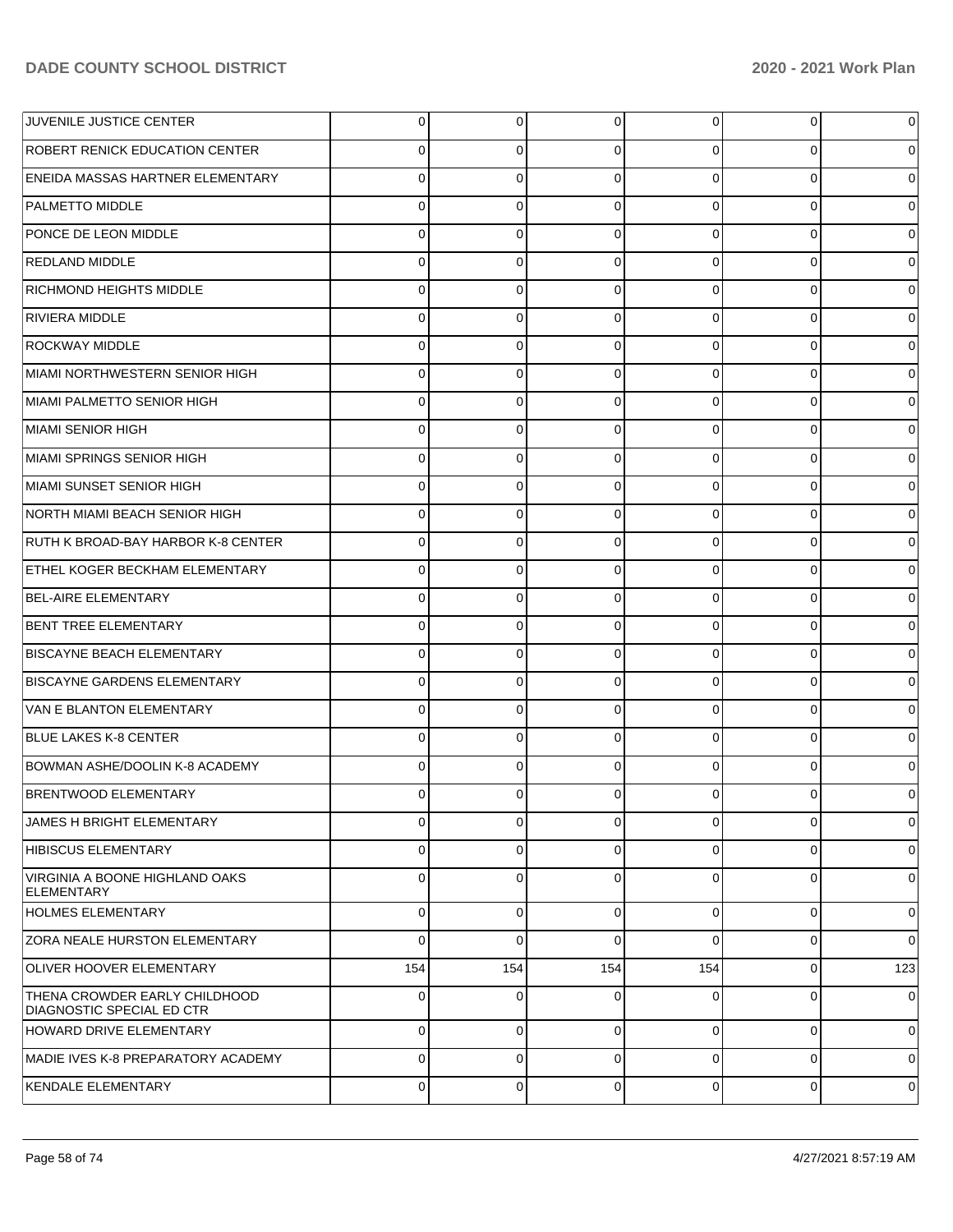| KENDALE LAKES ELEMENTARY                                 | $\overline{0}$ | 0           | 0              | 0              | 0           | 0              |
|----------------------------------------------------------|----------------|-------------|----------------|----------------|-------------|----------------|
| KENSINGTON PARK ELEMENTARY                               | $\Omega$       | 0           | $\Omega$       | 0              | $\Omega$    | 0              |
| KENWOOD K-8 CENTER                                       | 18             | 18          | 18             | 18             | $\mathbf 0$ | 14             |
| KEY BISCAYNE K-8 CENTER                                  | $\overline{0}$ | $\mathbf 0$ | $\mathbf 0$    | 0              | 0           | 0              |
| <b>TREASURE ISLAND ELEMENTARY</b>                        | 0              | $\mathbf 0$ | 0              | 0              | 0           | 0              |
| <b>TROPICAL ELEMENTARY</b>                               | $\overline{0}$ | 0           | 0              | 0              | 0           | 0              |
| <b>FRANCES S TUCKER ELEMENTARY</b>                       | 0              | 0           | 0              | 0              | 0           | 0              |
| <b>TWIN LAKES ELEMENTARY</b>                             | $\overline{0}$ | 0           | 0              | 0              | 0           | 0              |
| <b>VILLAGE GREEN ELEMENTARY</b>                          | 0              | 0           | 0              | 0              | 0           | 0              |
| VINELAND K-8 CENTER                                      | $\overline{0}$ | 0           | 0              | 0              | 0           | 0              |
| MAE M WALTERS ELEMENTARY                                 | 0              | 0           | 0              | 0              | 0           | 0              |
| <b>WEST HOMESTEAD K-8 CENTER</b>                         | $\overline{0}$ | 0           | 0              | 0              | 0           | 0              |
| HENRY S WEST LABORATORY SCHOOL                           | $\Omega$       | 0           | 0              | 0              | 0           | 0              |
| DR HENRY W MACK/WEST LITTLE RIVER K-8<br><b>CENTER</b>   | $\overline{0}$ | 0           | 0              | 0              | $\Omega$    | 0              |
| KINLOCH PARK MIDDLE                                      | 0              | 0           | 0              | 0              | $\Omega$    | 0              |
| <b>LAKE STEVENS MIDDLE</b>                               | 0              | 0           | 0              | 0              | $\mathbf 0$ | 0              |
| JOSE DE DIEGO MIDDLE                                     | 0              | 0           | $\Omega$       | 0              | $\Omega$    | 0              |
| <b>MADISON MIDDLE</b>                                    | 0              | 0           | 0              | 0              | $\mathbf 0$ | 0              |
| <b>HORACE MANN MIDDLE</b>                                | $\Omega$       | 0           | $\Omega$       | 0              | $\Omega$    | 0              |
| JOSE MARTI MAST 6-12 ACADEMY                             | 0              | 0           | 0              | 0              | 0           | 0              |
| ARTHUR AND POLLY MAYS CONSERVATORY OF<br><b>THE ARTS</b> | $\Omega$       | $\Omega$    | 0              | $\Omega$       | $\Omega$    | 0              |
| <b>HOWARD D MCMILLAN MIDDLE</b>                          | $\Omega$       | 0           | 0              | $\Omega$       | $\mathbf 0$ | $\Omega$       |
| ADA MERRITT K-8 CENTER                                   | $\overline{0}$ | 0           | 0              | $\Omega$       | $\mathbf 0$ | 0              |
| <b>ITECH@ THOMAS A EDISON EDUCATION CENTER</b>           | $\Omega$       | $\Omega$    | $\Omega$       | 0              | $\Omega$    | 0              |
| <b>MIAMI LAKES MIDDLE</b>                                | 88             | 88          | 88             | 88             | 88          | 88             |
| MIAMI SPRINGS MIDDLE                                     | 352            | 352         | 352            | 0              | 0           | 211            |
| MIAMI BEACH NAUTILUS MIDDLE SCHOOL                       | $\Omega$       | 0           | 0              | $\Omega$       | $\mathbf 0$ | 0              |
| NORLAND MIDDLE                                           | $\Omega$       | 0           | $\overline{0}$ | $\Omega$       | $\mathbf 0$ | 0              |
| NORTH DADE MIDDLE                                        | $\Omega$       | 0           | 0              | $\Omega$       | $\mathbf 0$ | 0              |
| NORTH MIAMI MIDDLE                                       | $\Omega$       | 0           | 0              | $\Omega$       | $\mathbf 0$ | 0              |
| PALM SPRINGS MIDDLE                                      | $\Omega$       | 0           | 0              | $\Omega$       | $\mathbf 0$ | 0              |
| HENRY M FLAGLER ELEMENTARY                               | $\Omega$       | 0           | 0              | $\Omega$       | 0           | 0              |
| <b>FLAMINGO ELEMENTARY</b>                               | 18             | 18          | 18             | $\Omega$       | $\mathbf 0$ | 11             |
| <b>FLORIDA CITY ELEMENTARY</b>                           | 36             | 36          | 36             | 36             | $\mathbf 0$ | 29             |
| <b>GLORIA FLOYD ELEMENTARY</b>                           | $\overline{0}$ | 0           | $\overline{0}$ | $\overline{0}$ | 0           | $\overline{0}$ |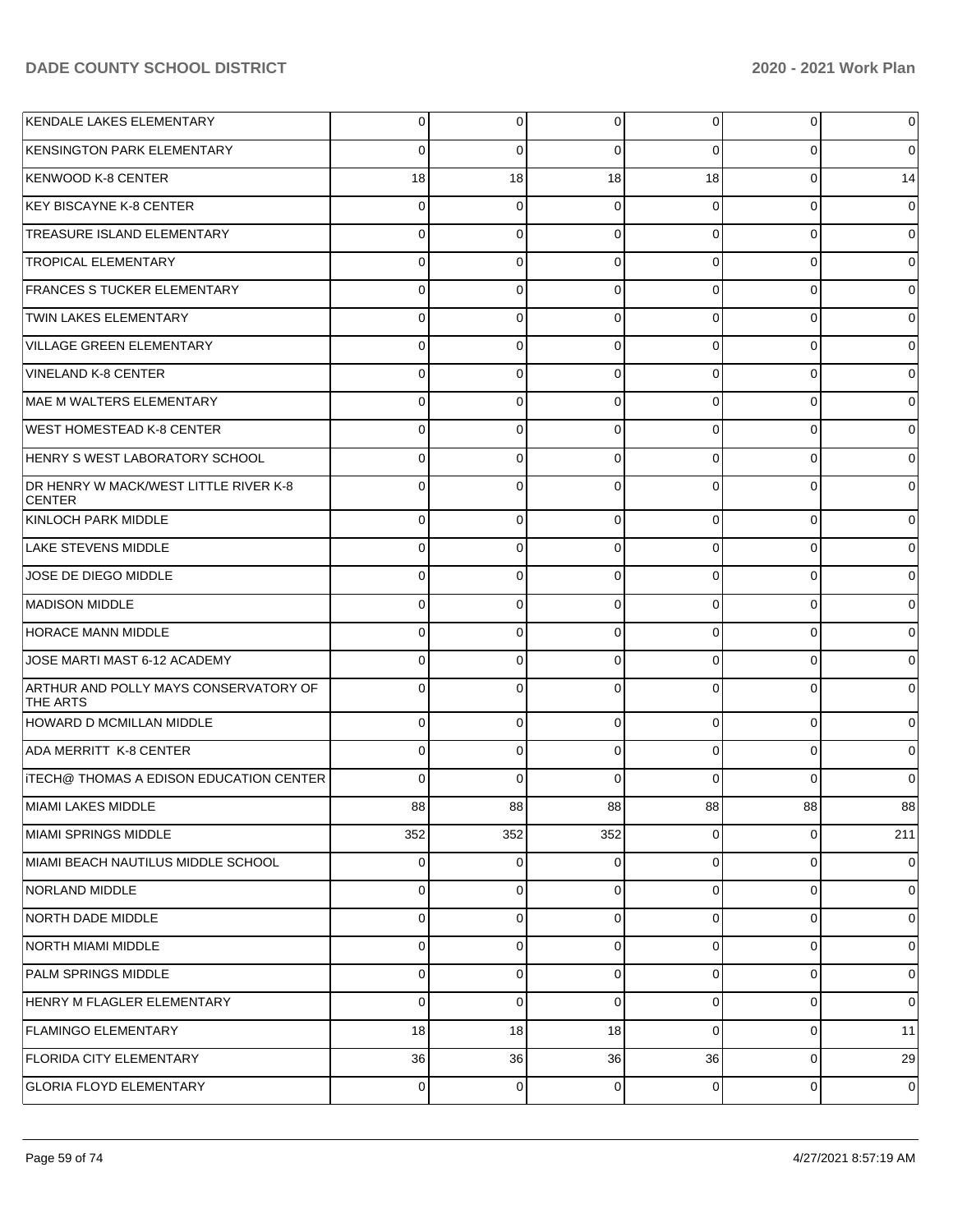| <b>BENJAMIN FRANKLIN K-8 CENTER</b>                             | 0              | 0           | 0        | 0              | 0           | 0           |
|-----------------------------------------------------------------|----------------|-------------|----------|----------------|-------------|-------------|
| <b>FULFORD ELEMENTARY</b>                                       | $\Omega$       | $\Omega$    | $\Omega$ | 0              | $\Omega$    | $\Omega$    |
| JACK DAVID GORDON ELEMENTARY                                    | 162            | 162         | 162      | 162            | 0           | 130         |
| <b>GOLDEN GLADES ELEMENTARY</b>                                 | 18             | 18          | 18       | 0              | 0           | 11          |
| JOELLA C GOOD ELEMENTARY                                        | 0              | 0           | 0        | 0              | 0           | $\Omega$    |
| <b>GRATIGNY ELEMENTARY</b>                                      | 0              | 0           | $\Omega$ | 0              | 0           | 0           |
| <b>GREENGLADE ELEMENTARY</b>                                    | $\Omega$       | 0           | $\Omega$ | 0              | 0           | 0           |
| <b>GREYNOLDS PARK ELEMENTARY</b>                                | 0              | 0           | 0        | 0              | 0           | 0           |
| <b>SEMINOLE ELEMENTARY</b>                                      | $\Omega$       | 0           | $\Omega$ | 0              | 0           | 0           |
| SHADOWLAWN ELEMENTARY                                           | 0              | 0           | 0        | 0              | 0           | 0           |
| SHENANDOAH ELEMENTARY                                           | $\Omega$       | 0           | $\Omega$ | 0              | 0           | 0           |
| <b>BEN SHEPPARD ELEMENTARY</b>                                  | 0              | 0           | 0        | 0              | 0           | 0           |
| SILVER BLUFF ELEMENTARY                                         | $\Omega$       | 0           | $\Omega$ | 0              | 0           | 0           |
| <b>ERNEST R GRAHAM K-8 ACADEMY</b>                              | $\Omega$       | 0           | 0        | 0              | $\Omega$    | 0           |
| DR. FREDERICA S WILSON/SKYWAY<br><b>ELEMENTARY SCHOOL</b>       | $\Omega$       | $\Omega$    | $\Omega$ | 0              | $\Omega$    | 0           |
| MIAMI BEACH SOUTH POINTE ELEMENTARY<br><b>SCHOOL</b>            | 0              | 0           | $\Omega$ | 0              | $\mathbf 0$ | 0           |
| CARRIE P MEEK/WESTVIEW K-8 CENTER                               | 18             | 18          | 18       | 18             | $\mathbf 0$ | 14          |
| PHILLIS WHEATLEY ELEMENTARY                                     | $\Omega$       | 0           | 0        | 0              | 0           | 0           |
| <b>WHISPERING PINES ELEMENTARY</b>                              | $\Omega$       | 0           | 0        | 0              | $\mathbf 0$ | 0           |
| <b>WINSTON PARK K-8 CENTER</b>                                  | 0              | 0           | 0        | 0              | 0           | 0           |
| NATHAN B YOUNG ELEMENTARY                                       | $\Omega$       | 0           | 0        | 0              | $\mathbf 0$ | 0           |
| <b>GEORGIA JONES-AYERS MIDDLE SCHOOL</b>                        | $\Omega$       | 0           | 0        | 0              | $\Omega$    | 0           |
| <b>ARVIDA MIDDLE</b>                                            | $\Omega$       | 0           | 0        | 0              | $\mathbf 0$ | 0           |
| <b>BROWNSVILLE MIDDLE</b>                                       | 0              | 0           | 0        | 0              | $\Omega$    |             |
| PAUL W BELL MIDDLE                                              | $\Omega$       | $\Omega$    | $\Omega$ | $\Omega$       | $\Omega$    |             |
| <b>CAROL CITY MIDDLE</b>                                        | $\Omega$       | 0           | 0        | 0              | $\Omega$    | 0           |
| CENTER FOR INTERNATIONAL EDUCATION: A<br>CAMBRIDGE ASSOC SCHOOL | $\Omega$       | $\Omega$    | $\Omega$ | $\Omega$       | $\Omega$    | $\mathbf 0$ |
| <b>GEORGE WASHINGTON CARVER MIDDLE</b>                          | $\Omega$       | $\mathbf 0$ | $\Omega$ | $\Omega$       | $\Omega$    | 0           |
| CUTLER BAY SENIOR HIGH SCHOOL                                   | $\Omega$       | 0           | $\Omega$ | 0              | $\Omega$    | 0           |
| <b>CITRUS GROVE MIDDLE</b>                                      | $\Omega$       | 0           | $\Omega$ | $\Omega$       | $\Omega$    | 0           |
| <b>CUTLER BAY MIDDLE SCHOOL</b>                                 | $\Omega$       | 0           | $\Omega$ | $\Omega$       | $\Omega$    | 0           |
| <b>RUBEN DARIO MIDDLE</b>                                       | $\Omega$       | 0           | $\Omega$ | $\Omega$       | $\Omega$    | 0           |
| <b>CHARLES R DREW MIDDLE</b>                                    | $\Omega$       | 0           | $\Omega$ | 0              | $\Omega$    | 0           |
| HENRY H FILER MIDDLE                                            | $\Omega$       | 0           | $\Omega$ | $\Omega$       | $\Omega$    | 0           |
| <b>GLADES MIDDLE</b>                                            | $\overline{0}$ | 0           | 0        | $\overline{0}$ | $\mathbf 0$ | 0           |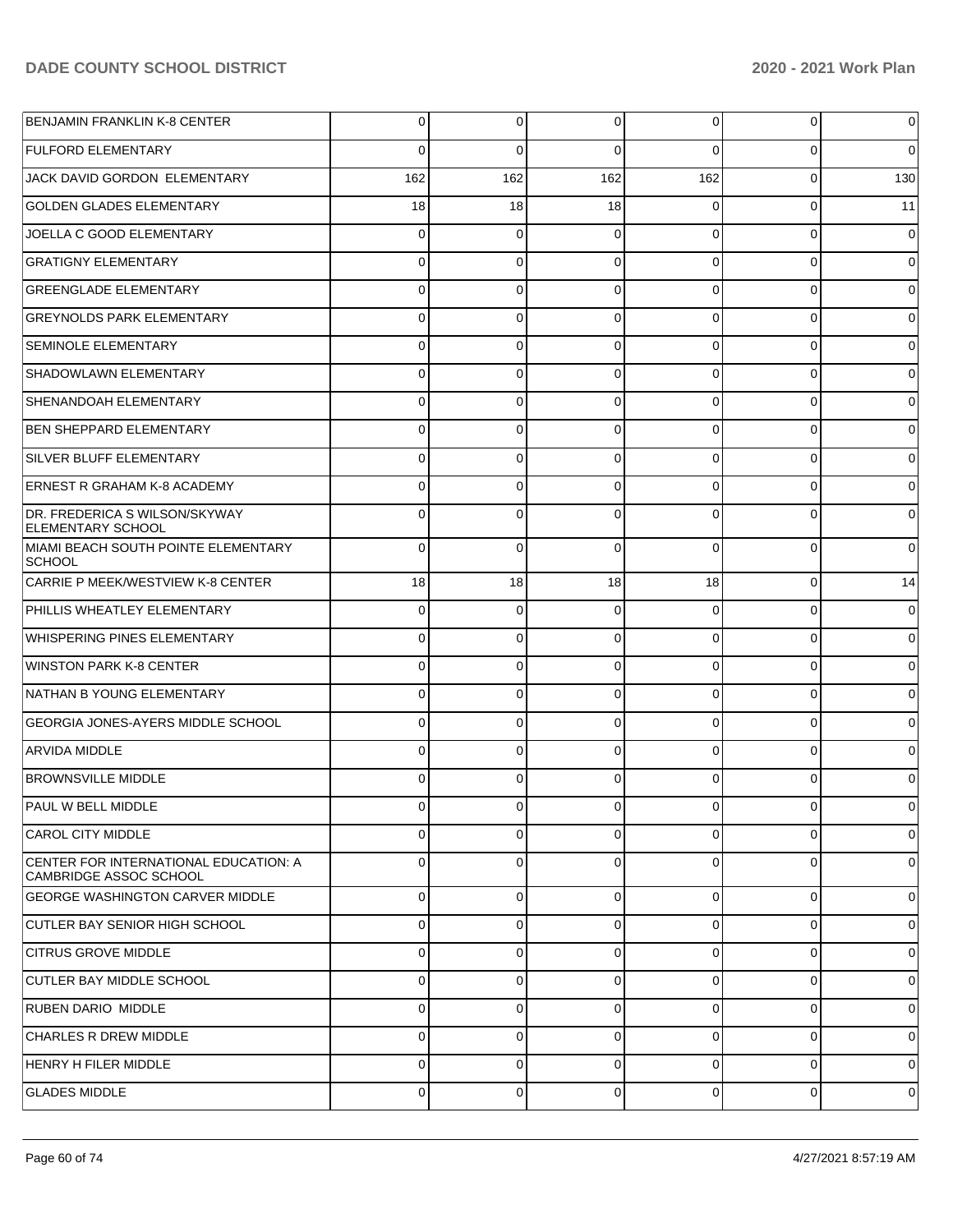| <b>HAMMOCKS MIDDLE</b>                                           | 0       | 0           | 0           | $\overline{0}$ | 0            | 0           |
|------------------------------------------------------------------|---------|-------------|-------------|----------------|--------------|-------------|
| <b>RUTH OWENS KRUSE EDUCATION CENTER</b>                         | 50      | 50          | 50          | 50             | 50           | 50          |
| MIAMI LAKES EDUCATIONAL CENTER AND<br><b>TECHNICAL COLLEGE</b>   | 0       | 0           |             | 0              | 0            |             |
| ROBERT MORGAN EDUCATIONAL CENTER AND<br><b>TECHNICAL COLLEGE</b> | 0       | $\Omega$    | $\Omega$    | $\Omega$       | $\Omega$     | $\Omega$    |
| DR MICHAEL M KROP SENIOR HIGH                                    | 0       | 0           | O           | 0              | 0            |             |
| LINDA LENTIN K-8 CENTER                                          |         | 0           |             | $\Omega$       | 0            |             |
| <b>REDLAND ELEMENTARY</b>                                        |         | 0           |             | U              | 0            |             |
| FIENBERG-FISHER ADULT & COMMUNITY<br><b>EDUCATION CENTER</b>     |         | 0           |             |                |              |             |
| J C BERMUDEZ DORAL SENIOR HIGH SCHOOL                            | 0       | $\Omega$    |             | $\Omega$       | 0            |             |
| <b>HERBERT A AMMONS MIDDLE</b>                                   | 1,100   | 1,100       | 1,100       | 1,100          | 1,100        | 1,100       |
| <b>LAWTON CHILES MIDDLE</b>                                      | 0       | 0           | 0           | $\Omega$       | 0            |             |
| HUBERT O SIBLEY K-8 ACADEMY                                      | 0       | 0           | ∩           | $\Omega$       | 0            |             |
| <b>FELIX VARELA SENIOR HIGH</b>                                  | 0       | 0           | $\Omega$    | $\Omega$       | 0            |             |
| MIAMI LAKES TECHNOLOGICAL SENIOR HIGH                            | 0       | 0           | 0           | $\Omega$       | 0            | 0           |
| ROBERT MORGAN EDUCATIONAL CENTER - SHS                           | 0       | 0           | $\Omega$    | $\Omega$       | 0            | 0           |
| <b>BOB GRAHAM EDUCATION CENTER</b>                               | 0       | 0           | $\Omega$    | $\Omega$       | 0            |             |
| <b>SPANISH LAKE ELEMENTARY SCHOOL</b>                            | 0       | 0           | $\Omega$    | $\Omega$       | 0            |             |
| <b>GOULDS ELEMENTARY SCHOOL</b>                                  | 0       | 0           | 0           | $\Omega$       | 0            |             |
| MIAMI ARTS STUDIO 6-12 @ ZELDA GLAZER                            | 0       | 0           | $\Omega$    | $\Omega$       | 0            |             |
| <b>ANDOVER MIDDLE SCHOOL</b>                                     | 0       | 0           | $\Omega$    | $\Omega$       | 0            |             |
| DR. MANUEL C. BARREIRO ELEMENTARY                                | 0       | 0           | $\Omega$    | $\Omega$       | 0            |             |
| <b>ARCH CREEK ELEMENTARY SCHOOL</b>                              | 0       | 0           | $\Omega$    | $\Omega$       | 0            |             |
| DR. ROLANDO ESPINOSA K-8 CENTER                                  | 0       | 0           | $\Omega$    | $\Omega$       | 0            |             |
| KINLOCH PARK ELEMENTARY                                          | 0       | 0           | ∩           | 0              | 0            |             |
| LAKE STEVENS ELEMENTARY                                          | U.      | υ           | U.          | υı             | <sub>U</sub> | U           |
| LAKEVIEW ELEMENTARY                                              | 0       | $\mathbf 0$ | $\Omega$    | $\overline{0}$ | 0            | $\mathbf 0$ |
| LEEWOOD K-8 CENTER                                               | 40      | 40          | 40          | 40             | 0            | 32          |
| WILLIAM H. LEHMAN ELEMENTARY                                     | 0       | 0           | 0           | $\overline{0}$ | 0            | 0           |
| NATURAL BRIDGE ELEMENTARY                                        | 0       | 0           | $\mathbf 0$ | $\overline{0}$ | 0            | 0           |
| NORLAND ELEMENTARY                                               | 0       | 0           | 0           | $\overline{0}$ | $\pmb{0}$    | 0           |
| Totals for DADE COUNTY SCHOOL DISTRICT                           |         |             |             |                |              |             |
| Total students in relocatables by year.                          | 4,806   | 4,647       | 4,647       | 3,994          | 2,089        | 4,037       |
| Total number of COFTE students projected by year.                | 253,615 | 249,098     | 244,877     | 240,769        | 235,957      | 244,863     |
| Percent in relocatables by year.                                 | $2\%$   | 2%          | $2\%$       | $2\%$          | $1%$         | $2\%$       |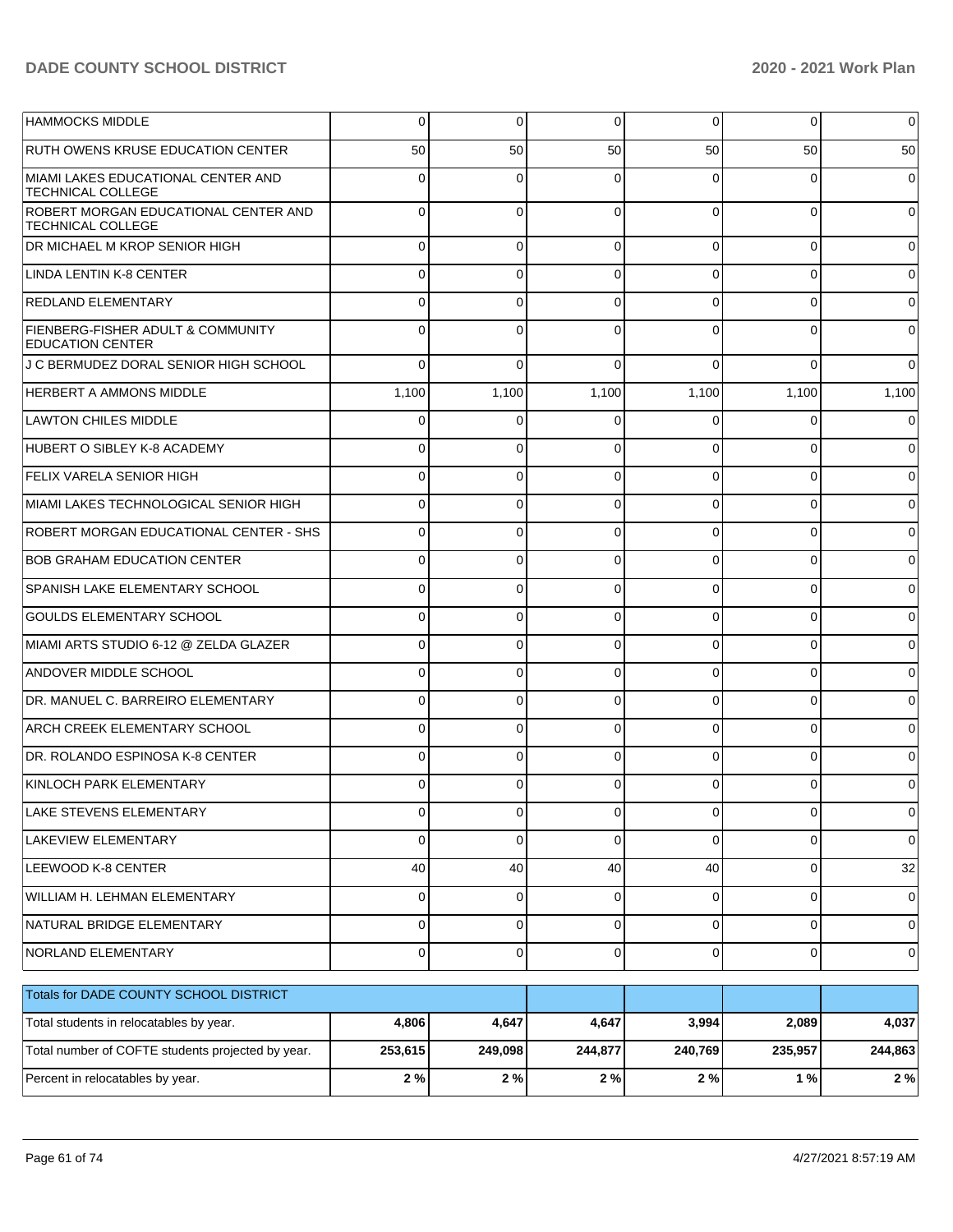## **Leased Facilities Tracking**

Exising leased facilities and plans for the acquisition of leased facilities, including the number of classrooms and student stations, as reported in the educational plant survey, that are planned in that location at the end of the five year workplan.

| Location                                                          | # of Leased<br>Classrooms 2020 -<br>2021 | <b>FISH Student</b><br><b>Stations</b> | Owner                  | # of Leased<br>Classrooms 2024 -<br>2025 | <b>FISH Student</b><br><b>Stations</b> |
|-------------------------------------------------------------------|------------------------------------------|----------------------------------------|------------------------|------------------------------------------|----------------------------------------|
| CAMPBELL DRIVE K-8 CENTER                                         | 0                                        | $\Omega$                               |                        | $\Omega$                                 | $\mathbf 0$                            |
| CARIBBEAN K-8 CENTER                                              | 0                                        | $\Omega$                               |                        | 0                                        | $\mathbf 0$                            |
| CALUSA ELEMENTARY                                                 | 0                                        | $\Omega$                               |                        | 0                                        | $\mathbf 0$                            |
| CAROL CITY ELEMENTARY                                             | 0                                        | $\Omega$                               |                        | 0                                        | $\mathbf 0$                            |
| <b>GEORGE WASHINGTON CARVER ELEMENTARY</b>                        | 0                                        | $\Omega$                               |                        | 0                                        | $\mathbf 0$                            |
| MIAMI BEACH FIENBERG-FISHER K-8                                   | $\mathbf 0$                              | $\Omega$                               | Miami-Dade<br>County   | 2                                        | 36                                     |
| DR. WILLIAM A CHAPMAN ELEMENTARY                                  | $\overline{0}$                           | 0                                      |                        | 0                                        | $\overline{0}$                         |
| <b>CITRUS GROVE ELEMENTARY</b>                                    | $\overline{0}$                           | $\Omega$                               |                        | $\Omega$                                 | $\overline{0}$                         |
| <b>CHARLES R HADLEY ELEMENTARY</b>                                | $\overline{0}$                           | $\Omega$                               |                        | 0                                        | $\overline{0}$                         |
| JOE HALL ELEMENTARY                                               | $\Omega$                                 | $\Omega$                               |                        | 0                                        | $\overline{0}$                         |
| <b>HIALEAH ELEMENTARY</b>                                         | $\overline{0}$                           | $\Omega$                               |                        | 0                                        | $\overline{0}$                         |
| HIBISCUS ELEMENTARY                                               | $\overline{0}$                           | $\Omega$                               |                        | 0                                        | $\overline{0}$                         |
| VIRGINIA A BOONE HIGHLAND OAKS ELEMENTARY                         | $\overline{0}$                           | $\Omega$                               |                        | 0                                        | $\overline{0}$                         |
| <b>HOLMES ELEMENTARY</b>                                          | $\overline{0}$                           | $\Omega$                               |                        | 0                                        | $\overline{0}$                         |
| <b>ZORA NEALE HURSTON ELEMENTARY</b>                              | $\overline{0}$                           | $\Omega$                               |                        | 0                                        | $\overline{0}$                         |
| <b>OLIVER HOOVER ELEMENTARY</b>                                   | $\Omega$                                 | $\Omega$                               |                        | 0                                        | $\overline{0}$                         |
| THENA CROWDER EARLY CHILDHOOD DIAGNOSTIC<br><b>SPECIAL ED CTR</b> | $\Omega$                                 | $\Omega$                               |                        | 0                                        | $\overline{0}$                         |
| HOWARD DRIVE ELEMENTARY                                           | $\overline{0}$                           | $\Omega$                               |                        | $\Omega$                                 | $\overline{0}$                         |
| MADIE IVES K-8 PREPARATORY ACADEMY                                | $\Omega$                                 | $\Omega$                               |                        | $\Omega$                                 | $\overline{0}$                         |
| KENDALE ELEMENTARY                                                | $\overline{0}$                           | $\Omega$                               |                        | $\Omega$                                 | $\overline{0}$                         |
| KENDALE LAKES ELEMENTARY                                          | $\Omega$                                 | $\Omega$                               |                        | $\Omega$                                 | $\overline{0}$                         |
| <b>KENSINGTON PARK ELEMENTARY</b>                                 | $\Omega$                                 | $\Omega$                               |                        | $\Omega$                                 | $\overline{0}$                         |
| KENWOOD K-8 CENTER                                                | v                                        |                                        |                        |                                          | $\mathbf 0$                            |
| KEY BISCAYNE K-8 CENTER                                           | $\overline{0}$                           | $\Omega$                               |                        | $\Omega$                                 | $\overline{0}$                         |
| KINLOCH PARK ELEMENTARY                                           | $\overline{0}$                           | $\Omega$                               |                        | $\Omega$                                 | $\overline{0}$                         |
| LAKE STEVENS ELEMENTARY                                           | $\overline{0}$                           | $\Omega$                               |                        | $\Omega$                                 | $\overline{0}$                         |
| LAKEVIEW ELEMENTARY                                               | $\overline{0}$                           | $\Omega$                               |                        | $\Omega$                                 | $\overline{0}$                         |
| LEEWOOD K-8 CENTER                                                | $\overline{0}$                           | $\Omega$                               |                        | $\Omega$                                 | $\overline{0}$                         |
| WILLIAM H. LEHMAN ELEMENTARY                                      | $\overline{0}$                           | $\Omega$                               |                        | $\Omega$                                 | $\overline{0}$                         |
| <b>LEISURE CITY K-8 CENTER</b>                                    | $\overline{0}$                           |                                        | 0 Miami-Dade<br>County | 5                                        | 90                                     |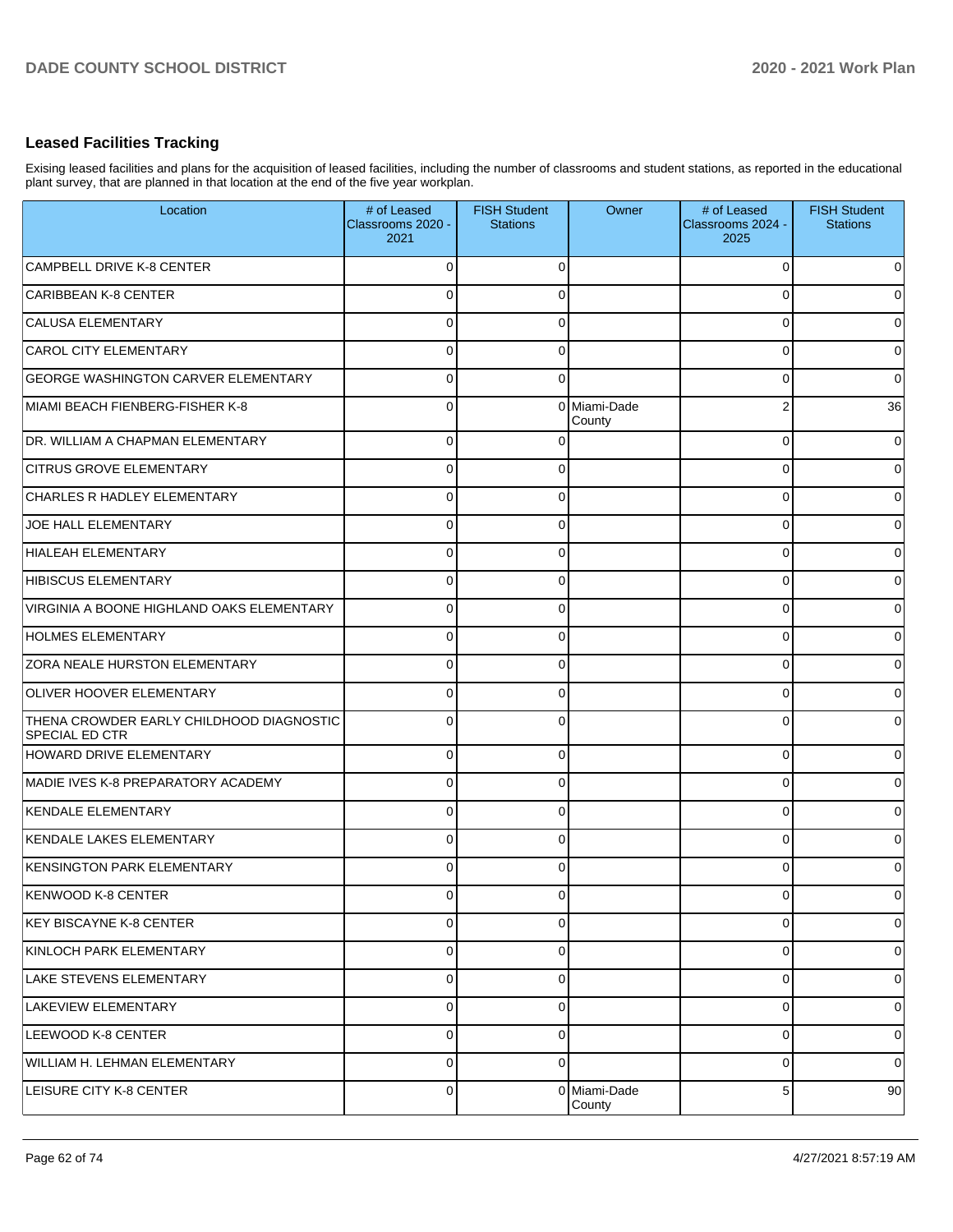| LAURA C SAUNDERS ELEMENTARY            | 0              | 0              |                        | 0              | 0  |
|----------------------------------------|----------------|----------------|------------------------|----------------|----|
| LIBERTY CITY ELEMENTARY                | 0              | 0              |                        | 0              |    |
| JESSE J. McCRARY JR. ELEMENTARY SCHOOL | $\Omega$       | 0              |                        | 0              |    |
| LORAH PARK ELEMENTARY                  | $\Omega$       | 0              |                        | 0              | 0  |
| TOUSSAINT L'OUVERTURE ELEMENTARY       | $\Omega$       | 0              |                        | 0              |    |
| LUDLAM ELEMENTARY                      | 0              | 0              |                        | 0              | 0  |
| FRANK CRAWFORD MARTIN K-8 CENTER       | $\Omega$       | 0              |                        | 0              |    |
| <b>WESLEY MATTHEWS ELEMENTARY</b>      | 0              | 0              |                        | 0              | 0  |
| MEADOWLANE ELEMENTARY                  | $\Omega$       | 0              |                        | 0              |    |
| MELROSE ELEMENTARY                     | $\Omega$       | $\Omega$       |                        | 0              | 0  |
| MIAMI GARDENS ELEMENTARY               | $\Omega$       | 0              |                        | 0              |    |
| MIAMI HEIGHTS ELEMENTARY               | 0              | 0              |                        | 0              | 0  |
| MIAMI LAKES K-8 CENTER                 | $\Omega$       | 0              |                        | 0              |    |
| MIAMI SHORES ELEMENTARY                | $\Omega$       | $\Omega$       |                        | 0              | 0  |
| MIAMI SPRINGS ELEMENTARY               | $\Omega$       | 0              |                        | 0              |    |
| M A MILAM K-8 CENTER                   | $\Omega$       | $\Omega$       |                        | 0              | 0  |
| PHYLLIS R MILLER ELEMENTARY            | $\Omega$       | 0              |                        | 0              |    |
| MORNINGSIDE K-8 CENTER                 | 0              | 0              |                        | 0              | 0  |
| ROBERT RUSSA MOTON ELEMENTARY          | $\Omega$       | 0              |                        | 0              |    |
| MYRTLE GROVE K-8 CENTER                | $\Omega$       | $\Omega$       |                        | 0              | 0  |
| MIAMI MACARTHUR EDUCATIONAL CENTER     | $\Omega$       | 0              |                        | 0              |    |
| NATURAL BRIDGE ELEMENTARY              | $\Omega$       | $\Omega$       |                        | 0              | 0  |
| NORLAND ELEMENTARY                     | 0              | 0              |                        | $\Omega$       |    |
| NORTH BEACH ELEMENTARY                 | $\Omega$       | $\Omega$       |                        | $\Omega$       |    |
| <b>BARBARA HAWKINS ELEMENTARY</b>      |                | $\Omega$       |                        | O              |    |
| NORTH COUNTY K-8 CENTER                | $\overline{0}$ | $\overline{0}$ |                        | $\overline{0}$ | 0  |
| NORTH GLADE ELEMENTARY                 | $\Omega$       | 0              |                        | 0              | 0  |
| NORTH HIALEAH ELEMENTARY               | $\Omega$       | $\Omega$       |                        | 0              | 0  |
| NORTH MIAMI ELEMENTARY                 | $\Omega$       | $\Omega$       |                        | 0              | 0  |
| NORTH TWIN LAKES ELEMENTARY            | $\Omega$       | $\Omega$       |                        | 0              | 0  |
| NORWOOD ELEMENTARY                     | $\Omega$       | $\Omega$       |                        | 0              | 0  |
| OAK GROVE ELEMENTARY                   | $\Omega$       |                | 0 Miami-Dade<br>County | 1              | 18 |
| <b>OJUS ELEMENTARY</b>                 | $\Omega$       | $\Omega$       |                        | $\mathbf 0$    | 0  |
| AGENORIA S PASCHAL/OLINDA ELEMENTARY   | $\Omega$       | $\Omega$       |                        | $\mathbf 0$    | 0  |
| OLYMPIA HEIGHTS ELEMENTARY             | 0              | $\mathbf 0$    |                        | $\mathbf 0$    | 0  |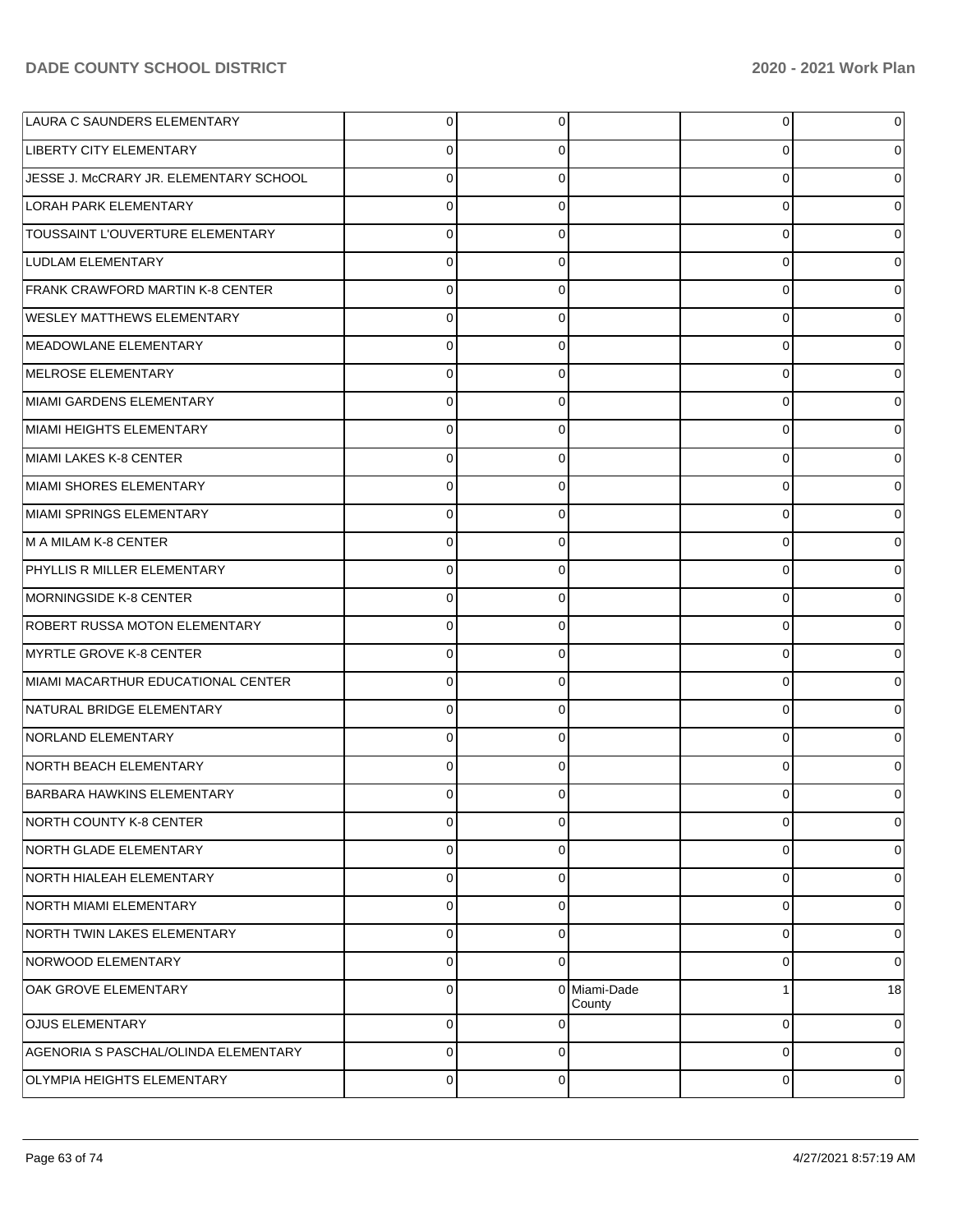| DR. ROBERT B. INGRAM ELEMENTARY                           | 0              | 0              | 0           | 0 |
|-----------------------------------------------------------|----------------|----------------|-------------|---|
| <b>ORCHARD VILLA ELEMENTARY</b>                           | 0              | 0              | 0           |   |
| PALMETTO ELEMENTARY                                       | $\Omega$       | 0              | 0           |   |
| PALM LAKES ELEMENTARY                                     | 0              | 0              | 0           | 0 |
| PALM SPRINGS ELEMENTARY                                   | $\Omega$       | 0              | 0           |   |
| PALM SPRINGS NORTH ELEMENTARY                             | 0              | 0              | 0           | 0 |
| PARKVIEW ELEMENTARY                                       | 0              | 0              | 0           |   |
| <b>PARKWAY ELEMENTARY</b>                                 | 0              | 0              | 0           | 0 |
| DR. HENRY E. PERRINE ACADEMY OF THE ARTS                  | $\Omega$       | 0              | 0           |   |
| KELSEY L PHARR ELEMENTARY                                 | 0              | 0              | 0           | 0 |
| PINECREST ELEMENTARY                                      | 0              | 0              | 0           |   |
| PINE LAKE ELEMENTARY                                      | 0              | 0              | 0           | 0 |
| PINE VILLA ELEMENTARY                                     | 0              | 0              | 0           |   |
| POINCIANA PARK ELEMENTARY                                 | 0              | 0              | 0           | 0 |
| DR GILBERT L PORTER ELEMENTARY                            | 0              | 0              | 0           |   |
| RAINBOW PARK ELEMENTARY                                   | 0              | $\Omega$       | 0           | 0 |
| <b>REDONDO ELEMENTARY</b>                                 | 0              | 0              | 0           |   |
| ETHEL F BECKFORD-RICHMOND ELEMENTARY                      | 0              | 0              | 0           | 0 |
| <b>RIVERSIDE ELEMENTARY</b>                               | 0              | 0              | 0           |   |
| JANE S ROBERTS K-8 CENTER                                 | 0              | $\Omega$       | 0           | 0 |
| <b>ROCKWAY ELEMENTARY</b>                                 | 0              | 0              | 0           |   |
| ROYAL GREEN ELEMENTARY                                    | 0              | $\Omega$       | 0           | 0 |
| <b>ROYAL PALM ELEMENTARY</b>                              | 0              | 0              | $\Omega$    |   |
| GERTRUDE K EDELMAN/SABAL PALM ELEMENTARY                  | 0              | 0              | 0           |   |
| SANTA CLARA ELEMENTARY                                    |                | 0              | O           |   |
| SCOTT LAKE ELEMENTARY                                     | $\overline{0}$ | $\overline{0}$ | 0           | 0 |
| <b>SEMINOLE ELEMENTARY</b>                                | $\Omega$       | $\Omega$       | 0           | 0 |
| SHADOWLAWN ELEMENTARY                                     | $\Omega$       | $\Omega$       | 0           | 0 |
| SHENANDOAH ELEMENTARY                                     | $\Omega$       | $\Omega$       | 0           | 0 |
| <b>BEN SHEPPARD ELEMENTARY</b>                            | $\Omega$       | $\Omega$       | 0           | 0 |
| SILVER BLUFF ELEMENTARY                                   | $\Omega$       | $\Omega$       | 0           | 0 |
| <b>ERNEST R GRAHAM K-8 ACADEMY</b>                        | $\Omega$       | $\Omega$       | 0           | 0 |
| DR. FREDERICA S WILSON/SKYWAY ELEMENTARY<br><b>SCHOOL</b> | $\Omega$       | $\Omega$       | 0           | 0 |
| SNAPPER CREEK ELEMENTARY                                  | $\Omega$       | $\Omega$       | $\mathbf 0$ | 0 |
| NORTH DADE CENTER FOR MODERN LANGUAGES                    | 0              | $\overline{0}$ | 0           | 0 |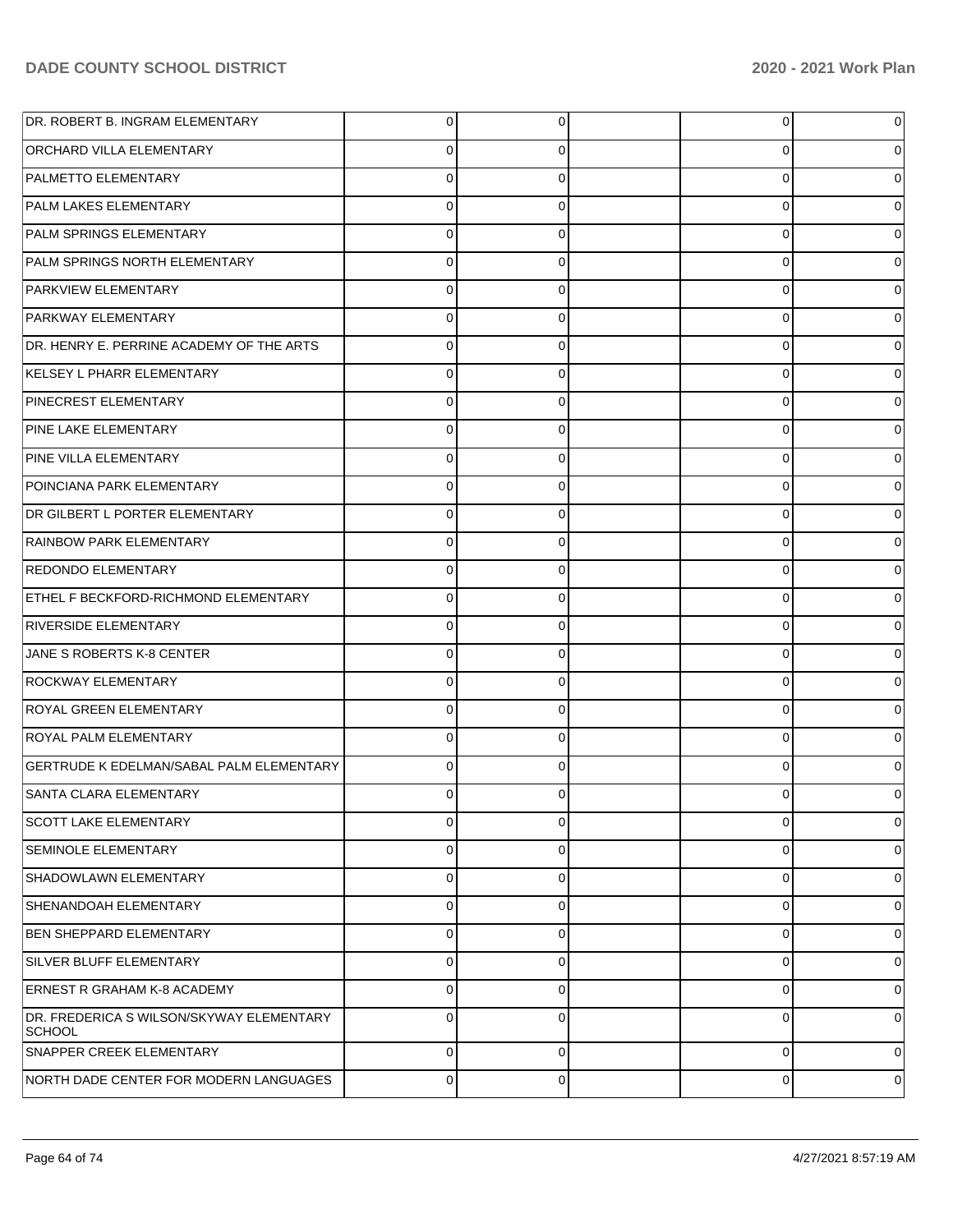| SOUTH HIALEAH ELEMENTARY                               | $\overline{0}$ | 0           |                        | $\overline{0}$ | 0        |
|--------------------------------------------------------|----------------|-------------|------------------------|----------------|----------|
| <b>SOUTH MIAMI K-8 CENTER</b>                          | 0              | 0           |                        | 0              | 0        |
| SOUTH MIAMI HEIGHTS ELEMENTARY                         | $\mathbf 0$    | $\Omega$    |                        | 0              | $\Omega$ |
| SOUTHSIDE ELEMENTARY                                   | $\mathbf 0$    | 0           |                        | 0              | 0        |
| SPRINGVIEW ELEMENTARY                                  | $\mathbf 0$    | $\Omega$    |                        | 0              | 0        |
| E W F STIRRUP ELEMENTARY                               | $\mathbf 0$    | 0           |                        | 0              | 0        |
| <b>SUNSET ELEMENTARY</b>                               | $\mathbf 0$    | $\Omega$    |                        | 0              | 0        |
| SUNSET PARK ELEMENTARY                                 | $\mathbf 0$    | 0           |                        | 0              | 0        |
| SWEETWATER ELEMENTARY                                  | $\mathbf 0$    | $\Omega$    |                        | $\Omega$       | $\Omega$ |
| SYLVANIA HEIGHTS ELEMENTARY                            | $\mathbf 0$    | $\Omega$    |                        | 0              | $\Omega$ |
| TREASURE ISLAND ELEMENTARY                             | $\Omega$       |             | 0 Miami-Dade<br>County | 2              | 36       |
| <b>TROPICAL ELEMENTARY</b>                             | $\mathbf 0$    | $\Omega$    |                        | $\mathbf 0$    | 0        |
| FRANCES S TUCKER ELEMENTARY                            | $\mathbf 0$    | $\Omega$    |                        | $\mathbf 0$    | 0        |
| TWIN LAKES ELEMENTARY                                  | $\mathbf 0$    | $\Omega$    |                        | $\Omega$       |          |
| VILLAGE GREEN ELEMENTARY                               | $\mathbf 0$    | 0           |                        | 0              | 0        |
| <b>VINELAND K-8 CENTER</b>                             | $\mathbf 0$    | $\Omega$    |                        | $\Omega$       |          |
| MAE M WALTERS ELEMENTARY                               | $\mathbf 0$    | 0           |                        | $\mathbf 0$    | 0        |
| <b>WEST HOMESTEAD K-8 CENTER</b>                       | $\Omega$       | $\Omega$    |                        | $\Omega$       |          |
| HENRY SWEST LABORATORY SCHOOL                          | $\mathbf 0$    | 0           |                        | 0              | 0        |
| DR HENRY W MACK/WEST LITTLE RIVER K-8<br><b>CENTER</b> | $\Omega$       | $\Omega$    |                        | $\Omega$       | 0        |
| CARRIE P MEEK/WESTVIEW K-8 CENTER                      | 0              | $\mathbf 0$ | Miami-Dade<br>County   | 1              | 18       |
| PHILLIS WHEATLEY ELEMENTARY                            | $\mathbf 0$    | 0           |                        | $\mathbf 0$    | 0        |
| <b>WHISPERING PINES ELEMENTARY</b>                     | $\Omega$       | 0           |                        | $\Omega$       | 0        |
| <b>WINSTON PARK K-8 CENTER</b>                         | $\Omega$       | 0           |                        | 0              | 0        |
| NATHAN B YOUNG ELEMENTARY                              | $\cup$         |             | 0 Miami-Dade<br>County | $\mathbf{z}$   | 36       |
| <b>GEORGIA JONES-AYERS MIDDLE SCHOOL</b>               | $\mathbf 0$    | $\Omega$    |                        | 0              | 0        |
| <b>ARVIDA MIDDLE</b>                                   | $\mathbf 0$    | 0           |                        | 0              | 0        |
| <b>ROCKWAY MIDDLE</b>                                  | $\mathbf 0$    | $\Omega$    |                        | 0              | 0        |
| SHENANDOAH MIDDLE                                      | $\mathbf 0$    | 0           |                        | 0              | 0        |
| SOUTHWOOD MIDDLE                                       | $\mathbf 0$    | $\Omega$    |                        | 0              | 0        |
| <b>SOUTH MIAMI MIDDLE</b>                              | $\mathbf 0$    | 0           |                        | 0              | 0        |
| W R THOMAS MIDDLE                                      | $\mathbf 0$    | 0           |                        | 0              | 0        |
| <b>BOOKER T WASHINGTON SENIOR HIGH</b>                 | $\mathbf 0$    | 0           |                        | 0              | 0        |
| <b>WEST MIAMI MIDDLE</b>                               | $\mathbf 0$    | $\Omega$    |                        | 0              | 0        |
| <b>WESTVIEW MIDDLE</b>                                 | $\pmb{0}$      | 0           |                        | 0              | 0        |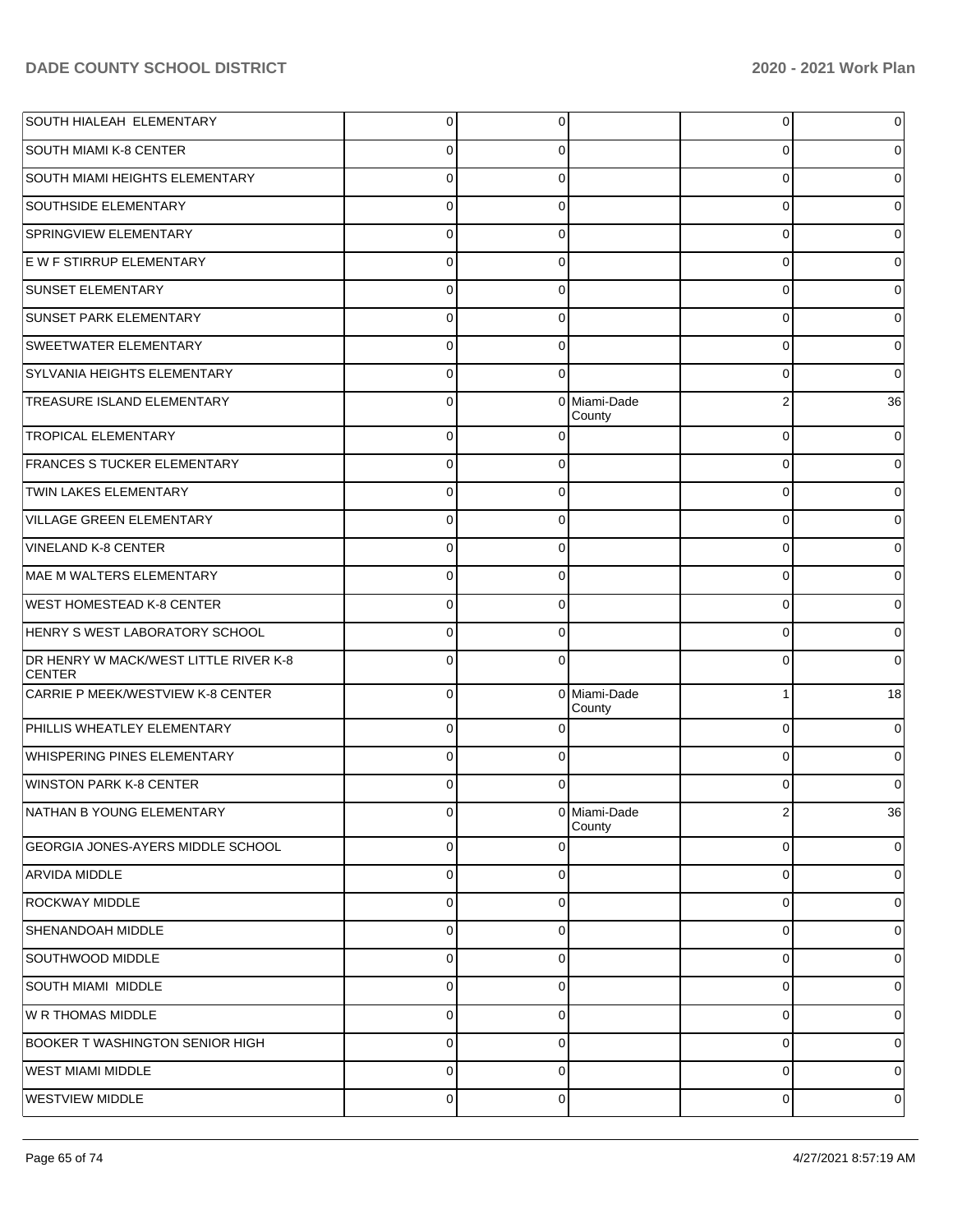| AMERICAN SENIOR HIGH                             | $\mathbf 0$ | 0        |                            | 0        | $\Omega$    |
|--------------------------------------------------|-------------|----------|----------------------------|----------|-------------|
| <b>G HOLMES BRADDOCK SENIOR HIGH</b>             | $\Omega$    | 0        |                            | 0        | 0           |
| <b>CORAL GABLES SENIOR HIGH</b>                  | $\Omega$    | $\Omega$ |                            | 0        | $\Omega$    |
| DESIGN AND ARCHITECTURE SENIOR HIGH              | $\mathbf 0$ |          | 0 DACRA Design<br>4141 LLC | 6        | 150         |
| HIALEAH SENIOR HIGH                              | $\Omega$    | $\Omega$ |                            | $\Omega$ | 0           |
| HIALEAH-MIAMI LAKES SENIOR HIGH                  | $\Omega$    | $\Omega$ |                            | $\Omega$ | $\Omega$    |
| HOMESTEAD SENIOR HIGH                            | $\Omega$    | $\Omega$ |                            | $\Omega$ | 0           |
| MIAMI BEACH SENIOR HIGH                          | $\Omega$    | $\Omega$ |                            | 0        | 0           |
| MIAMI CAROL CITY SENIOR HIGH                     | $\Omega$    | $\Omega$ |                            | 0        | 0           |
| MIAMI CENTRAL SENIOR HIGH                        | $\Omega$    | $\Omega$ |                            | 0        | 0           |
| MIAMI CORAL PARK SENIOR HIGH                     | $\Omega$    | $\Omega$ |                            | 0        | 0           |
| MIAMI EDISON SENIOR HIGH                         | $\Omega$    | $\Omega$ |                            | 0        | 0           |
| MIAMI JACKSON SENIOR HIGH                        | $\Omega$    | $\Omega$ |                            | $\Omega$ | 0           |
| MIAMI KILLIAN SENIOR HIGH                        | $\Omega$    | $\Omega$ |                            | 0        | 0           |
| MIAMI NORLAND SENIOR                             | $\Omega$    | $\Omega$ |                            | 0        | 0           |
| MIAMI NORTHWESTERN SENIOR HIGH                   | $\Omega$    | $\Omega$ |                            | 0        | 0           |
| MIAMI PALMETTO SENIOR HIGH                       | $\Omega$    | $\Omega$ |                            | 0        | 0           |
| MIAMI SENIOR HIGH                                | $\Omega$    | $\Omega$ |                            | 0        | 0           |
| MIAMI SPRINGS SENIOR HIGH                        | $\Omega$    | $\Omega$ |                            | $\Omega$ | 0           |
| MIAMI SUNSET SENIOR HIGH                         | $\Omega$    | $\Omega$ |                            | 0        | 0           |
| NORTH MIAMI BEACH SENIOR HIGH                    | $\Omega$    | $\Omega$ |                            | 0        | 0           |
| <b>NORTH MIAMI SENIOR HIGH</b>                   | $\Omega$    | $\Omega$ |                            | 0        | 0           |
| WILLIAM H TURNER TECHNICAL ARTS SENIOR HIGH      | $\Omega$    | $\Omega$ |                            | 0        | 0           |
| TERRA ENVIRONMENTAL RESEARCH INSTITUTE           | $\Omega$    | $\Omega$ |                            | 0        | 0           |
| SOUTH DADE SENIOR HIGH                           | $\Omega$    | 0        |                            | 0        | 0           |
| SOUTH MIAMI SENIOR HIGH                          | $\Omega$    | $\Omega$ |                            | 0        | $\mathbf 0$ |
| MIAMI SOUTHRIDGE SENIOR HIGH                     | $\Omega$    | $\Omega$ |                            | $\Omega$ | 0           |
| SOUTHWEST MIAMI SENIOR HIGH                      | $\Omega$    | $\Omega$ |                            | $\Omega$ | 0           |
| BARBARA GOLEMAN SENIOR HIGH                      | $\Omega$    | $\Omega$ |                            | 0        | 0           |
| <b>GEORGE T BAKER AVIATION TECHNICAL COLLEGE</b> | $\Omega$    | $\Omega$ |                            | $\Omega$ | 0           |
| <b>ENGLISH CENTER</b>                            | $\Omega$    | $\Omega$ |                            | 0        | 0           |
| LINDSEY HOPKINS TECHNICAL COLLEGE                | $\Omega$    | $\Omega$ |                            | $\Omega$ | 0           |
| JAN MANN EDUCATIONAL CENTER                      | $\Omega$    | $\Omega$ |                            | 0        | 0           |
| <b>COPE CENTER NORTH</b>                         | $\Omega$    | $\Omega$ |                            | $\Omega$ | 0           |
| DOROTHY M WALLACE - COPE CENTER SOUTH            | $\mathbf 0$ | $\Omega$ |                            | 0        | 0           |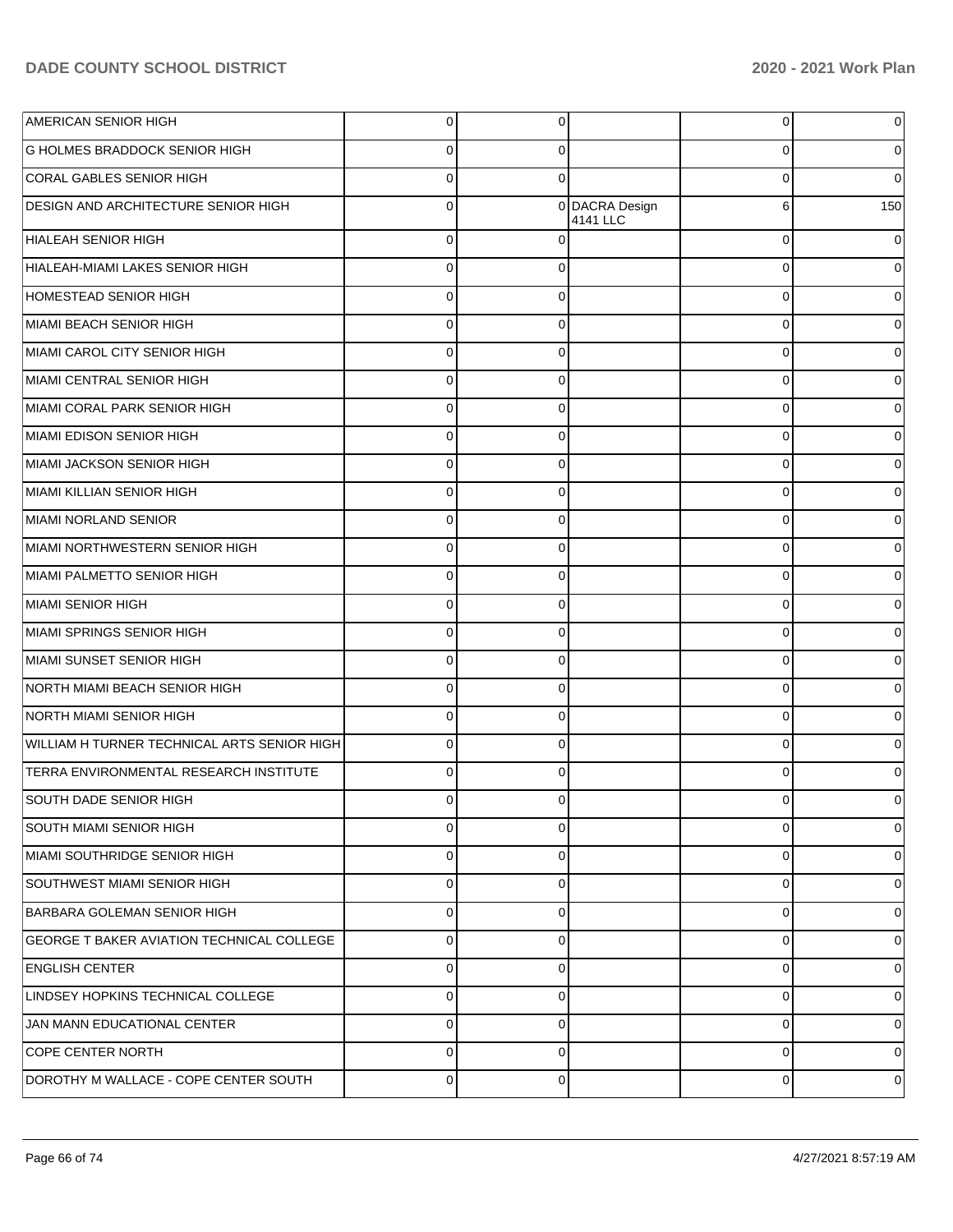| D A DORSEY TECHNICAL COLLEGE                                            | 0           | 0        |                   | $\overline{0}$ | 0        |
|-------------------------------------------------------------------------|-------------|----------|-------------------|----------------|----------|
| <b>JUVENILE JUSTICE CENTER</b>                                          | 0           | 0        |                   | 0              | 0        |
| <b>ROBERT RENICK EDUCATION CENTER</b>                                   | 0           | 0        |                   | 0              | 0        |
| ENEIDA MASSAS HARTNER ELEMENTARY                                        | 0           | 0        |                   | 0              | 0        |
| <b>RUTH OWENS KRUSE EDUCATION CENTER</b>                                | 4           |          | 50 Mobile Modular | 4              | 50       |
| MIAMI LAKES EDUCATIONAL CENTER AND<br><b>TECHNICAL COLLEGE</b>          | $\Omega$    | U        |                   | 0              | $\Omega$ |
| ROBERT MORGAN EDUCATIONAL CENTER AND<br><b>TECHNICAL COLLEGE</b>        | $\Omega$    | 0        |                   | 0              | $\Omega$ |
| HIALEAH GARDENS ELEMENTARY                                              | 0           |          |                   | 0              |          |
| <b>IRVING &amp; BEATRICE PESKOE K-8 CENTER</b>                          | U           |          |                   | 0              |          |
| CHARLES DAVID WYCHE JR ELEMENTARY                                       |             |          |                   | 0              |          |
| EUGENIA B THOMAS K-8 CENTER                                             |             |          |                   | 0              |          |
| JOHN I SMITH K-8 CENTER                                                 |             |          |                   | 0              |          |
| MAYA ANGELOU ELEMENTARY                                                 | U           |          |                   | 0              |          |
| DR EDWARD L WHIGHAM ELEMENTARY                                          |             |          |                   | 0              |          |
| CORAL REEF SENIOR HIGH                                                  |             |          |                   | 0              |          |
| HENRY E S REEVES K-8 CENTER                                             |             |          |                   | 0              |          |
| DANTE B FASCELL ELEMENTARY                                              |             |          |                   | 0              |          |
| DR CARLOS J FINLAY ELEMENTARY                                           |             |          |                   | 0              |          |
| CHRISTINA M EVE ELEMENTARY                                              | U           |          |                   | 0              |          |
| LINDA LENTIN K-8 CENTER                                                 |             |          |                   | 0              |          |
| <b>REDLAND ELEMENTARY</b>                                               | U           |          |                   | 0              |          |
| <b>FIENBERG-FISHER ADULT &amp; COMMUNITY</b><br><b>EDUCATION CENTER</b> |             |          |                   | 0              |          |
| J C BERMUDEZ DORAL SENIOR HIGH SCHOOL                                   | $\Omega$    | 0        |                   | 0              | 0        |
| <b>HERBERT A AMMONS MIDDLE</b>                                          | 0           | $\Omega$ |                   | 0              | 0        |
| LAWTON CHILES MIDDLE                                                    | U           | 0        |                   | υı             | υı       |
| HUBERT O SIBLEY K-8 ACADEMY                                             | $\Omega$    | 0        |                   | $\Omega$       | 0        |
| <b>FELIX VARELA SENIOR HIGH</b>                                         | 0           | 0        |                   | 0              | 0        |
| MIAMI LAKES TECHNOLOGICAL SENIOR HIGH                                   | 0           | 0        |                   | 0              | $\Omega$ |
| ROBERT MORGAN EDUCATIONAL CENTER - SHS                                  | $\Omega$    | 0        |                   | $\mathbf 0$    | 0        |
| <b>BOB GRAHAM EDUCATION CENTER</b>                                      | $\Omega$    | $\Omega$ |                   | 0              | $\Omega$ |
| JOHN A FERGUSON SENIOR HIGH                                             | $\Omega$    | 0        |                   | 0              | 0        |
| LAMAR LOUIS CURRY MIDDLE                                                | 0           | 0        |                   | 0              | $\Omega$ |
| DAVID LAWRENCE JR K-8 CENTER                                            | 0           | $\Omega$ |                   | 0              | 0        |
| RONALD W. REAGAN/DORAL SENIOR HIGH SCHOOL                               | 0           | $\Omega$ |                   | $\Omega$       | $\Omega$ |
| AVENTURA WATERWAYS K-8 CENTER                                           | $\mathbf 0$ |          | 0 RK Associates   | 24             | 528      |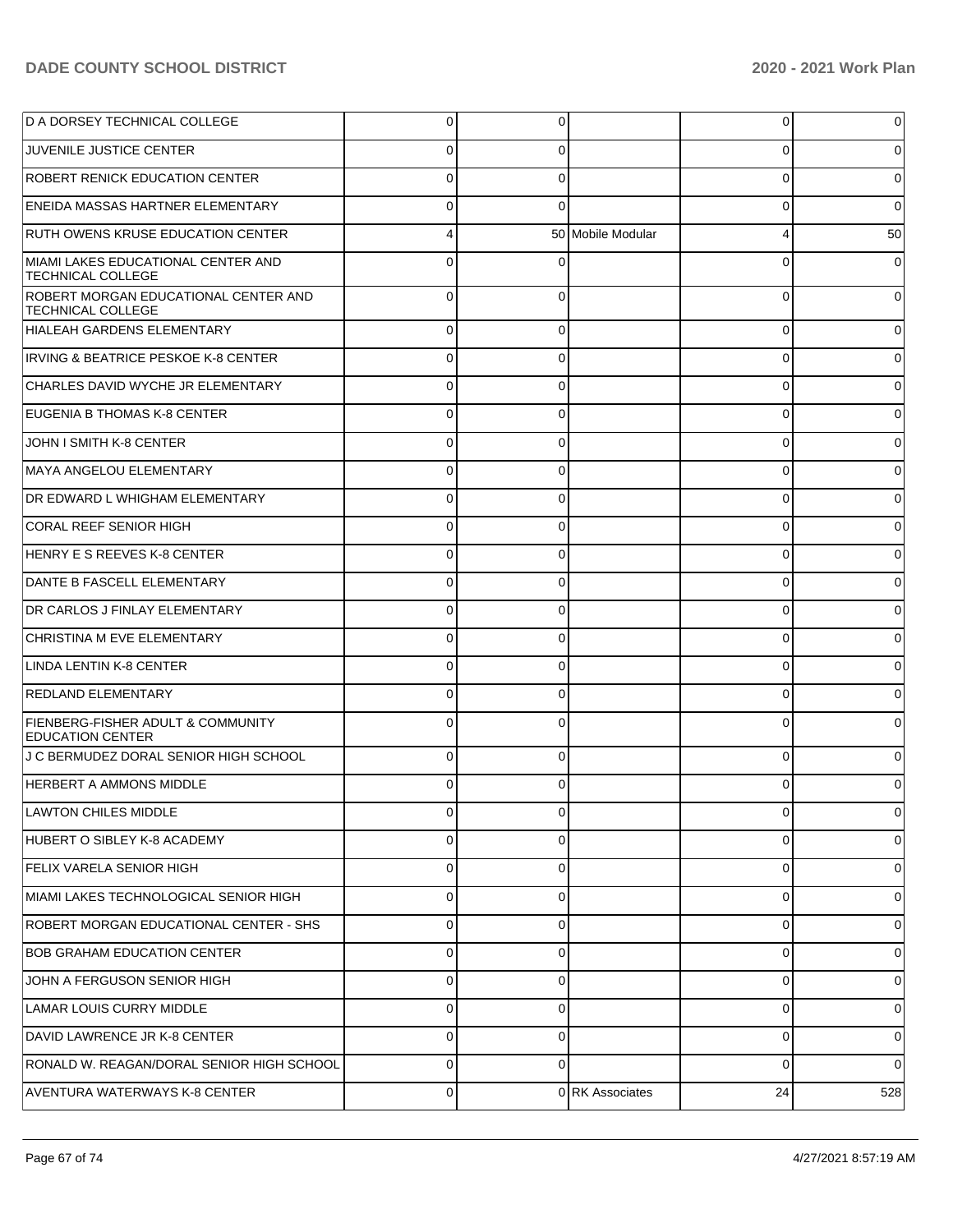| <b>HIALEAH GARDENS MIDDLE SCHOOL</b>                                   | 0           | 0        |                    | 0              | 0              |
|------------------------------------------------------------------------|-------------|----------|--------------------|----------------|----------------|
| WEST HIALEAH GARDENS ELEMENTARY SCHOOL                                 | 0           | 0        |                    | 0              | 0              |
| HIALEAH GARDENS SENIOR HIGH SCHOOL                                     | $\Omega$    | $\Omega$ |                    | 0              |                |
| NORMA BUTLER BOSSARD ELEMENTARY                                        | 0           | 0        |                    | 0              | 0              |
| JORGE MAS CANOSA MIDDLE SCHOOL                                         | $\Omega$    | $\Omega$ |                    | 0              |                |
| YOUNG WOMEN'S ACADEMY                                                  | 0           | 0        |                    | 0              | 0              |
| WESTLAND HIALEAH SENIOR HIGH SCHOOL                                    | $\Omega$    | $\Omega$ |                    | 0              |                |
| COUNTRY CLUB MIDDLE SCHOOL                                             | $\Omega$    | 0        |                    | 0              | 0              |
| SOUTH DADE MIDDLE SCHOOL                                               | $\Omega$    | $\Omega$ |                    | 0              |                |
| SPANISH LAKE ELEMENTARY SCHOOL                                         | 0           | 0        |                    | 0              | 0              |
| <b>GOULDS ELEMENTARY SCHOOL</b>                                        | $\Omega$    | $\Omega$ |                    | 0              |                |
| MIAMI ARTS STUDIO 6-12 @ ZELDA GLAZER                                  | $\Omega$    | 0        |                    | 0              | 0              |
| <b>ANDOVER MIDDLE SCHOOL</b>                                           | $\Omega$    | $\Omega$ |                    | 0              |                |
| DR. MANUEL C. BARREIRO ELEMENTARY                                      | $\Omega$    | 0        |                    | 0              | 0              |
| ARCH CREEK ELEMENTARY SCHOOL                                           | $\Omega$    | 0        |                    | 0              |                |
| DR. ROLANDO ESPINOSA K-8 CENTER                                        | 0           | 0        |                    | 0              | 0              |
| INTERNATIONAL STUDIES PREPARATORY<br><b>ACADEMY AT GABLES</b>          | U           |          |                    | $\Omega$       |                |
| MEDICAL ACADEMY FOR SCIENCE AND<br><b>TECHNOLOGY AT HOMESTEAD</b>      | $\Omega$    | $\Omega$ |                    | $\Omega$       |                |
| COCONUT PALM K-8 ACADEMY                                               | $\Omega$    | O        |                    | 0              |                |
| MANDARIN LAKES K-8 ACADEMY                                             |             |          |                    | 0              |                |
| NORMAN S. EDELCUP/SUNNY ISLES BEACH K-8                                | O           |          |                    | 0              |                |
| ALONZO AND TRACY MOURNING SENIOR HIGH<br><b>BISCAYNE BAY CAMPUS</b>    |             |          |                    | 0              |                |
| <b>GATEWAY ENVIRONMENTAL K-8 LEARNING</b><br><b>CENTER</b>             | 10          |          | 220 Mobile Modular | $\Omega$       |                |
| YOUNG MEN'S PREPARATORY ACADEMY                                        | $\Omega$    | $\Omega$ |                    | $\Omega$       |                |
| DR MICHAEL M KROP SENIOR HIGH                                          | 0           | 0        |                    | $\overline{0}$ | $\overline{0}$ |
| MARITIME & SCIENCE TECHNOLOGY ACADEMY                                  | 0           | $\Omega$ |                    | $\mathbf 0$    | 0              |
| WEST LAKES PREPARATORY ACADEMY                                         | $\mathbf 0$ | $\Omega$ |                    | $\overline{0}$ | 0              |
| DR. TONI BILBAO PREPARATORY ACADEMY                                    | 0           | $\Omega$ |                    | $\mathbf 0$    | 0              |
| <b>BROWNSVILLE MIDDLE</b>                                              | 0           | $\Omega$ |                    | $\mathbf 0$    | 0              |
| <b>PAUL W BELL MIDDLE</b>                                              | 0           | $\Omega$ |                    | $\mathbf 0$    | 0              |
| <b>CAROL CITY MIDDLE</b>                                               | 0           | $\Omega$ |                    | $\overline{0}$ | 0              |
| CENTER FOR INTERNATIONAL EDUCATION: A<br><b>CAMBRIDGE ASSOC SCHOOL</b> | $\Omega$    | $\Omega$ |                    | $\mathbf 0$    | 0              |
| <b>GEORGE WASHINGTON CARVER MIDDLE</b>                                 | $\Omega$    | 0        |                    | 0              | 0              |
| <b>CUTLER BAY SENIOR HIGH SCHOOL</b>                                   | 0           | 0        |                    | 0              | 0              |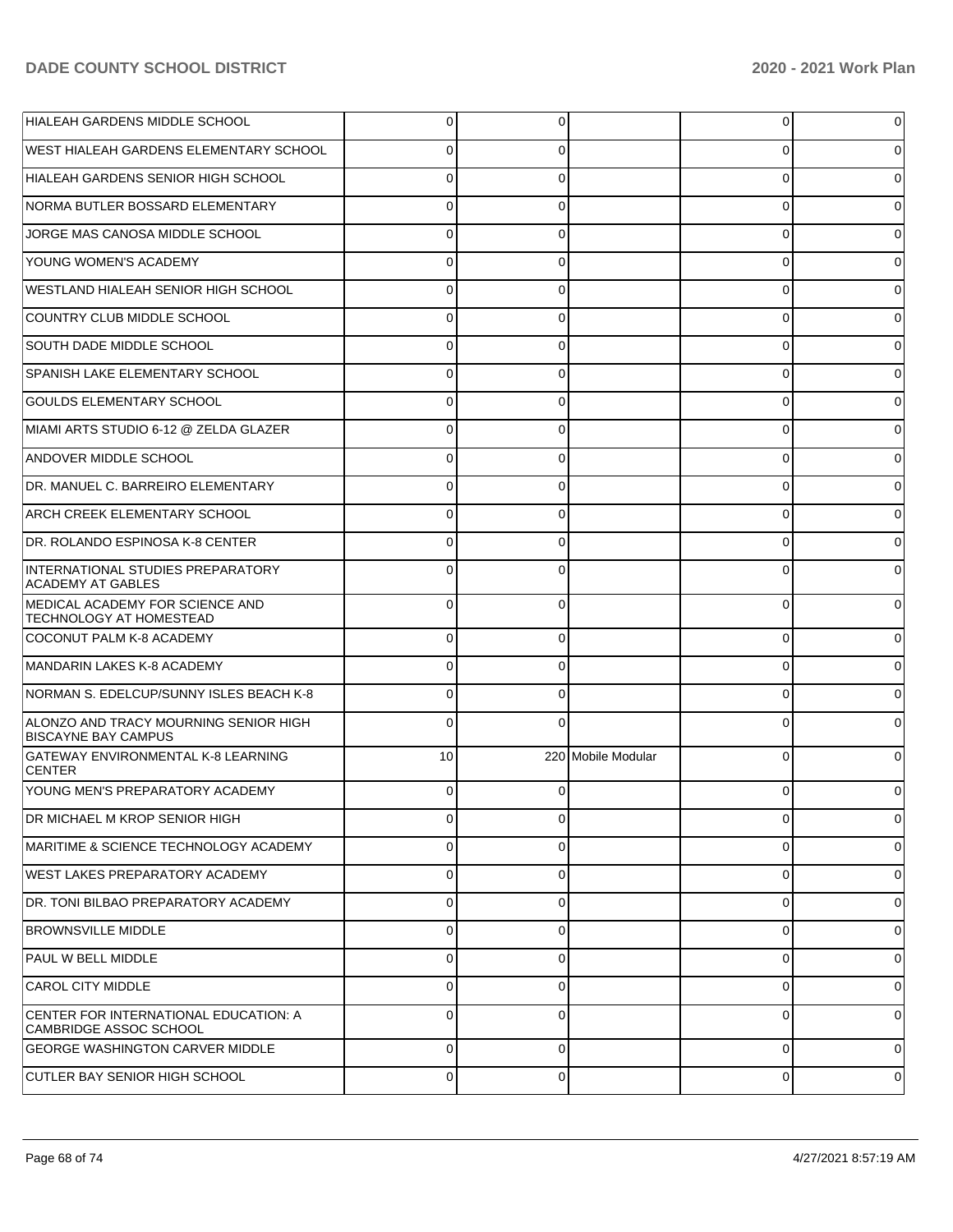| <b>CITRUS GROVE MIDDLE</b>                               | $\overline{0}$ | 0           |                        | 0           | $\overline{0}$ |
|----------------------------------------------------------|----------------|-------------|------------------------|-------------|----------------|
| <b>CUTLER BAY MIDDLE SCHOOL</b>                          | $\overline{0}$ | $\Omega$    |                        | 0           | $\overline{0}$ |
| RUBEN DARIO MIDDLE                                       | $\overline{0}$ | $\mathbf 0$ |                        | $\Omega$    | $\overline{0}$ |
| <b>CHARLES R DREW MIDDLE</b>                             | $\overline{0}$ | $\mathbf 0$ |                        | 0           | $\overline{0}$ |
| HENRY H FILER MIDDLE                                     | $\Omega$       | $\Omega$    |                        | $\Omega$    | $\overline{0}$ |
| <b>GLADES MIDDLE</b>                                     | $\overline{0}$ | $\mathbf 0$ |                        | $\Omega$    | $\overline{0}$ |
| HAMMOCKS MIDDLE                                          | $\Omega$       | $\Omega$    |                        | $\Omega$    | $\overline{0}$ |
| HIALEAH MIDDLE                                           | $\overline{0}$ | $\mathbf 0$ |                        | 0           | $\mathbf 0$    |
| HIGHLAND OAKS MIDDLE                                     | $\overline{0}$ | $\Omega$    |                        | $\Omega$    | $\overline{0}$ |
| HOMESTEAD MIDDLE                                         | $\overline{0}$ | $\mathbf 0$ |                        | 0           | $\mathbf 0$    |
| <b>THOMAS JEFFERSON MIDDLE</b>                           | $\Omega$       | $\Omega$    |                        | $\Omega$    | $\overline{0}$ |
| JOHN F KENNEDY MIDDLE                                    | $\overline{0}$ | $\mathbf 0$ |                        | $\Omega$    | $\mathbf 0$    |
| KINLOCH PARK MIDDLE                                      | $\Omega$       | $\Omega$    |                        | $\Omega$    | $\overline{0}$ |
| <b>LAKE STEVENS MIDDLE</b>                               | $\overline{0}$ | $\mathbf 0$ |                        | 0           | $\mathbf 0$    |
| JOSE DE DIEGO MIDDLE                                     | $\overline{0}$ | $\Omega$    |                        | $\Omega$    | $\overline{0}$ |
| MADISON MIDDLE                                           | $\overline{0}$ | $\mathbf 0$ |                        | 0           | $\mathbf 0$    |
| HORACE MANN MIDDLE                                       | $\Omega$       | $\Omega$    |                        | $\Omega$    | $\overline{0}$ |
| JOSE MARTI MAST 6-12 ACADEMY                             | $\overline{0}$ | $\mathbf 0$ |                        | 0           | $\overline{0}$ |
| ARTHUR AND POLLY MAYS CONSERVATORY OF<br><b>THE ARTS</b> | $\Omega$       | $\Omega$    |                        | C           | $\Omega$       |
| HOWARD D MCMILLAN MIDDLE                                 | $\overline{0}$ | $\Omega$    |                        | $\Omega$    | $\overline{0}$ |
| ADA MERRITT K-8 CENTER                                   | $\overline{0}$ | $\Omega$    |                        | $\Omega$    | $\overline{0}$ |
| <b>ITECH@ THOMAS A EDISON EDUCATION CENTER</b>           | $\overline{0}$ | $\Omega$    |                        | $\Omega$    | $\overline{0}$ |
| MIAMI LAKES MIDDLE                                       | $\overline{0}$ | $\Omega$    |                        | $\Omega$    | $\overline{0}$ |
| MIAMI SPRINGS MIDDLE                                     | $\overline{0}$ | $\Omega$    |                        | $\Omega$    | $\overline{0}$ |
| MIAMI BEACH NAUTILUS MIDDLE SCHOOL                       | $\Omega$       | $\Omega$    |                        | 0           | $\overline{0}$ |
| NORLAND MIDDLE                                           | $\overline{0}$ | $\Omega$    |                        | $\Omega$    | $\pmb{0}$      |
| NORTH DADE MIDDLE                                        | $\overline{0}$ | $\Omega$    |                        | 0           | 0              |
| NORTH MIAMI MIDDLE                                       | $\overline{0}$ | $\Omega$    |                        | $\Omega$    | 0              |
| PALM SPRINGS MIDDLE                                      | $\overline{0}$ | $\Omega$    |                        | $\mathbf 0$ | 0              |
| PALMETTO MIDDLE                                          | $\overline{0}$ | $\Omega$    |                        | $\mathbf 0$ | 0              |
| PONCE DE LEON MIDDLE                                     | $\overline{0}$ | $\mathbf 0$ |                        | 0           | 0              |
| <b>REDLAND MIDDLE</b>                                    | $\overline{0}$ | $\Omega$    |                        | $\mathbf 0$ | $\overline{0}$ |
| RICHMOND HEIGHTS MIDDLE                                  | $\overline{0}$ |             | 0 Miami-Dade<br>County | 13          | 286            |
| RIVIERA MIDDLE                                           | $\overline{0}$ | $\Omega$    |                        | 0           | $\overline{0}$ |
| CLAUDE PEPPER ELEMENTARY                                 | $\overline{0}$ | $\mathbf 0$ |                        | 0           | 0              |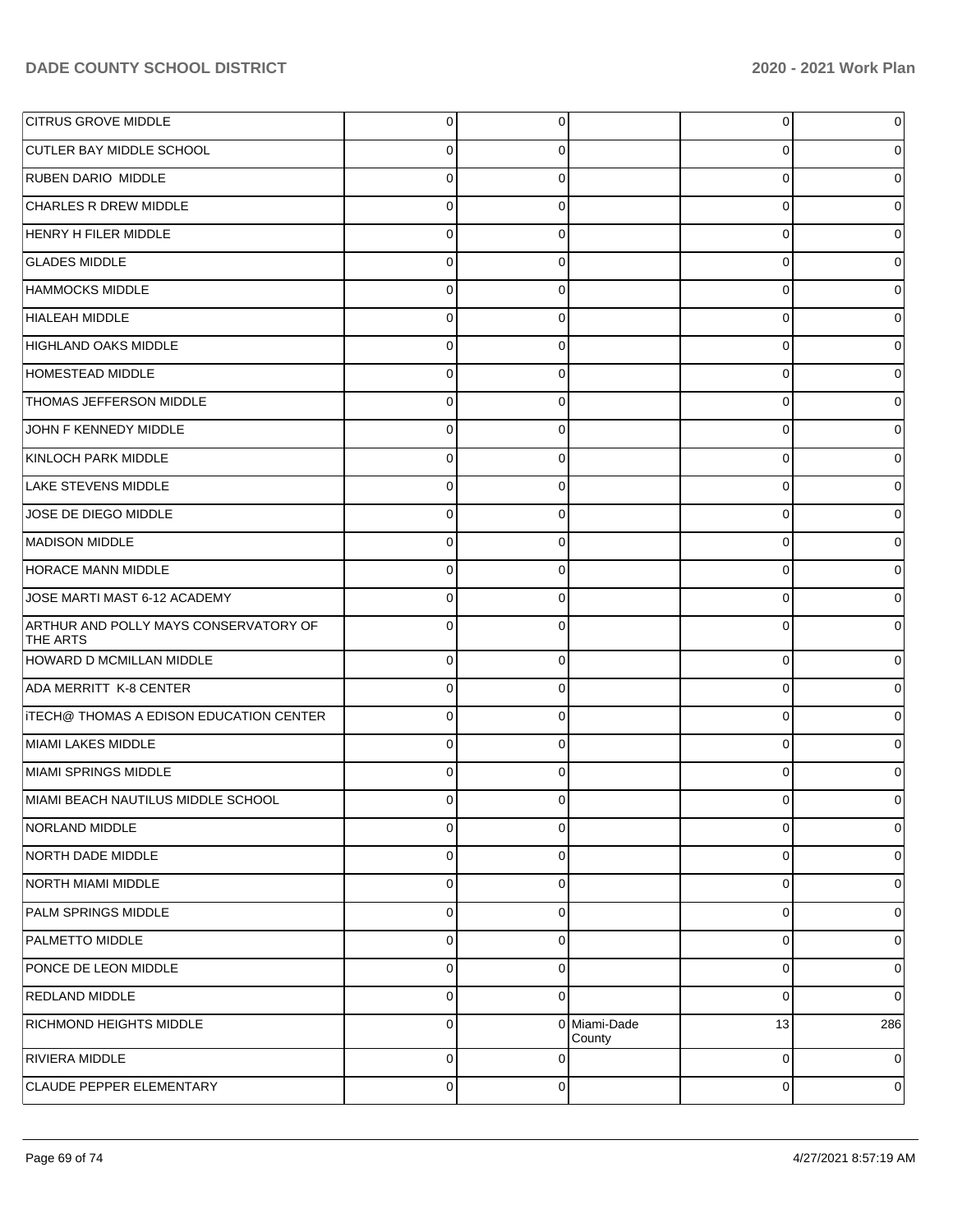| <b>COCONUT GROVE ELEMENTARY</b>      | $\overline{0}$ | $\overline{0}$ |                        | $\overline{0}$ | 0  |
|--------------------------------------|----------------|----------------|------------------------|----------------|----|
| COLONIAL DRIVE ELEMENTARY            | 0              | 0              |                        | 0              |    |
| <b>COMSTOCK ELEMENTARY</b>           | $\Omega$       | 0              |                        | 0              |    |
| NEVA KING COOPER EDUCATIONAL CENTER  | $\Omega$       | $\Omega$       |                        | 0              | 0  |
| CORAL GABLES PREPARATORY ACADEMY     | $\Omega$       | 0              |                        | 0              |    |
| <b>CORAL PARK ELEMENTARY</b>         | 0              | 0              |                        | 0              |    |
| CORAL REEF ELEMENTARY                | $\Omega$       | 0              |                        | 0              |    |
| CORAL TERRACE ELEMENTARY             | $\Omega$       | $\Omega$       |                        | 0              |    |
| CORAL WAY K-8 CENTER                 | $\Omega$       | 0              |                        | 0              |    |
| <b>CRESTVIEW ELEMENTARY</b>          | $\Omega$       | $\Omega$       |                        | 0              |    |
| <b>CUTLER RIDGE ELEMENTARY</b>       | $\Omega$       | 0              |                        | 0              |    |
| <b>CYPRESS K-8 CENTER</b>            | $\Omega$       | 0              |                        | 0              | 0  |
| <b>DEVON AIRE K-8 CENTER</b>         | $\Omega$       | 0              |                        | 0              |    |
| <b>FREDERICK DOUGLASS ELEMENTARY</b> | $\Omega$       | $\Omega$       |                        | 0              | 0  |
| MARJORY STONEMAN DOUGLAS ELEMENTARY  | $\Omega$       | $\Omega$       |                        | 0              | 0  |
| <b>CHARLES R DREW K-8 CENTER</b>     | $\Omega$       |                | 0 Miami-Dade<br>County | $\overline{2}$ | 36 |
| PAUL LAURENCE DUNBAR K-8 CENTER      | $\Omega$       | 0              |                        | 0              | 0  |
| JOHN G DUPUIS ELEMENTARY             | $\Omega$       | 0              |                        | 0              |    |
| AMELIA EARHART ELEMENTARY            | $\Omega$       | 0              |                        | 0              |    |
| <b>EARLINGTON HEIGHTS ELEMENTARY</b> | $\Omega$       | 0              |                        | $\Omega$       |    |
| <b>EDISON PARK K-8 CENTER</b>        | $\Omega$       | 0              |                        | 0              |    |
| <b>EMERSON ELEMENTARY</b>            | $\Omega$       | 0              |                        | 0              |    |
| LILLIE C EVANS K-8 CENTER            | $\Omega$       | 0              |                        | 0              |    |
| EVERGLADES K-8 CENTER                | $\Omega$       | 0              |                        | $\Omega$       |    |
| DAVID FAIRCHILD ELEMENTARY           | 0              | 0              |                        | 0              | 0  |
| <b>FAIRLAWN ELEMENTARY</b>           | 0              | 0              |                        | 0              | 0  |
| <b>FLAGAMI ELEMENTARY</b>            | 0              | $\mathbf 0$    |                        | $\mathbf 0$    | 0  |
| HENRY M FLAGLER ELEMENTARY           | 0              | $\mathbf 0$    |                        | 0              | 0  |
| <b>FLAMINGO ELEMENTARY</b>           | 0              | $\mathbf 0$    |                        | $\mathbf 0$    | 0  |
| <b>FLORIDA CITY ELEMENTARY</b>       | 0              | $\mathbf 0$    |                        | $\mathbf 0$    | 0  |
| <b>GLORIA FLOYD ELEMENTARY</b>       | 0              | $\mathbf 0$    |                        | 0              | 0  |
| BENJAMIN FRANKLIN K-8 CENTER         | 0              | $\mathbf 0$    |                        | 0              | 0  |
| <b>FULFORD ELEMENTARY</b>            | 0              | $\mathbf 0$    |                        | $\mathbf 0$    | 0  |
| JACK DAVID GORDON ELEMENTARY         | 0              | $\mathbf 0$    |                        | 0              | 0  |
| <b>GOLDEN GLADES ELEMENTARY</b>      | 0              | $\mathbf 0$    |                        | 0              | 0  |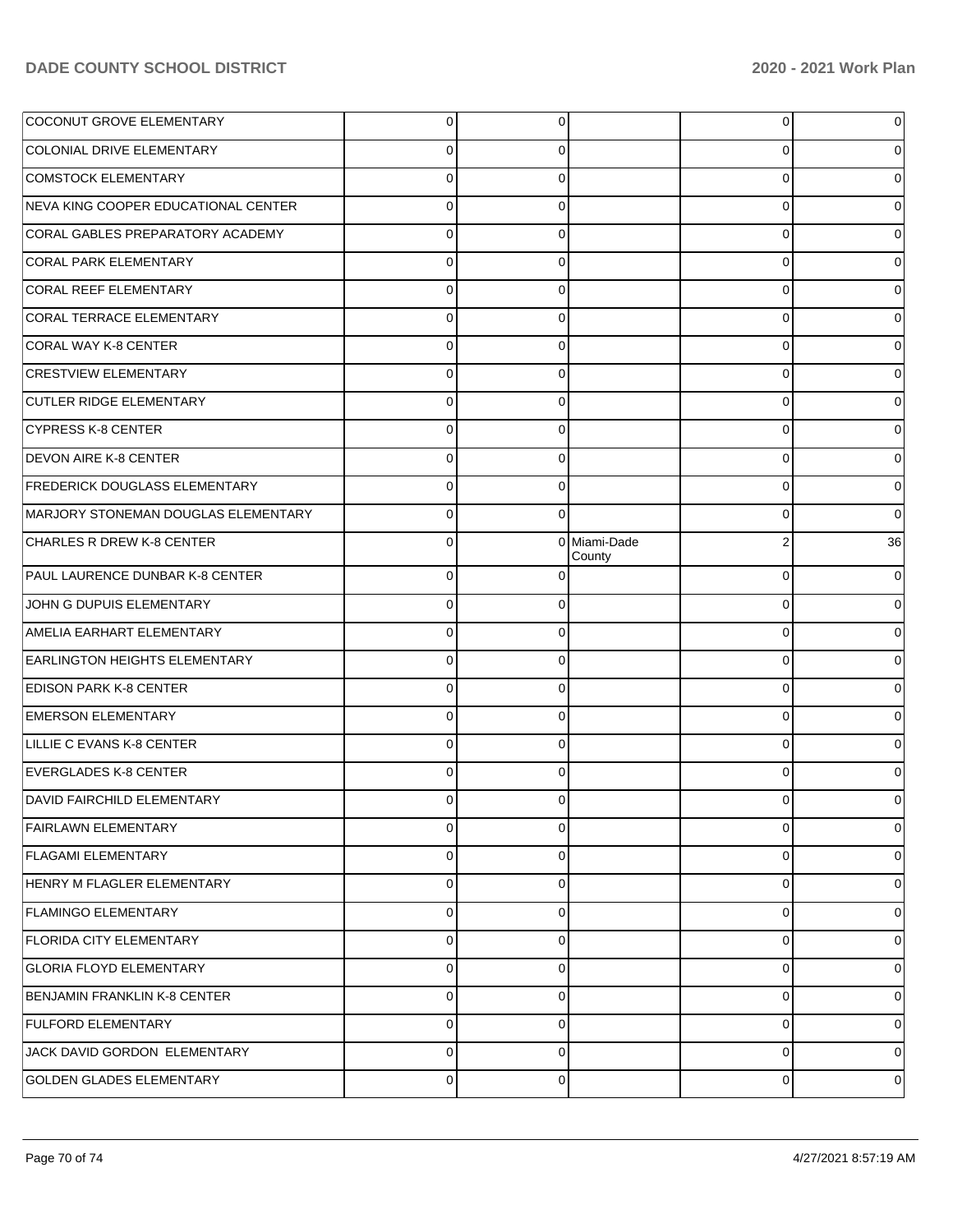| JOELLA C GOOD ELEMENTARY                                  | $\overline{0}$ | 0           |                        | 0           | 0           |
|-----------------------------------------------------------|----------------|-------------|------------------------|-------------|-------------|
| <b>GRATIGNY ELEMENTARY</b>                                | $\mathbf 0$    | 0           |                        | 0           | 0           |
| <b>GREENGLADE ELEMENTARY</b>                              | $\mathbf 0$    | 0           |                        | 0           | 0           |
| <b>GREYNOLDS PARK ELEMENTARY</b>                          | $\mathbf 0$    | 0           |                        | 0           | 0           |
| <b>GULFSTREAM ELEMENTARY</b>                              | $\mathbf 0$    | $\Omega$    |                        | 0           | $\Omega$    |
| AIR BASE K-8 CENTER FOR INTERNATIONAL<br><b>EDUCATION</b> | 6              |             | 108 Mobile Modular     | 6           | 108         |
| LENORA BRAYNON SMITH ELEMENTARY                           | $\mathbf 0$    | $\Omega$    |                        | 0           | $\Omega$    |
| <b>ARCOLA LAKE ELEMENTARY</b>                             | $\mathbf 0$    | $\Omega$    |                        | 0           | $\Omega$    |
| <b>AUBURNDALE ELEMENTARY</b>                              | $\mathbf 0$    | $\Omega$    |                        | 0           | $\Omega$    |
| <b>AVOCADO ELEMENTARY</b>                                 | $\mathbf 0$    | $\Omega$    |                        | 0           | $\Omega$    |
| <b>BANYAN ELEMENTARY</b>                                  | $\mathbf 0$    | $\Omega$    |                        | $\Omega$    | $\Omega$    |
| RUTH K BROAD-BAY HARBOR K-8 CENTER                        | $\mathbf 0$    | $\Omega$    |                        | 0           | 0           |
| <b>ETHEL KOGER BECKHAM ELEMENTARY</b>                     | $\mathbf 0$    | $\Omega$    |                        | 0           | 0           |
| <b>BEL-AIRE ELEMENTARY</b>                                | $\mathbf 0$    | $\Omega$    |                        | 0           | 0           |
| <b>BENT TREE ELEMENTARY</b>                               | $\mathbf 0$    | $\Omega$    |                        | $\Omega$    | $\Omega$    |
| <b>BISCAYNE BEACH ELEMENTARY</b>                          | $\mathbf 0$    | $\Omega$    |                        | 0           | 0           |
| <b>BISCAYNE GARDENS ELEMENTARY</b>                        | $\mathbf 0$    | $\Omega$    |                        | 0           | 0           |
| VAN E BLANTON ELEMENTARY                                  | $\mathbf 0$    | $\Omega$    |                        | 0           | 0           |
| <b>BLUE LAKES K-8 CENTER</b>                              | $\mathbf 0$    | $\Omega$    |                        | 0           | $\Omega$    |
| BOWMAN ASHE/DOOLIN K-8 ACADEMY                            | $\mathbf 0$    | $\Omega$    |                        | 0           | 0           |
| <b>BRENTWOOD ELEMENTARY</b>                               | $\mathbf 0$    | $\Omega$    |                        | 0           | $\Omega$    |
| JAMES H BRIGHT ELEMENTARY                                 | $\mathbf 0$    | $\Omega$    |                        | 0           | $\Omega$    |
| <b>BROADMOOR ELEMENTARY</b>                               | $\mathbf 0$    | $\Omega$    |                        | $\Omega$    | $\Omega$    |
| W J BRYAN ELEMENTARY                                      | $\mathbf 0$    | $\Omega$    |                        | $\Omega$    | $\Omega$    |
| <b>BUNCHE PARK ELEMENTARY</b>                             | $\Omega$       |             | 0 Miami-Dade<br>County | 1           | 18          |
| KENDALL SQUARE K-8 CENTER                                 | $\mathbf 0$    | 0           |                        | 0           | 0           |
| <b>IPREP ACADEMY NORTH</b>                                | $\pmb{0}$      | 0           |                        | 0           | 0           |
| ANDREA CASTILLO PREPARATORY ACADEMY                       | $\mathbf 0$    | $\mathbf 0$ |                        | $\mathbf 0$ | $\mathbf 0$ |
|                                                           | 20             | 378         |                        | 69          | 1,410       |

## **Failed Standard Relocatable Tracking**

Relocatable units currently reported by school, from FISH, and the number of relocatable units identified as 'Failed Standards'.

Nothing reported for this section.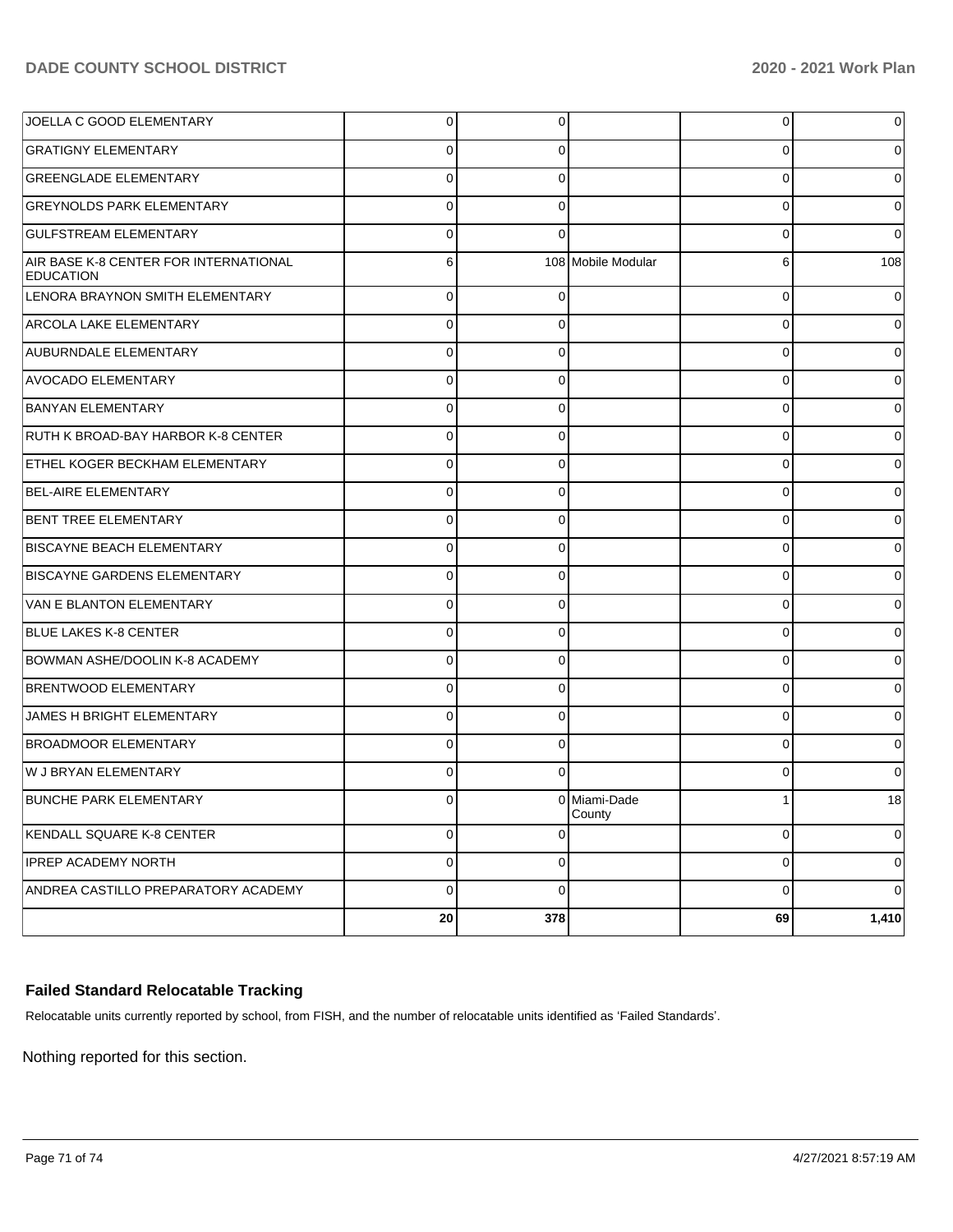## **Planning**

#### **Class Size Reduction Planning**

**Plans approved by the school board that reduce the need for permanent student stations such as acceptable school capacity levels, redistricting, busing, year-round schools, charter schools, magnet schools, public-private partnerships, multitrack scheduling, grade level organization, block scheduling, or other alternatives.**

Yearly, the School Board avails itself of a number of different tools to address class size reduction planning requirements. Most salient among them are: the yearly attendance boundary process which is used to ascertain whether any schools should be reviewed for possible boundary adjustments as a means to balance the need for student stations; implementation of magnet programs in underenrolled areas of the district or different grade configurations as a means to promote enrollment without the need for new facilities; and the yearly process of reviewing, processing and approving charter school applications, which has had the effect of increasing choices available to parents and students (see http://charterschools.dadeschools.net/ for process, timelines and activities).

#### **School Closure Planning**

**Plans for the closure of any school, including plans for disposition of the facility or usage of facility space, and anticipated revenues.** 

Presently, there is no Board approved plan in place for school closures.

# **Long Range Planning**

#### **Ten-Year Maintenance**

District projects and locations regarding the projected need for major renovation, repair, and maintenance projects within the district in years 6-10 beyond the projects plans detailed in the five years covered by the work plan.

| Project                | 2024 - 2025 / 2029 - 2030<br><b>Projected Cost</b> |
|------------------------|----------------------------------------------------|
| Maintenance and Repair | \$1.790.494.112                                    |
|                        | \$1,790,494,112                                    |

#### **Ten-Year Capacity**

Schedule of capital outlay projects projected to ensure the availability of satisfactory student stations for the projected student enrollment in K-12 programs for the future 5 years beyond the 5-year district facilities work program.

| Project  | Location, Community, Quadrant or other<br>general location | 2024 - 2025 / 2029 - 2030<br><b>Projected Cost</b> |
|----------|------------------------------------------------------------|----------------------------------------------------|
| New K-12 | South Region                                               | \$42,000,000                                       |
|          |                                                            | \$42,000,000                                       |

#### **Ten-Year Planned Utilization**

Schedule of planned capital outlay projects identifying the standard grade groupings, capacities, and planned utilization rates of future educational facilities of the district for both permanent and relocatable facilities.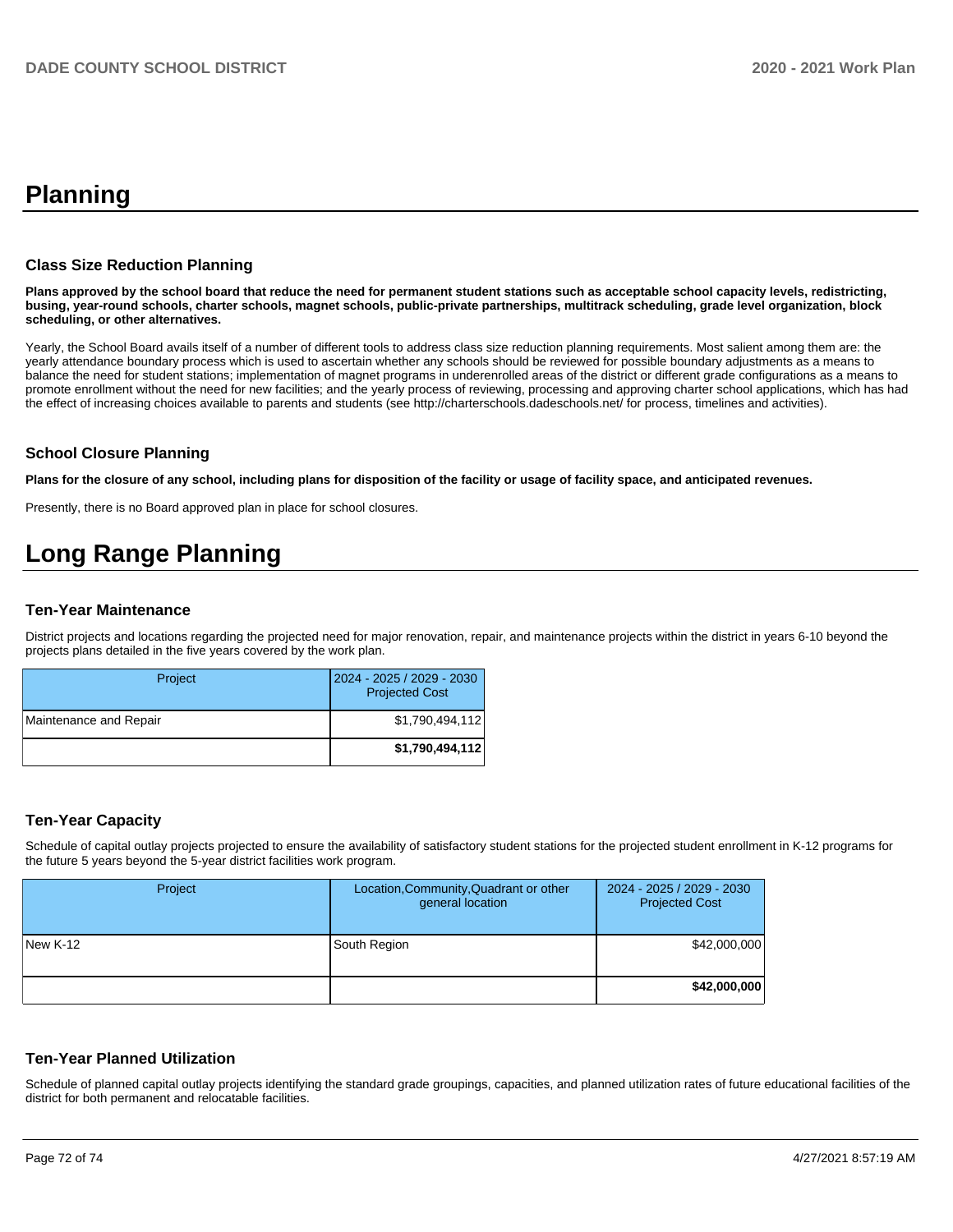| <b>Grade Level Projections</b>  | <b>FISH</b><br><b>Student</b><br><b>Stations</b> | <b>Actual 2019 -</b><br><b>2020 FISH</b><br>Capacity | Actual<br>$2019 -$<br>2020<br><b>COFTE</b> | Actual 2019 - 2020<br><b>Utilization</b> | Actual 2020 - 2021 / 2029 - 2030 new<br>Student Capacity to be added/removed | Projected 2029<br>2030 COFTE | Projected 2029 -<br>2030 Utilization |
|---------------------------------|--------------------------------------------------|------------------------------------------------------|--------------------------------------------|------------------------------------------|------------------------------------------------------------------------------|------------------------------|--------------------------------------|
| Elementary - District<br>Totals | 125.770                                          | 125,770                                              | 85,814.93                                  | 68.23 %                                  | $-1.304$                                                                     | 75,139                       | 60.37 %                              |
| Middle - District Totals        | 132.826                                          | 119.498                                              | 92.694.45                                  | 77.57 %                                  | 225                                                                          | 81.574                       | 68.14 %                              |
| High - District Totals          | 109.014                                          | 102.881                                              | 78.465.13                                  | 76.27 %                                  | 260                                                                          | 68.704                       | 66.61 %                              |
| Other - ESE, etc                | 15.279                                           | 11.585                                               | 1.782.12                                   | 15.38 %                                  | $-358$                                                                       | 1.179                        | 10.50%                               |
|                                 | 382.889                                          |                                                      | 359,734 258,756.63                         | 71.93 %                                  | $-1,177$                                                                     | 226,596                      | 63.20%                               |

**Combination schools are included with the middle schools for student stations, capacity, COFTE and utilization purposes because these facilities all have a 90% utilization factor. Use this space to explain or define the grade groupings for combination schools.** 

No comments to report.

### **Ten-Year Infrastructure Planning**

**Proposed Location of Planned New, Remodeled, or New Additions to Facilities in 06 thru 10 out years (Section 28).**

New K-12 - South Region

Plans for closure of any school, including plans for disposition of the facility or usage of facility space, and anticipated revenues in the 06 thru 10 out **years (Section 29).**

Presently, there is no Board approved plan for school closures.

#### **Twenty-Year Maintenance**

District projects and locations regarding the projected need for major renovation, repair, and maintenance projects within the district in years 11-20 beyond the projects plans detailed in the five years covered by the work plan.

| Project                | 2029 - 2030 / 2039 - 2040 Projected Cost |
|------------------------|------------------------------------------|
| Maintenance and Repair | \$4,382,720,929                          |
|                        | \$4,382,720,929                          |

# **Twenty-Year Capacity**

Schedule of capital outlay projects projected to ensure the availability of satisfactory student stations for the projected student enrollment in K-12 programs for the future 11-20 years beyond the 5-year district facilities work program.